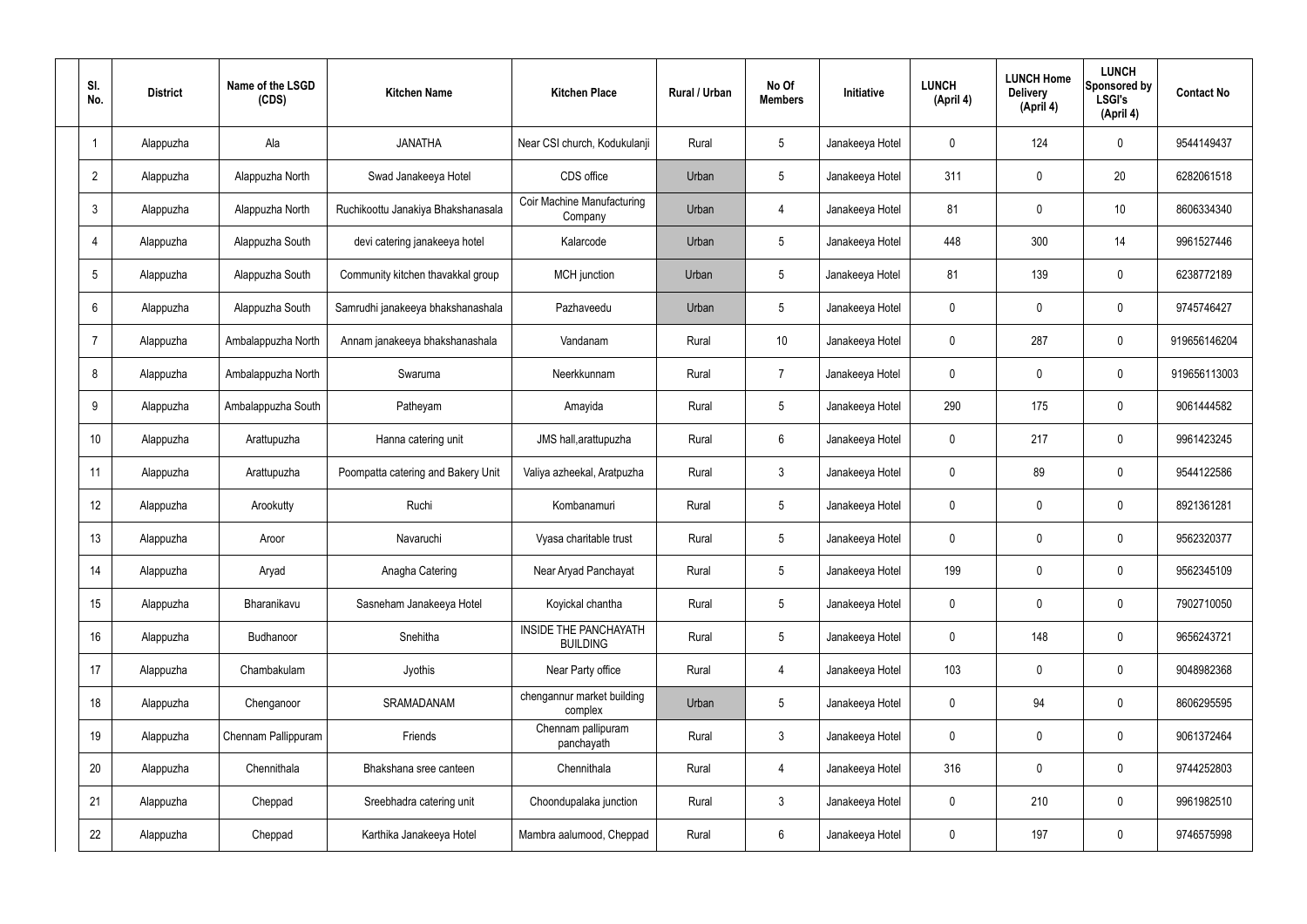|    | SI.<br>No. | <b>District</b> | Name of the LSGD<br>(CDS) | <b>Kitchen Name</b>           | <b>Kitchen Place</b>                    | Rural / Urban | No Of<br><b>Members</b> | Initiative      | <b>LUNCH</b><br>(April 4) | <b>LUNCH Home</b><br><b>Delivery</b><br>(April 4) | <b>LUNCH</b><br>Sponsored by<br><b>LSGI's</b><br>(April 4) | <b>Contact No</b> |
|----|------------|-----------------|---------------------------|-------------------------------|-----------------------------------------|---------------|-------------------------|-----------------|---------------------------|---------------------------------------------------|------------------------------------------------------------|-------------------|
|    | 23         | Alappuzha       | Cheriyanad                | <b>DARSANA</b>                | Near GOLDEN PALACE<br><b>AUDITORIUM</b> | Rural         | 5                       | Janakeeya Hotel | 0                         | 118                                               | $\mathbf 0$                                                | 9747958424        |
|    | 24         | Alappuzha       | Cherthala Municipality    | Santwanam                     | Ward 10                                 | Urban         | 5                       | Janakeeya Hotel | 0                         | $\mathbf 0$                                       | $\boldsymbol{0}$                                           | 8848178001        |
|    | 25         | Alappuzha       | Cherthala Municipality    | <b>NULM</b> canteen           | <b>Cherthala Municipality</b>           | Urban         | 5                       | Janakeeya Hotel | 0                         | $\mathbf 0$                                       | $\mathbf 0$                                                | 6282870356        |
|    | 26         | Alappuzha       | Cherthala South           | Kashinandana                  | Cherthala S                             | Rural         | 10                      | Janakeeya Hotel | 0                         | $\mathbf 0$                                       | $\boldsymbol{0}$                                           | 9745940057        |
|    | 27         | Alappuzha       | Cheruthana                | Sreedurga janakeeya hotel     | Near govt HSS aayaparambu               | Rural         | 4                       | Janakeeya Hotel | 207                       | 0                                                 | $\boldsymbol{0}$                                           | 9961178936        |
|    | 28         | Alappuzha       | Chettikulangara           | SREE VINAYAKA JANAKEEYA HOTEL | <b>KARIPUZHA</b>                        | Rural         | $\mathfrak{Z}$          | Janakeeya Hotel | 125                       | 0                                                 | $\boldsymbol{0}$                                           | 9656810109        |
|    | 29         | Alappuzha       | Chingoli                  | souhridam unit                | karthikappally I p school               | Rural         | $\mathfrak{Z}$          | Janakeeya Hotel | 0                         | 185                                               | $\boldsymbol{0}$                                           | 7559808470        |
|    | 30         | Alappuzha       | Chunakkara                | Vanitha Canteen               | Chunakkara                              | Rural         | $\mathfrak{Z}$          | Janakeeya Hotel | 0                         | 0                                                 | $\boldsymbol{0}$                                           | 9400509985        |
|    | 31         | Alappuzha       | Devikulangara             | Thripthi                      | Buds school, devikulangara              | Rural         | 4                       | Janakeeya Hotel | 0                         | 111                                               | $\mathbf 0$                                                | 9746712528        |
|    | 32         | Alappuzha       | Edathua                   | Theertham                     | Edathua market                          | Rural         | $\mathfrak{Z}$          | Janakeeya Hotel | 111                       | 0                                                 | $\boldsymbol{0}$                                           | 9544351169        |
|    | 33         | Alappuzha       | Ezhupunna                 | Neethipeedam                  | Eramalloor                              | Rural         | 8                       | Janakeeya Hotel | 0                         | $\boldsymbol{0}$                                  | $\pmb{0}$                                                  | 9946790986        |
|    | 34         | Alappuzha       | Harippad                  | Swad                          | A private Hotel's Kitchen               | Urban         | $\overline{4}$          | Janakeeya Hotel | 0                         | 0                                                 | $\boldsymbol{0}$                                           | 9562373933        |
|    | 35         | Alappuzha       | Kadakkarappally           | Soorya                        | Kandamangalam temple<br>auditorium      | Rural         | 5                       | Janakeeya Hotel | 0                         | $\mathbf 0$                                       | $\mathbf 0$                                                | 9895266763        |
|    | 36         | Alappuzha       | Kainakary                 | Sivakashi                     | Near Panchayath                         | Rural         | 5                       | Janakeeya Hotel | 116                       | $\pmb{0}$                                         | $\pmb{0}$                                                  | 8111821552        |
|    | 37         | Alappuzha       | Kandalloor                | Annapoorna Hotel              | Near Velanchira junction                | Rural         | $\overline{4}$          | Janakeeya Hotel | $\mathbf 0$               | $\mathbf 0$                                       | $\pmb{0}$                                                  | -9747600181       |
|    | 38         | Alappuzha       | Kanjikuzhy                | Santhwanam                    | Opposite NSS college                    | Rural         | 5                       | Janakeeya Hotel | 0                         | $\pmb{0}$                                         | $\pmb{0}$                                                  | 9605307328        |
|    | 39         | Alappuzha       | Karthikappally            | Ruchi                         | Community hall                          | Rural         | $6\phantom{.0}$         | Janakeeya Hotel | 286                       | $\pmb{0}$                                         | $\pmb{0}$                                                  | 9747607478        |
|    | 40         | Alappuzha       | Karuvatta                 | Karunya janakeeya hotel       | Near Aashramam junction                 | Rural         | $6\phantom{.0}$         | Janakeeya Hotel | 652                       | $\pmb{0}$                                         | $\pmb{0}$                                                  | 916282508791      |
|    | 41         | Alappuzha       | Kavalam                   | Koottukari Janakeeya Hotel    | <b>Near Permanent Outlet</b>            | Rural         | 5                       | Janakeeya Hotel | 0                         | $\overline{0}$                                    | $\pmb{0}$                                                  | 9744173219        |
|    | 42         | Alappuzha       | Kayamkulam West           | palazhy catering unit         | Kallummood junction                     | Urban         | 5                       | Janakeeya Hotel | 0                         | 228                                               | $\pmb{0}$                                                  | 9388819110        |
|    | 43         | Alappuzha       | Kodamthurath              | <b>MATRUSAKTHI</b>            | <b>KUTHIYATHODE</b>                     | Rural         | $5\,$                   | Janakeeya Hotel | 0                         | $\pmb{0}$                                         | $\pmb{0}$                                                  | 8281687439        |
| ՋQ | 44         | Alappuzha       | Krishnapuram              | Kanivu catering unit          | Near SCB, kappil                        | Rural         | $\overline{4}$          | Janakeeya Hotel | 0                         | $\pmb{0}$                                         | $\pmb{0}$                                                  | 9544047480        |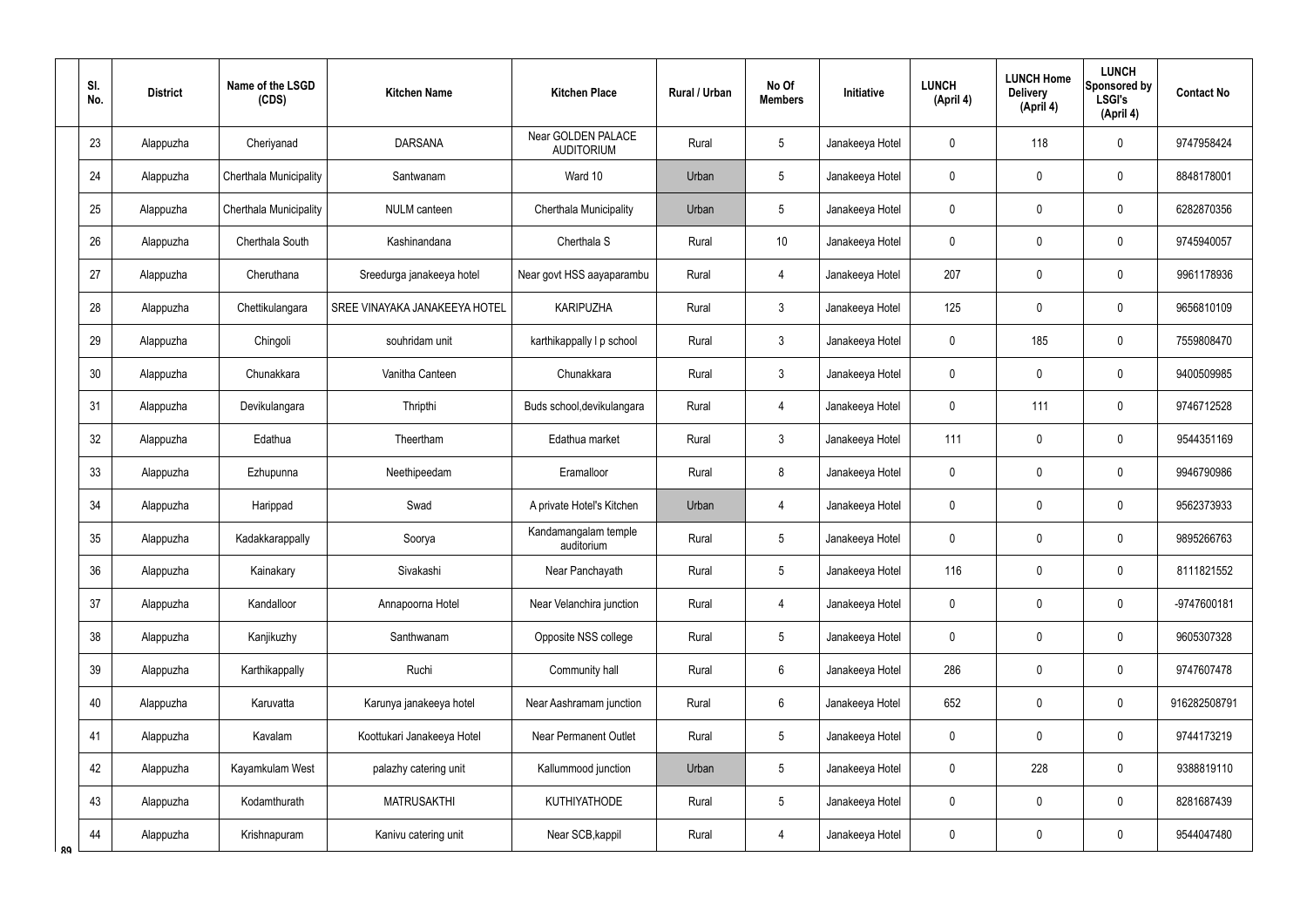|   | SI.<br>No. | <b>District</b> | Name of the LSGD<br>(CDS)   | <b>Kitchen Name</b>             | <b>Kitchen Place</b>                        | Rural / Urban | No Of<br><b>Members</b> | Initiative      | <b>LUNCH</b><br>(April 4) | <b>LUNCH Home</b><br><b>Delivery</b><br>(April 4) | <b>LUNCH</b><br>Sponsored by<br><b>LSGI's</b><br>(April 4) | <b>Contact No</b> |
|---|------------|-----------------|-----------------------------|---------------------------------|---------------------------------------------|---------------|-------------------------|-----------------|---------------------------|---------------------------------------------------|------------------------------------------------------------|-------------------|
| ಾ | 45         | Alappuzha       | Kumarapuram                 | Mahadeva jankeeya hotel         | Near kavarattu temple                       | Rural         | $\mathbf{3}$            | Janakeeya Hotel | 757                       | $\mathbf 0$                                       | $\mathbf 0$                                                | 918606736168      |
|   | 46         | Alappuzha       | Kumarapuram                 | Navodhaya janakeeya hotel       | Kumarapuram                                 | Rural         | $\mathbf{3}$            | Janakeeya Hotel | 344                       | $\mathbf 0$                                       | $\mathbf 0$                                                | 9037499871        |
|   | 47         | Alappuzha       | Kuthiyathode                | Ruchi Janakeeya Hotel           | Near kuthiyathode panchayath<br>office      | Rural         | $5\overline{)}$         | Janakeeya Hotel | $\mathbf 0$               | $\mathbf 0$                                       | $\mathbf 0$                                                | 9249269374        |
|   | 48         | Alappuzha       | Mannanchery                 | Snehitha                        | Panchayat building                          | Rural         | 4                       | Janakeeya Hotel | 56                        | 36                                                | $\mathbf 0$                                                | 9544461740        |
|   | 49         | Alappuzha       | Mannar                      | Snehadhara                      | Kunnathur devasom                           | Rural         | $5\phantom{.0}$         | Janakeeya Hotel | 347                       | $\mathbf 0$                                       | $\mathbf 0$                                                | 9567853570        |
|   | 50         | Alappuzha       | Mararikulam North           | Ruchisree                       | Kanichukulangara                            | Rural         | $5\phantom{.0}$         | Janakeeya Hotel | $\mathbf 0$               | $\mathbf 0$                                       | $\mathbf 0$                                                |                   |
|   | 51         | Alappuzha       | Mararikulam South           | Snehasparsham                   | Kattoor                                     | Rural         | $\overline{4}$          | Janakeeya Hotel | $\mathbf 0$               | 100                                               | $\mathbf 0$                                                | 9747881642        |
|   | 52         | Alappuzha       | Mavelikkara<br>Thamarakulam | Thripthi Catering               | Thamarakulam                                | Rural         | $5\phantom{.0}$         | Janakeeya Hotel | $\mathbf 0$               | $\mathbf 0$                                       | $\mathbf 0$                                                | 8281558036        |
|   | 53         | Alappuzha       | Mavelikkara<br>Thekkekara   | Bhai catering                   | Pallarimangalam                             | Rural         | $5\phantom{.0}$         | Janakeeya Hotel | 314                       | $\mathbf 0$                                       | $\mathbf 0$                                                | 9539851155        |
|   | 54         | Alappuzha       | Mavelikkara<br>Thekkekara   | Snehatheeram                    | Kurathikkadu                                | Rural         | $5\overline{)}$         | Janakeeya Hotel | 136                       | $\mathbf 0$                                       | $\mathbf 0$                                                | 9656960190        |
|   | 55         | Alappuzha       | Muhamma                     | <b>SNV Catering</b>             | Near Community Health<br>Centre             | Rural         | $5\phantom{.0}$         | Janakeeya Hotel | 180                       | $\mathbf 0$                                       | $\mathbf 0$                                                | 9605388763        |
|   | 56         | Alappuzha       | Mulakkuzha                  | Snehathanal                     | Mulakkuzha                                  | Rural         | $5\phantom{.0}$         | Janakeeya Hotel | $\mathbf 0$               | 170                                               | $\mathbf 0$                                                | 9037085079        |
|   | 57         | Alappuzha       | Muttar                      | Ruchi Catering Unit             | Panchayat Building                          | Rural         |                         | Janakeeya Hotel | $\mathbf 0$               | 0                                                 | $\mathbf 0$                                                | 9072276826        |
|   | 58         | Alappuzha       | Nedumudy                    | Oruma                           | Champakulam                                 | Rural         | $5\phantom{.0}$         | Janakeeya Hotel | 150                       | $\mathbf 0$                                       | $\mathbf 0$                                                | 9188536147        |
|   | 59         | Alappuzha       | Neelamperoor                | Amrutha Janakeeya Bhakshanasala | Panchayat Building                          | Rural         | $\mathbf{3}$            | Janakeeya Hotel | $\mathbf 0$               | $\mathbf 0$                                       | $\mathbf 0$                                                | 9656167060        |
|   | 60         | Alappuzha       | Nooranad                    | Amma Canteen                    | Inside market place, Noornad                | Rural         | $5\overline{)}$         | Janakeeya Hotel | $\pmb{0}$                 | $\pmb{0}$                                         | $\mathbf 0$                                                | 7034377340        |
|   | 61         | Alappuzha       | Palamel                     | Arogya Canteen                  | Panchayat office compound                   | Rural         | $\overline{4}$          | Janakeeya Hotel | $\pmb{0}$                 | $\pmb{0}$                                         | $\mathbf 0$                                                | 9497107651        |
|   | 62         | Alappuzha       | Pallippad                   | Annapoorneswari catering unit   | Irattakulangara junction                    | Rural         | $5\phantom{.0}$         | Janakeeya Hotel | 165                       | $\pmb{0}$                                         | $\mathbf 0$                                                | 9562318624        |
|   | 63         | Alappuzha       | Panavally                   | Harikrishnan                    | near nalpatheneswaram<br>temple             | Rural         | $\mathbf{1}$            | Janakeeya Hotel | $\pmb{0}$                 | $\pmb{0}$                                         | $\mathbf 0$                                                | 9961774363        |
|   | 64         | Alappuzha       | Pandanad                    | Sreebhadra                      | Muthavazhi                                  | Rural         | $5\phantom{.0}$         | Janakeeya Hotel | $\pmb{0}$                 | 95                                                | $\mathbf 0$                                                | 9947120239        |
|   | 65         | Alappuzha       | Pathiyoor                   | Dakshina catering unit          | Mahalekshmi auditorium,<br>kareelakulangara | Rural         | $5\phantom{.0}$         | Janakeeya Hotel | $\pmb{0}$                 | 144                                               | $\mathbf 0$                                                | 9048200655        |
|   | 66         | Alappuzha       | Pattanakkad                 | Aparna                          | Opposite of pattanakkad<br>gramapanchayath  | Rural         | $5\phantom{.0}$         | Janakeeya Hotel | 0                         | $\pmb{0}$                                         | $\boldsymbol{0}$                                           | 9037450634        |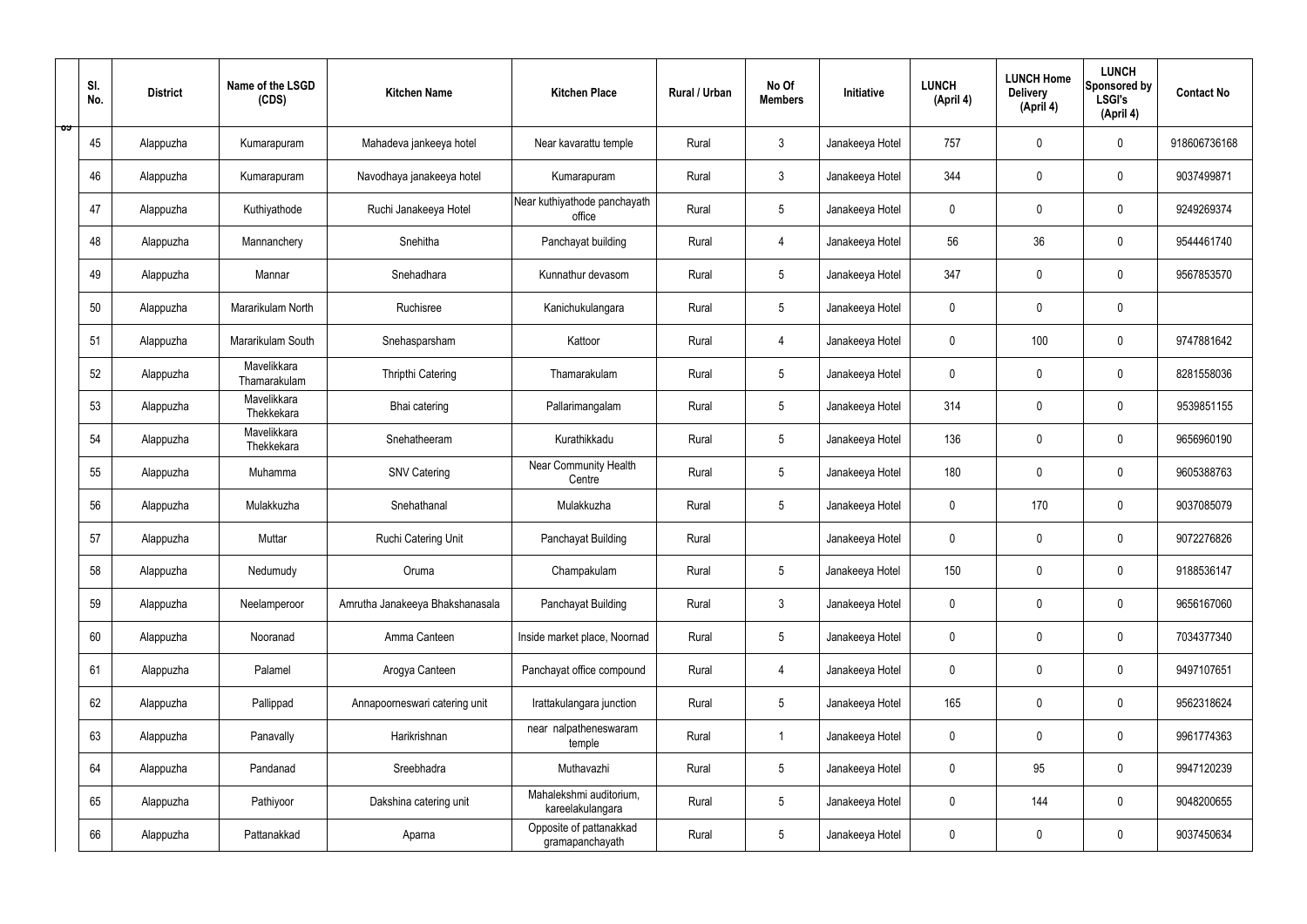| SI.<br>No. | <b>District</b> | Name of the LSGD<br>(CDS) | <b>Kitchen Name</b>         | <b>Kitchen Place</b>                                        | Rural / Urban | No Of<br><b>Members</b> | Initiative      | <b>LUNCH</b><br>(April 4) | <b>LUNCH Home</b><br><b>Delivery</b><br>(April 4) | <b>LUNCH</b><br>Sponsored by<br><b>LSGI's</b><br>(April 4) | <b>Contact No</b> |
|------------|-----------------|---------------------------|-----------------------------|-------------------------------------------------------------|---------------|-------------------------|-----------------|---------------------------|---------------------------------------------------|------------------------------------------------------------|-------------------|
| 67         | Alappuzha       | Perumbalam                | Amritham                    | Near by govt hospital                                       | Rural         | $\overline{4}$          | Janakeeya Hotel | $\mathbf 0$               | $\mathbf 0$                                       | $\mathbf 0$                                                | 8592809257        |
| 68         | Alappuzha       | Pulincunnu                | Nanma Janakeeya Hotel       | Near Krishi Bhavan                                          | Rural         | $5\phantom{.0}$         | Janakeeya Hotel | $\mathbf 0$               | $\mathbf 0$                                       | $\pmb{0}$                                                  | 9544752465        |
| 69         | Alappuzha       | Puliyoor                  | <b>UPPUM MULAKUM</b>        | <b>INSIDE PANCHAYATH</b><br><b>COMPOUND</b>                 | Rural         | $5\phantom{.0}$         | Janakeeya Hotel | $\mathbf 0$               | 224                                               | $\mathbf 0$                                                | 6238836314        |
| 70         | Alappuzha       | Punnapra North            | Annapoorneshwary            | Janajagrithi                                                | Rural         | 4                       | Janakeeya Hotel | 63                        | 98                                                | $\pmb{0}$                                                  | 8129450136        |
| 71         | Alappuzha       | Punnapra South            | Thripthy janakeeya hotel    | Punnapra south                                              | Rural         | 9                       | Janakeeya Hotel | $\mathbf 0$               | $\mathbf 0$                                       | $\mathbf 0$                                                | 9846179646        |
| 72         | Alappuzha       | Purakad                   | Pulari                      | Purakkad gp                                                 | Rural         | $5\phantom{.0}$         | Janakeeya Hotel | 42                        | 113                                               | $\pmb{0}$                                                  | 7034494313        |
| 73         | Alappuzha       | Purakad                   | Thiruvonam catering service | Thottappally                                                | Rural         | $\overline{4}$          | Janakeeya Hotel | $\mathbf 0$               | $\mathbf 0$                                       | $\mathbf 0$                                                |                   |
| 74         | Alappuzha       | Ramankary                 | Kudumbashree Vanitha Hotel  | Ramankary Town, Opposite<br>Judicial First Class Magistrate | Rural         | $\overline{4}$          | Janakeeya Hotel | $\mathbf 0$               | $\mathbf 0$                                       | $\pmb{0}$                                                  | 8281314746        |
| 75         | Alappuzha       | Thaicattussery            | Unarv                       | Thyakattusheri junction                                     | Rural         | 4                       | Janakeeya Hotel | $\mathbf 0$               | $\mathbf 0$                                       | $\mathbf 0$                                                | 9605897567        |
| 76         | Alappuzha       | Thakazhy                  | Thripthi Thakazhy           | <b>GBHSS Thakazhy</b>                                       | Rural         | $6\overline{6}$         | Janakeeya Hotel | 133                       | $\mathbf 0$                                       | $\pmb{0}$                                                  | 9747405368        |
| 77         | Alappuzha       | Thalavady                 | Snehitha                    | Vellakinar                                                  | Rural         | $5\phantom{.0}$         | Janakeeya Hotel | 80                        | $\mathbf 0$                                       | $\pmb{0}$                                                  |                   |
| 78         | Alappuzha       | Thannermukkom             | Patheyam                    | Panchayath office                                           | Rural         | $\overline{4}$          | Janakeeya Hotel | $\mathbf 0$               | $\mathbf 0$                                       | $\pmb{0}$                                                  | 9633933288        |
| 79         | Alappuzha       | Thazhakkara               | Akshaya catering            | Building at glassfactory<br>junction                        | Rural         | 5                       | Janakeeya Hotel | 243                       | $\mathbf 0$                                       | $\mathbf 0$                                                | 9847177930        |
| 80         | Alappuzha       | Thiruvanvandoor           | <b>SREE KRISHNA</b>         | Near pravinkoodu junction,                                  | Rural         | $5\phantom{.0}$         | Janakeeya Hotel | $\mathbf 0$               | 140                                               | $\pmb{0}$                                                  | 9446627175        |
| 81         | Alappuzha       | Thrikkunnappuzha          | Akshara janakeeya hotel     | KV jetty road                                               | Rural         | $5\overline{)}$         | Janakeeya Hotel | 250                       | $\pmb{0}$                                         | $\mathbf 0$                                                | 918891921223      |
| 82         | Alappuzha       | Thuravoor                 | RUCHI JANAKEEYA HOTEL       | Near alakkaparambu                                          | Rural         | $5\overline{)}$         | Janakeeya Hotel | $\mathbf 0$               | $\pmb{0}$                                         | $\pmb{0}$                                                  | 8157934346        |
| 83         | Alappuzha       | Vallikunnam               | Samthripthi                 | Padayanivattom temple<br>Auditorium                         | Rural         | $\overline{4}$          | Janakeeya Hotel | $\mathbf 0$               | $\pmb{0}$                                         | $\mathbf 0$                                                | 8078962129        |
| 84         | Alappuzha       | Vayalar                   | Five star                   | Near Nagamkulangara Market                                  | Rural         | $5\overline{)}$         | Janakeeya Hotel | $\pmb{0}$                 | $\pmb{0}$                                         | $\pmb{0}$                                                  | 8606081847        |
| 85         | Alappuzha       | Veeyapuram                | Swad 2                      | Veeyapuram jn                                               | Rural         | $5\overline{)}$         | Janakeeya Hotel | 552                       | $\pmb{0}$                                         | $\mathbf 0$                                                |                   |
| 86         | Alappuzha       | Veeyapuram                | Karuthal                    | Payippad LPS                                                | Rural         | 5 <sub>5</sub>          | Janakeeya Hotel | 315                       | $\pmb{0}$                                         | $\pmb{0}$                                                  | 8606846513        |
| 87         | Alappuzha       | Veliyanad                 | Manus Janakeeya Hotel       | Kurishmoodu, Near Veliyanadu<br>Grama Panchayat             | Rural         | $\mathbf{3}$            | Janakeeya Hotel | $\pmb{0}$                 | $\pmb{0}$                                         | $\mathbf 0$                                                | 8086782924        |
| 88         | Alappuzha       | Venmoney                  | Annapoorna                  | Poyka                                                       | Rural         | $5\phantom{.0}$         | Janakeeya Hotel | $\pmb{0}$                 | 185                                               | $\pmb{0}$                                                  |                   |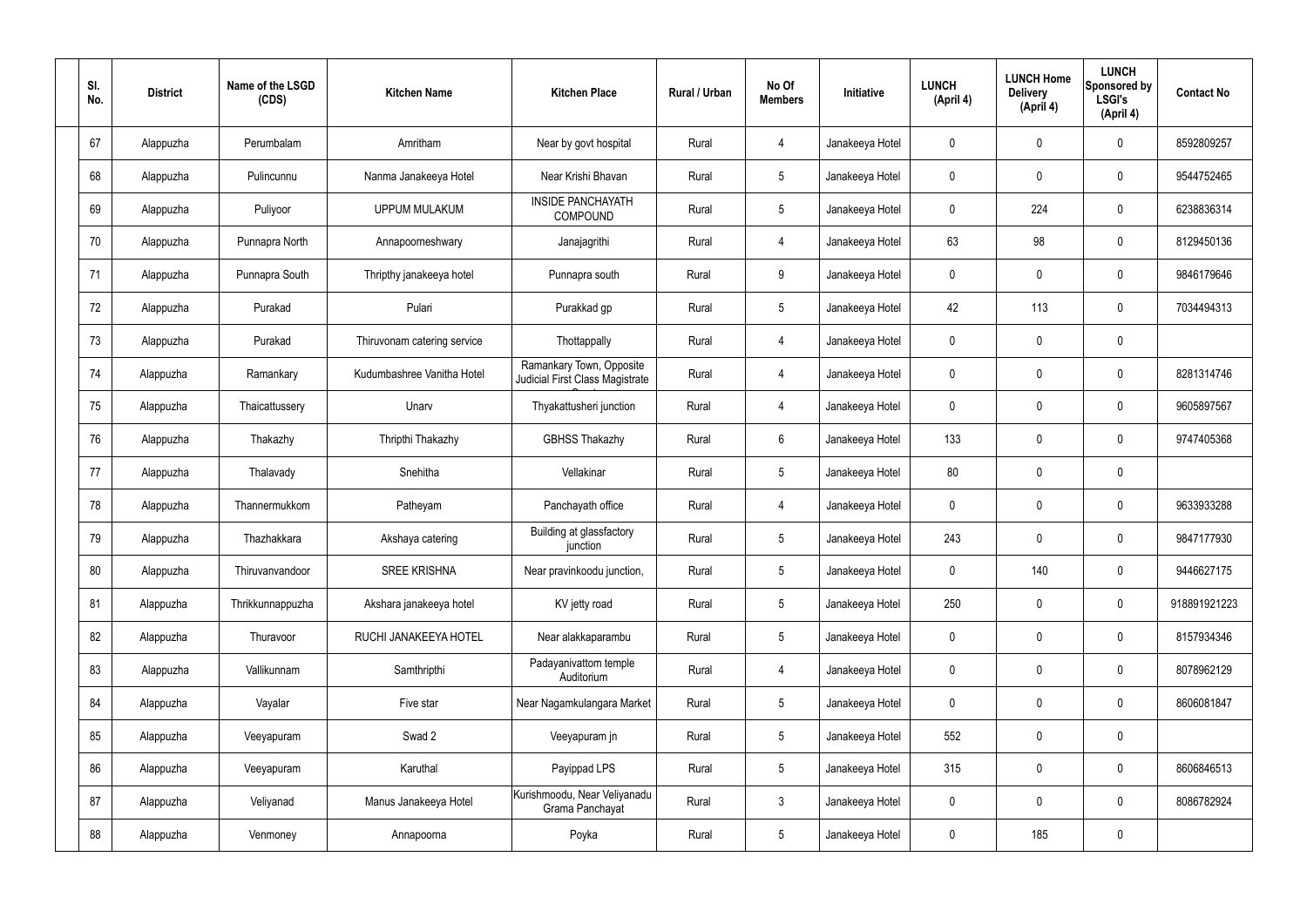|    | SI.<br>No.      | <b>District</b> | Name of the LSGD<br>(CDS) | <b>Kitchen Name</b>              | <b>Kitchen Place</b>         | Rural / Urban | No Of<br><b>Members</b> | Initiative      | <b>LUNCH</b><br>(April 4) | <b>LUNCH Home</b><br><b>Delivery</b><br>(April 4) | <b>LUNCH</b><br>Sponsored by<br><b>LSGI's</b><br>(April 4) | <b>Contact No</b> |
|----|-----------------|-----------------|---------------------------|----------------------------------|------------------------------|---------------|-------------------------|-----------------|---------------------------|---------------------------------------------------|------------------------------------------------------------|-------------------|
| 89 |                 |                 |                           |                                  |                              |               | 415                     |                 | 7453                      | 3927                                              | 44                                                         |                   |
|    | $\overline{1}$  | Ernakulam       | Aikkaranad                | Subiksha Janakeeya Hotel         | Kolancherry                  | Rural         | 4                       | Janakeeya Hotel | $\mathbf 0$               | 0                                                 | $\mathbf 0$                                                | 9074033529        |
|    | $\overline{2}$  | Ernakulam       | Alengade                  | Kasthurba kitchen                | Neerikkode                   | Rural         | 3                       | Janakeeya Hotel | 47                        | 0                                                 | $\mathbf 0$                                                | 9388462558        |
|    | 3               | Ernakulam       | Alengade                  | Thanima foods                    | Koduvazhanga                 | Rural         | 3                       | Janakeeya Hotel | 23                        | 0                                                 | $\mathbf 0$                                                | 9349013322        |
|    | $\overline{4}$  | Ernakulam       | Alengade                  | Mr.Bakers                        | Malikam peedika              | Rural         | 3                       | Janakeeya Hotel | 0                         | 0                                                 | $\mathbf 0$                                                | 9633887779        |
|    | 5               | Ernakulam       | Aluva                     | Ruchi janakeeya hotel            | Aluva                        | Urban         | 4                       | Janakeeya Hotel | 0                         | 0                                                 | $\mathbf 0$                                                | 9947236080        |
|    | 6               | Ernakulam       | Amballoor                 | Dhanshree catering               | St.ignatius schools Amballur | Rural         | $\overline{5}$          | Janakeeya Hotel | 0                         | 0                                                 | $\mathbf 0$                                                | 8330081552        |
|    | $\overline{7}$  | Ernakulam       | Angamaly                  | Cafe Shree Canteen               | <b>Municipality Canteen</b>  | Urban         | 5                       | Janakeeya Hotel | 0                         | 0                                                 | $\mathbf 0$                                                | 9656619614        |
|    | 8               | Ernakulam       | Angamaly                  | Cafe Kudumbashree                | T B Junction                 | Urban         | 3                       | Janakeeya Hotel | 0                         | 0                                                 | $\mathbf 0$                                                | 9447924974        |
|    | 9               | Ernakulam       | Arakuzha                  | Ruchi Janakeeya hotel, Arakkuzha | Pandappilly                  | Rural         | $5\phantom{.0}$         | Janakeeya Hotel | 0                         | 0                                                 | $\mathbf 0$                                                | 9744864225        |
|    | 10 <sup>1</sup> | Ernakulam       | Assamannoor               | New Life kudumbasree Hotel       | Cherukunnam                  | Rural         | $\mathfrak{Z}$          | Janakeeya Hotel | 0                         | 0                                                 | $\mathbf 0$                                                | 9656729450        |
|    | 11              | Ernakulam       | Avoly                     | Janakeeya Hotel, Avoli           | Hostel Junction, Avoli       | Rural         | 3                       | Janakeeya Hotel | 0                         | 0                                                 | $\mathbf 0$                                                | 9847983621        |
|    | 12              | Ernakulam       | Ayavana                   | Keralashree Janakeeya hotel      | Ayavana                      | Rural         | $5\phantom{.0}$         | Janakeeya Hotel | 0                         | 0                                                 | $\mathbf 0$                                                | 9744864210        |
|    | 13              | Ernakulam       | Ayyampuzha                | Sneha Janakeeya Hotel            | Ayyamppuzha                  | Rural         | 4                       | Janakeeya Hotel | $\mathbf 0$               | 0                                                 | $\mathbf 0$                                                | 8590753551        |
|    | 14              | Ernakulam       | Ayyampuzha                | Five Star Hotel and Catering     | Panchayat Junction           | Rural         | 4                       | Janakeeya Hotel | 0                         | 0                                                 | $\mathbf 0$                                                | 9744836324        |
|    | 15              | Ernakulam       | Chendamangalam            | Anugraha Kudumbashree hotel      | Vadakkumpuram                | Rural         | $5\phantom{.0}$         | Janakeeya Hotel | 0                         | 0                                                 | $\mathbf 0$                                                | 9061419729        |
|    | 16              | Ernakulam       | Chengamanade              | Mythri janakeeya hotel           | Purayar                      | Rural         | $5\phantom{.0}$         | Janakeeya Hotel | 0                         | 0                                                 | $\mathbf 0$                                                | 9496818865        |
|    | 17              | Ernakulam       | Cheranalloor              | Chaithanya Janakeeya hotel       | Vishnupuram                  | Rural         | $5\phantom{.0}$         | Janakeeya Hotel | 0                         | 0                                                 | $\mathbf 0$                                                | 9747411465        |
|    | 18              | Ernakulam       | Cheranalloor              | Adukkala                         | Chittoor                     | Rural         | $\overline{5}$          | Janakeeya Hotel | 0                         | 0                                                 | $\mathbf 0$                                                | 9846423001        |
|    | 19              | Ernakulam       | Chittattukara             | Swadh Janakeeya Hotel            | Neendoor                     | Rural         | $5\phantom{.0}$         | Janakeeya Hotel | 0                         | 0                                                 | $\mathbf 0$                                                | 9447812788        |
|    | 20              | Ernakulam       | Choornikkara              | Metro hotel                      | Ambattukavu                  | Rural         | $\mathfrak{Z}$          | Janakeeya Hotel | 0                         | $\mathbf 0$                                       | $\mathbf 0$                                                | 9605319455        |
|    | 21              | Ernakulam       | Chottanikkara             | Ahalya Cafe                      | Kottayatthupara              | Rural         | 6                       | Janakeeya Hotel | 0                         | 0                                                 | $\pmb{0}$                                                  | 9567512337        |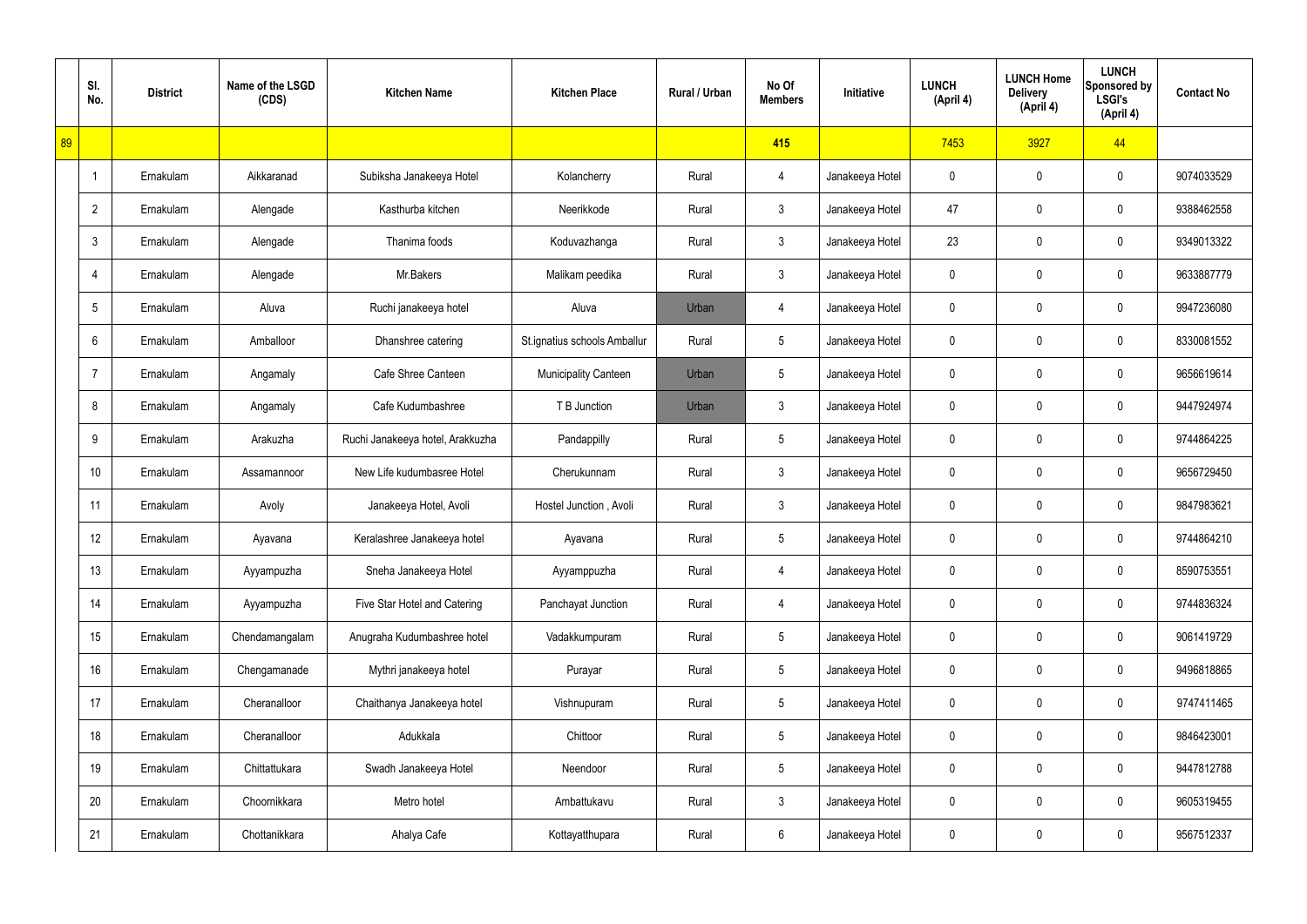| SI.<br>No. | <b>District</b> | Name of the LSGD<br>(CDS) | <b>Kitchen Name</b>                | <b>Kitchen Place</b>                 | Rural / Urban | No Of<br><b>Members</b> | Initiative      | <b>LUNCH</b><br>(April 4) | <b>LUNCH Home</b><br><b>Delivery</b><br>(April 4) | <b>LUNCH</b><br>Sponsored by<br><b>LSGI's</b><br>(April 4) | <b>Contact No</b> |
|------------|-----------------|---------------------------|------------------------------------|--------------------------------------|---------------|-------------------------|-----------------|---------------------------|---------------------------------------------------|------------------------------------------------------------|-------------------|
| 22         | Ernakulam       | Edakkattuvayal            | SANDHVANAM JANAKEEYA HOTEL         | <b>PEPPATHI</b>                      | Rural         | $\mathbf{3}$            | Janakeeya Hotel | 0                         | 0                                                 | $\mathbf 0$                                                | 9447047980        |
| 23         | Ernakulam       | Edathala                  | Veetiloru oonne                    | Manalimukke                          | Rural         | $\mathbf{3}$            | Janakeeya Hotel | 187                       | 0                                                 | $\mathbf 0$                                                |                   |
| 24         | Ernakulam       | Edathala                  | Souhridam Kudumbashree canteen     | Edathala                             | Rural         | $\mathbf{3}$            | Janakeeya Hotel | 0                         | 0                                                 | $\mathbf 0$                                                | 7593057378        |
| 25         | Ernakulam       | Edavanakkad               | Royal Hotel                        | Edavanakad                           | Rural         | $\mathbf{3}$            | Janakeeya Hotel | $\mathbf 0$               | 0                                                 | $\mathbf 0$                                                | 9446742863        |
| 26         | Ernakulam       | Elanji                    | janakiya hotel elanji              | elanji punjayathu junction           | Rural         | $5\phantom{.0}$         | Janakeeya Hotel | 0                         | 0                                                 | $\mathbf 0$                                                | 8921266850        |
| 27         | Ernakulam       | Eloor                     | Nalanandhana janakeeya hotel       | Eloor                                | Urban         | $\mathfrak{Z}$          | Janakeeya Hotel | $\mathbf 0$               | 0                                                 | $\mathbf 0$                                                | 8848524108        |
| 28         | Ernakulam       | Ezhikkara                 | Sree Rajarajeswari Janakeeya Hotel | Ezhikkara                            | Rural         | $5\phantom{.0}$         | Janakeeya Hotel | $\mathbf 0$               | 0                                                 | $\mathbf 0$                                                | 7558020438        |
| 29         | Ernakulam       | Kadungalloor              | Snehitha janakeeya hotel           | Kadungalloor                         | Rural         | $\mathfrak{Z}$          | Janakeeya Hotel | $\mathbf 0$               | 0                                                 | $\mathbf 0$                                                | $9.20E + 11$      |
| 30         | Ernakulam       | Kalady                    | Jyothi Vanitha Canteen             | Kalady                               | Rural         | $5\phantom{.0}$         | Janakeeya Hotel | $\mathbf 0$               | 0                                                 | $\mathbf 0$                                                | 9544624439        |
| 31         | Ernakulam       | <b>Kalamassery East</b>   | Thanima Janakeeya Hotel            | Kangarappady Medical college<br>Road | Urban         | $\mathbf{3}$            | Janakeeya Hotel | 0                         | 0                                                 | $\boldsymbol{0}$                                           | 9745481742        |
| 32         | Ernakulam       | <b>Kalamassery East</b>   | Nanma janakeeya hotel              | HMT, kalammassery                    | Urban         | $\mathbf{3}$            | Janakeeya Hotel | $\mathbf 0$               | 0                                                 | $\mathbf 0$                                                | 9061986861        |
| 33         | Ernakulam       | Kalamassery West          | Pulari janakeeya hotel             | Kunamthai                            | Urban         | $\mathfrak{Z}$          | Janakeeya Hotel | $\mathbf 0$               | 0                                                 | $\boldsymbol{0}$                                           | 7736594305        |
| 34         | Ernakulam       | Kalamassery West          | Kismath janakeeya hotel            | Vattekkunnam                         | Urban         | $\mathbf{3}$            | Janakeeya Hotel | 380                       | 0                                                 | 0                                                          | 9895049873        |
| 35         | Ernakulam       | Kalloorkkad               | Puthuma Janakeeya Hotel            | Kallorkkad                           | Rural         | $\mathbf{3}$            | Janakeeya Hotel | $\mathbf 0$               | 0                                                 | $\mathbf 0$                                                | 7558091353        |
| 36         | Ernakulam       | Kanjoor                   | Ammachiyude Adukkala               | Parappuram                           | Rural         | $3\phantom{a}$          | Janakeeya Hotel | $\mathbf 0$               | $\mathsf{0}$                                      | $\mathbf 0$                                                | 8547064578        |
| 37         | Ernakulam       | Karukutty                 | Anugraha Janakeeya Hotel           | Pallissery                           | Rural         | $5\phantom{.0}$         | Janakeeya Hotel | $\mathbf 0$               | $\mathbf 0$                                       | $\mathbf 0$                                                | 8943838295        |
| 38         | Ernakulam       | Karumalloor               | Koottayma janakeeya hotel          | Kariyachira                          | Rural         | $\overline{4}$          | Janakeeya Hotel | $\mathbf 0$               | $\mathsf{0}$                                      | $\mathbf 0$                                                | 8281548828        |
| 39         | Ernakulam       | Kavalangad                | Five star Janakeeya Hotel          | Nellimattom                          | Rural         | $5\phantom{.0}$         | Janakeeya Hotel | $\mathbf 0$               | $\mathbf 0$                                       | $\mathbf 0$                                                | 9744705648        |
| 40         | Ernakulam       | Keerampara                | Abhaya Janakeeya Hotel             | Punnekkad                            | Rural         | $\overline{4}$          | Janakeeya Hotel | $\mathbf 0$               | $\mathsf{0}$                                      | $\mathbf 0$                                                | 9074528135        |
| 41         | Ernakulam       | Keezhmad                  | Sadyalayam janakeeya hotel         | Keezhmad                             | Rural         | $5\phantom{.0}$         | Janakeeya Hotel | $\mathbf 0$               | $\mathbf 0$                                       | $\mathbf 0$                                                | 7012778281        |
| 42         | Ernakulam       | Kochi East                | ANNAPOORNA JANAKEEYA HOTEL         | ALINCHUVADU                          | Urban         | $5\phantom{.0}$         | Janakeeya Hotel | $\pmb{0}$                 | 0                                                 | $\mathbf 0$                                                | 9567529849        |
| 43         | Ernakulam       | Kochi East                | YUMMEES KITCHEN                    | VADUTHALA                            | Urban         | $5\,$                   | Janakeeya Hotel | 0                         | $\pmb{0}$                                         | $\boldsymbol{0}$                                           | 9497680558        |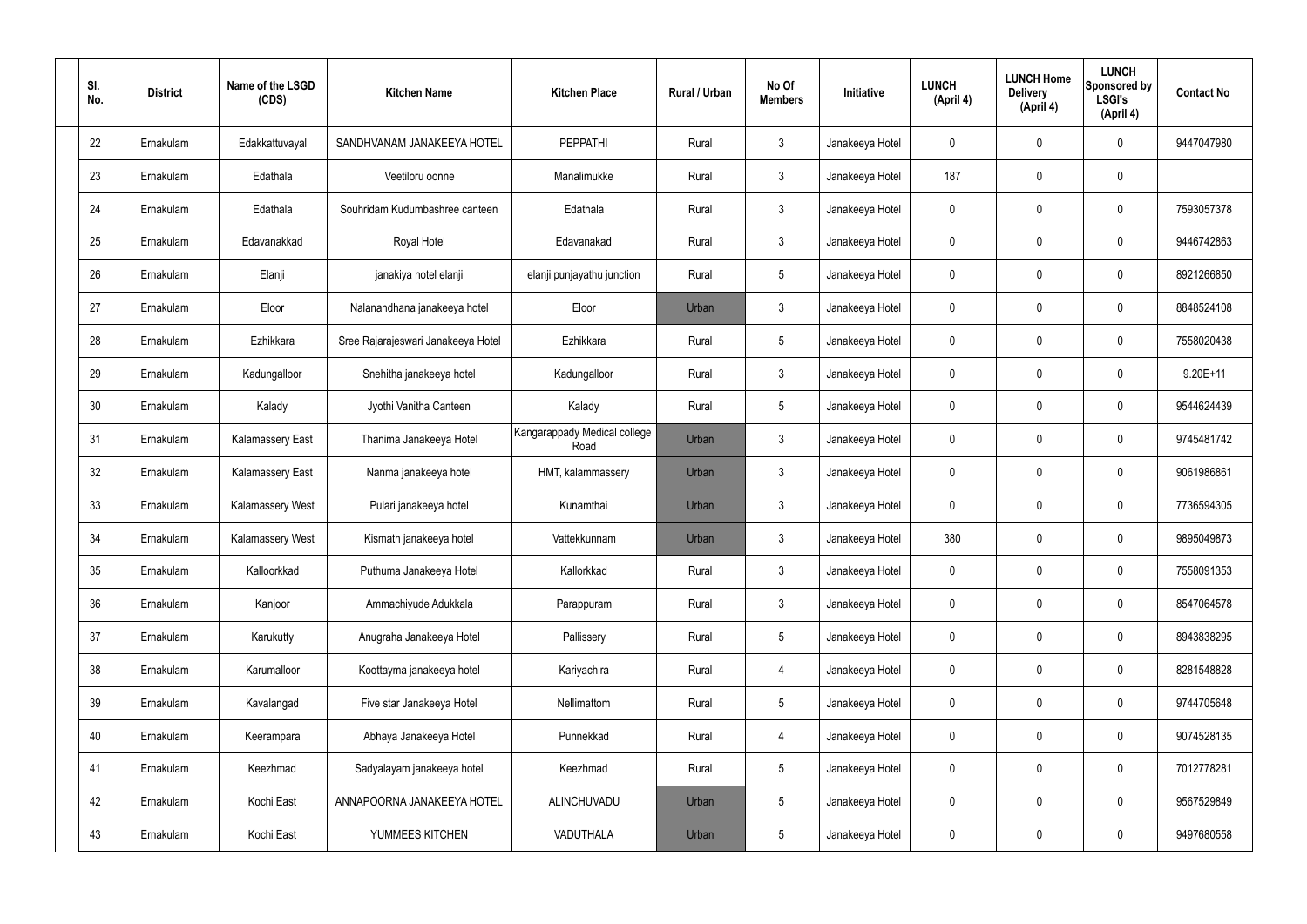|     | SI.<br>No. | <b>District</b> | Name of the LSGD<br>(CDS) | <b>Kitchen Name</b>              | <b>Kitchen Place</b>                      | <b>Rural / Urban</b> | No Of<br><b>Members</b> | Initiative      | <b>LUNCH</b><br>(April 4) | <b>LUNCH Home</b><br><b>Delivery</b><br>(April 4) | <b>LUNCH</b><br>Sponsored by<br><b>LSGI's</b><br>(April 4) | <b>Contact No</b> |
|-----|------------|-----------------|---------------------------|----------------------------------|-------------------------------------------|----------------------|-------------------------|-----------------|---------------------------|---------------------------------------------------|------------------------------------------------------------|-------------------|
|     | 44         | Ernakulam       | Kochi East                | <b>ORUMA KITCHEN</b>             | <b>PACHALAM</b>                           | Urban                | 3                       | Janakeeya Hotel | 0                         | 0                                                 | 0                                                          | 9497680558        |
|     | 45         | Ernakulam       | Kochi East                | <b>PONPULARI</b>                 | <b>KEERHI NAGAR,</b><br><b>ELAMAKKARA</b> | Urban                | $\mathfrak{Z}$          | Janakeeya Hotel | 0                         | 0                                                 | $\pmb{0}$                                                  | 9446607548        |
|     | 46         | Ernakulam       | Kochi East                | <b>RUCHI CATERING</b>            | PUNNACKAL                                 | Urban                | $5\overline{)}$         | Janakeeya Hotel | 0                         | 0                                                 | $\pmb{0}$                                                  | 9947080022        |
|     | 47         | Ernakulam       | Kochi East                | Samrudhi @ Kochi                 | Ernakulam North                           | Urban                | 14                      | Janakeeya Hotel | 1800                      | 846                                               | $\pmb{0}$                                                  | 9048609615        |
|     | 48         | Ernakulam       | Kochi South               | <b>NEW AKSHAYA HOTEL</b>         | <b>PONNURUNNI</b>                         | Urban                | 5                       | Janakeeya Hotel | 0                         | 0                                                 | $\pmb{0}$                                                  | 8547855284        |
|     | 49         | Ernakulam       | Kochi South               | <b>AMMAS KITCHEN</b>             | <b>THEVARA</b>                            | Urban                | 4                       | Janakeeya Hotel | 0                         | 0                                                 | $\pmb{0}$                                                  | 8547855284        |
|     | 50         | Ernakulam       | Kochi South               | <b>FRIENDS</b>                   | <b>MINI PARK</b>                          | Urban                | $5\overline{)}$         | Janakeeya Hotel | 280                       | 0                                                 | $\pmb{0}$                                                  | 9567127064        |
|     | 51         | Ernakulam       | Kochi West                | NAMMUDE ADUKKALA                 | <b>ERAVELI COLONY</b>                     | Urban                | 5                       | Janakeeya Hotel | 0                         | 0                                                 | $\pmb{0}$                                                  | 9496025576        |
|     | 52         | Ernakulam       | Kochi West                | PUTHUMA KUDUMBASHREE HOTEL       | PALLURUTHY NADA                           | Urban                | $5\overline{)}$         | Janakeeya Hotel | 0                         | 0                                                 | 0                                                          | 9496025576        |
|     | 53         | Ernakulam       | Kochi West                | USHUS KUDUMBASHREE HOTEL         | <b>FORT KOCHI</b>                         | Urban                | 4                       | Janakeeya Hotel | 0                         | 0                                                 | 0                                                          | 9847866090        |
|     | 54         | Ernakulam       | Koothattukulam            | Niravu janakeeya hotel           | Near ksrtc bus stand<br>koothattukulam    | Urban                | 3                       | Janakeeya Hotel | 0                         | 0                                                 | 0                                                          | 9656619614        |
|     | 55         | Ernakulam       | Koovappady                | Kaipunyam Janakeeya hotel        | Koovappady                                | Rural                | 5                       | Janakeeya Hotel | 0                         | 0                                                 | 0                                                          | 9526628158        |
|     | 56         | Ernakulam       | Kothamangalam             | P.K Janakeeya hotel              | Kothamangalam                             | Urban                | 3                       | Janakeeya Hotel | 0                         | 0                                                 | 0                                                          | 8156869114        |
|     | 57         | Ernakulam       | Kothamangalam             | Thanima catering unit            | Kothamangalam                             | Urban                | $\mathfrak{Z}$          | Janakeeya Hotel | $\mathbf 0$               | 0                                                 | $\pmb{0}$                                                  | 9846664377        |
| 114 | 58         | Ernakulam       | Kottapady                 | Janakeeya Hotel                  | Kottappady junction                       | Rural                | $\mathbf{3}$            | Janakeeya Hotel | 0                         | 0                                                 | $\mathsf{0}$                                               | 9497406993        |
|     | 59         | Ernakulam       | Kottuvally                | Amritha Janakeeya Hotel          | kottuvally                                | Rural                | $5\overline{)}$         | Janakeeya Hotel | 0                         | 0                                                 | $\mathbf 0$                                                | 8590034196        |
|     | 60         | Ernakulam       | Kumbalam                  | JANAKEEYA HOTEL KUMBALAM         | <b>MADAVANA</b>                           | Rural                | $5\overline{)}$         | Janakeeya Hotel | 0                         | $\mathbf 0$                                       | $\mathsf{0}$                                               | 9746652717        |
|     | 61         | Ernakulam       | Kumbalangy                | St Antoneys kudumbashree         | OLD POST OFFICE                           | Rural                | $\mathbf{3}$            | Janakeeya Hotel | 80                        | 0                                                 | $\mathbf 0$                                                | 8138860764        |
|     | 62         | Ernakulam       | Kunnathunad               | Thripthi Janakeeya Hotel         | Pallikkara                                | Rural                | 6                       | Janakeeya Hotel | $\mathbf 0$               | $\mathbf 0$                                       | $\mathbf 0$                                                | 9744561425        |
|     | 63         | Ernakulam       | Kunnukara                 | Greenchilly cafe                 | Kunnukara                                 | Rural                | $\mathbf{3}$            | Janakeeya Hotel | 0                         | 0                                                 | $\mathbf 0$                                                | 9496852989        |
|     | 64         | Ernakulam       | Kunnukara                 | Thanima canteen                  | North aduvassery                          | Rural                | 5                       | Janakeeya Hotel | 0                         | 0                                                 | $\mathsf{0}$                                               | 9744200583        |
|     | 65         | Ernakulam       | Kuttampuzha               | Nila kudumbashree janakiya hotel | Mini stadium, vadattupara                 | Rural                | 6                       | Janakeeya Hotel | 0                         | 0                                                 | $\pmb{0}$                                                  | 9496754018        |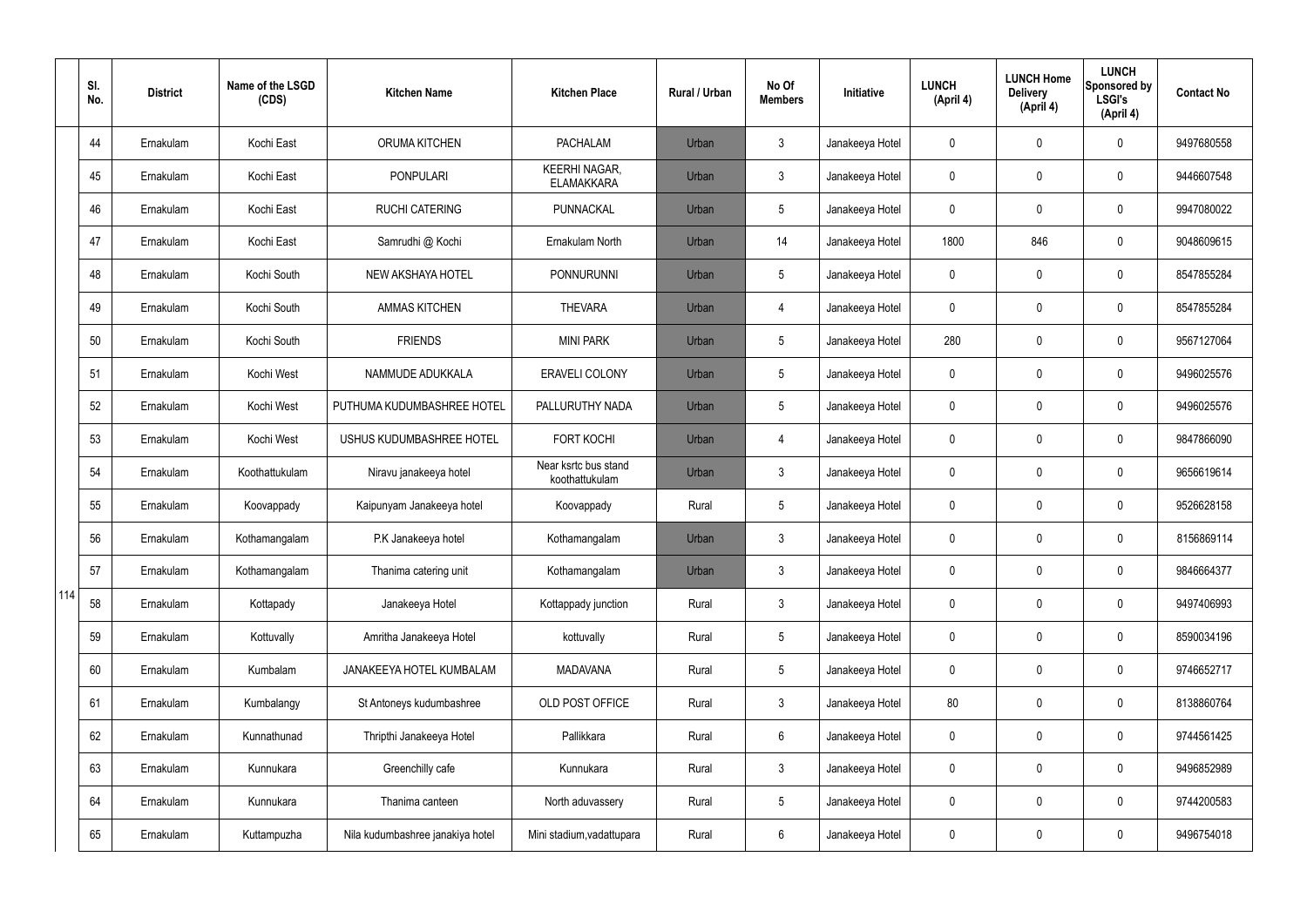| SI.<br>No. | <b>District</b> | Name of the LSGD<br>(CDS) | <b>Kitchen Name</b>            | <b>Kitchen Place</b>        | Rural / Urban | No Of<br><b>Members</b> | Initiative      | <b>LUNCH</b><br>(April 4) | <b>LUNCH Home</b><br><b>Delivery</b><br>(April 4) | <b>LUNCH</b><br>Sponsored by<br><b>LSGI's</b><br>(April 4) | <b>Contact No</b> |
|------------|-----------------|---------------------------|--------------------------------|-----------------------------|---------------|-------------------------|-----------------|---------------------------|---------------------------------------------------|------------------------------------------------------------|-------------------|
| 66         | Ernakulam       | Kuzhippilly               | Janakeeya hotel                | Kuzhupilli                  | Rural         | $\mathbf 0$             | Janakeeya Hotel | 0                         | 0                                                 | $\mathbf 0$                                                | 9744631998        |
| 67         | Ernakulam       | Malayattoor               | Whats app Janakeeya Hotel      | Thottuva                    | Rural         | $\mathbf{3}$            | Janakeeya Hotel | $\mathbf 0$               | 0                                                 | $\mathbf 0$                                                | 9.19E+11          |
| 68         | Ernakulam       | Malayattoor               | Natturuchi Janakeeya Hotel     | Ettakkadavu                 | Rural         | $\mathbf{3}$            | Janakeeya Hotel | $\mathbf 0$               | 0                                                 | $\mathbf 0$                                                | 9745470234        |
| 69         | Ernakulam       | Maneed                    | Coral Island                   | Maneed                      | Rural         | $\overline{4}$          | Janakeeya Hotel | $\mathbf 0$               | 0                                                 | $\mathbf 0$                                                | 7012652495        |
| 70         | Ernakulam       | Manjalloor                | Thanima Kudumbashree hotel     | Vazhakkulam                 | Rural         | $5\phantom{.0}$         | Janakeeya Hotel | $\mathbf 0$               | 0                                                 | $\mathbf 0$                                                | 7306907918        |
| 71         | Ernakulam       | Manjapra                  | Sara's Kitchen                 | Puthenpalli                 | Rural         | $\mathbf{3}$            | Janakeeya Hotel | $\mathbf 0$               | 0                                                 | $\mathbf 0$                                                | 8547392730        |
| 72         | Ernakulam       | Maradu                    | <b>VANITHA HOTEL</b>           | <b>KUNDANNOR JN</b>         | Urban         | $\overline{4}$          | Janakeeya Hotel | $\mathbf 0$               | 0                                                 | $\mathbf 0$                                                | 9349505008        |
| 73         | Ernakulam       | Marady                    | Janakeeya hotel, Marady        | Unnakkuppa                  | Rural         | 4                       | Janakeeya Hotel | $\mathbf 0$               | 0                                                 | $\mathbf 0$                                                | 9947943177        |
| 74         | Ernakulam       | Mazhuvannoor              | Sruthi Janakeeya Hotel         | Valayanchirangara           | Rural         | $\mathbf{3}$            | Janakeeya Hotel | $\mathbf 0$               | 0                                                 | $\mathbf 0$                                                | 9747924485        |
| 75         | Ernakulam       | Mookkannoor               | Mammaks Kitchen                | Mookkannoor                 | Rural         | $\mathfrak{Z}$          | Janakeeya Hotel | $\mathbf 0$               | 0                                                 | $\mathbf 0$                                                | $9.19E + 11$      |
| 76         | Ernakulam       | Mudakkuzha                | Janakeeya Hotel                | Mudakkuzha                  | Rural         | $\mathbf{3}$            | Janakeeya Hotel | $\mathbf 0$               | 0                                                 | $\mathbf 0$                                                | $9.19E + 11$      |
| 77         | Ernakulam       | Mulanthuruthy             | Sulabha                        | karikode, mulanthuruthy     | Rural         | $\mathbf 0$             | Janakeeya Hotel | $\mathbf 0$               | 0                                                 | $\boldsymbol{0}$                                           | 9633427553        |
| 78         | Ernakulam       | Mulavukad                 | Kudumbashree Veetile bakshanam | Mulavukad                   | Rural         | $5\phantom{.0}$         | Janakeeya Hotel | 58                        | 68                                                | $\mathbf 0$                                                | 9061339557        |
| 79         | Ernakulam       | Muvattupuzha              | Oottupura                      | Muvattupuzha                | Urban         | $\mathbf{3}$            | Janakeeya Hotel | $\mathbf 0$               | $\mathbf 0$                                       | $\pmb{0}$                                                  |                   |
| 80         | Ernakulam       | Nayarambalam              | Four star cafe                 | Nayarambalam                | Rural         | $3\phantom{a}$          | Janakeeya Hotel | $\mathbf 0$               | $\mathbf 0$                                       | $\mathbf 0$                                                | 8891755948        |
| 81         | Ernakulam       | Nedumbassery              | Thani Nadan                    | Athani                      | Rural         | $5\phantom{.0}$         | Janakeeya Hotel | $\mathbf 0$               | $\mathbf 0$                                       | $\mathbf 0$                                                | 8138917514        |
| 82         | Ernakulam       | Nellikuzhy                | Janakeeya Hotel                | Nellikkuzhi                 | Rural         | $\mathbf{3}$            | Janakeeya Hotel | 96                        | $\mathbf 0$                                       | $\mathbf 0$                                                | 9562713076        |
| 83         | Ernakulam       | Njarakkal                 | Kripa Catering Unit            | Njarakkal                   | Rural         | $\mathbf{3}$            | Janakeeya Hotel | $\mathbf 0$               | $\mathbf 0$                                       | $\mathbf 0$                                                | 9567534006        |
| 84         | Ernakulam       | Okkal                     | Manna Janakeeya Hotel          | Edavoor                     | Rural         | $\overline{4}$          | Janakeeya Hotel | $\mathbf 0$               | $\mathbf 0$                                       | $\mathbf 0$                                                | 9539507674        |
| 85         | Ernakulam       | Paingottoor               | Janakeeya hotel                | Paingottoor                 | Rural         | $\overline{7}$          | Janakeeya Hotel | $\mathbf 0$               | $\mathbf 0$                                       | $\mathbf 0$                                                | 9656855730        |
| 86         | Ernakulam       | Paipra                    | Nanma Janakeeya Hotel          | Pezhakkappilly              | Rural         | $\mathfrak{Z}$          | Janakeeya Hotel | $\pmb{0}$                 | 0                                                 | $\mathbf 0$                                                | 9567747725        |
| 87         | Ernakulam       | Pallarimangalam           | Janakeeya Hotel                | Janakeeya Hotel, Koovalloor | Rural         | 4                       | Janakeeya Hotel | 0                         | $\pmb{0}$                                         | $\boldsymbol{0}$                                           | 7025992310        |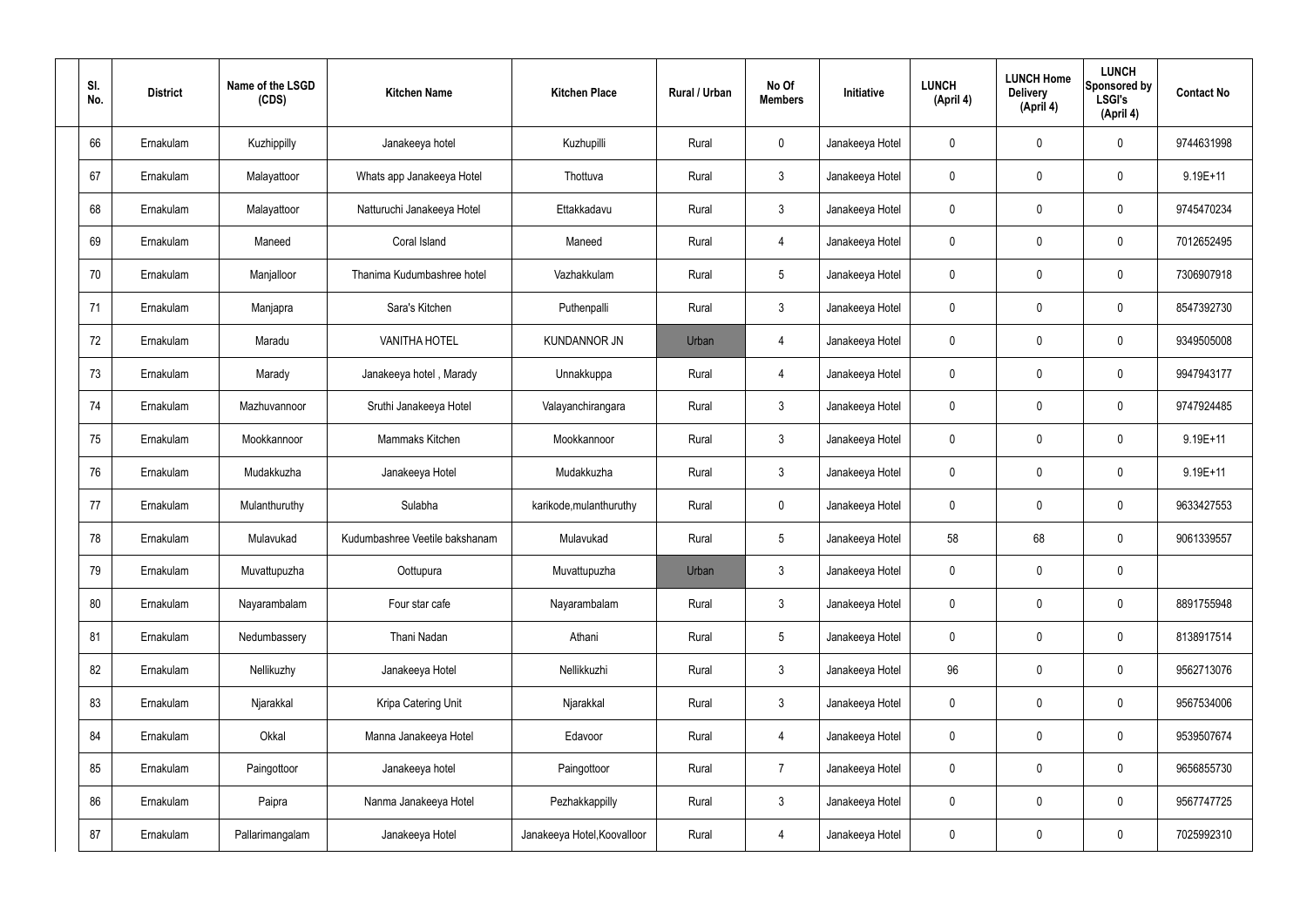| SI.<br>No. | <b>District</b> | Name of the LSGD<br>(CDS) | <b>Kitchen Name</b>                                             | <b>Kitchen Place</b>                        | Rural / Urban | No Of<br><b>Members</b> | <b>Initiative</b> | <b>LUNCH</b><br>(April 4) | <b>LUNCH Home</b><br><b>Delivery</b><br>(April 4) | <b>LUNCH</b><br>Sponsored by<br><b>LSGI's</b><br>(April 4) | <b>Contact No</b> |
|------------|-----------------|---------------------------|-----------------------------------------------------------------|---------------------------------------------|---------------|-------------------------|-------------------|---------------------------|---------------------------------------------------|------------------------------------------------------------|-------------------|
| 88         | Ernakulam       | Pallipuram                | SANTHWANAM Janakeeyahotel                                       | Pothen valav                                | Rural         | $5\phantom{.0}$         | Janakeeya Hotel   | $\mathbf 0$               | 0                                                 | $\mathbf 0$                                                | 9747525176        |
| 89         | Ernakulam       | Pambakkuda                | viswastha catering unit                                         | pambakkuda block punjayathu<br>building     | Rural         | $\overline{4}$          | Janakeeya Hotel   | $\mathbf 0$               | 0                                                 | $\mathbf 0$                                                | 9946404045        |
| 90         | Ernakulam       | Parakkadave               | Thejus catering unit                                            | Moozhikkulam                                | Rural         | 10 <sup>°</sup>         | Janakeeya Hotel   | $\mathbf 0$               | 0                                                 | $\mathbf 0$                                                | 9847936303        |
| 91         | Ernakulam       | Paravoor                  | sree vigneswara sc cafe                                         | Govt.boys' HSS, N.Paravur                   | Urban         | 4                       | Janakeeya Hotel   | $\mathbf 0$               | 0                                                 | $\mathbf 0$                                                |                   |
| 92         | Ernakulam       | Perumbavoor               | <b>JANAKEEYA HOTEL MINI CIVIL</b><br><b>STATION PERUMBAVOOR</b> | <b>CIVIL STATION</b>                        | Urban         | $\mathbf{3}$            | Janakeeya Hotel   | $\mathbf 0$               | 0                                                 | $\mathbf 0$                                                | 9847008734        |
| 93         | Ernakulam       | Perumbavoor               | Swath kudumbashree canteen                                      | Perumbavoor                                 | Urban         | $\mathbf{3}$            | Janakeeya Hotel   | $\mathbf 0$               | 0                                                 | $\mathbf 0$                                                | 9847015470        |
| 94         | Ernakulam       | Perumbavoor               | Janakeeya Hotel                                                 | Kanjirakkad pallippady                      | Urban         | $\mathbf{3}$            | Janakeeya Hotel   | $\mathbf 0$               | 0                                                 | $\mathbf 0$                                                | 9847015470        |
| 95         | Ernakulam       | Pindimana                 | Janakeeya hotel                                                 | Muthamkuzhi                                 | Rural         | $\overline{4}$          | Janakeeya Hotel   | $\mathbf 0$               | 0                                                 | $\mathbf 0$                                                | 9656297799        |
| 96         | Ernakulam       | Piravam                   | sneha canteen                                                   | municipality building base floor<br>piravom | Urban         | 4                       | Janakeeya Hotel   | 175                       | $\mathbf 0$                                       | $\mathbf 0$                                                | 8075376906        |
| 97         | Ernakulam       | Pootrikka                 | <b>GRANDMA JANAKEEYA HOTEL</b>                                  | <b>CHOONDI</b>                              | Rural         | $\mathbf{3}$            | Janakeeya Hotel   | $\mathbf 0$               | 0                                                 | $\mathbf 0$                                                | 9400550287        |
| 98         | Ernakulam       | Pothanikkad               | Taj hotel                                                       | Pothanikkad                                 | Rural         | $\mathbf{3}$            | Janakeeya Hotel   | $\mathbf 0$               | 0                                                 | $\mathbf 0$                                                | 9645079573        |
| 99         | Ernakulam       | Puthanvelikkara           | Panjami cafe kudumbashree                                       | Near panjayath office                       | Rural         | $5\phantom{.0}$         | Janakeeya Hotel   | $\mathbf 0$               | 0                                                 | $\mathbf 0$                                                | 9645530669        |
| 100        | Ernakulam       | Ramamangalam              | Kalavara janakeeya hotel                                        | ramamngalam                                 | Rural         | 4                       | Janakeeya Hotel   | 180                       | 0                                                 | $\mathbf 0$                                                | 9961344346        |
| 101        | Ernakulam       | Rayamangalam              | Arya canteen                                                    | Kuruppampady                                | Rural         | $\mathbf{3}$            | Janakeeya Hotel   | $\mathbf 0$               | $\mathbf 0$                                       | $\mathbf 0$                                                | 8281825730        |
| 102        | Ernakulam       | Thirumarady               | janakiya hotel thirumarady                                      | edappara jn.                                | Rural         | $\mathfrak{Z}$          | Janakeeya Hotel   | $\mathbf 0$               | 0                                                 | $\mathbf 0$                                                | 7594811868        |
| 103        | Ernakulam       | Thiruvaniyoor             | Thanima                                                         | Thiruvaniyoor                               | Rural         | $\mathbf 0$             | Janakeeya Hotel   | $\pmb{0}$                 | 0                                                 | $\mathbf 0$                                                | 9061239698        |
| 104        | Ernakulam       | Thrikkakkara East         | Thanima Janakeeya Hotel                                         | Kakkanad                                    | Urban         | 8                       | Janakeeya Hotel   | $\mathbf 0$               | 0                                                 | $\mathbf 0$                                                | 9207134763        |
| 105        | Ernakulam       | Thrikkakkara west         | Janakeeya hotel                                                 | Chembumukku                                 | Urban         | $5\,$                   | Janakeeya Hotel   | 397                       | 0                                                 | $\mathbf 0$                                                | 9496530576        |
| 106        | Ernakulam       | Thuravoor                 | e-grill Janakeeya Hotel                                         | Yudapuram                                   | Rural         | $\overline{4}$          | Janakeeya Hotel   | 183                       | 0                                                 | $\mathbf 0$                                                | 9526845935        |
| 107        | Ernakulam       | Tripunithura              | Janakeeya Hotel Tripunithura                                    | Eroor                                       | Urban         | $\mathbf{3}$            | Janakeeya Hotel   | 57                        | 0                                                 | $\mathbf 0$                                                | 8137977644        |
| 108        | Ernakulam       | Vadakkekkara              | vadakkekkara kudumbasree janakeeya<br>hotel                     | Madaplathuruth                              | Rural         | $\overline{4}$          | Janakeeya Hotel   | 0                         | 0                                                 | $\mathbf 0$                                                | 8301806778        |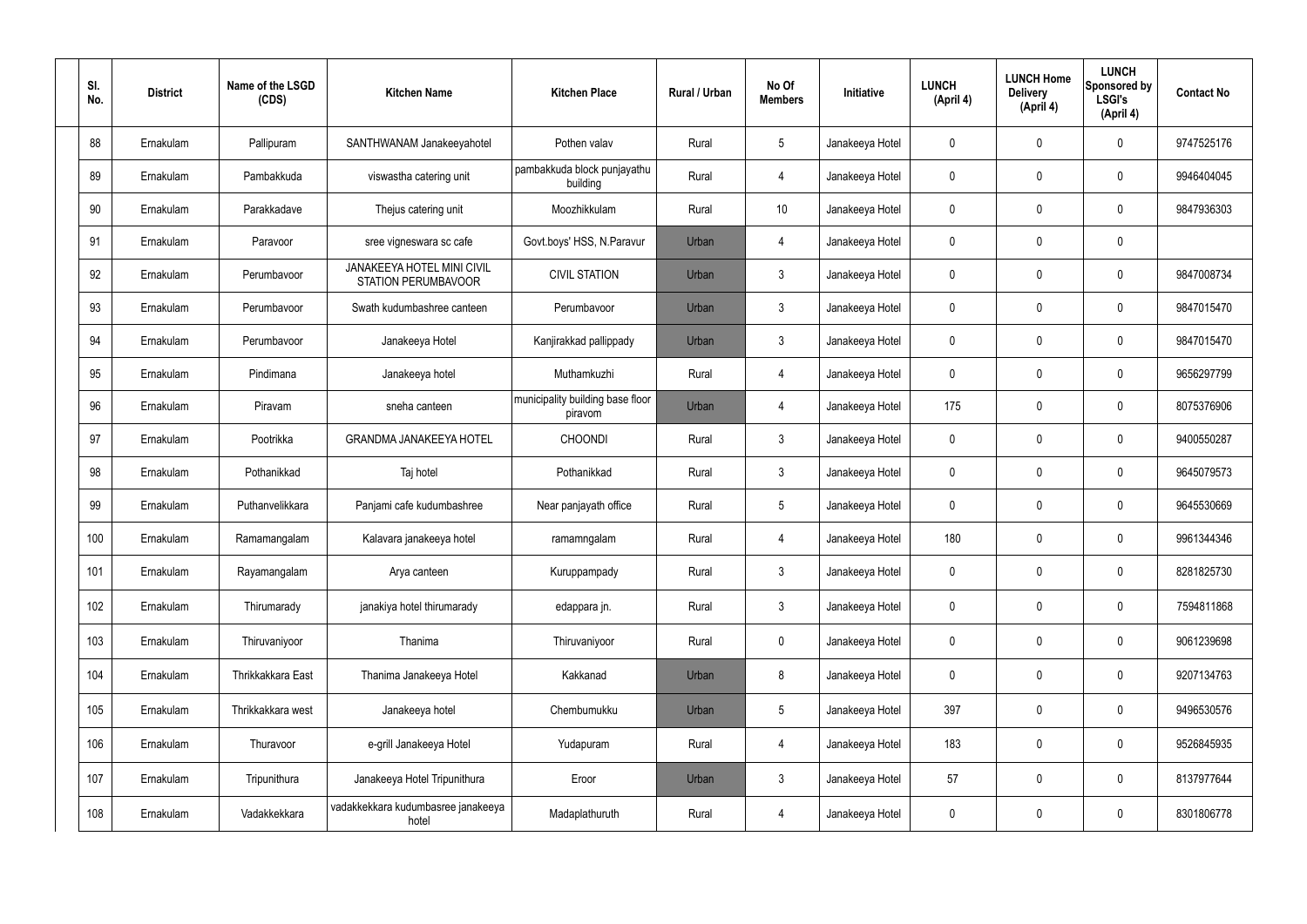|     | SI.<br>No.     | <b>District</b> | Name of the LSGD<br>(CDS) | <b>Kitchen Name</b>          | <b>Kitchen Place</b>                              | Rural / Urban | No Of<br><b>Members</b> | Initiative      | <b>LUNCH</b><br>(April 4) | <b>LUNCH Home</b><br><b>Delivery</b><br>(April 4) | <b>LUNCH</b><br>Sponsored by<br><b>LSGI's</b><br>(April 4) | <b>Contact No</b> |
|-----|----------------|-----------------|---------------------------|------------------------------|---------------------------------------------------|---------------|-------------------------|-----------------|---------------------------|---------------------------------------------------|------------------------------------------------------------|-------------------|
|     | 109            | Ernakulam       | Vadavukode<br>Puthancruz  | <b>JANAKEEYA HOTEL</b>       | Puthencruz                                        | Rural         | $\mathbf{3}$            | Janakeeya Hotel | $\mathbf 0$               | 0                                                 | $\mathbf 0$                                                | $9.19E + 11$      |
|     | 110            | Ernakulam       | Valakom                   | Ruchi                        | Valakom                                           | Rural         | $5\,$                   | Janakeeya Hotel | 0                         | $\mathbf 0$                                       | $\pmb{0}$                                                  | 9074232700        |
|     | 111            | Ernakulam       | Varapuzha                 | DURGA ACTIVITY               | CHETTIBHAGAM                                      | Rural         | 8                       | Janakeeya Hotel | $\mathbf 0$               | 0                                                 | $\mathbf 0$                                                | 9496160074        |
|     | 112            | Ernakulam       | Vazhakulam                | Three Star Hotel             | Marampally                                        | Rural         | $\mathbf{3}$            | Janakeeya Hotel | 0                         | 0                                                 | $\mathbf 0$                                                | 6282644893        |
|     | 113            | Ernakulam       | Vengola                   | Janakeeya Hotel              | Pathipalam                                        | Rural         | $5\phantom{.0}$         | Janakeeya Hotel | 88                        | 0                                                 | $\mathbf 0$                                                | 8137887455        |
|     | 114            | Ernakulam       | Vengoor                   | <b>JANAKEEYA HOTEL</b>       | Choorathod                                        | Rural         | $\overline{4}$          | Janakeeya Hotel | 0                         | 0                                                 | $\mathbf 0$                                                | 9656904682        |
| 114 |                |                 |                           |                              |                                                   |               | 449                     |                 | 4031                      | 914                                               | $\overline{0}$                                             |                   |
|     |                | Idukki          | Adimaly                   | Friends Janakeeya Hotel      | Adimaly                                           | Rural         | 4                       | Janakeeya Hotel | 161                       |                                                   | 0                                                          | 9961635779        |
|     | $\overline{2}$ | Idukki          | Alackode                  | Five Star Canteen            | Elamdesham Block<br>Panchayath Building, Alakode  | Rural         | $5\phantom{.0}$         | Janakeeya Hotel | $\mathbf 0$               |                                                   | 0                                                          | 9961482164        |
|     | 3              | Idukki          | Arakkulam                 | Sabhalyam                    | Moolamattom                                       | Rural         | 4                       | Janakeeya Hotel | 0                         |                                                   | 0                                                          | 8848124921        |
|     | 4              | Idukki          | Ayyappancovil             | Maria Janakeeya Hotel        | Parappu                                           | Rural         | $\mathbf{3}$            | Janakeeya Hotel | 98                        |                                                   | 0                                                          | 9544622096        |
|     | 5              | Idukki          | Bysonvalley               | Famous Janakiya Hotel        | Pottankad                                         | Rural         | 4                       | Janakeeya Hotel | 86                        | 0                                                 | $\mathbf 0$                                                | 9744566398        |
|     | 6              | Idukki          | Chakkupallam              | Vanithasree Janakeeya Hotel  | Anakkara                                          | Rural         | $\mathbf{3}$            | Janakeeya Hotel | 255                       |                                                   | 0                                                          | 8075143547        |
|     | $\overline{7}$ | Idukki          | Devikulam                 | Kudumbashree Janakeeya Hotel | Echo point                                        | Rural         | 3 <sup>1</sup>          | Janakeeya Hotel | 54                        |                                                   | 0                                                          | 8281640208        |
|     | 8              | Idukki          | Edavetty                  | Kudumbashree Janakeeya Hotel | Edavetty                                          | Rural         | $\mathbf{3}$            | Janakeeya Hotel | $\mathbf 0$               |                                                   | 0                                                          | 6238694173        |
|     | 9              | Idukki          | Erattayar                 | Vanitha Janakeeya Hotel      | Erattayar                                         | Rural         | $\overline{4}$          | Janakeeya Hotel | 124                       |                                                   | 0                                                          | 9188166929        |
|     | 10             | Idukki          | Kamakshi                  | Kripa Catering               | Thankamani                                        | Rural         | $5\overline{)}$         | Janakeeya Hotel | 210                       |                                                   | $\mathbf 0$                                                | 9544021398        |
|     | 11             | Idukki          | Kanchiyar                 | Swadh Janakeeya Hotel        | Kanchiyar                                         | Rural         | $5\overline{)}$         | Janakeeya Hotel | 89                        |                                                   | 0                                                          | 8606856496        |
|     | 12             | Idukki          | Kanjikkuzhi               | Samarppanam                  | Kanjikkuzhi                                       | Rural         | $\overline{4}$          | Janakeeya Hotel | 153                       |                                                   |                                                            | 9447169262        |
|     | 13             | Idukki          | Kanthaloor                | Morningstar Janakeeya Hotel  | Sahayagiri complex, near<br>Kanthalloor Bus stand | Rural         | $\overline{4}$          | Janakeeya Hotel | 85                        |                                                   | $\mathbf 0$                                                | 9447941632        |
|     | 14             | Idukki          | Karimannoor               | Rujiya Catering Unit         | Karimannoor                                       | Rural         | $5\phantom{.0}$         | Janakeeya Hotel | 72                        |                                                   | $\mathbf 0$                                                | 9497454952        |
|     | 15             | Idukki          | Karunapuram               | Karuna Hotel                 | Panchayathu complex                               | Rural         | $\overline{4}$          | Janakeeya Hotel | 212                       |                                                   | $\pmb{0}$                                                  | 9961152820        |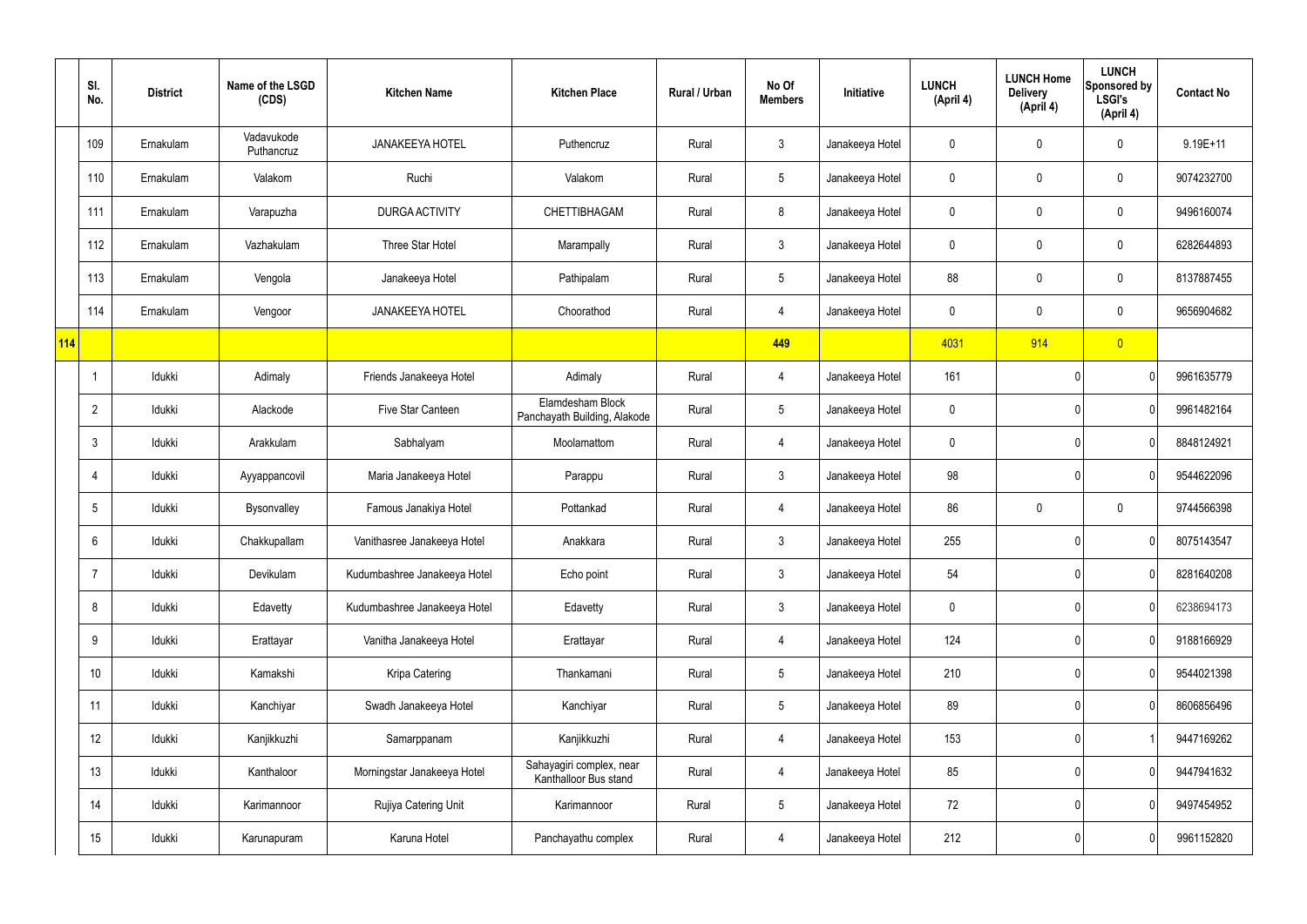|    | SI.<br>No. | <b>District</b> | Name of the LSGD<br>(CDS) | <b>Kitchen Name</b>                | <b>Kitchen Place</b>          | <b>Rural / Urban</b> | No Of<br><b>Members</b> | Initiative      | <b>LUNCH</b><br>(April 4) | <b>LUNCH Home</b><br><b>Delivery</b><br>(April 4) | <b>LUNCH</b><br>Sponsored by<br><b>LSGI's</b><br>(April 4) | <b>Contact No</b> |
|----|------------|-----------------|---------------------------|------------------------------------|-------------------------------|----------------------|-------------------------|-----------------|---------------------------|---------------------------------------------------|------------------------------------------------------------|-------------------|
|    | 16         | Idukki          | Kattappana                | Karunya Janakeeya Hotel            | Kattappana                    | Urban                | 5                       | Janakeeya Hotel | 260                       |                                                   | $\Omega$                                                   | 9497684477        |
|    | 17         | Idukki          | Kodikkulam                | Kulirma Janakiya Hotel             | Kodikkulam                    | Rural                | 6                       | Janakeeya Hotel | 74                        |                                                   | 0                                                          | 9605111852        |
|    | 18         | Idukki          | Kokkayar                  | Sevana Janakeeya hotel             | 35th Mile                     | Rural                | $\mathbf{3}$            | Janakeeya Hotel | 17                        |                                                   | 0                                                          | 9562067674        |
|    | 19         | Idukki          | Konnathadi                | Friends Janakeeya Hotel            | Panickankudi                  | Rural                | 6                       | Janakeeya Hotel | $\mathbf 0$               |                                                   | 0                                                          | 9544048878        |
|    | 20         | Idukki          | Konnathadi                | Janapriya Janakeeya Hotel          | Konnathadi                    | Rural                | $\mathbf{3}$            | Janakeeya Hotel | 145                       |                                                   | $\mathbf{0}$                                               | 9895147074        |
|    | 21         | Idukki          | Kudayathoor               | Kudumbashree Janakeeya Hotel       | Kanjar                        | Rural                | $\mathbf{3}$            | Janakeeya Hotel | 125                       |                                                   | 0                                                          | 9526762560        |
|    | 22         | Idukki          | Kumaramangalam            | Kumaramangalam Janakeeya Hotel     | Kumaramangalam                | Rural                | 4                       | Janakeeya Hotel | 130                       |                                                   | $\mathbf{0}$                                               | 9745633509        |
|    | 23         | Idukki          | Kumili                    | Ruchi Hotel                        | Kumili                        | Rural                | 4                       | Janakeeya Hotel | 139                       |                                                   | 0                                                          | 9447980637        |
|    | 24         | Idukki          | Manakkadu                 | Vanitha Hotel                      | Chittoor                      | Rural                | $\mathbf{3}$            | Janakeeya Hotel | $\mathbf 0$               |                                                   | $\mathbf{0}$                                               | 8330097933        |
| 50 | 25         | Idukki          | Mankulam                  | Jeevanam Catering Janakeeya Hotel  | Panchayathu Building          | Rural                | 4                       | Janakeeya Hotel | 35                        |                                                   | 0                                                          | 9495060505        |
|    | 26         | Idukki          | Mankulam                  | Happy Janakéeya Hotel              | Aanakkulam                    | Rural                | $\mathbf{3}$            | Janakeeya Hotel | 60                        |                                                   | $\mathbf 0$                                                | 9496251027        |
|    | 27         | Idukki          | Marayoor                  | Malabar food court Janakeeya Hotel | Marayoor Near IDCB bank       | Rural                | 4                       | Janakeeya Hotel | 171                       |                                                   | 0                                                          | 9446925610        |
|    | 28         | Idukki          | Mariyapuram               | Anaswara Hotel & Catering          | Idukki                        | Rural                | 4                       | Janakeeya Hotel | 105                       |                                                   | 0                                                          | 9526329438        |
|    | 29         | Idukki          | Munnar                    | Annapoorna catering                | Lorry stand, old munnar       | Rural                | 5                       | Janakeeya Hotel | 240                       |                                                   | $\mathbf 0$                                                | 8281009478        |
|    | 30         | Idukki          | Muttom                    | Nila Janakeeya Hotel               | Muttom                        | Rural                | $\mathbf{3}$            | Janakeeya hotel | 287                       |                                                   | 0                                                          | 9961104818        |
|    | 31         | Idukki          | Nedumkandam               | Annus catering                     | Nedumkandam<br>Kizhakkekavala | Rural                | $\overline{4}$          | Janakeeya Hotel | 190                       |                                                   | $\mathbf 0$                                                | 9747458576        |
|    | 32         | Idukki          | Pallivasal                | Blessing Janakeeya Hotel           | Pallivasal                    | Rural                | $\overline{4}$          | Janakeeya Hotel | $\pmb{0}$                 |                                                   | 0                                                          | 9947981574        |
|    | 33         | Idukki          | Pampadumpara              | Thripthy Janakeeya Hotel           | Pampadumpara                  | Rural                | $\mathbf{3}$            | Janakeeya Hotel | 189                       |                                                   | $\mathbf 0$                                                | 9207150558        |
|    | 34         | Idukki          | Peermedu                  | Thripthy Janakeeya Hotel           | Peermedu                      | Rural                | $\mathbf{3}$            | Janakeeya Hotel | 90                        |                                                   | 0                                                          | 9633311267        |
|    | 35         | Idukki          | Peruvanthanam             | Janakeeya Hotel                    | Peruvanthanam                 | Rural                | $5\overline{)}$         | Janakeeya Hotel | 46                        |                                                   | $\mathbf 0$                                                | 9562274720        |
|    | 36         | ldukki          | Purappuzha                | Ammas Janakeeya Hotel              | Purappuzha                    | Rural                | $\mathbf{3}$            | Janakeeya Hotel | 45                        |                                                   | 0                                                          | 9744954032        |
|    | 37         | Idukki          | Rajakkadu                 | Janakeeya Hotel                    | Rajakkadu Town                | Rural                | $\mathbf{3}$            | Janakeeya Hotel | 446                       |                                                   | $\mathbf 0$                                                | 9446766999        |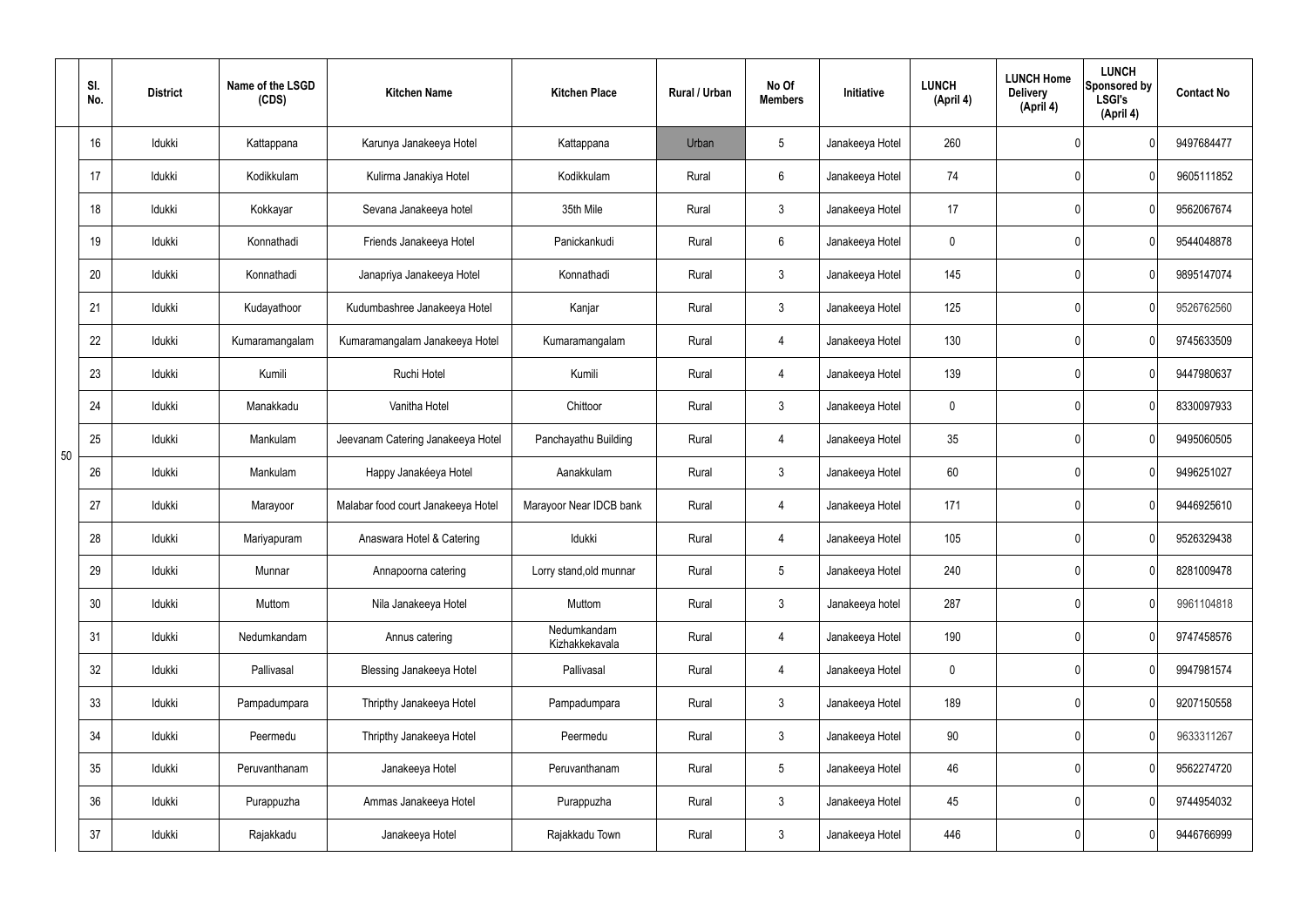|    | SI.<br>No.     | <b>District</b> | Name of the LSGD<br>(CDS) | <b>Kitchen Name</b>                       | <b>Kitchen Place</b>                      | Rural / Urban | No Of<br><b>Members</b> | Initiative      | <b>LUNCH</b><br>(April 4) | <b>LUNCH Home</b><br><b>Delivery</b><br>(April 4) | <b>LUNCH</b><br>Sponsored by<br><b>LSGI's</b><br>(April 4) | <b>Contact No</b> |
|----|----------------|-----------------|---------------------------|-------------------------------------------|-------------------------------------------|---------------|-------------------------|-----------------|---------------------------|---------------------------------------------------|------------------------------------------------------------|-------------------|
|    | 38             | Idukki          | Rajakumari                | Aiswarya Vanitha Restaurent               | Rajakumari South                          | Rural         | 4                       | Janakeeya Hotel | 350                       |                                                   | $\mathbf{0}$                                               | 9526570410        |
|    | 39             | Idukki          | Santhanpara               | Janakeeya Hotel                           | Santhanpara                               | Rural         | 4                       | Janakeeya Hotel | 185                       |                                                   | $\mathbf{0}$                                               | 9526174553        |
|    | 40             | Idukki          | Senapathy                 | Ammoose Hotel                             | Mangathotty                               | Rural         | $\mathbf{3}$            | Janakeeya Hotel | 60                        |                                                   | $\mathbf{0}$                                               | 9539396626        |
|    | 41             | Idukki          | Udumbannoor               | Kudumbashree Janakeeya Hotel              | Udumbannor                                | Rural         | $\mathbf{3}$            | Janakeeya Hotel | 284                       |                                                   |                                                            | 9633678438        |
|    | 42             | Idukki          | Upputhara                 | Samarppitha Janakeeya hotel               | Upputhara                                 | Rural         | $5\phantom{.0}$         | Janakeeya Hotel | 107                       |                                                   | $\mathbf{0}$                                               | 9526590710        |
|    | 43             | Idukki          | Vandanmedu                | Dharshana Janakeeya Hotel                 | Vandanmedu                                | Rural         | $\overline{4}$          | Janakeeya Hotel | $\pmb{0}$                 |                                                   | $\mathbf{0}$                                               | 9744038737        |
|    | 44             | Idukki          | Vandiperiyar              | Vandiperiyar Janakeeya Hotel              | Vandiperiyar                              | Rural         | $5\phantom{.0}$         | Janakeeya Hotel | 231                       |                                                   | $\mathbf{0}$                                               | 8086863254        |
|    | 45             | Idukki          | Vannappuram               | Souhrudham Janakeeya Hotel                | Vannappuram                               | Rural         | $\sqrt{5}$              | Janakeeya Hotel | 46                        |                                                   | $\mathbf{0}$                                               | 8113054492        |
|    | 46             | Idukki          | Vathikudy                 | Mahima                                    | Murickassery                              | Rural         | $\mathbf{3}$            | Janakeeya Hotel | 185                       |                                                   | 0                                                          | 8289945652        |
|    | 47             | Idukki          | Vattavada                 | Vattavada Kudumbashree Janakeeya<br>Hotel | Keekkara, Kovilur                         | Rural         | $\overline{4}$          | Janakeeya Hotel | 240                       |                                                   | $\mathbf{0}$                                               | 9497790469        |
|    | 48             | Idukki          | Vazhathoppu               | Grahalakshmi Hotel & Catering             | Cheruthoni                                | Rural         | $\overline{4}$          | Janakeeya Hotel | 168                       |                                                   | 3                                                          | 9496178884        |
|    | 49             | Idukki          | Vellathooval              | Flowers Janakeeya Hotel                   | Vellathooval                              | Rural         | 4                       | Janakeeya Hotel | 43                        |                                                   | $\mathbf{0}$                                               | 9961419892        |
|    | 50             | Idukki          | Velliyamattam             | Padhayam Kudumbashree Janakeeya<br>Hotel  | Velliyamattam                             | Rural         | 4                       | Janakeeya Hotel | 32                        |                                                   | $\overline{0}$                                             | 7902854627        |
| 50 |                |                 |                           |                                           |                                           |               | 197                     |                 | 6328                      |                                                   |                                                            |                   |
|    | -1             | Kannur          | Maloor                    | Maloor Janakeeya Hotel                    | Thrikandaripoyil, PO-<br>Thrikandaripoyil | Rural         | $\mathbf{3}$            | Janakeeya Hotel | 160                       | $\mathbf 0$                                       | $\mathbf 0$                                                | 9656132294        |
|    | $\overline{2}$ | Kannur          | Kolachery                 | Janakeeya Hotel                           | Kolachery Paramba, PO-<br>Kolacheri       | Rural         | $5\overline{)}$         | Janakeeya Hotel | 256                       | $\pmb{0}$                                         | $5\phantom{.0}$                                            | 9895324699        |
|    | $\mathbf{3}$   | Kannur          | Pinarayi                  | Janakeeya hotel, Pinarayi                 | Pinarayi                                  | Rural         | $6\overline{6}$         | Janakeeya Hotel | 178                       | $\pmb{0}$                                         | $\mathbf 0$                                                | 9447215211        |
|    | $\overline{4}$ | Kannur          | Muzhakunnu                | Thripthy Janakeeya Hotel                  | Kakkayangad, Muzhakkunnu                  | Rural         | $5\phantom{.0}$         | Janakeeya Hotel | 345                       | $\pmb{0}$                                         | $\overline{2}$                                             | 9526047538        |
|    | $5\,$          | Kannur          | Chapparappadavu           | Kudumbasree janakeeya hotel               | Near village office,<br>Chapparappadav    | Rural         | $\mathbf{3}$            | Janakeeya Hotel | 172                       | $\pmb{0}$                                         | $\mathbf 0$                                                | 9605413324        |
|    | 6              | Kannur          | Iritty                    | Roopasree Kudumbashree hotel              | Koolichembra                              | Urban         | 8                       | Janakeeya Hotel | 351                       | $\pmb{0}$                                         | $\mathbf 0$                                                | 8589921533        |
|    | $\overline{7}$ | Kannur          | Dharmadam                 | Dharmadam Janakeeya hotel                 | Near Andalloor kav,<br>Dharmadam          | Rural         | $\mathbf{3}$            | Janakeeya Hotel | 80                        | $\pmb{0}$                                         | $\mathbf 0$                                                | 9526975778        |
|    | 8              | Kannur          | Peralassery               | Janakeeya Hotel                           | Peralassery Town, PO -<br>Mundallur       | Rural         | 9                       | Janakeeya Hotel | 436                       | $\pmb{0}$                                         | $\boldsymbol{0}$                                           | 70256213909       |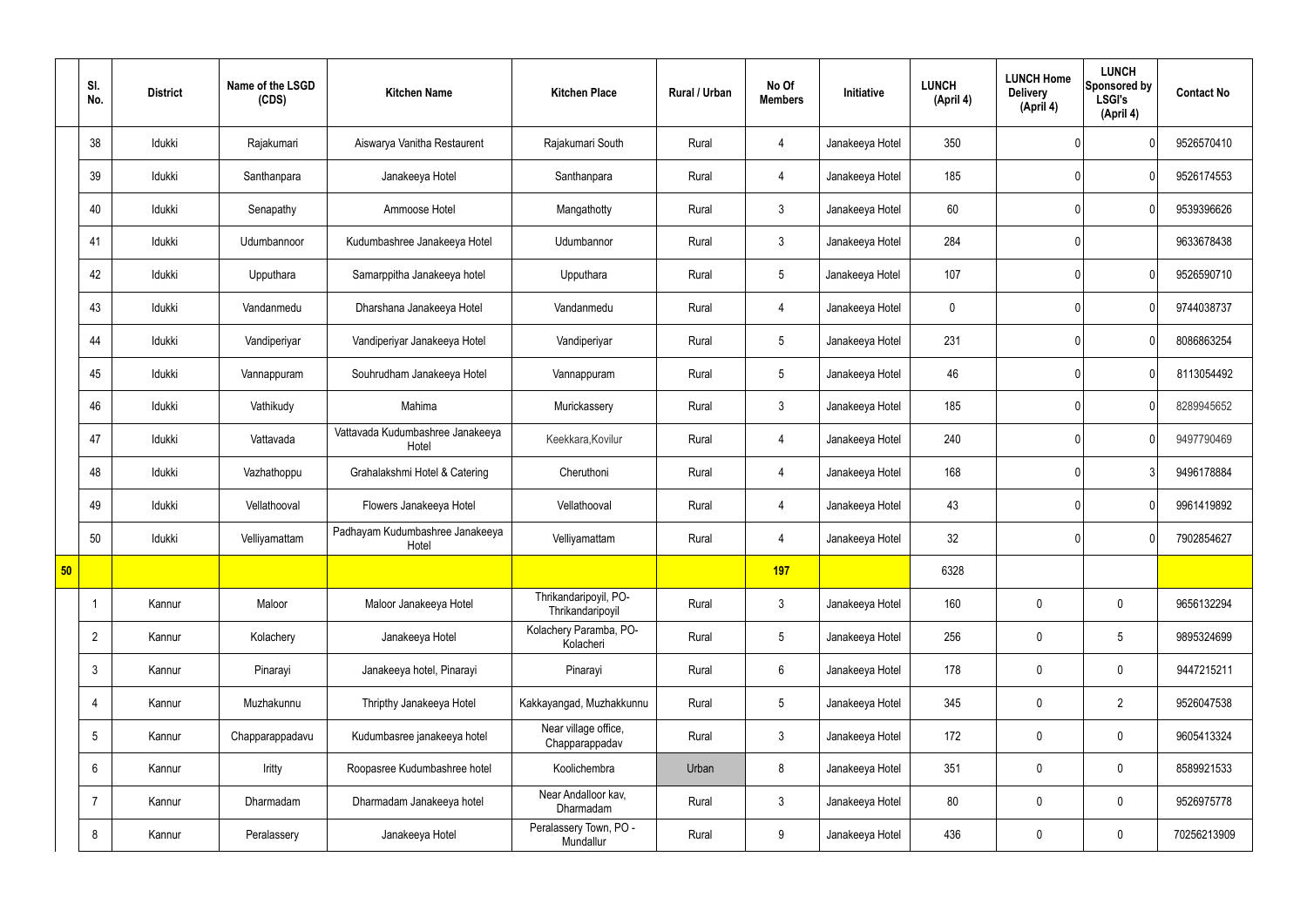| SI.<br>No.      | <b>District</b> | Name of the LSGD<br>(CDS)   | <b>Kitchen Name</b>                                | <b>Kitchen Place</b>                           | Rural / Urban | No Of<br><b>Members</b> | Initiative      | <b>LUNCH</b><br>(April 4) | <b>LUNCH Home</b><br><b>Delivery</b><br>(April 4) | <b>LUNCH</b><br>Sponsored by<br><b>LSGI's</b><br>(April 4) | <b>Contact No</b> |
|-----------------|-----------------|-----------------------------|----------------------------------------------------|------------------------------------------------|---------------|-------------------------|-----------------|---------------------------|---------------------------------------------------|------------------------------------------------------------|-------------------|
| 9               | Kannur          | Kadannappalli<br>Panappuzha | Kudumbasree janakeeya hotel                        | Chanthappura                                   | Rural         | $\overline{4}$          | Janakeeya Hotel | 190                       | $\mathbf 0$                                       | $\mathbf 0$                                                | 9961089935        |
| 10 <sup>°</sup> | Kannur          | Anthur                      | Janakeeya hotel                                    | Dharmasala                                     | Urban         | $5\phantom{.0}$         | Janakeeya Hotel | 242                       | $\mathbf 0$                                       | $\mathbf 0$                                                | 9544138650        |
| 11              | Kannur          | Cheruthazham                | Janakeeya Hotel (Thripthi<br>Kudumbashree Canteen) | Pilathara                                      | Rural         | $\mathbf{3}$            | Janakeeya Hotel | 206                       | $\mathbf 0$                                       | $\mathbf 0$                                                | 9947540361        |
| 12              | Kannur          | Peravoor                    | Kudumbashree Janakeeya Hotel                       | Peravoor Bus stand, Peravoor<br>P <sub>O</sub> | Rural         | $\mathbf{3}$            | Janakeeya Hotel | 196                       | $\mathbf 0$                                       | $\pmb{0}$                                                  | 9947567857        |
| 13              | Kannur          | Kalliassery                 | Janakeeya Hotel                                    | Irinav Road, Payyattam, PO-<br>Irinav          | Rural         | 4                       | Janakeeya Hotel | 311                       | $\mathbf 0$                                       | $\mathbf 0$                                                | 8848330570        |
| 14              | Kannur          | Panniyannur                 | Janakeeya Hotel                                    | Panoor Block office compound                   | Rural         | $6\overline{6}$         | Janakeeya Hotel | 329                       | $\mathbf 0$                                       | $\pmb{0}$                                                  | 9447449875        |
| 15              | Kannur          | Kannapuram                  | Janakeeya Hotel                                    | Chynaclay road, Kannapuram                     | Rural         | $5\overline{)}$         | Janakeeya Hotel | 152                       | $\mathbf 0$                                       | $\overline{2}$                                             | 8089127045        |
| 16              | Kannur          | Sreekandapuram              | Janakeeya Hotel                                    | Sreekandapuram, near bus<br>stand              | Urban         | $5\phantom{.0}$         | Janakeeya Hotel | 500                       | $\mathbf 0$                                       | -1                                                         | 7591948757        |
| 17              | Kannur          | Thalasseri                  | Janakeeya Hotel                                    | New bus stand, Thalasseri                      | Urban         | $6\overline{6}$         | Janakeeya Hotel | 516                       | $\mathbf 0$                                       | $\mathbf 0$                                                | 9446263864        |
| 18              | Kannur          | Chokli                      | Janakeeya Hotel                                    | Olavilam, Chokli                               | Rural         | $5\phantom{.0}$         | Janakeeya Hotel | 145                       | 0                                                 | $\mathbf 0$                                                | 9846892821        |
| 19              | Kannur          | Udayagiri                   | Janakeeya Hotel                                    | Karthikapuram                                  | Rural         | $\overline{4}$          | Janakeeya Hotel | 291                       | 0                                                 | $\mathbf 0$                                                | 9562375342        |
| 20              | Kannur          | Karivellur Peralam          | Janakeeya Hotel                                    | Panchayah building,<br>Onakkunnu               | Rural         | 4                       | Janakeeya Hotel | $\mathbf 0$               | 0                                                 | $\mathbf 0$                                                | 7025519714        |
| 21              | Kannur          | Muzhappilangad              | Janakeeya Hotel                                    | Near FCI godown,<br>Muzhappilangad             | Rural         | 5                       | Janakeeya Hotel | 145                       | $\mathbf 0$                                       | $\mathbf 0$                                                | 7306005267        |
| 22              | Kannur          | Narath                      | Janakeeya Hotel                                    | Janakeeya Hotel, Kambil,<br>Narath             | Rural         | $\overline{7}$          | Janakeeya Hotel | 186                       | $\mathbf 0$                                       | $\overline{2}$                                             | 9747441162        |
| 23              | Kannur          | Payyannur                   | Janakeeya Hotel                                    | Municipality compoud,<br>Payyannur             | Urban         | $\mathbf{3}$            | Janakeeya Hotel | 280                       | $\pmb{0}$                                         | $\pmb{0}$                                                  | 9526620805        |
| 24              | Kannur          | Kangol Alappadamba          | Janakeeya Hotel                                    | Mathil, Near Kangol<br>Alappadamba Panchayath  | Rural         | $\overline{4}$          | Janakeeya Hotel | 94                        | $\pmb{0}$                                         | $\pmb{0}$                                                  | 9495296142        |
| 25              | Kannur          | Naduvil                     | Janakeeya Hotel                                    | Panchayath compound,<br>Naduvil town           | Rural         | $\overline{4}$          | Janakeeya Hotel | 198                       | $\pmb{0}$                                         | $\pmb{0}$                                                  | 7902902490        |
| 26              | Kannur          | Koothuparamba               | Janakeeya Hotel                                    | Manghad Vayal, Near HSS<br>Koothuparamba, PO-  | Urban         | 8                       | Janakeeya Hotel | 371                       | $\pmb{0}$                                         | $\pmb{0}$                                                  | 9645608253        |
| 27              | Kannur          | Kuttiatoor                  | Janakeeya Hotel                                    | Near Panchayath office,<br>Chattukappara       | Rural         | $5\phantom{.0}$         | Janakeeya Hotel | 90                        | $\mathbf 0$                                       | $\pmb{0}$                                                  | 9544644195        |
| 28              | Kannur          | Kathirur                    | Janakeeya Hotel                                    | Panchayath office building,<br>Kathirur        | Rural         | $5\phantom{.0}$         | Janakeeya Hotel | 173                       | $\pmb{0}$                                         | $\overline{2}$                                             | 8129404833        |
| 29              | Kannur          | Panoor                      | Janakeeya Hotel                                    | Elangode, Panoor                               | Urban         | $5\phantom{.0}$         | Janakeeya Hotel | 192                       | $\pmb{0}$                                         | $\pmb{0}$                                                  | 9605852157        |
| 30 <sup>°</sup> | Kannur          | Chirakkal                   | Janakeeya Hotel                                    | Chirakkal weavers,<br>Puthiyatheru             | Rural         | $5\overline{)}$         | Janakeeya Hotel | 263                       | $\pmb{0}$                                         | $\pmb{0}$                                                  | 9895854873        |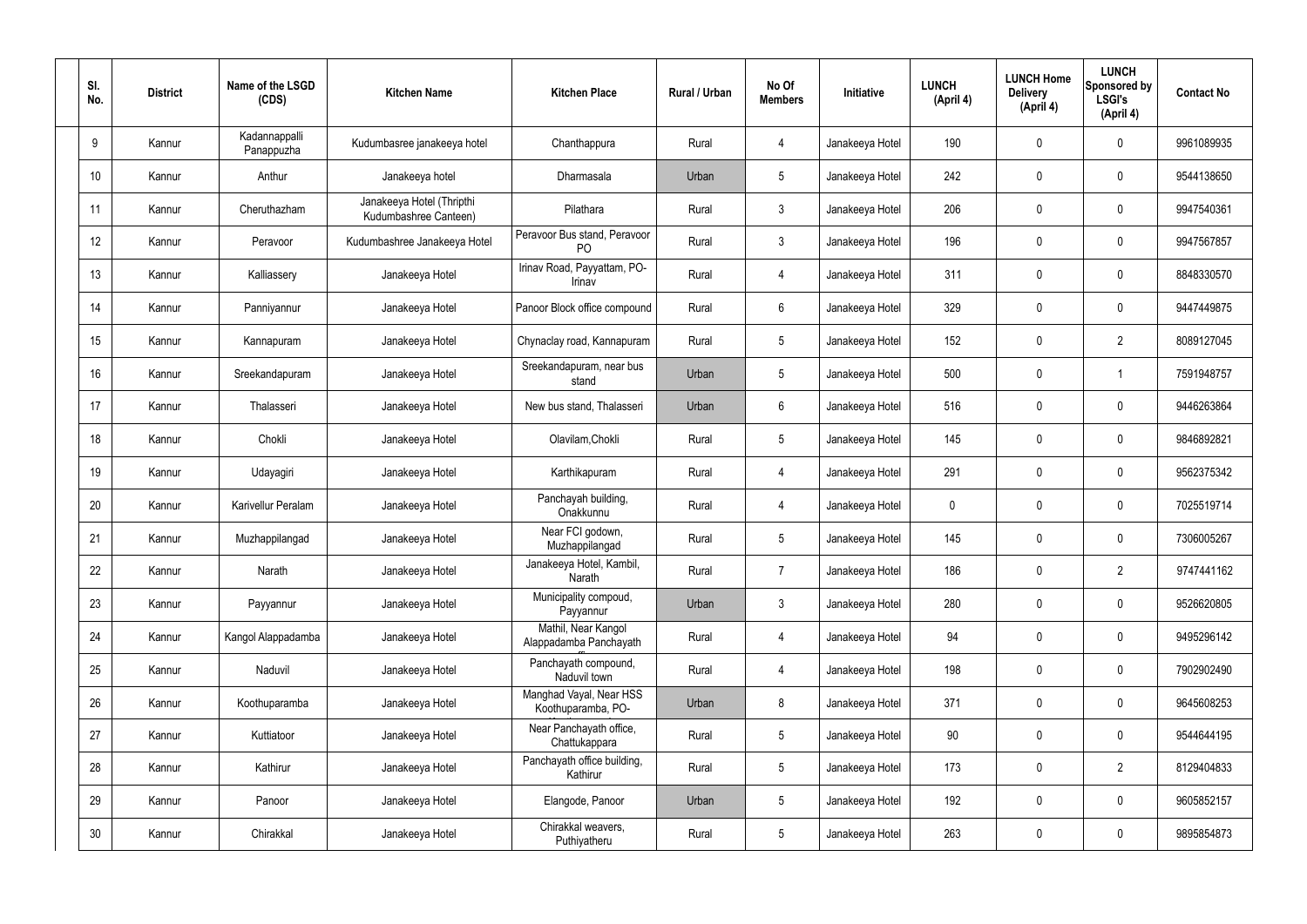|    | SI.<br>No. | <b>District</b> | Name of the LSGD<br>(CDS) | <b>Kitchen Name</b> | <b>Kitchen Place</b>                                           | Rural / Urban | No Of<br><b>Members</b> | Initiative      | <b>LUNCH</b><br>(April 4) | <b>LUNCH Home</b><br><b>Delivery</b><br>(April 4) | <b>LUNCH</b><br>Sponsored by<br><b>LSGI's</b><br>(April 4) | <b>Contact No</b> |
|----|------------|-----------------|---------------------------|---------------------|----------------------------------------------------------------|---------------|-------------------------|-----------------|---------------------------|---------------------------------------------------|------------------------------------------------------------|-------------------|
|    | 31         | Kannur          | Eranjoli                  | Janakeeya Hotel     | Near Thalassery RTO office,<br>Chungam                         | Rural         | $5\phantom{.0}$         | Janakeeya Hotel | 206                       | 0                                                 | $\mathbf 0$                                                | 9656368808        |
|    | 32         | Kannur          | Payam                     | Janakeeya Hotel     | Near Panchayath office,<br>Madathil                            | Rural         | 4                       | Janakeeya Hotel | 214                       | $\mathbf 0$                                       | $\mathbf 0$                                                | 9496554678        |
|    | 33         | Kannur          | Eramam Kuttoor            | Janakeeya Hotel     | Mathamangalam, Near CDS<br>office                              | Rural         | 4                       | Janakeeya Hotel | 162                       | 0                                                 | $\mathbf 0$                                                | 9562473576        |
|    | 34         | Kannur          | Ramanthally               | Janakeeya hotel     | Ramanthally                                                    | Rural         | 4                       | Janakeeya Hotel | 201                       | 0                                                 | $\mathbf 0$                                                | 9496705429        |
|    | 35         | Kannur          | Thripangottur             | Janakeeya Hotel     | Kallikkandy, Thripangottur                                     | Rural         | $\mathbf{3}$            | Janakeeya Hotel | $\mathbf 0$               | 0                                                 | $\mathbf 0$                                                | 9495191659        |
|    | 36         | Kannur          | Madayi                    | Janakeeya Hotel     | Eripuram, Near Vrindhavan<br>Residency, PO Pazhayangadi        | Rural         | $\mathbf{3}$            | Janakeeya Hotel | 118                       | 0                                                 |                                                            | 7561006271        |
|    | 37         | Kannur          | Kelakam                   | Janakeeya Hotel     | Kelakam PO                                                     | Rural         | $\mathbf{3}$            | Janakeeya Hotel | 205                       | 0                                                 | $\mathbf 0$                                                | 8113866296        |
|    | 38         | Kannur          | Kurumathoor               | Janakeeya Hotel     | Near GVHSS, Kurumathoor                                        | Rural         | $\mathbf{3}$            | Janakeeya Hotel | 125                       | 0                                                 | $\mathbf 0$                                                | 9633816470        |
|    | 39         | Kannur          | Peringome Vayakkara       | Janakeeya Hotel     | Peringome, Near Police station                                 | Rural         | $5\overline{)}$         | Janakeeya Hotel | 130                       | 0                                                 | $\mathbf 0$                                                | 9961413726        |
|    | 40         | Kannur          | Munderi                   | Janakeeya Hotel     | Kanjirode Karakkadu, Munderi                                   | Rural         | $\overline{4}$          | Janakeeya Hotel | 283                       | 0                                                 | $\mathbf 0$                                                | 8547609196        |
|    | 41         | Kannur          | Anjarakandy               | Janakeeya Hotel     | Panayatham Paramba,<br>Anjarankandy                            | Rural         | 4                       | Janakeeya Hotel | 192                       | 0                                                 | $\mathbf 0$                                                | 9496900755        |
| 91 | 42         | Kannur          | Ayyankkunnu               | Janakeeya Hotel     | Ayyankunnu Panchayth<br>Anghadikkadavu                         | Rural         | 4                       | Janakeeya Hotel | 200                       | 0                                                 | $\mathbf 0$                                                | 9946734976        |
|    | 43         | Kannur          | Padiyoor                  | Janakeeya Hotel     | Padiyoor PO                                                    | Rural         | 4                       | Janakeeya Hotel | 70                        | 0                                                 | $\Omega$                                                   | 9539028498        |
|    | 44         | Kannur          | Ezhome                    | Janakeeya Hotel     | Pazhayangadi bus stand,<br>Ezhom                               | Rural         | $5\phantom{.0}$         | Janakeeya Hotel | 265                       | 0                                                 | $\mathbf 0$                                                | 8086910862        |
|    | 45         | Kannur          | Koodali                   | Janakeeya Hotel     | Near Koodali Panchayath<br>Office, Kololam, PO -<br>Edavannoor | Rural         | $\overline{4}$          | Janakeeya Hotel | 100                       | 0                                                 | $\boldsymbol{0}$                                           | 9526524230        |
|    | 46         | Kannur          | Pappinisseri              | Janakeeya Hotel     | Near EMS Smaraka Govt.<br>Higher secondary school,             | Rural         | $\overline{4}$          | Janakeeya Hotel | 206                       | 0                                                 | $\mathbf 0$                                                | 9605727307        |
|    | 47         | Kannur          | Mattannur                 | Janakeeya Hotel     | Near Municipality office,<br>Mattannur                         | Urban         | $5\phantom{.0}$         | Janakeeya Hotel | 442                       | $\pmb{0}$                                         | $\mathbf 0$                                                | 7510706897        |
|    | 48         | Kannur          | Chenghalayi               | Janakeeya Hotel     | Valakai, Chenghalayi                                           | Rural         | 3                       | Janakeeya Hotel | 135                       | 0                                                 | $\mathbf 0$                                                | 8547696233        |
|    | 49         | Kannur          | Pattiam                   | Janakeeya Hotel     | Cheruvancheri PO,<br>Cheruvancheri                             | Rural         | $\overline{4}$          | Janakeeya Hotel | 254                       | $\pmb{0}$                                         | $\mathbf 0$                                                | 7025025275        |
|    | 50         | Kannur          | Thaliparamba              | Janakeeya Hotel     | Municipality compoud,<br>Thaliparamba                          | Urban         | 4                       | Janakeeya Hotel | 168                       | 0                                                 | $\mathbf 0$                                                | 8547849019        |
|    | 51         | Kannur          | Payyavoor                 | Janakeeya Hotel     | Payyavoor - PO, Payyavoor                                      | Rural         | $5\overline{)}$         | Janakeeya Hotel | 295                       | 0                                                 | $\mathbf 0$                                                | 9495311608        |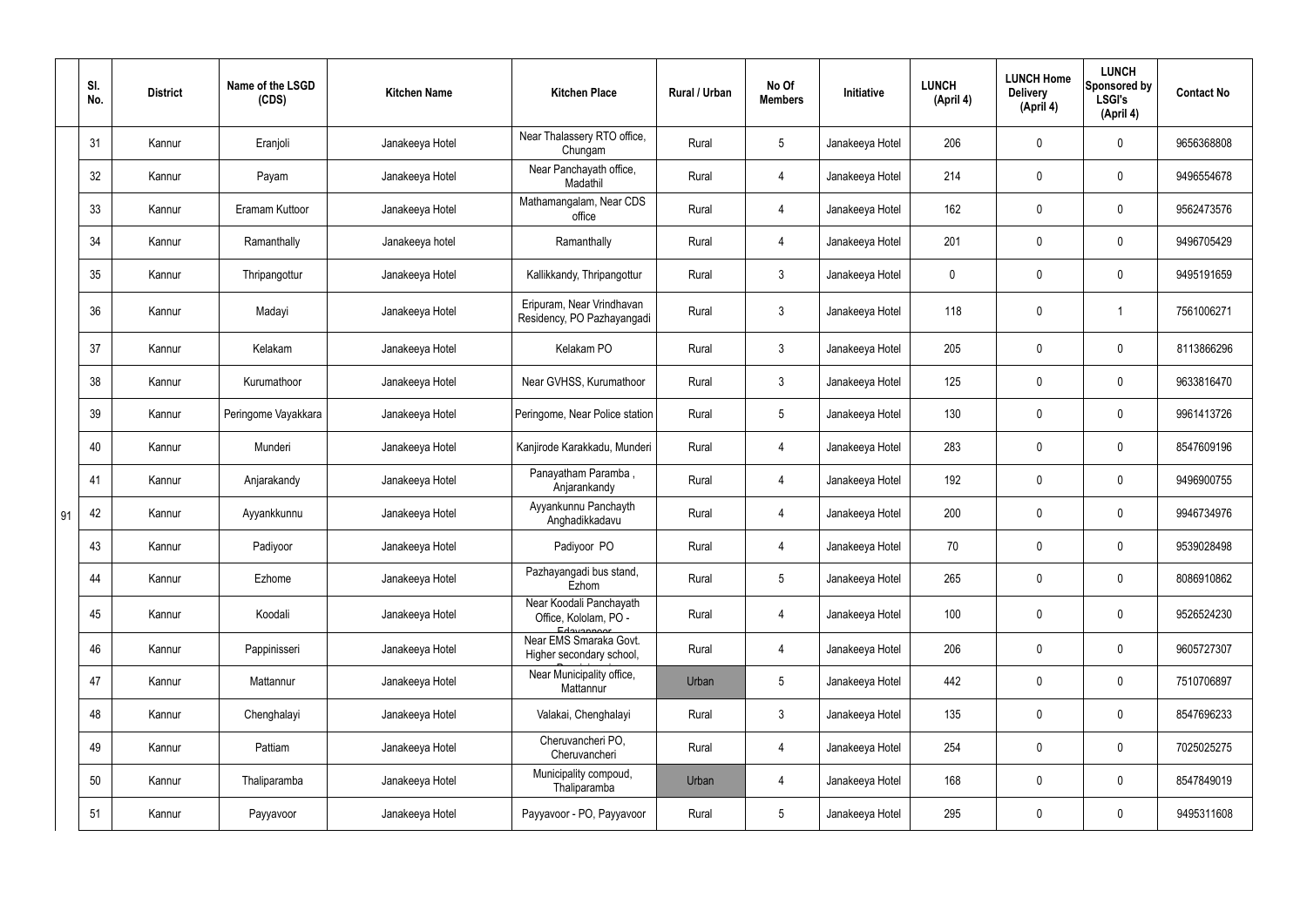| SI.<br>No. | <b>District</b> | Name of the LSGD<br>(CDS) | <b>Kitchen Name</b>                          | <b>Kitchen Place</b>                                    | Rural / Urban | No Of<br><b>Members</b> | Initiative      | <b>LUNCH</b><br>(April 4) | <b>LUNCH Home</b><br><b>Delivery</b><br>(April 4) | <b>LUNCH</b><br>Sponsored by<br><b>LSGI's</b><br>(April 4) | <b>Contact No</b> |
|------------|-----------------|---------------------------|----------------------------------------------|---------------------------------------------------------|---------------|-------------------------|-----------------|---------------------------|---------------------------------------------------|------------------------------------------------------------|-------------------|
| 52         | Kannur          | Kottiyoor                 | Janakeeya Hotel                              | Neendunokki, Kottiyoor - PO                             | Rural         | $5\phantom{.0}$         | Janakeeya Hotel | 108                       | 0                                                 | $\mathbf 0$                                                | 6282565854        |
| 53         | Kannur          | Kunnothparamba            | Janakeeya Hotel                              | Kunnothparamba PO,<br>Kunnothparamba                    | Rural         | $\mathbf{3}$            | Janakeeya Hotel | 0                         | $\mathbf 0$                                       | $\mathbf 0$                                                | 8156840487        |
| 54         | Kannur          | Pariyaram                 | Janakeeya Hotel                              | Near Panchayath Office,<br>Chithappile poyil, Pariyaram | Rural         | 4                       | Janakeeya Hotel | 152                       | $\boldsymbol{0}$                                  | $\pmb{0}$                                                  | 9744385083        |
| 55         | Kannur          | Kunjimangalam             | Janakeeya Hotel                              | Old Post office building,<br>Andamkovil, Kunjimangalam  | Rural         | $\overline{4}$          | Janakeeya Hotel | 121                       | $\mathbf 0$                                       | $\mathbf 0$                                                | 9526981326        |
| 56         | Kannur          | Thillenkeri               | Janakeeya Hotel                              | Thekkam poyil, Near Uliyil<br>Town                      | Rural         | $\mathfrak{Z}$          | Janakeeya Hotel | 254                       | 0                                                 | $\overline{0}$                                             | 9745059451        |
| 57         | Kannur          | Chittariparamba           | Janakeeya Hotel                              | Poovathinkeezhil, PO-<br>Chittariparamba                | Rural         | $6\phantom{.}6$         | Janakeeya Hotel | 150                       | 0                                                 | $\mathbf 0$                                                | 8943506825        |
| 58         | Kannur          | Mayyil                    | Janakeeya Hotel                              | Near Mayyil Panchayath office,<br>Mayyil                | Rural         | 4                       | Janakeeya Hotel | 106                       | $\boldsymbol{0}$                                  | $\mathbf 0$                                                | 9526072638        |
| 59         | Kannur          | Cherukunnu                | Janakeeya Hotel                              | Pallichal, PO - Cherukunnu,<br>Pin -670301              | Rural         | $\overline{4}$          | Janakeeya Hotel | 170                       | 0                                                 | $\pmb{0}$                                                  | 8547361298        |
| 60         | Kannur          | Aaralam                   | Janakeeya Hotel                              | Athikkal, PO - Keezhpally                               | Rural         | $5\phantom{.0}$         | Janakeeya Hotel | 294                       | $\boldsymbol{0}$                                  | $\mathbf 0$                                                | 9961285762        |
| 61         | Kannur          | Alakkode                  | Janakeeya Hotel                              | Therthally, Therthally PO,<br>Alakkode                  | Rural         | $5\phantom{.0}$         | Janakeeya Hotel | 209                       | $\mathbf 0$                                       | $\mathbf 0$                                                | 8547045070        |
| 62         | Kannur          | Malappattam               | Janakeeya Hotel                              | Near Malappattam<br>panchayath, Malappattam             | Rural         | $\mathbf{3}$            | Janakeeya Hotel | 237                       | $\boldsymbol{0}$                                  | $\mathbf 0$                                                | 9400571842        |
| 63         | Kannur          | Kanichar                  | Janakeeya Hotel                              | Kanichar PO, Kanichar                                   | Rural         | $\mathbf{3}$            | Janakeeya Hotel | 190                       | 0                                                 | $\boldsymbol{0}$                                           | 9526167667        |
| 64         | Kannur          | Mokeri                    | Kudumbashree Janakeeya Hotel,<br>Mokeri      | Vallangad, Mokeri                                       | Rural         | 5                       | Janakeeya Hotel | 216                       | 0                                                 | 0                                                          | 9947037223        |
| 65         | Kannur          | Anjarakandy 2             | Kudumbashree Janakeeya Hotel,<br>Anjarakandy | Kavinmoola, Anjarakandy                                 | Rural         | $5\overline{)}$         | Janakeeya Hotel | 190                       | 0                                                 | $\boldsymbol{0}$                                           | 9446657510        |
| 66         | Kannur          | Newmahi                   | Kudumbashree Janakeeya Hotel                 | Newmahi bridge, Newmahi                                 | Rural         | $3\phantom{.0}$         | Janakeeya Hotel | 224\$                     | 0\$                                               | 0\$                                                        | 9946056862        |
| 67         | Kannur          | Keezhallur                | Janakeeya Hotel                              | Kummanam, Elambara                                      | Rural         | $\mathfrak{Z}$          | Janakeeya Hotel | 199                       | 0                                                 | $\boldsymbol{0}$                                           | 9947648580        |
| 68         | Kannur          | Chembilode                | Janakeeya hotel                              | Chakkarakal bus stand,<br>mowanchery                    | Rural         | $5\phantom{.0}$         | Janakeeya Hotel | 435                       | 0                                                 | $\boldsymbol{0}$                                           | 9847951631        |
| 69         | Kannur          | vengad                    | Janakeeya hotel                              | mambaram                                                | Rural         | $6\,$                   | Janakeeya Hotel | 148                       | 0                                                 | $\boldsymbol{0}$                                           | 7902970902        |
| 70         | Kannur          | Azhikode                  | Janakeeya hotel                              | vankulathvayayal                                        | Rural         | 4                       | Janakeeya Hotel | 150                       | 0                                                 | $\boldsymbol{0}$                                           | 9895910633        |
| 71         | Kannur          | Kolayad                   | Janakeeya hotel                              | kolayad                                                 | rural         | $\mathbf{3}$            | janakeeya hotel | 150                       | 0                                                 | $\overline{0}$                                             | 8592065431        |
| 72         | Kannur          | valapattanam              | janakeeya hotel                              | mill road, valapattanam                                 | rural         | $\mathbf{3}$            | janakeeya hotel | 0                         | 0                                                 | $\boldsymbol{0}$                                           | 9061345312        |
| 73         | Kannur          | Anthur 2                  | annapoorna janakeeya hotel                   | paliyath valapp, po morazha                             | urban         | $\mathfrak{Z}$          | janakeeya hotel | 198                       | 0                                                 | $\boldsymbol{0}$                                           | 9526183004        |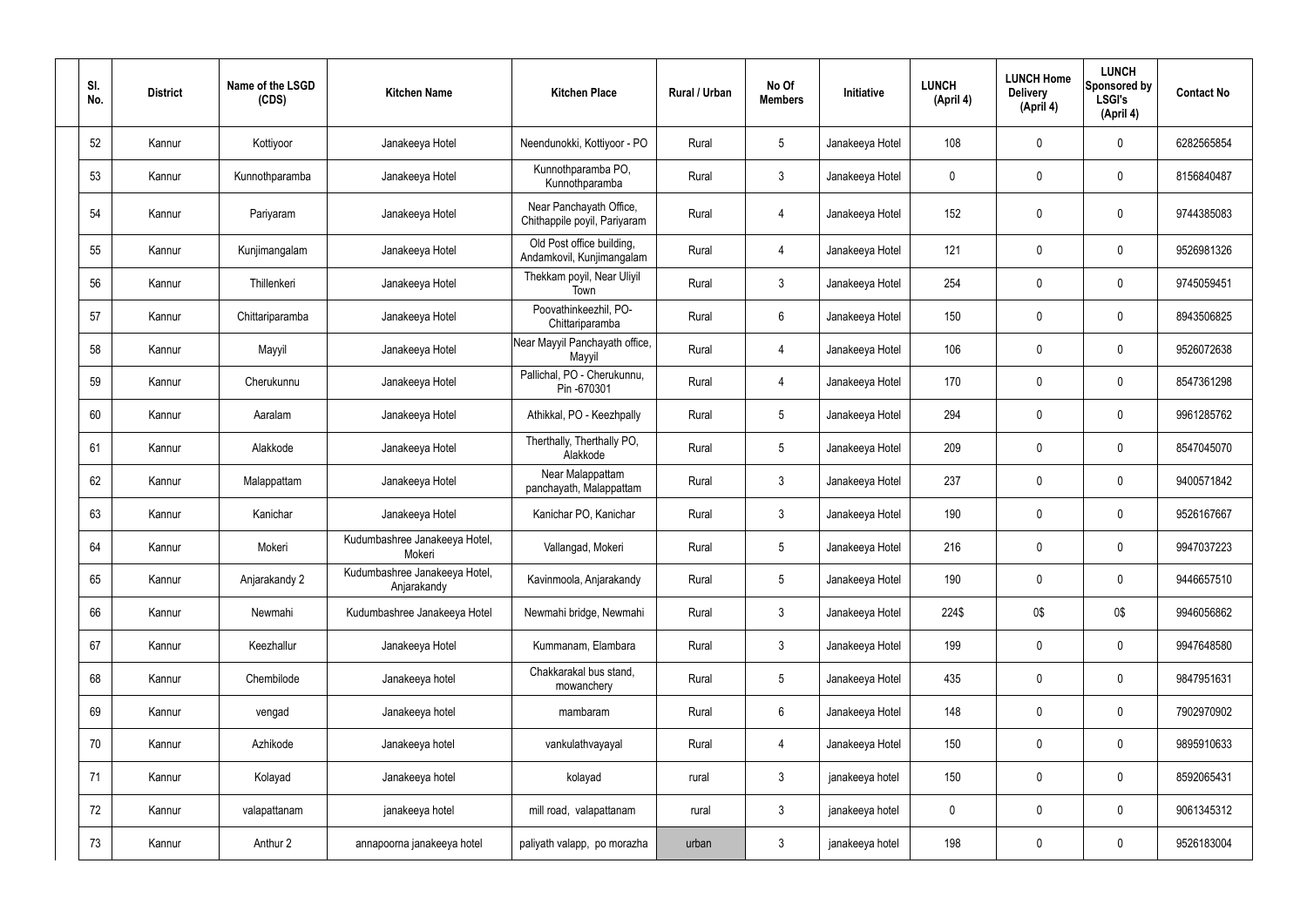|    | SI.<br>No.     | <b>District</b> | Name of the LSGD<br>(CDS) | <b>Kitchen Name</b>             | <b>Kitchen Place</b>                                        | <b>Rural / Urban</b> | No Of<br><b>Members</b> | Initiative      | <b>LUNCH</b><br>(April 4) | <b>LUNCH Home</b><br><b>Delivery</b><br>(April 4) | <b>LUNCH</b><br>Sponsored by<br><b>LSGI's</b><br>(April 4) | <b>Contact No</b> |
|----|----------------|-----------------|---------------------------|---------------------------------|-------------------------------------------------------------|----------------------|-------------------------|-----------------|---------------------------|---------------------------------------------------|------------------------------------------------------------|-------------------|
|    | 74             | Kannur          | payyannur 2               | janakeeya hotel                 | kaniyeri, po vellur                                         | urban                | 3                       | janakeeya hotel | 47                        | $\mathbf 0$                                       | $\mathbf 0$                                                | 8301817232        |
|    | 75             | Kannur          | cherupuzha                | janakeeya hotel                 | near panjayath office,<br>cherupuzha, 670511                | rural                | 4                       | janakeeya hotel | 411                       | $\mathbf 0$                                       | $\mathbf 0$                                                | 8547114024        |
|    | 76             | Kannur          | Eruvessy                  | Janakeeya hotel                 | Panchayath office road,<br>Chemberi                         | Rural                | 4                       | Janakeeya hotel | 259                       | $\mathbf 0$                                       | $\mathbf 0$                                                | 9544893463        |
|    | 77             | Kannur          | Pattuvam                  | Janakeeya Hotel                 | Near Pattuvam panchayath<br>office, Pattuvam                | Rural                | 5                       | Janakeeya hotel | 202                       | $\mathbf 0$                                       | $\mathbf 0$                                                | 9539731430        |
|    | 78             | Kannur          | Mangattidom               | Janakeeya Hotel                 | Kaitheri idam, Nirmalagiri PO,<br>Mangattidom               | Rural                | $\overline{7}$          | Janakeeya hotel | 170                       | $\mathbf 0$                                       | $\mathbf 0$                                                | 9207253934        |
|    | 79             | Kannur          | Panoor                    | Janakeeya Hotel                 | Thundayi peedika, Pukkom,<br>Panoor PO                      | Urban                | 5                       | Janakeeya hotel | 216                       | $\mathbf 0$                                       | $\mathbf 0$                                                | 9605852157        |
|    | 80             | Kannur          | Kottayam                  | Janakeeya hotel                 | Kottayam malabar, Kottayam<br>panchayath building, Kottayam | Rural                | 5                       | Janakeeya hotel | 161                       | $\mathbf 0$                                       | $\mathbf 0$                                                | 9656672187        |
|    | 81             | Kannur          | Ulikkal                   | Janakeeya hotel                 | Vattiyam thodu (po) Mattara,<br>Ulikkal, 670705             | Rural                | 5                       | Janakeeya hotel | 94                        | $\mathbf 0$                                       | $\mathbf 0$                                                | 8086777517        |
|    | 82             | Kannur          | Kadambur                  | Janakeeya hotel                 | Kadachira, Kadambur                                         | Rural                | 5                       | Janakeeya hotel | 125                       | $\mathbf 0$                                       | $\mathbf 0$                                                | 9847178332        |
|    | 83             | Kannur          | Irikkoor                  | Janakeeya hotel                 | Peruvalathuparambu, PO -<br>Irikkoor                        | Rural                | 4                       | Janakeeya hotel | 55                        | $\mathbf 0$                                       | $\mathbf 0$                                                | 9746864255        |
|    | 84             | Kannur          | Mattool                   | Janakeeya hotel                 | Mattool central, Mattool                                    | Rural                | 5                       | Janakeeya hotel | $\pmb{0}$                 | $\pmb{0}$                                         | $\mathbf 0$                                                | 9895321842        |
|    | 85             | Kannur          | Thalasseri -2             | Janakeeya hotel                 | Thalayi harbour, Thalasseri                                 | Urban                | 5                       | Janakeeya hotel | 169                       | $\mathbf 0$                                       | $\mathbf 0$                                                | 9605745402        |
|    | 86             | Kannur          | Kannur                    | Janakeeya hotel                 | Pallipoyil division, Kannur<br>corporation                  | Urban                | $\mathfrak{Z}$          | Janakeeya hotel | 122                       | $\mathbf 0$                                       | $\mathbf 0$                                                | 9745243643        |
|    | 87             | Kannur          | Ulikkal                   | Janakeeya hotel                 | Manikkadavu PO,<br>Manikkadadavu - 670705                   | Rural                | $5\overline{)}$         | Janakeeya hotel | 211                       | $\pmb{0}$                                         | $\mathbf 0$                                                | 8547972988        |
|    | 88             | Kannur          | payam                     | Janakeeya hotel                 | vallithod, Kiliyanthara po<br>670706                        | Rural                | $5\phantom{.0}$         | Janakeeya Hotel | 249                       | $\pmb{0}$                                         | $\mathbf 0$                                                | 8848760234        |
|    | 89             | Kannur          | Naduvil                   | Janakeeya Hotel                 | karuvanchal                                                 | Rural                | $6\phantom{.}$          | janakeeya hotel | 198                       | $\pmb{0}$                                         | $\mathbf 0$                                                | 9495191934        |
|    | 90             | Kannur          | Mattanur-2                | Janakeeya Hotel                 | Uruvachal                                                   | Urban                |                         | Janakeeya Hotel | 200                       | $\pmb{0}$                                         | $\mathbf 0$                                                | 9400477400        |
|    | 91             | Kannur          | Peringome -2              | Janakeeya Hotel                 | Padiyottuchal                                               | Rural                | $5\phantom{.0}$         | Janakeeya Hotel | 161                       | $\pmb{0}$                                         | $\mathbf 0$                                                |                   |
| 91 |                |                 |                           |                                 |                                                             |                      | 396                     |                 | 17809                     | $\pmb{0}$                                         | 15                                                         |                   |
|    |                | kasaragod       | kayyur cheemeni           | janakeeya hotel cheemeni        | cheemeni                                                    | Rural                | $\overline{4}$          | janakeeya hotel | 180                       |                                                   |                                                            |                   |
|    | $\overline{2}$ | Kasaragod       | Pilicode                  | Janakeeya Hotel, Pilicode       | Kalikkadavu                                                 | Rural                | $\overline{4}$          | Janakeeya Hotel | 162                       | $\mathbf 0$                                       | $\mathbf 0$                                                | 9944087661        |
|    | $\mathbf{3}$   | Kasaragod       | Kodom belur               | janakeeya hotel kalichanadukkam | Kalichanadukkam                                             | Rural                | $\overline{4}$          | Janakeeya Hotel | 124                       | $\pmb{0}$                                         | $\mathbf 0$                                                | 9562820280        |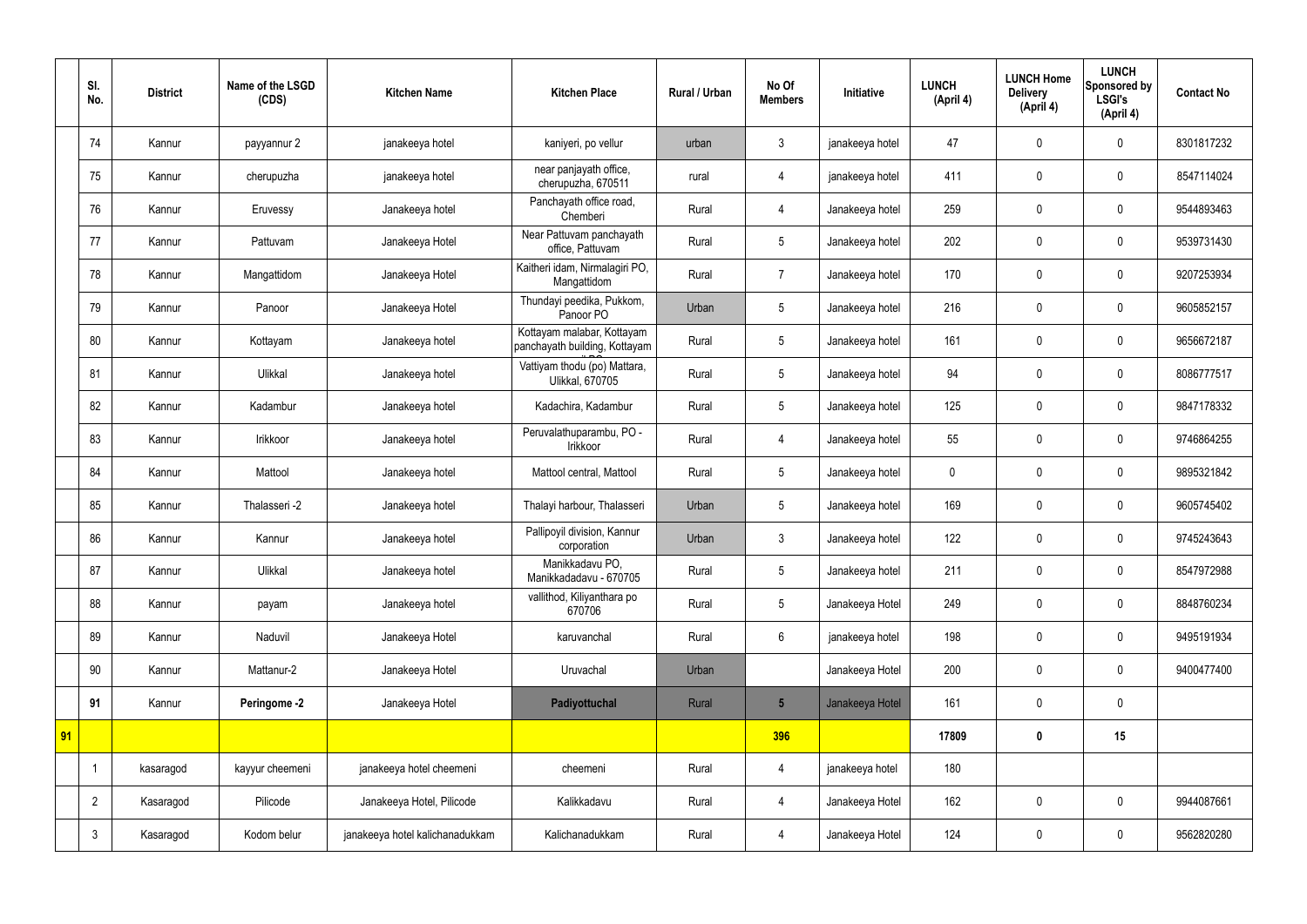| SI.<br>No.     | <b>District</b> | Name of the LSGD<br>(CDS) | <b>Kitchen Name</b>      | <b>Kitchen Place</b>  | <b>Rural / Urban</b> | No Of<br><b>Members</b> | <b>Initiative</b> | <b>LUNCH</b><br>(April 4) | <b>LUNCH Home</b><br><b>Delivery</b><br>(April 4) | <b>LUNCH</b><br>Sponsored by<br><b>LSGI's</b><br>(April 4) | <b>Contact No</b> |
|----------------|-----------------|---------------------------|--------------------------|-----------------------|----------------------|-------------------------|-------------------|---------------------------|---------------------------------------------------|------------------------------------------------------------|-------------------|
| 4              | Kasaragod       | Chemnad                   | Oruma janakeeya hotel    | Koliyadkam            | Rural                | $5\phantom{.0}$         | Janakeeya Hotel   | 270                       | $\mathbf 0$                                       | $\mathbf 0$                                                | 9567660603        |
| 5              | Kasaragod       | Trikarpur                 | Janakeeya Hotel          | Trikaripur            | Rural                | $5\phantom{.0}$         | Janakeeya Hotel   | 240                       | $\mathbf 0$                                       | $\mathbf 0$                                                | 8086392698        |
| 6              | Kasaragod       | Panathady                 | janakeeya hotel panthoor | Panathoor             | Rural                | $\overline{4}$          | Janakeeya Hotel   | 110                       | $\mathbf 0$                                       | $\mathbf 0$                                                | 8943109804        |
| $\overline{7}$ | Kasaragod       | West eleri                | Thripthi Janakeeya hotel | Bheemanadi            | Rural                | $\overline{4}$          | Janakeeya Hotel   | 218                       | $\mathbf 0$                                       | $\mathbf 0$                                                | 9497847040        |
| 8              | Kasaragod       | Madikai                   | Salkara Janakeeya hotel  | Madikai               | Rural                | $\mathbf{3}$            | Janakeeya Hotel   | 104                       | $\pmb{0}$                                         | $\mathbf 0$                                                | 8281850733        |
| 9              | Kasaragod       | Valiyaparamba             | Janakeeya hotel          | Valiyaparamba         | Rural                | $\mathbf{3}$            | Janakeeya Hotel   | 75                        | $\pmb{0}$                                         | $\mathbf 0$                                                | 9745962447        |
| 10             | Kasaragod       | Ajanur                    | Janakeeya hotel          | Vellikkoth            | Rural                | $\mathbf{3}$            | Janakeeya Hotel   | 302                       | $\pmb{0}$                                         | $\mathbf 0$                                                | 7558068272        |
| 11             | Kasaragod       | Badiadka                  | Janakeeya hotel          | Badiadka              | Rural                | $\overline{4}$          | Janakeeya Hotel   | 70                        | $\mathbf 0$                                       | $\mathbf 0$                                                | 9539359291        |
| 12             | Kasaragod       | Kuttikkol                 | Janakeeya hotel          | Kuttikkol             | Rural                | $\overline{4}$          | Janakeeya Hotel   | 120                       | $\mathbf 0$                                       | $\mathbf 0$                                                | 8547062480        |
| 13             | Kasaragod       | Delampadi                 | Janakeeya hotel          | Delampadi             | Rural                | $\overline{4}$          | Janakeeya hotel   | 90                        | $\mathbf 0$                                       | $\mathbf 0$                                                | 9496702505        |
| 14             | Kasaragod       | Meenja                    | Janakeeya hotel          | Miyapadav             | Rural                | $\overline{4}$          | Janakeeya Hotel   | 52                        | $\pmb{0}$                                         | $\mathbf 0$                                                | 9497161960        |
| 15             | Kasaragod       | Puthige                   | Janakeeya hotel          | Puthige               | Rural                | $\mathbf{3}$            | Janakeeya hotel   | 51                        | $\mathbf 0$                                       | $\mathbf 0$                                                | 8592071686        |
| 16             | Kasaragod       | Bedaduka                  | Janakeeya hotel          | Kundamkuzhi           | Rural                | $\mathfrak{Z}$          | Janakeeya hotel   | 124                       | 0                                                 | $\mathbf 0$                                                | 8281092860        |
| 17             | Kasaragod       | muliyar                   | Janakeeya Hotel          | Bovikanam             | Rural                | 9                       | Janakeeya Hotel   | 313                       | $\pmb{0}$                                         | $\mathbf 0$                                                | 7034632654        |
| 18             | Kasaragod       | Pallikara                 | Janakeeya Hotel          | Pallikara             | Rural                | $\overline{4}$          | Janakeeya Hotel   | 196                       | $\pmb{0}$                                         | $\mathbf 0$                                                | 7034016505        |
| 19             | Kasaragod       | Kinanoor karinthalam      | Janakeeya Hotel          | Parappa               | Rural                | $5\phantom{.0}$         | Janakeeya hotel   | 191                       | $\pmb{0}$                                         | $\mathbf 0$                                                | 9526063885        |
| 20             | Kasaragod       | Nileswaram                | Janakeeya Hotel          | Nileswaram market     | Urban                | $5\phantom{.0}$         | Janakeeya hotel   | 320                       | $\pmb{0}$                                         | $\mathbf 0$                                                | 6235177323        |
| 21             | Kasaragod       | Kanhangad 1               | Janakeeya hotel          | Kanhangad town        | Urban                | $5\phantom{.0}$         | Janakeeya hotel   | \$527                     | $\pmb{0}$                                         | $\mathbf 0$                                                | 8111858204        |
| 22             | Kasaragod       | Kanhangad 1               | Janakeeya hotel          | Nr.Mini civil station | Urban                | $\mathbf{3}$            | Janakeeya hotel   | 155                       | 125                                               | $\mathbf 0$                                                | 9495561250        |
| 23             | Kasaragod       | Paivalige                 | Janakeeya hotel          | Paivalige             | Rural                | $\overline{4}$          | Janakeeya hotel   | 65                        | $\pmb{0}$                                         | $\mathbf 0$                                                | 7356491447        |
| 24             | Kasaragod       | Manjeswaram               | Janakeeya Hotel          | Manjeswaram           | Rural                | $\overline{4}$          | Janakeeya Hotel   | 65                        | $\pmb{0}$                                         | $\mathbf 0$                                                | 9562867549        |
| 25             | Kasaragod       | Kanhangad 2               | Janakeeya Hotel          | Kottrachal            | Urban                | 3 <sup>1</sup>          | Janakeeya Hotel   | 156                       | $\pmb{0}$                                         | $\boldsymbol{0}$                                           | 7025961094        |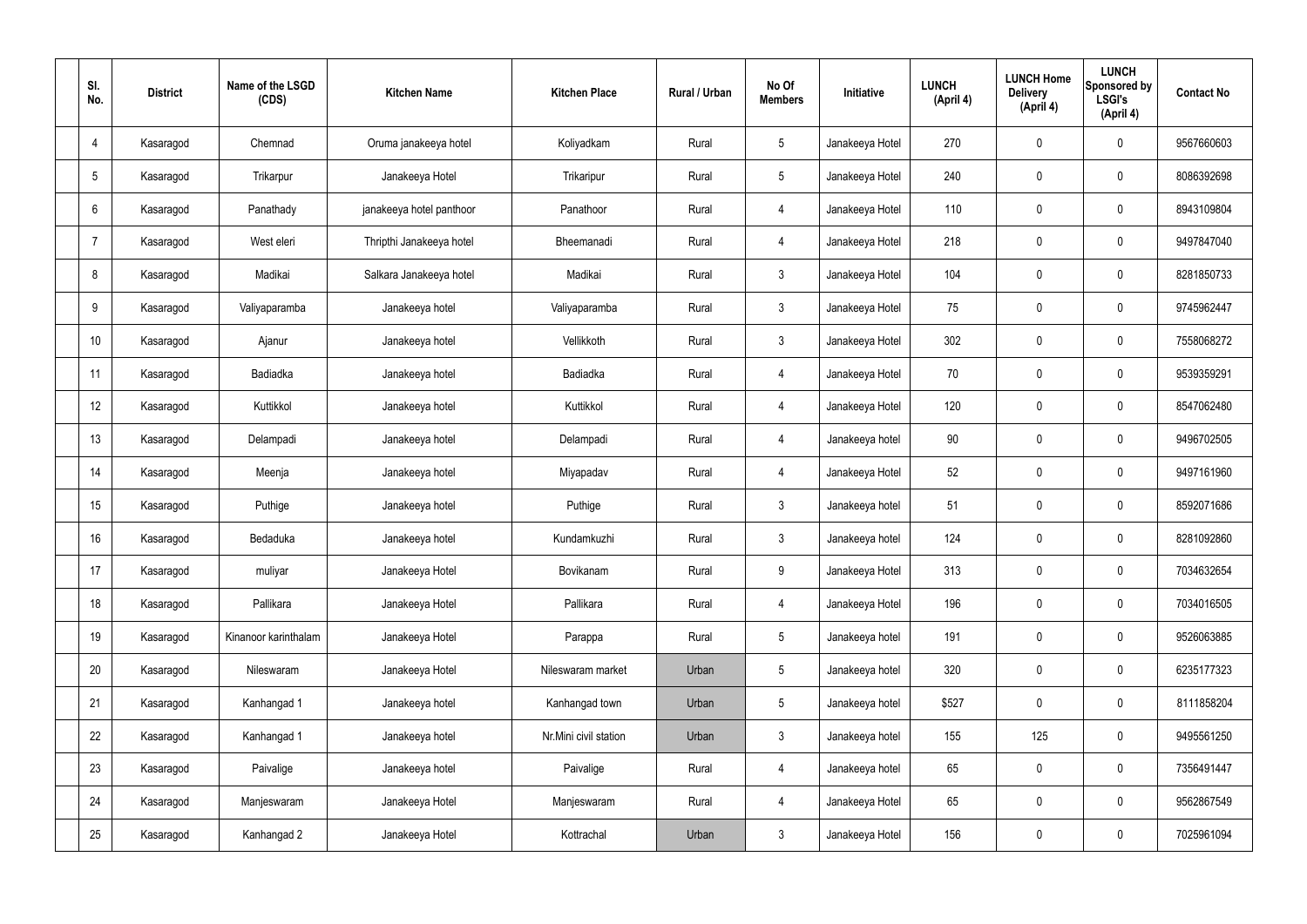|    | SI.<br>No.     | <b>District</b> | Name of the LSGD<br>(CDS) | <b>Kitchen Name</b>     | <b>Kitchen Place</b> | Rural / Urban | No Of<br><b>Members</b> | Initiative      | <b>LUNCH</b><br>(April 4) | <b>LUNCH Home</b><br><b>Delivery</b><br>(April 4) | <b>LUNCH</b><br>Sponsored by<br><b>LSGI's</b><br>(April 4) | <b>Contact No</b> |
|----|----------------|-----------------|---------------------------|-------------------------|----------------------|---------------|-------------------------|-----------------|---------------------------|---------------------------------------------------|------------------------------------------------------------|-------------------|
|    | 26             | Kasaragod       | Cheruvathur               | Janakeeya hotel         | Kavumchira           | Rural         | $\sqrt{5}$              | Janakeeya Hotel | 176                       | $\pmb{0}$                                         | $\mathbf 0$                                                | 9562358039        |
|    | 27             | Kasaragod       | Padne                     | Janakeeya Hotel         | Nadakkavu            | Rural         | $\mathbf{3}$            | Janakeeya Hotel | 225                       | $\mathbf 0$                                       | $\mathbf 0$                                                | 9744087661        |
|    | 28             | Kasaragod       | Kasaragod                 | Janakeeya Hotel         | Kasaragod            | Urban         | $\overline{4}$          | Janakeeya Hotel | 160                       | $\mathbf 0$                                       | $\mathbf 0$                                                | 9633400269        |
|    | 29             | Kasarkode       | Pallikkara                | Janakeeya Hotel         | Perladukkam          | Rural         | $\overline{4}$          | Janakeeya Hotel | $\mathbf 0$               | $\mathbf 0$                                       | $\mathbf 0$                                                | 9544582935        |
|    | 30             | Kasargode       | Kumbala                   | Janakeeya Hotel         | Kumbala              | Rural         | $\mathbf{3}$            | Janakeeya Hotel | $\mathbf 0$               | $\pmb{0}$                                         | $\mathbf 0$                                                | 7012142329        |
|    | 31             | Kasargode       | Karadka                   | Janakeeya Hotel         | Mulleria             | Rural         | $\overline{7}$          | Janakeeya Hotel | 102                       | $\pmb{0}$                                         | $\mathbf 0$                                                | 8281395910        |
|    | 32             | Kasaragode      | Vorkady                   | Janakeeya Hotel         | Vorkady              | Rural         | $\mathbf{3}$            | Janakeeya Hotel | $\mathbf 0$               | $\pmb{0}$                                         | $\mathbf 0$                                                | 8547223339        |
|    | 33             | Kasaragode      | Balal                     | Janakeeya hotel         | Balal                | Rural         | $\mathbf{3}$            | Janakeeya hotel | 90                        | $\pmb{0}$                                         | $\mathbf 0$                                                | 7510839676        |
|    | 34             | Kasaragod       | Nileswaram                | mahima janakeeya hotel  | kanichira            | urban         | $\overline{4}$          | janakeeya hotel | 164                       | $\pmb{0}$                                         | $\mathbf 0$                                                | 8590121681        |
|    | 35             | Kasaragode      | Kallar                    | janakeeya hotel         | kallar               | rural         | $\overline{4}$          | janakeeya hotel | 174                       | $\pmb{0}$                                         | $\mathbf 0$                                                | 9562820280        |
|    | 36             | Kasaragode      | Mangalpady                | janakeeya hotel         | mangalpady           | rural         | $\overline{4}$          | janakeeya hotel | $\mathbf 0$               | $\pmb{0}$                                         | $\mathbf 0$                                                | 9633488309        |
|    | 37             | kasaragod       | Uduma                     | granma janakeeya hotel  | palakkunnu           | Rural         | $\overline{4}$          | janakeeya hotel | 395                       | $\pmb{0}$                                         | $\mathbf 0$                                                | 8129957159        |
|    | 38             | Kasaragod       | pullur periya             | Salkara Janakeeya hotel | periya               | Rural         | $5\phantom{.0}$         | janakeeya hotel | 328                       | $\mathbf 0$                                       | $\mathbf 0$                                                | 8547309266        |
|    | 39             | kasaragod       | kumbadaje                 | janakeeya hotel         | kumbadaje            | Rural         | $\mathbf{3}$            | janakeeya hotel | 33                        | $\pmb{0}$                                         | $\mathbf 0$                                                | 8593848698        |
|    | 40             | Kasaragod       | Chengala                  | Janakeeya Hotel         | Cherkkala            | Rural         | $\mathbf{3}$            | Janakeeya Hotel | $\mathbf 0$               | $\pmb{0}$                                         | $\mathbf 0$                                                |                   |
|    | 41             | kasaragod       | East eleri                | janakeeya hotel         | east eleri           | Rural         | $\mathbf{3}$            | janakeeya hotel | 132                       | $\pmb{0}$                                         | $\mathbf 0$                                                |                   |
|    | 42             | kasaragod       | karadka                   | janakeeya hotel         | karmam thody         | Rural         | $10$                    | janakeeya hotel | 80                        | $\pmb{0}$                                         | $\mathbf 0$                                                |                   |
|    | 43             | kasargod        | madhur                    | janakeeya hotel         | madhur               | Rural         |                         | janakeeya hotel | 178                       |                                                   |                                                            |                   |
|    | 44             | kasargod        | Cheruvathur               | janakeeya hotel         | cheruvathur          | Rural         |                         | janakeeya hotel | 203                       |                                                   |                                                            |                   |
| 43 |                |                 |                           |                         |                      |               | 175                     |                 | 6517                      | $\pmb{0}$                                         | $\mathbf 0$                                                |                   |
|    |                | Kollam          | Chathannur                | Memsahib                | Sheemaaty junction   | Rural         | $5\phantom{.0}$         | Janakeeya Hotel | 315                       | $\pmb{0}$                                         | $\mathbf 0$                                                | 9446246685        |
|    | $\overline{2}$ | Kollam          | Melila                    | Atham Unit              | Melila               | Rural         | $\overline{7}$          | Janakeeya Hotel | 242                       | $\pmb{0}$                                         | $\boldsymbol{0}$                                           | 9961178040        |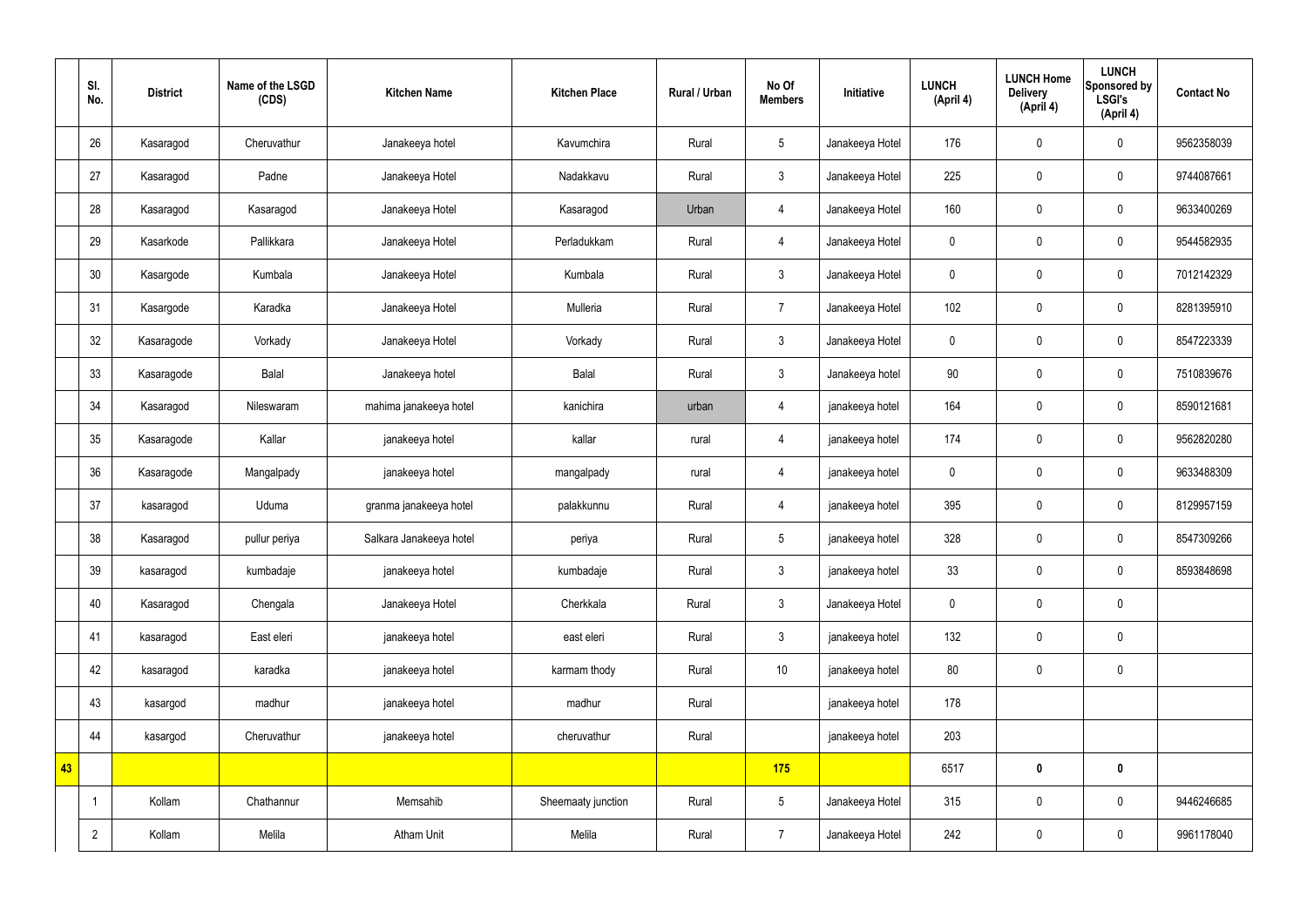| SI.<br>No.      | <b>District</b> | Name of the LSGD<br>(CDS) | <b>Kitchen Name</b>              | <b>Kitchen Place</b>                 | Rural / Urban | No Of<br><b>Members</b> | <b>Initiative</b> | <b>LUNCH</b><br>(April 4) | <b>LUNCH Home</b><br><b>Delivery</b><br>(April 4) | <b>LUNCH</b><br>Sponsored by<br><b>LSGI's</b><br>(April 4) | <b>Contact No</b> |
|-----------------|-----------------|---------------------------|----------------------------------|--------------------------------------|---------------|-------------------------|-------------------|---------------------------|---------------------------------------------------|------------------------------------------------------------|-------------------|
| $\mathbf{3}$    | Kollam          | Kulakkada                 | Ruchi Snacks & Catering Unit     | Poovattoor                           | Rural         | $\overline{4}$          | Janakeeya Hotel   | 212                       | $\mathbf 0$                                       | $\mathbf 0$                                                | 7907941183        |
| $\overline{4}$  | Kollam          | Ittiva                    | Nanma Janakeeya hotel            | Kattampally                          | Rural         | $5\phantom{.0}$         | Janakeeya Hotel   | $\mathbf 0$               | $\mathbf 0$                                       | $\mathbf 0$                                                | 9809171887        |
| $5\phantom{.0}$ | Kollam          | Sooranad North            | Nanma catering unit              | Sooranadu higher secondary<br>school | Rural         | $5\phantom{.0}$         | Janakeeya Hotel   | 278                       | $\mathbf 0$                                       | $\mathbf 0$                                                | 9846082469        |
| 6               | Kollam          | Clappana                  | Bismi catering                   | Palakulangara                        | Rural         | $5\phantom{.0}$         | Janakeeya Hotel   | 45                        | $\mathbf 0$                                       | $\mathbf 0$                                                | 9847901413        |
| $\overline{7}$  | Kollam          | Mayyanad                  | Krishnas Janakeeya hotel         | Eravipuram                           | Rural         | $\mathbf{3}$            | Janakeeya Hotel   | 167                       | $\mathbf 0$                                       | $\mathbf 0$                                                | 9656477455        |
| 8               | Kollam          | Mayyanad                  | Souhridha Janakeeya hotel        | Pattarumukku,                        | Rural         | 9                       | Janakeeya Hotel   | 225                       | $\mathbf 0$                                       | $\mathbf 0$                                                | 7902645448        |
| 9               | Kollam          | Kulasekharapuram          | adi sakthi                       | Puthentheruvu.                       | Rural         | $5\overline{)}$         | Janakeeya Hotel   | 227                       | $\mathbf 0$                                       | $\mathbf 0$                                                | 9656890790        |
| 10              | Kollam          | Thekkumbhagam             | Krishna hotel                    | Nadakavu junction                    | Rural         | $\overline{4}$          | Janakeeya Hotel   | 58                        | 0                                                 | $\mathbf 0$                                                | 9961070031        |
| 11              | Kollam          | Oachira                   | Parabhramam catering             | near oachira , ITI canteen,          | Rural         | $\overline{4}$          | Janakeeya Hotel   | $\mathbf 0$               | $\mathbf 0$                                       | $\mathbf 0$                                                | 9562283927        |
| 12              | Kollam          | Thodiyoor                 | Samridhi activity group          | Lpschool thodiyoor                   | Rural         | $5\phantom{.0}$         | Janakeeya Hotel   | 65                        | 0                                                 | $\mathbf 0$                                                | 9895703572        |
| 13              | Kollam          | Thrikkovilvattom          | Murari catering, janakeeya hotel | Mukhathala                           | Rural         | 4                       | Janakeeya Hotel   | 140                       | 0                                                 | $\mathbf 0$                                                | 9847072544        |
| 14              | Kollam          | Sasthamcotta              | Sreedurgha catering              | Jemini hotel sasthamcotta            | Rural         | $\overline{7}$          | Janakeeya Hotel   | 286                       | $\mathbf 0$                                       | $\mathbf 0$                                                | 9744368496        |
| 15              | Kollam          | Kollam                    | Athulya catering                 | Thirumullavaram                      | Urban         | 4                       | Janakeeya Hotel   | 255                       | 0                                                 | $\mathbf 0$                                                | 9048646080        |
| 16              | Kollam          | West Kallada              | Keerthi catering                 | Karalimukku                          | Rural         | $5\phantom{.0}$         | Janakeeya Hotel   | 184                       | $\mathbf 0$                                       | $\mathbf 0$                                                | 9605206907        |
| 17              | Kollam          | Thazhava                  | Pavizham                         | Karutheri junction                   | Rural         | $5\overline{)}$         | Janakeeya Hotel   | 216                       | 0                                                 | $\mathbf 0$                                                | 8086704216        |
| 18              | Kollam          | Kollam                    | Niravu catering                  | Chinnakkada                          | Urban         | $5\phantom{.0}$         | Janakeeya Hotel   | $\mathbf 0$               | 0                                                 | $\mathbf 0$                                                | 9633073613        |
| 19              | Kollam          | Kundara                   | Ammu Catering unit               | Mulavana LP school                   | Rural         | $\overline{4}$          | Janakeeya Hotel   | 148                       | 0                                                 | $\mathbf 0$                                                | 9633518572        |
| 20              | Kollam          | Neduvathur                | Pooja hotel                      | Thevalappuram                        | Rural         | $\mathbf{3}$            | Janakeeya Hotel   | $\mathbf 0$               | 0                                                 | $\mathbf 0$                                                | 9745376675        |
| 21              | Kollam          | Punalur                   | Jyothi Catering                  | Punalur                              | Urban         | $\overline{4}$          | Janakeeya Hotel   | 220                       | 0                                                 | $\mathbf 0$                                                | 9961249345        |
| 22              | Kollam          | Punalur                   | Mahima Catering                  | Punalur                              | Urban         | $5\phantom{.0}$         | Janakeeya Hotel   | 243                       | 0                                                 | $\mathbf 0$                                                | 9496112957        |
| 23              | Kollam          | Punalur                   | Safalyam Catering                | Punalur                              | Urban         | $5\phantom{.0}$         | Janakeeya Hotel   | 344                       | 0                                                 | $\mathbf 0$                                                | 9495476197        |
| 24              | Kollam          | Thrikkaruva               | Janakeeya Bhakshanashala         | Thinavila Junction Kanjaveli         | Rural         | 4                       | Janakeeya Hotel   | 78                        | 0                                                 | $\mathbf 0$                                                | 9645069880        |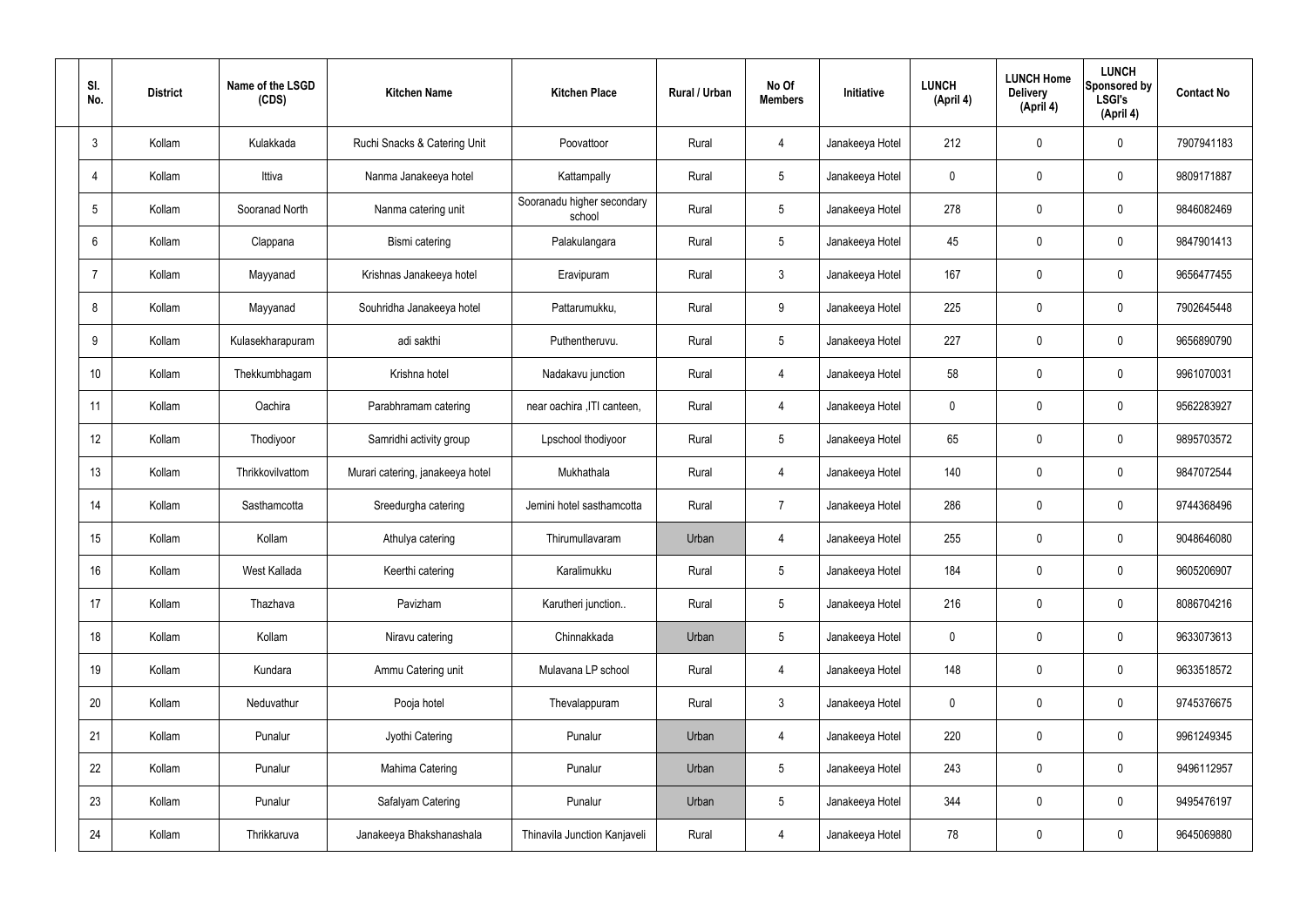|    | SI.<br>No. | <b>District</b> | Name of the LSGD<br>(CDS) | <b>Kitchen Name</b>      | <b>Kitchen Place</b>              | <b>Rural / Urban</b> | No Of<br><b>Members</b> | Initiative      | <b>LUNCH</b><br>(April 4) | <b>LUNCH Home</b><br><b>Delivery</b><br>(April 4) | <b>LUNCH</b><br>Sponsored by<br><b>LSGI's</b><br>(April 4) | <b>Contact No</b> |
|----|------------|-----------------|---------------------------|--------------------------|-----------------------------------|----------------------|-------------------------|-----------------|---------------------------|---------------------------------------------------|------------------------------------------------------------|-------------------|
|    | 25         | Kollam          | Chithara                  | AKG Janakeeya Hotel      | Kizhakkumbagom                    | Rural                | 5                       | Janakeeya Hotel | 0                         | 0                                                 | $\pmb{0}$                                                  | 9495701987        |
|    | 26         | Kollam          | South Paravur             | Kshree janakeeya hotel   | Busstand , paravur                | Urban                | 5                       | Janakeeya Hotel | 258                       | 0                                                 | $5\overline{)}$                                            | 8606179380        |
|    | 27         | Kollam          | Mynagappally              | Anugraha hotel           | Kadappa                           | Rural                | 5                       | Janakeeya Hotel | 245                       | 0                                                 | $\pmb{0}$                                                  | 9995085705        |
|    | 28         | Kollam          | Mandrothuruthu            | Janakeeya Bhakshanashala | Thoombummukham                    | 121                  | 4                       | Janakeeya Hotel | 82                        | $\pmb{0}$                                         | $\pmb{0}$                                                  | 9526648057        |
|    | 29         | Kollam          | Karungappally             | Bagya catering           | Muncipality                       | Urban                | 4                       | Janakeeya Hotel | 0                         | 0                                                 | $\pmb{0}$                                                  | 9947702130        |
|    | 30         | Kollam          | Kollam East               | Bharathlekshmi           | Vadakkevila                       | Urban                | $\mathbf{3}$            | Janakeeya Hotel | 328                       | $\pmb{0}$                                         | $\pmb{0}$                                                  | 9744300901        |
|    | 31         | Kollam          | Chavara                   | Harisree janakeya hotel  | Panchayath                        | Rural                | $\mathbf{3}$            | Janakeeya Hotel | 55                        | $\mathbf 0$                                       | $\pmb{0}$                                                  | 9995166343        |
|    | 32         | Kollam          | Pavithreswaram            | Kairali                  | Pavithreswaram                    | Rural                | 4                       | Janakeeya Hotel | 204                       | $\mathbf 0$                                       | $\pmb{0}$                                                  | 9605836414        |
|    | 33         | Kollam          | Veliyam                   | Kantharees               | Panchayathu building              | Rural                | 5                       | Janakeeya Hotel | 0                         | $\mathbf 0$                                       | $\pmb{0}$                                                  | 9562111715        |
|    | 34         | Kollam          | Velinalloor               | Quality Janakeeya hotel  | Alummod , Velinalloor             | Rural                | $\overline{4}$          | Janakeeya Hotel | 108                       | $\pmb{0}$                                         | $\pmb{0}$                                                  | 9605896303        |
|    | 35         | Kollam          | Elamadu                   | Swaruma janakeeya hotel  | Near cooperative bank,<br>Elamadu | Rural                | $\mathfrak{Z}$          | Janakeeya Hotel | 157                       | $\mathbf 0$                                       | $\mathbf 1$                                                | 8129611321        |
|    | 36         | Kollam          | Kadakkal                  | Nanma janakeeya hotel    | Kadakkal                          | Rural                | 4                       | Janakeeya Hotel | 250                       | $\pmb{0}$                                         | $\pmb{0}$                                                  | 9847936390        |
|    | 37         | Kollam          | Perayam                   | Janakeeya hotel          | Onambalam                         | Rural                | 4                       | Janakeeya Hotel | 0                         | $\mathbf 0$                                       | $\mathbf 0$                                                | 9446855866        |
|    | 38         | Kollam          | Ezhukone                  | Ezhukone janakeeya hotel | Near panchayathu office           | Rural                | $5\phantom{.0}$         | Janakeeya Hotel | $\mathbf 0$               | $\mathbf 0$                                       | $\mathbf 0$                                                | 8086757275        |
| 80 | 39         | Kollam          | Adichanalloor             | Ruchikkoottu             | Mylakkaadu                        | Rural                | 4                       | Janakeeya Hotel | 181                       | $\mathbf 0$                                       | $\mathbf 0$                                                | 8136954461        |
|    | 40         | Kollam          | Poruvazhi                 | Amma janakeeya hotel     | Poruvaxhy                         | Rural                | $5\phantom{.0}$         | Janakeeya Hotel | $\mathbf 0$               | $\mathbf 0$                                       | $\mathbf 0$                                                | 9656421272        |
|    | 41         | Kollam          | Nilamel                   | Vanitha Janakeeya Hotel  | Nilamel                           | Rural                | 4                       | Janakeeya Hotel | 36                        | $\mathbf 0$                                       | $\mathbf 0$                                                | 9447407264        |
|    | 42         | Kollam          | Panmana                   | SV janakeeya hotel       | Kollaka CN junction               | Rural                | 3 <sup>1</sup>          | Janakeeya Hotel | $\mathbf 0$               | $\mathbf 0$                                       | $\mathbf 0$                                                | 8113020216        |
|    | 43         | Kollam          | Ummannoor                 | Thanal                   | Nellikunnam                       | Rural                | 4                       | Janakeeya Hotel | 242                       | $\mathbf 0$                                       | $\mathbf 0$                                                | 9656194614        |
|    | 44         | Kollam          | Kulathupuzha              | Karunya Janakeeya Hotel  | Thinkal karikkam                  | Rural                | 4                       | Janakeeya Hotel | 182                       | $\mathbf 0$                                       | $\mathbf 0$                                                | 9048034267        |
|    | 45         | Kollam          | Kareepra                  | Kareepra janakeeya hotel | Panchayathu office junction       | Rural                | $5\phantom{.0}$         | Janakeeya Hotel | 0                         | $\mathbf 0$                                       | $\pmb{0}$                                                  | 9656783244        |
|    | 46         | Kollam          | Piravanthur               | Thanima catering unit    | Piravanthoor                      | Rural                | $5\phantom{.0}$         | Janakeeya Hotel | 133                       | $\mathbf 0$                                       | $\pmb{0}$                                                  | 9207907284        |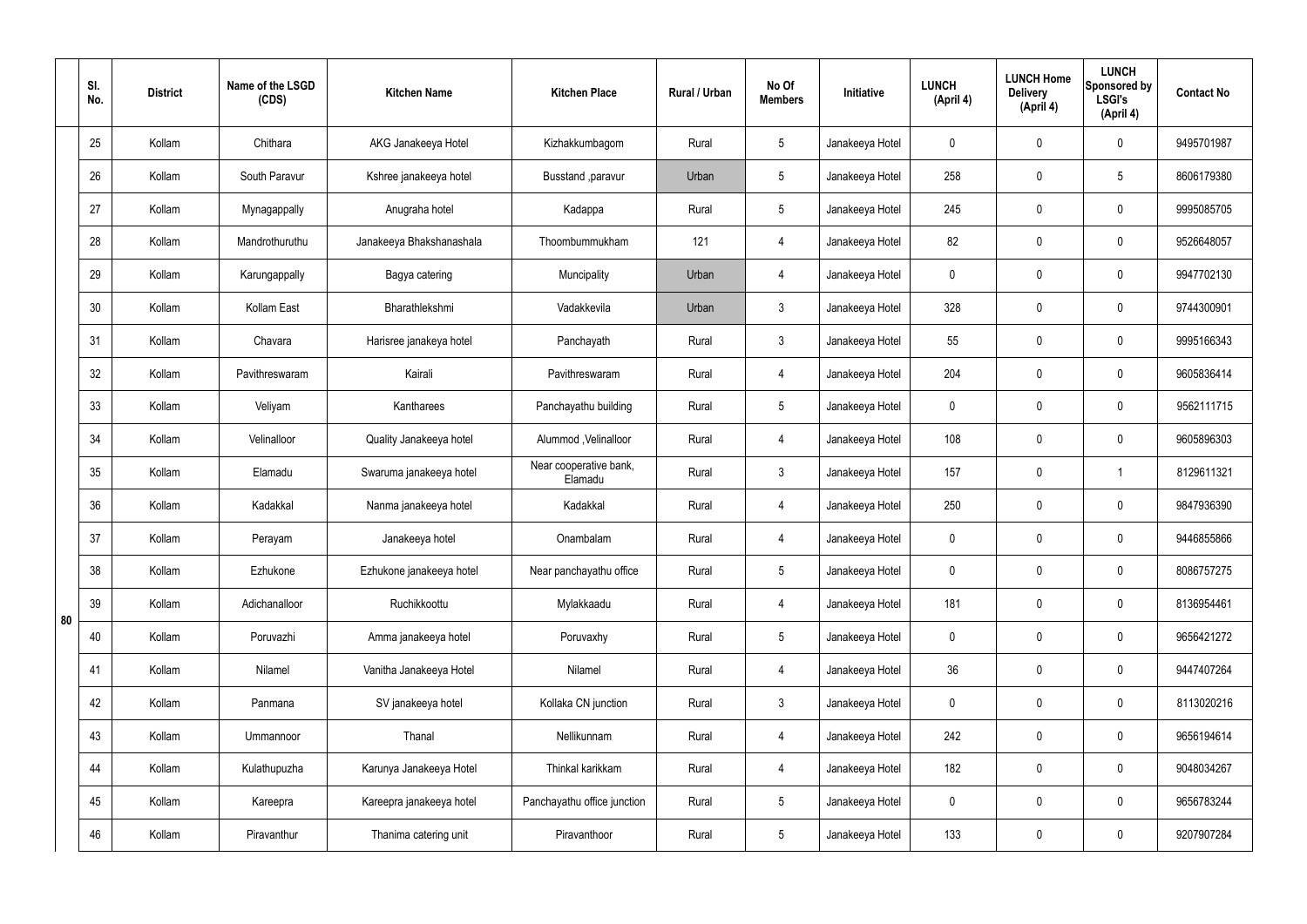| SI.<br>No. | <b>District</b> | Name of the LSGD<br>(CDS) | <b>Kitchen Name</b>                              | <b>Kitchen Place</b>                                 | Rural / Urban | No Of<br><b>Members</b> | Initiative      | <b>LUNCH</b><br>(April 4) | <b>LUNCH Home</b><br><b>Delivery</b><br>(April 4) | <b>LUNCH</b><br>Sponsored by<br><b>LSGI's</b><br>(April 4) | <b>Contact No</b> |
|------------|-----------------|---------------------------|--------------------------------------------------|------------------------------------------------------|---------------|-------------------------|-----------------|---------------------------|---------------------------------------------------|------------------------------------------------------------|-------------------|
| 47         | Kollam          | Karavaloor                | Sreelekshmi Janakeeya Hotel                      | Karavalur                                            | Rural         | $5\phantom{.0}$         | Janakeeya Hotel | 154                       | 0                                                 | $\mathbf 0$                                                | 9745719860        |
| 48         | Kollam          | Kunnathur                 | Sneha janakeeya hotel                            | Bhoothakuzhi                                         | Rural         | $\mathbf{3}$            | Janakeeya Hotel | 270                       | 0                                                 | $\mathbf 0$                                                | 9061504141        |
| 49         | Kollam          | Alayaman                  | Sreelakam Janakeeya Hotel                        | Karukone                                             | Rural         | $\overline{4}$          | Janakeeya Hotel | $\mathbf 0$               | 0                                                 | $\mathbf 0$                                                | 8592858448        |
| 50         | Kollam          | Kottarakkara              | Ruchi                                            | Kottarakkara christuraj hospital<br>hospital canteen | Urban         | $5\phantom{.0}$         | Janakeeya Hotel | $\mathbf 0$               | 0                                                 | $\mathbf 0$                                                | 9447997809        |
| 51         | Kollam          | Chirakkara                | Bhoomika Jh                                      | Bhajanamadam mukku                                   | Rural         | $5\phantom{.0}$         | Janakeeya Hotel | 73                        | 0                                                 | $\mathbf 0$                                                | 9567024263        |
| 52         | Kollam          | Kalluvathukkal            | Deepam Jh                                        | Parippally                                           | Rural         | $\overline{4}$          | Janakeeya Hotel | $\mathbf 0$               | 0                                                 | $\mathbf 0$                                                | 8593984144        |
| 53         | Kollam          | Chirakkara                | Niram Jh                                         | Vadakkemukku ,chirakkara                             | Rural         | 4                       | Janakeeya Hotel | 156                       | 0                                                 | $\mathbf 0$                                                | 9847286593        |
| 54         | Kollam          | Velinalloor               | Mathrika janakeeya hotel                         | Govt PHC canteen                                     | Rural         | $\overline{4}$          | Janakeeya Hotel | 87                        | 0                                                 | $\mathbf 0$                                                | 7592859804        |
| 55         | Kollam          | East Kallada              | kudumbashree janakeeya hotel                     | marthandapuram                                       | Rural         | $5\phantom{.0}$         | Janakeeya Hotel | 188                       | 0                                                 | $\mathbf 0$                                                | 9746964557        |
| 56         | Kollam          | Anchal                    | Malu janakeeya hotel                             | Anchal, Town ward                                    | Rural         | $\mathbf{3}$            | Janakeeya Hotel | 251                       | 0                                                 | $\mathbf 0$                                                | 9656920091        |
| 57         | Kollam          | Kummil                    | Sreebhadra janakeeya hotel                       | Thachonam                                            | Rural         | 3 <sup>1</sup>          | Janakeeya Hotel | $\mathbf 0$               | $\mathbf 0$                                       | $\mathbf 0$                                                | 9846327312        |
| 58         | Kollam          | Yeroor                    | Oottupura janakeeya hotel                        | yeroor                                               | Rural         | $6\overline{6}$         | Janakeeya Hotel | $\mathbf 0$               | 0                                                 | $\mathbf 0$                                                | 9526031467        |
| 59         | Kollam          | Nedumpana                 | Samthripthy janakeeya hotel                      | Pallimon                                             | Rural         | 4                       | Janakeeya Hotel | $\mathbf 0$               | $\mathbf 0$                                       | $\mathbf 0$                                                | 9539780119        |
| 60         | Kollam          | Kollam                    | Ishwarya janakeeya hotel                         | Near collectorate, Thevally<br>division              | Urban         | $\mathbf{3}$            | Janakeeya Hotel | 276                       | 0                                                 | $\mathbf 0$                                                | 8848893882        |
| 61         | Kollam          | Edamulakkal               | Sahya janakeeya hotel                            | Edamulackal                                          | Rural         | $\overline{4}$          | Janakeeya Hotel | 154                       | 0                                                 | $\mathbf 0$                                                | 7025532998        |
| 62         | Kollam          | Mylom                     | Amrutha                                          | Inchakkadu                                           | Rural         | $5\phantom{.0}$         | Janakeeya Hotel | 155                       | 0                                                 | $\mathbf 0$                                                | 9539780965        |
| 63         | Kollam          | Thevalakkara              | Kerala Janakeeya Hotel                           | Thevalakkara                                         | Rural         | $\mathbf{3}$            | Janakeeya Hotel | 35                        | 0                                                 | $\mathbf 0$                                                | 9847291089        |
| 64         | Kollam          | Thalavoor                 | Kudumbasheree Nadan<br>Bhakshanashala            | Pidavoor                                             | Rural         | $\overline{4}$          | Janakeeya Hotel | 109                       | 0                                                 | $\mathbf 0$                                                | 9747324839        |
| 65         | Kollam          | Vilakkudy                 | vadhanam                                         | <b>KUNNICODU</b>                                     | Rural         | $5\phantom{.0}$         | Janakeeya Hotel | 145                       | 0                                                 | $\mathbf 0$                                                | 9526354689        |
| 66         | Kollam          | Poothakkulam              | Avani catering                                   | Poothakkulam gp                                      | Rural         | $\overline{4}$          | Janakeeya Hotel | $\mathbf 0$               | 0                                                 | $\mathbf 0$                                                | 9562782082        |
| 67         | Kollam          | Pathanapuram              | Pathanapuram Grama Panchayath<br>Janakeeya Hotel | Pathanapuram                                         | Rural         | $\overline{4}$          | Janakeeya Hotel | 88                        | 0                                                 | $\mathbf 0$                                                | 9061291033        |
| 68         | Kollam          | Chadayamangalam           | Real janakeeya hotel                             | Chadayamangalam                                      | Rural         | $\mathfrak{Z}$          | Janakeeya Hotel | 36                        | 0                                                 | $\mathbf 0$                                                | 9562123039        |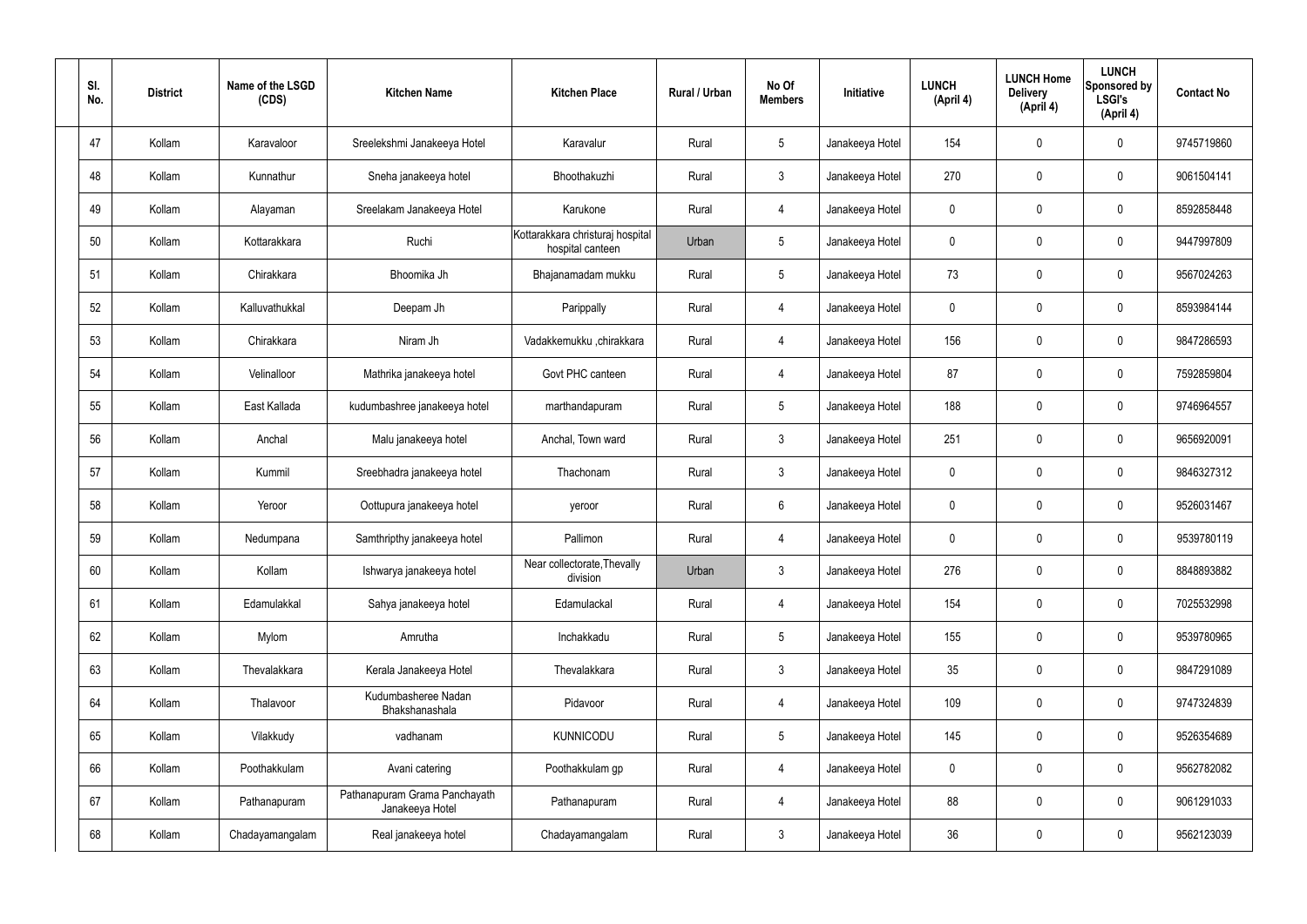|    | SI.<br>No.      | <b>District</b> | Name of the LSGD<br>(CDS) | <b>Kitchen Name</b>        | <b>Kitchen Place</b>      | Rural / Urban | No Of<br><b>Members</b> | Initiative      | <b>LUNCH</b><br>(April 4) | <b>LUNCH Home</b><br><b>Delivery</b><br>(April 4) | <b>LUNCH</b><br>Sponsored by<br><b>LSGI's</b><br>(April 4) | <b>Contact No</b> |
|----|-----------------|-----------------|---------------------------|----------------------------|---------------------------|---------------|-------------------------|-----------------|---------------------------|---------------------------------------------------|------------------------------------------------------------|-------------------|
|    | 69              | Kollam          | Elampalloor               | Kalavara janakeeya hotel   | Ashupathri mukku, Kundara | Rural         | $\sqrt{5}$              | Janakeeya Hotel | 381                       | $\mathbf 0$                                       | $\mathbf 0$                                                | 8943182967        |
|    | 70              | Kollam          | Kottamkara                | Ishwarya janakeeya hotel   | Keralapuram               | Rural         | $5\phantom{.0}$         | Janakeeya Hotel | $\mathbf 0$               | $\mathbf 0$                                       | $\mathbf 0$                                                | 9747765979        |
|    | 71              | Kollam          | Vettikavala               | Nanma                      | Vettikkavala              | Rural         | $\mathbf{3}$            | Janakeeya Hotel | $\mathbf 0$               | $\mathbf 0$                                       | $\mathbf 0$                                                | 9645070430        |
|    | 72              | Kollam          | Pooyappally               | Anaswara janakeeya hotel   | Maruthamanpally           | Rural         | $5\phantom{.0}$         | Janakeeya Hotel | $\mathbf 0$               | $\mathbf 0$                                       | $\mathbf 0$                                                | 9947289476        |
|    | 73              | Kollam          | Thenmala                  | Nanma janakeeya hotel      | Thenmala                  | Rural         | $\overline{4}$          | Janakeeya Hotel | 215                       | $\pmb{0}$                                         | $\mathbf 0$                                                | 9446274943        |
|    | 74              | Kollam          | Pattazhi                  | Suprabhatham Catering Unit | pattazhy                  | Rural         | $\overline{4}$          | Janakeeya Hotel | 73                        | $\mathbf 0$                                       | $\mathbf 0$                                                | 9495195796        |
|    | 75              | Kollam          | Neendakara                | Darshana Janakeeya Hotel   | Puthenthura Junction      | Rural         | $\mathbf{3}$            | Janakeeya Hotel | $\mathbf 0$               | $\mathbf 0$                                       | $\mathbf 0$                                                | 9633106463        |
|    | 76              | Kollam          | Panayam                   | snehadeepam activity group | Thanikkamukku             | Rural         | $\overline{4}$          | Janakeeya Hotel | $\mathbf 0$               | $\mathbf 0$                                       | $\mathbf 0$                                                | 8606117577        |
|    | 77              | Kollam          | Clappana                  | Vijayasree                 | Near alumpeedika junction | Rural         | $5\phantom{.0}$         | Janakeeya Hotel | 120                       | $\mathbf 0$                                       | $\mathbf 0$                                                | 9567797660        |
|    | 78              | Kollam          | Sooranad South            | Akshaya janakeeya hotel    | Patharam                  | Rural         | $\overline{4}$          | Janakeeya Hotel | 278                       | $\mathbf 0$                                       | $\mathbf 0$                                                | 9746919825        |
|    | 79              | Kollam          | Edamulakkal               | Deepam janakeeya hotel     | Edamulackal               | Rural         | $\mathbf{3}$            | Janakeeya Hotel | 288                       | $\mathbf 0$                                       | $\mathbf 0$                                                | 9400684494        |
|    | 80              | Kollam          | Aryankavu                 | Sevana janakeeya hotel     | Kazhuthurutty             | Rural         | $\mathbf{3}$            | Janakeeya Hotel | 120                       | $\mathbf 0$                                       | $\mathbf 0$                                                | 8921381398        |
|    | 81              | Kollam          | Pattazhi Vadakkekara      | Annapoorna                 | Kaduvathode               | Rural         | 4                       | Janakeeya Hotel | 109                       | $\mathbf 0$                                       | $\mathbf 0$                                                | 7561013776        |
|    | 82              | Kollam          | Kulasekharapuram          | Vinayaka                   | Puthiykavu                | Rural         | 4                       | Janakeeya Hotel | 247                       | $\pmb{0}$                                         | $\mathbf 0$                                                | 9947499053        |
| 82 |                 |                 |                           |                            |                           |               | 354                     |                 | 10417                     | $\bullet$                                         | $6\phantom{a}$                                             |                   |
|    |                 | Kottayam        | Akalakkunnam              | Navaruchi                  | Chengalam                 | Rural         | $5\overline{)}$         | Janakeeya Hotel | 89                        | $\pmb{0}$                                         | $\mathbf 0$                                                | 9188362235        |
|    |                 | kottayam        | Akalakunnam               | Janakeeya Hotel            | Akalakunnam               | Rural         | $5\overline{)}$         | Janakeeya Hotel | $\mathbf 0$               | $\pmb{0}$                                         | $\mathbf 0$                                                | 8086245950        |
|    | $\overline{2}$  | Kottayam        | Arpookkara                | Niravu                     | <b>Medical College</b>    | Rural         | 8                       | Janakeeya Hotel | 190                       | $\pmb{0}$                                         | $\mathbf 0$                                                | 9744719092        |
|    | $\mathfrak{Z}$  | Kottayam        | Arpookkara                | Ruchi Janakeeya Hotel      | Kaippuzha mutt            | Rural         | $\overline{4}$          | Janakeeya Hotel | 130                       | $\pmb{0}$                                         | $\mathbf 0$                                                | 9847147156        |
|    | 4               | Kottayam        | Athirampuzha              | Hannas                     | Mannanam                  | Rural         | $\overline{4}$          | Janakeeya Hotel | 56                        | $\pmb{0}$                                         | $\mathbf 0$                                                | 9496136682        |
|    | $5\phantom{.0}$ | Kottayam        | Ayarkunnam                | Panchami Unit              | Near PHC Ayarkunnam       | Rural         | $5\overline{)}$         | Janakeeya Hotel | $\mathbf 0$               | $\pmb{0}$                                         | $\mathbf 0$                                                | 9744560994        |
|    | $6\phantom{.}$  | Kottayam        | Aymanam                   | Bisiya                     | Aymanam panchayath hall   | Rural         | $\mathbf{3}$            | Janakeeya Hotel | 24                        | $\pmb{0}$                                         | $\boldsymbol{0}$                                           | 9544560606        |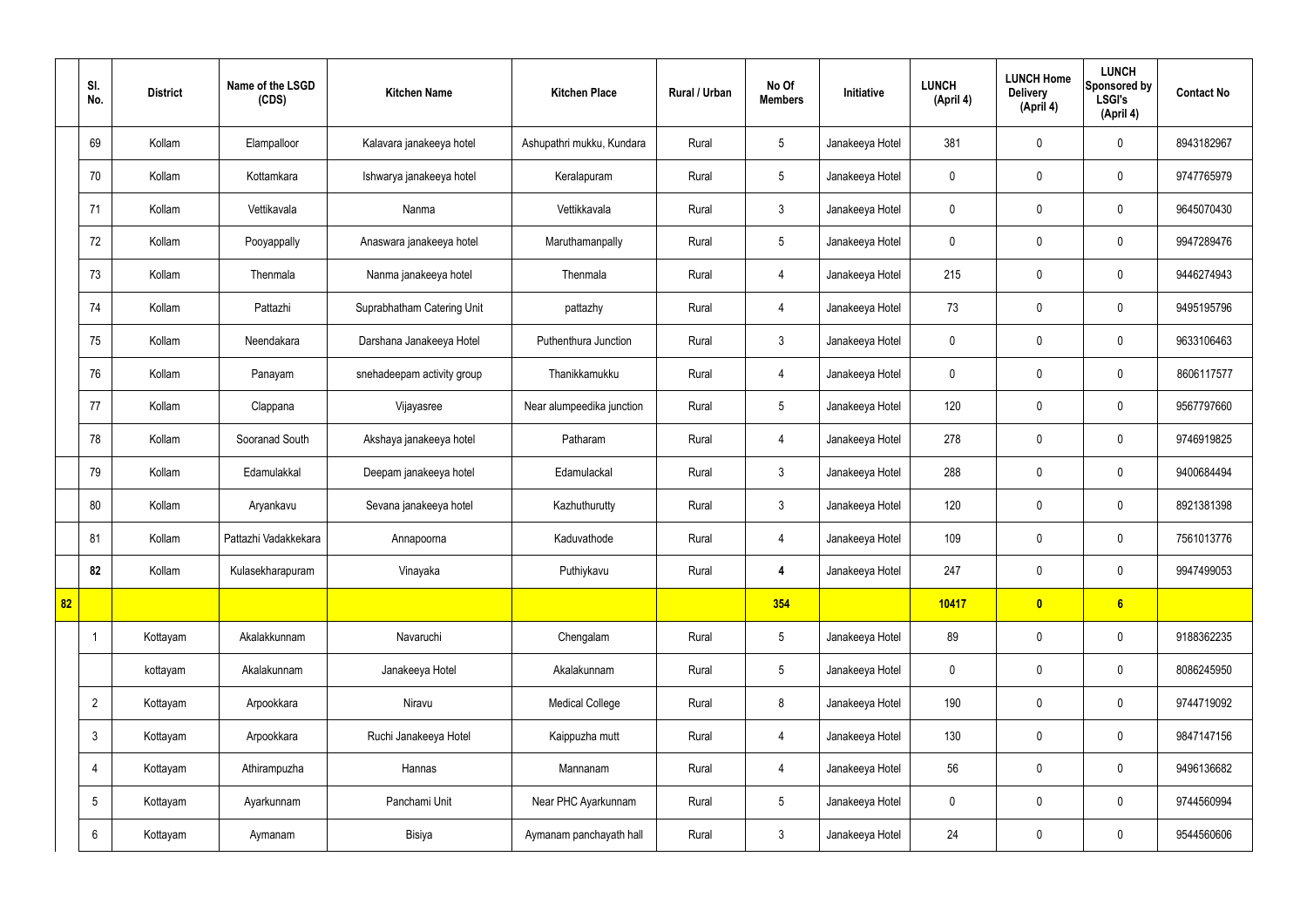| SI.<br>No. |                 | <b>District</b> | Name of the LSGD<br>(CDS) | <b>Kitchen Name</b>             | <b>Kitchen Place</b>                   | Rural / Urban | No Of<br><b>Members</b> | Initiative      | <b>LUNCH</b><br>(April 4) | <b>LUNCH Home</b><br><b>Delivery</b><br>(April 4) | <b>LUNCH</b><br><b>Sponsored by</b><br><b>LSGI's</b><br>(April 4) | <b>Contact No</b> |
|------------|-----------------|-----------------|---------------------------|---------------------------------|----------------------------------------|---------------|-------------------------|-----------------|---------------------------|---------------------------------------------------|-------------------------------------------------------------------|-------------------|
| 7          |                 | Kottayam        | Bharananganam             | Kudumbshree nadan bhakshanasala | Bharananganam                          | Rural         | $\mathbf{3}$            | Janakeeya Hotel | 168                       | $\mathbf 0$                                       | 0                                                                 | 8113827680        |
|            | 8               | Kottayam        | Changanassery             | Janakeeya Hotel                 | Near Railway station                   | Urban         | $\mathbf{3}$            | Janakeeya Hotel | 259                       | $\mathbf 0$                                       | 0                                                                 | 7560866821        |
|            | 9               | Kottayam        | Chemp                     | Thanima                         | Chemp                                  | Rural         | 4                       | Janakeeya Hotel | 0                         | $\mathbf 0$                                       | 0                                                                 | 9809940907        |
|            | 10 <sup>°</sup> | Kottayam        | Chirakkadav               | <b>Udaya Catering Unit</b>      | Mahatma Gandhi Town Hall.<br>Ponkunnam | Rural         | $5\phantom{.0}$         | Janakeeya Hotel | 104                       | $\mathbf 0$                                       | 0                                                                 | 6282479410        |
|            | 11              | Kottayam        | Chirakkadav               | Sargam                          | Thekkethu Kavala                       | Rural         | $\mathbf{3}$            | Janakeeya Hotel | 59                        | 0                                                 | 0                                                                 | 9656087110        |
|            | 12              | Kottayam        | Elikulam                  | Janakeeya Hotel Elikkulam       | Manchakuzhy                            | Rural         | $\mathbf{3}$            | Janakeeya Hotel | 135                       | $\mathbf 0$                                       | 0                                                                 | 9074768314        |
|            | 13              | Kottayam        | Erumeli                   | Janakeeya Hotel Erumeli         | Erumeli                                | Rural         | $\overline{4}$          | Janakeeya Hotel | 95                        | $\mathbf 0$                                       | 0                                                                 | 8078201554        |
|            | 14              | Kottayam        | Ettumanoor                | Gramashree cafe kudumbasree     | Nandanam auditorium,<br>Ettumanoor     | Urban         | 5                       | Janakeeya Hotel | 153                       | $\mathbf 0$                                       | 0                                                                 | 9847334071        |
|            | 15              | Kottayam        | Kadanad                   | Thanal catering                 | Kadanad                                | Rural         | $5\phantom{.0}$         | Janakeeya Hotel | 92                        | 0                                                 | 0                                                                 | 9048099040        |
|            | 16              | Kottayam        | Kadaplamattam             | Salt &pepper                    | Near Kadaplamattom CDS                 | Rural         | $\overline{4}$          | Janakeeya Hotel | 37                        | $\mathbf 0$                                       | 0                                                                 | 9645400860        |
|            | 17              | Kottayam        | Kadaplamattam             | Kadaplamattam Janakeeya Hotel   | Vayala                                 | Rural         | $\overline{4}$          | Janakeeya Hotel | 75                        | 63                                                | 0                                                                 | 9446804954        |
|            | 18              | Kottayam        | Kaduthuruthy              | Janakeeya Hotel                 | Panchayath premise                     | Rural         | 6                       | Janakeeya Hotel | 112                       | $\mathbf 0$                                       | 0                                                                 | 9847166464        |
|            | 19              | Kottayam        | Kallara                   | Vasuki Janakeeya hotel          | Kallara                                | Rural         | $\mathbf{3}$            | Janakeeya Hotel | 67                        | $\mathbf 0$                                       | 0                                                                 | 9846103478        |
|            | 20              | Kottayam        | Kanakkari                 | Jesus                           | Pattithanam                            | Rural         | $5\phantom{.0}$         | Janakeeya Hotel | 135                       | $\pmb{0}$                                         | 0                                                                 | 9447192439        |
|            | 21              | Kottayam        | Kangazha                  | Sulabha                         | Pathanadu                              | Rural         | $5\phantom{.0}$         | Janakeeya Hotel | 83                        | $\pmb{0}$                                         | $\mathbf 0$                                                       | 9847438293        |
|            | 22              | Kottayam        | Kanjirapally              | Vanitha canteen                 | Panchayath premise                     | Rural         | $\mathbf{3}$            | Janakeeya Hotel | 136                       | $\pmb{0}$                                         | 0                                                                 | 9605391868        |
|            | 23              | Kottayam        | Karoor                    | Unarvu janakeeya hotel          | Valavoor                               | Rural         | $5\phantom{.0}$         | Janakeeya Hotel | 109                       |                                                   | 0                                                                 | 8304903250        |
|            | 24              | Kottayam        | Karukachal                | <b>Sukrutham Catering Unit</b>  | Karukachal                             | Rural         | $5\phantom{.0}$         | Janakeeya Hotel | 55                        | $\mathbf 0$                                       | 0                                                                 | 9847766843        |
|            | 25              | Kottayam        | Kidangoor                 | Janakeeya hotel                 | Kidangoor Panchayath                   | Rural         | $\mathbf{3}$            | Janakeeya Hotel | 289                       | $\pmb{0}$                                         | $\mathbf 0$                                                       | 9048080292        |
|            | 26              | Kottayam        | Kooroppada                | Achus Janakeeya Hotel           | Panchayath                             | Rural         | $\mathbf{3}$            | Janakeeya Hotel | 124                       | $\pmb{0}$                                         | 0                                                                 | 9778121989        |
|            | 27              | Kottayam        | Koottickal                | Janakeeya hotel                 | Koottickal                             | Rural         | $5\phantom{.0}$         | Janakeeya Hotel | 142                       | $\pmb{0}$                                         | 0                                                                 | 9645219929        |
|            | 28              | Kottayam        | Koruthodu                 | Koruthodu Janakeeya Hotel       | Koruthodu                              | Rural         | $6\overline{6}$         | Janakeeya Hotel | 105                       | $\pmb{0}$                                         | 0                                                                 | 7510770418        |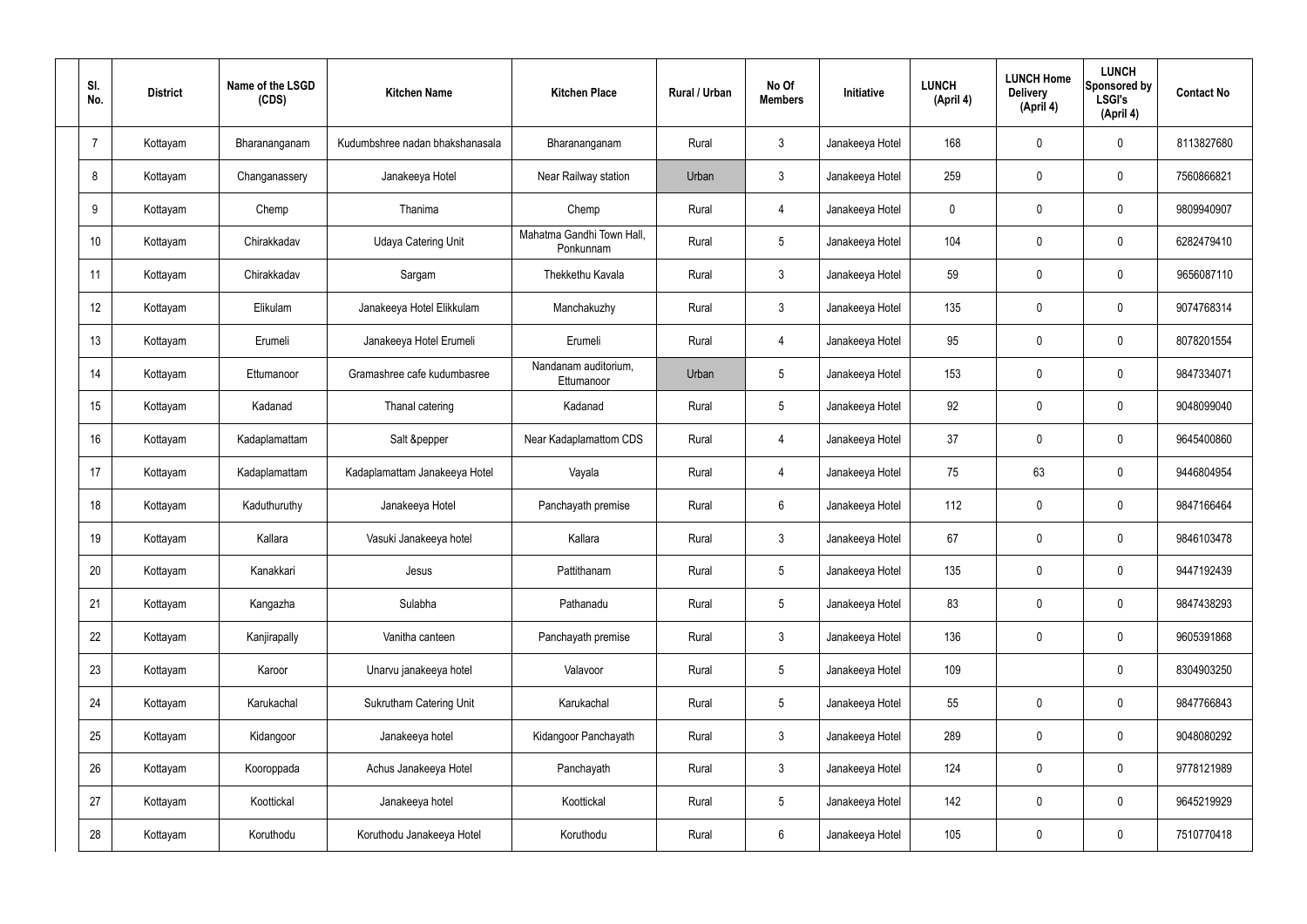|    | SI.<br>No. | <b>District</b> | Name of the LSGD<br>(CDS) | <b>Kitchen Name</b>             | <b>Kitchen Place</b>           | <b>Rural / Urban</b> | No Of<br><b>Members</b> | Initiative      | <b>LUNCH</b><br>(April 4) | <b>LUNCH Home</b><br><b>Delivery</b><br>(April 4) | <b>LUNCH</b><br>Sponsored by<br><b>LSGI's</b><br>(April 4) | <b>Contact No</b> |
|----|------------|-----------------|---------------------------|---------------------------------|--------------------------------|----------------------|-------------------------|-----------------|---------------------------|---------------------------------------------------|------------------------------------------------------------|-------------------|
|    | 29         | Kottayam        | KottayamNorth             | Alfa Canteen                    | Municipality Kottayam          | Urban                | $5\overline{)}$         | Janakeeya Hotel | 155                       | 0                                                 | $\mathbf 0$                                                | 9846571923        |
|    | 30         | Kottayam        | KottayamNorth             | Kerala cafe janakeeya hotel     | Choottuveli                    | Urban                | $\mathbf{3}$            | Janakeeya Hotel | 388                       | 0                                                 | $\pmb{0}$                                                  | 8129337294        |
|    | 31         | Kottayam        | KottayamNorth             | Maria Janakeeya Hotel           | Chungam                        | Urban                | $5\phantom{.0}$         | Janakeeya Hotel | 265                       | 0                                                 | $\mathbf 0$                                                | 9744843928        |
|    | 32         | Kottayam        | Kuravilangadu             | kudumbashree janakeeya hotel    | kuravilangady by pass junction | Rural                | $5\phantom{.0}$         | Janakeeya Hotel | 210                       | 0                                                 | $\pmb{0}$                                                  | 7559022364        |
|    | 33         | Kottayam        | Kurichi                   | <b>Swad Catering</b>            | Cheruvelippadi                 | Rural                | 4                       | Janakeeya Hotel | 301                       | 0                                                 | $\mathbf 0$                                                | 9847891917        |
|    | 34         | Kottayam        | Madappally                | SR catering                     | Mammoodu                       | Rural                | $\mathbf{3}$            | Janakeeya Hotel | 0                         | 0                                                 | $\pmb{0}$                                                  | 9747702203        |
|    | 35         | Kottayam        | Manimala                  | Vanitha canteen                 | Manimala                       | Rural                | $\mathbf{3}$            | Janakeeya Hotel | 111                       | 0                                                 | $\mathbf 0$                                                | 9946318069        |
|    | 36         | Kottayam        | Manjoor                   | Oruma catering unit             | Kuruppanthara                  | Rural                | $5\phantom{.0}$         | Janakeeya Hotel | 86                        | 84                                                | $\pmb{0}$                                                  | 9349189590        |
|    | 37         | Kottayam        | Marangattupilly           | Marangattupilly Janakeeya Hotel | Marangattupilly                | Rural                | 4                       | Janakeeya Hotel | 192                       | 0                                                 | $\mathbf 0$                                                | 9544416772        |
|    | 38         | Kottayam        | Maravanthuruth            | Changathi                       | Maravanthuruth                 | Rural                | 4                       | Janakeeya Hotel | 68                        | 0                                                 | $\pmb{0}$                                                  | 9744598169        |
|    | 39         | Kottayam        | Meenachil                 | Akshaya Janakeeya hotel         | Idamattam                      | Rural                | 4                       | Janakeeya Hotel | 128                       | 0                                                 | $\mathbf 0$                                                | 9747190979        |
|    | 40         | Kottayam        | Meenachil                 | Archana janakeeya Hotel         | Paika                          | Rural                | $5\phantom{.0}$         | Janakeeya Hotel | 191                       | 0                                                 | $\pmb{0}$                                                  | 9048759539        |
| 82 | 41         | Kottayam        | Meenadom                  | Nainus                          | Meenadom                       | Rural                | $\mathbf{3}$            | Janakeeya Hotel | 86                        | 0                                                 | $\mathbf 0$                                                | 9539752801        |
|    | 42         | Kottayam        | Melukavu                  | Seenayi Cafe centre             | Melukavumattam                 | Rural                | $5\phantom{.0}$         | Janakeeya Hotel | 0                         | 0                                                 | $\mathbf 0$                                                | 9744546703        |
|    | 43         | Kottayam        | Moonnilav                 | Aiswarya                        | Moonnilav                      | Rural                | $\mathbf{3}$            | Janakeeya Hotel | 176                       | 0                                                 | $\mathbf 0$                                                | 8281227689        |
|    | 44         | Kottayam        | Mulakkulam                | Janakeeya Hotel                 | Moorkkattilpadi                | Rural                | $\overline{4}$          | Janakeeya Hotel | 94                        | 0                                                 | $\mathbf 0$                                                | 9747856382        |
|    | 45         | Kottayam        | Mundakkayam               | Janakeeya Hotel Mundakkayam     | Mundakkayam                    | Rural                | $6\phantom{.}6$         | Janakeeya Hotel | 104                       | 0                                                 | $\pmb{0}$                                                  | 9495314979        |
|    | 46         | Kottayam        | Nedumkunnam               | Nanma Kudumbashree Unit         | Nedumkunnam                    | Rural                | $5\phantom{.0}$         | Janakeeya Hotel | 39                        | 0                                                 | $\overline{2}$                                             | 7306791612        |
|    | 47         | Kottayam        | Neendoor                  | Gruhasree ME Unit               | Panchayath                     | Rural                | $\mathfrak{Z}$          | Janakeeya Hotel | 59                        | 0                                                 | $\pmb{0}$                                                  | 9847756958        |
|    | 48         | Kottayam        | Njeezhoor                 | Annapoorna Janakeeya Hotel      | Panchayath                     | Rural                | $\overline{4}$          | Janakeeya Hotel | 92                        | 0                                                 | $\mathbf 0$                                                | 9745246839        |
|    | 49         | Kottayam        | Pala                      | Angel Janakeeya Hotel           | Pala Municipality              | Urban                | 4                       | Janakeeya Hotel | 218                       | 0                                                 | $\mathbf 0$                                                | 9745963125        |
|    | 50         | Kottayam        | Pala                      | Harithasree catering            | Chethimattam                   | Urban                | $5\phantom{.0}$         | Janakeeya Hotel | 239                       | 0                                                 | $\boldsymbol{0}$                                           | 9895154240        |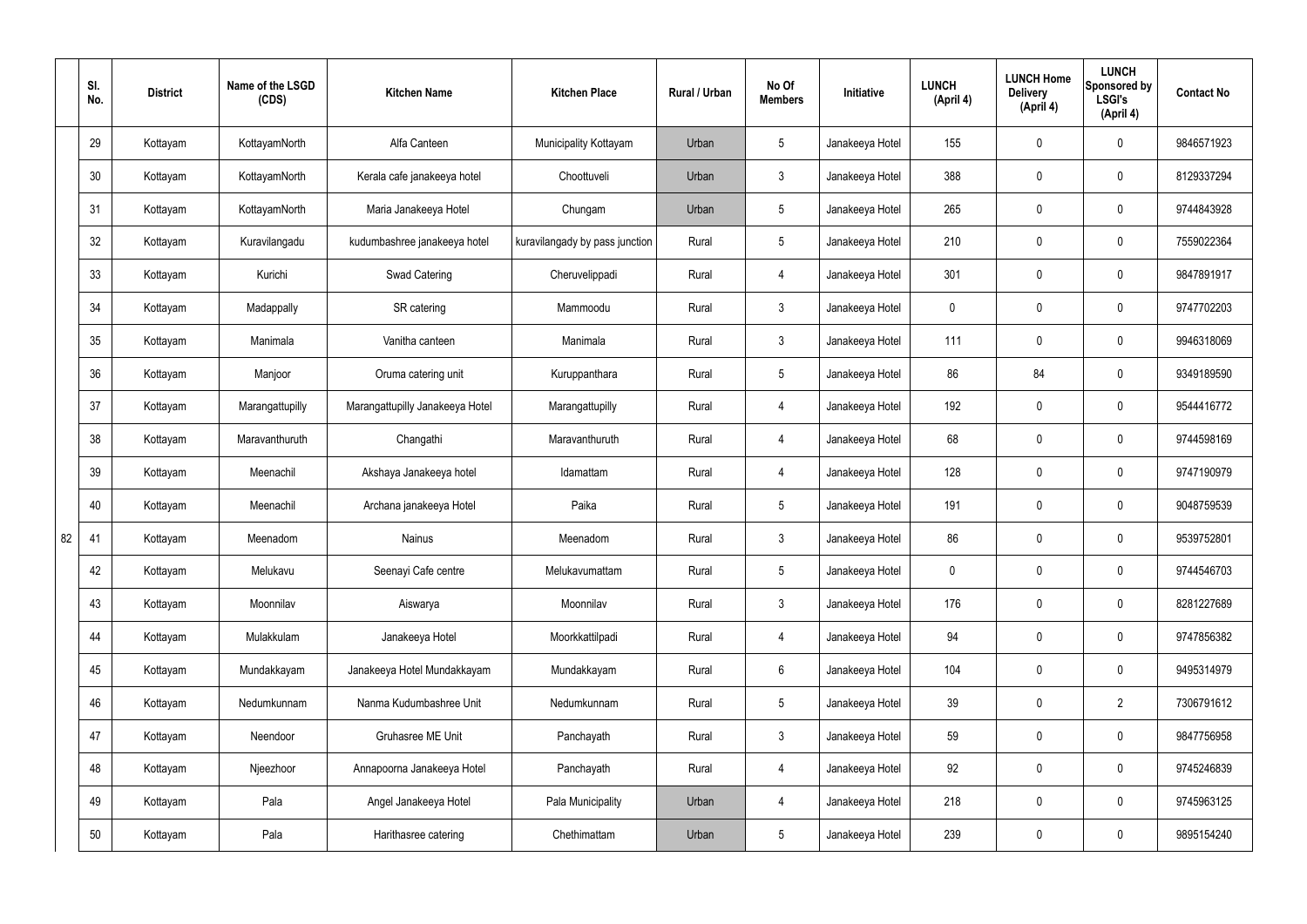| SI.<br>No. | <b>District</b> | Name of the LSGD<br>(CDS) | <b>Kitchen Name</b>          | <b>Kitchen Place</b>     | Rural / Urban | No Of<br><b>Members</b> | Initiative      | <b>LUNCH</b><br>(April 4) | <b>LUNCH Home</b><br><b>Delivery</b><br>(April 4) | <b>LUNCH</b><br>Sponsored by<br><b>LSGI's</b><br>(April 4) | <b>Contact No</b> |
|------------|-----------------|---------------------------|------------------------------|--------------------------|---------------|-------------------------|-----------------|---------------------------|---------------------------------------------------|------------------------------------------------------------|-------------------|
| 51         | Kottayam        | Pallickathodu             | Sangeetha                    | Pallickathodu Bus stand  | Rural         | $\mathbf{3}$            | Janakeeya Hotel | 89                        | 0                                                 | $\mathbf 0$                                                | 9633814381        |
| 52         | Kottayam        | Pampady                   | Thrupthi                     | Pampady Town             | Rural         | $5\phantom{.0}$         | Janakeeya Hotel | $\mathbf 0$               | 0                                                 | $\mathbf 0$                                                | 9633013622        |
| 53         | Kottayam        | Panachikkadu              | Ruchi Canteen                | Paruthumpara             | Rural         | $5\phantom{.0}$         | Janakeeya Hotel | 130                       | 0                                                 | $\mathbf 0$                                                | 9656411494        |
| 54         | Kottayam        | Parathodu                 | Janakeeya Hotel Parathodu    | Panchayath               | Rural         | $\overline{4}$          | Janakeeya Hotel | 117                       | $\mathbf 0$                                       | $\mathbf 0$                                                | 7907455541        |
| 55         | Kottayam        | Paippadu                  | Thejus                       | Paippadu                 | Rural         | $5\phantom{.0}$         | Janakeeya Hotel | 265                       | 0                                                 | $\mathbf 0$                                                | 7034621426        |
| 56         | Kottayam        | Poonjar                   | Haritham                     | Poonjar                  | Rural         | $5\phantom{.0}$         | Janakeeya Hotel | 99                        | $\mathbf 0$                                       | $\mathbf 0$                                                | 9495235348        |
| 57         | Kottayam        | poonjar south             | Sowbhagya Janakeeya Hotel    | poonjar south            | Rural         | $\overline{4}$          | Janakeeya Hotel | 178                       | $\mathbf 0$                                       | $\mathbf 0$                                                | 9495151799        |
| 58         | Kottayam        | Puthuppalli               | Ammaveedu                    | Puthuppally bus stand    | Rural         | $5\phantom{.0}$         | Janakeeya Hotel | 158                       | $\mathbf 0$                                       | $\mathbf 0$                                                | 9947156548        |
| 59         | Kottayam        | Ramapuram                 | Ruchi                        | Ramapuram                | Rural         | $\overline{4}$          | Janakeeya Hotel | 165                       | 47                                                | $\mathbf 0$                                                | 9495107277        |
| 60         | Kottayam        | T.V.Puram                 | Vijaya Janakeeya Hotel       | TV Puram                 | Rural         | $\mathbf{3}$            | Janakeeya Hotel | $\mathbf 0$               | $\mathbf 0$                                       | $\mathbf 0$                                                | 9847614136        |
| 61         | Kottayam        | Teekkoy                   | Kairali                      | Vagamattom, Kallambhagam | Rural         | $\mathbf{3}$            | Janakeeya Hotel | 164                       | 0                                                 | $\mathbf 0$                                                | 7025702768        |
| 62         | Kottayam        | Thalanad                  | Nanma                        | Muttambhagam Kavala      | Rural         | $\mathbf{3}$            | Janakeeya Hotel | $\mathbf 0$               | $\mathbf 0$                                       | $\mathbf 0$                                                | 9961289547        |
| 63         | Kottayam        | Thalappalam               | Ameya                        | Thalappalam              | Rural         | 4                       | Janakeeya Hotel | 134                       | 0                                                 | 4                                                          | 7025932626        |
| 64         | Kottayam        | Thalayolaparambu          | kudumbashree janakeeya hotel | Thalayolaparambu         | Rural         | $\mathbf{3}$            | Janakeeya Hotel | 97                        | $\mathbf 0$                                       | $\mathbf 0$                                                | 7994830570        |
| 65         | Kottayam        | Thidanadu                 | Janani                       | Chemmlamattam            | Rural         | $6\overline{6}$         | Janakeeya Hotel | 99                        | $\mathbf 0$                                       | 0\$                                                        | 9562695545        |
| 66         | Kottayam        | Thidanadu                 | Krishna                      | Near Panchayath          | Rural         | $\overline{4}$          | Janakeeya Hotel | 137                       | 0                                                 | $\mathbf 0$                                                | 9605565960        |
| 67         | Kottayam        | Thiruvarppu               | Sreeparvathy food products   | Illickal                 | Rural         | $\mathfrak{Z}$          | Janakeeya Hotel | 138                       | 0                                                 | $\mathbf 0$                                                | 9747289846        |
| 68         | Kottayam        | Thrikkodithanam           | Swanthanam                   | Thrikkodithanam          | Rural         | $5\phantom{.0}$         | Janakeeya Hotel | 127                       | 0                                                 | $\mathbf 0$                                                | 7902729237        |
| 69         | Kottayam        | Udayanapuram              | Uppum Mulakum                | Nerekadavu               | Rural         | $\mathfrak{Z}$          | Janakeeya Hotel | 85                        | 0                                                 | $\mathbf 0$                                                | 8111850728        |
| 70         | Kottayam        | Udayanapuram              | Aiswarya Activity Group      | Vaikom Block Panchayath  | Rural         | $5\phantom{.0}$         | Janakeeya Hotel | 108                       | 0                                                 | $\mathbf 0$                                                | 9847437286        |
| 71         | Kottayam        | Uzhavoor                  | Uzhavoor Janakeeya Hotel     | Uzhavoor Town            | Rural         | 8                       | Janakeeya Hotel | 197                       | 0                                                 | $\mathbf 0$                                                | 9746074266        |
| 72         | Kottayam        | Vaikom                    | <b>Chanees Eats</b>          | Chalapparambu            | Urban         | 4                       | Janakeeya Hotel | 121                       | 0                                                 | $\mathbf 0$                                                | 9446467389        |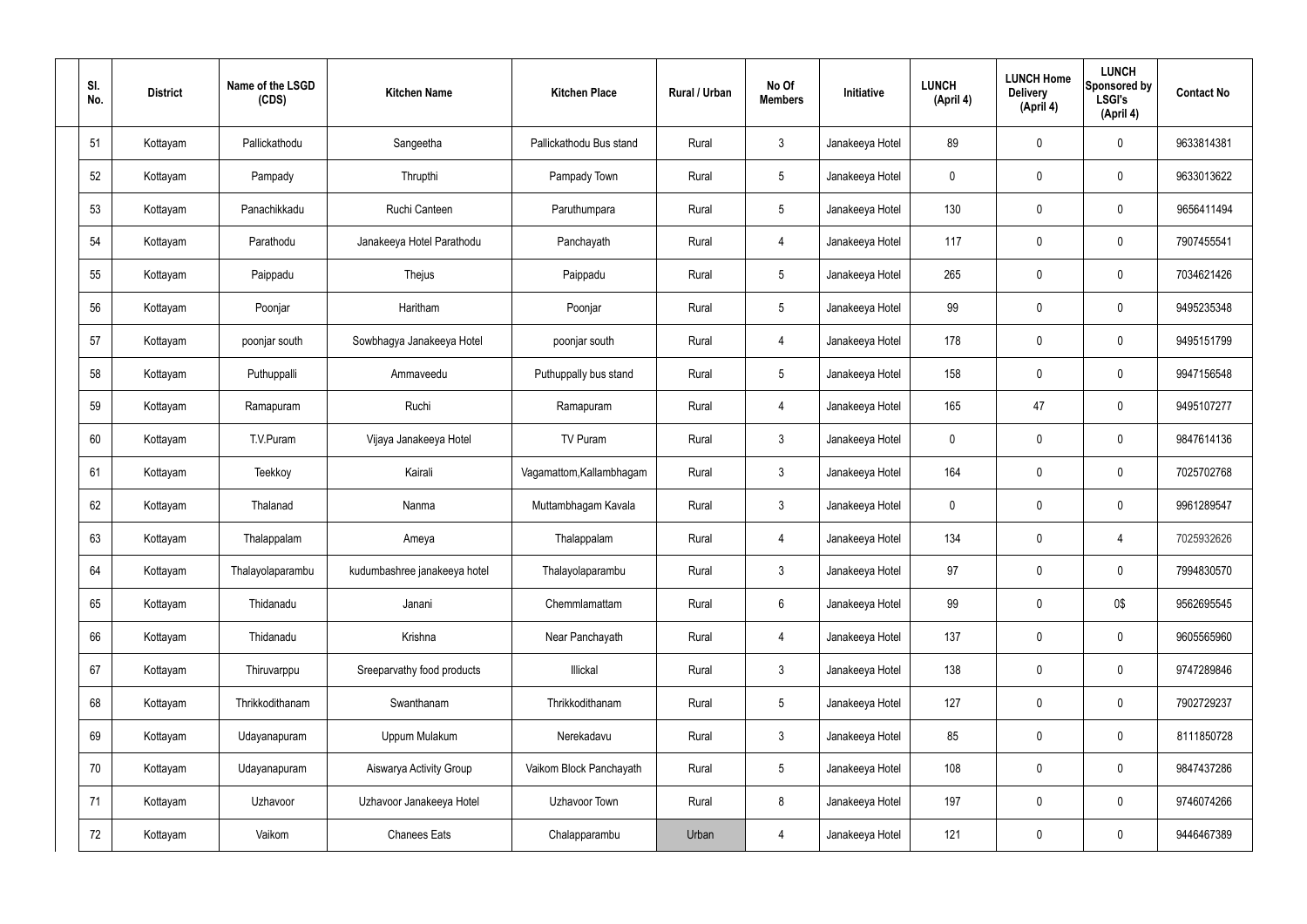|    | SI.<br>No.      | <b>District</b> | Name of the LSGD<br>(CDS) | <b>Kitchen Name</b>                                      | <b>Kitchen Place</b>                        | Rural / Urban | No Of<br><b>Members</b> | Initiative      | <b>LUNCH</b><br>(April 4) | <b>LUNCH Home</b><br><b>Delivery</b><br>(April 4) | <b>LUNCH</b><br>Sponsored by<br><b>LSGI's</b><br>(April 4) | <b>Contact No</b> |
|----|-----------------|-----------------|---------------------------|----------------------------------------------------------|---------------------------------------------|---------------|-------------------------|-----------------|---------------------------|---------------------------------------------------|------------------------------------------------------------|-------------------|
|    | 73              | Kottayam        | Vakathanam                | Padheyam                                                 | Njaliakuzhi                                 | Rural         | 6                       | Janakeeya Hotel | 195                       | 0                                                 | $\mathbf 0$                                                | 9495010073        |
|    | 74              | Kottayam        | Vazhappally               | Udayam                                                   | Vazhappally                                 | Rural         | 4                       | Janakeeya Hotel | 248                       | $\mathbf 0$                                       | $\pmb{0}$                                                  | 9562267564        |
|    | 75              | Kottayam        | Vazhoor                   | Kudumbashree Canteen Unit At<br>Vazhoor Grama Panchayath | Vazhoor Grama Panchayath<br><b>Building</b> | Rural         | $5\phantom{.0}$         | Janakeeya Hotel | 97                        | 0                                                 | $\mathbf 0$                                                | 9544717796        |
|    | 76              | Kottayam        | Vazhoor                   | New India                                                | Nedumavu                                    | Rural         | $\mathbf{3}$            | Janakeeya Hotel | 0                         | 0                                                 | $\pmb{0}$                                                  | 9744581242        |
|    | 77              | Kottayam        | Vechoor                   | Treeland Annapoorna                                      | <b>Bund Road</b>                            | Rural         | $\mathbf{3}$            | Janakeeya Hotel | 0                         | 0                                                 | $\mathbf 0$                                                | 8606814487        |
|    | 78              | Kottayam        | Veliyannoor               | Thanima foods                                            | Veliyannoor                                 | Rural         | $\mathbf{3}$            | Janakeeya Hotel | 151                       | $\mathbf 0$                                       | $\pmb{0}$                                                  | 9744392147        |
|    | 79              | Kottayam        | Vellavoor                 | Uppum Mulakum Janakeeya Hotel                            | Panchayath premise                          | Rural         | $5\phantom{.0}$         | Janakeeya Hotel | 192                       | 0                                                 | $\mathbf 0$                                                | 9188317288        |
|    | 80              | Kottayam        | Velloor                   | Puzhayoram catering                                      | Near Velloor cds office                     | Rural         | 4                       | Janakeeya Hotel | 205                       | $\mathbf 0$                                       | $\pmb{0}$                                                  | 9895522286        |
|    | 81              | Kottayam        | Vijayapuram               | Niravu                                                   | Iranjal                                     | Rural         | $\mathbf{3}$            | Janakeeya Hotel | 259                       | 0                                                 | $\mathbf 0$                                                | 9495245895        |
|    | 82              | Kottayam        | Vijayapuram               | Renown Janakeeya Hotel                                   | Vadavathoor                                 | Rural         | 5                       |                 | 214                       | 0                                                 | $\mathbf 0$                                                | 8606536302        |
|    |                 |                 |                           |                                                          |                                             |               |                         |                 |                           |                                                   |                                                            |                   |
| 82 |                 |                 |                           |                                                          |                                             |               | 336                     |                 | 10394                     | 194                                               | $6\phantom{.}6$                                            |                   |
|    | $\mathbf 1$     | Kozhikode       | Balussery                 | Unarvu Janakeeya Hotel                                   | Balussery                                   | Rural         | 5                       | Janakeeya Hotel | 339                       | 0                                                 | $\mathbf 0$                                                | 95440 03929       |
|    | $\overline{2}$  | Kozhikode       | Panangad                  | Kairali Janakeeya Hotel                                  | Balussery mukku at KK<br>hospital           | Rural         | 3                       | Janakeeya Hotel | 421                       | 0                                                 | $\mathbf 0$                                                | 97450 85782       |
|    | $\mathfrak{Z}$  | Kozhikode       | Koorachundu               | Swad Nirmmal Janakeeya hotel                             | Koorachundu                                 | Rural         | 4                       | Janakeeya Hotel | 268                       | $\mathbf 0$                                       | $\mathbf 0$                                                | 94967 07886       |
|    | $\overline{4}$  | Kozhikode       | Koorachundu               | Koottayma Janakeeya Hotel                                | Kallanode                                   | Rural         | $5\phantom{.0}$         | Janakeeya Hotel | 343                       | 0                                                 | $\mathbf 0$                                                | 94967 26850       |
|    | $5\phantom{.0}$ | Kozhikode       | Kottur                    | Kudumbashree Janakeeya Hotel Kottur                      | Kottur                                      | Rural         | 10                      | Janakeeya Hotel | 114                       | 0                                                 | $\mathbf 0$                                                | 97456 72101       |
|    | $6\phantom{.}$  | Kozhikode       | Naduvannur                | Naduvannur Janakeeya Hotel                               | Naduvannur                                  | Rural         | $5\phantom{.0}$         | Janakeeya Hotel | 365                       | 0                                                 | $\mathbf 0$                                                | 8592-031802       |
|    | $\overline{7}$  | Kozhikode       | Naduvannur                | FriendsJanakeeya Hotel                                   | Anjolimukku                                 | Rural         | $\mathbf{3}$            | Janakeeya Hotel | 331                       | 0                                                 | $\mathbf 0$                                                | 9995947043        |
|    | 8               | Kozhikode       | Ulliyeri                  | Ruchi Janakeeya Hotel                                    | Ulliyeri                                    | Rural         | 4                       | Janakeeya Hotel | 318                       | 0                                                 | $\mathbf 0$                                                | 89434 06681       |
|    | 9               | Kozhikode       | Unnikulam                 | Swad Janakeeya Hotel                                     | Ekarool Kaappil Road                        | Rural         | $\mathbf{3}$            | Janakeeya Hotel | 642                       | 0                                                 | $\mathbf 0$                                                | 85475 75474       |
|    | 10              | Kozhikode       | Unnikulam                 | Chaithanya Janakeeya Hotel                               | Opposite unnikulam<br>gramapanchayath       | Rural         | $\mathfrak{Z}$          | Janakeeya Hotel | 689                       | $\mathbf 0$                                       | $\pmb{0}$                                                  | 87141 31460       |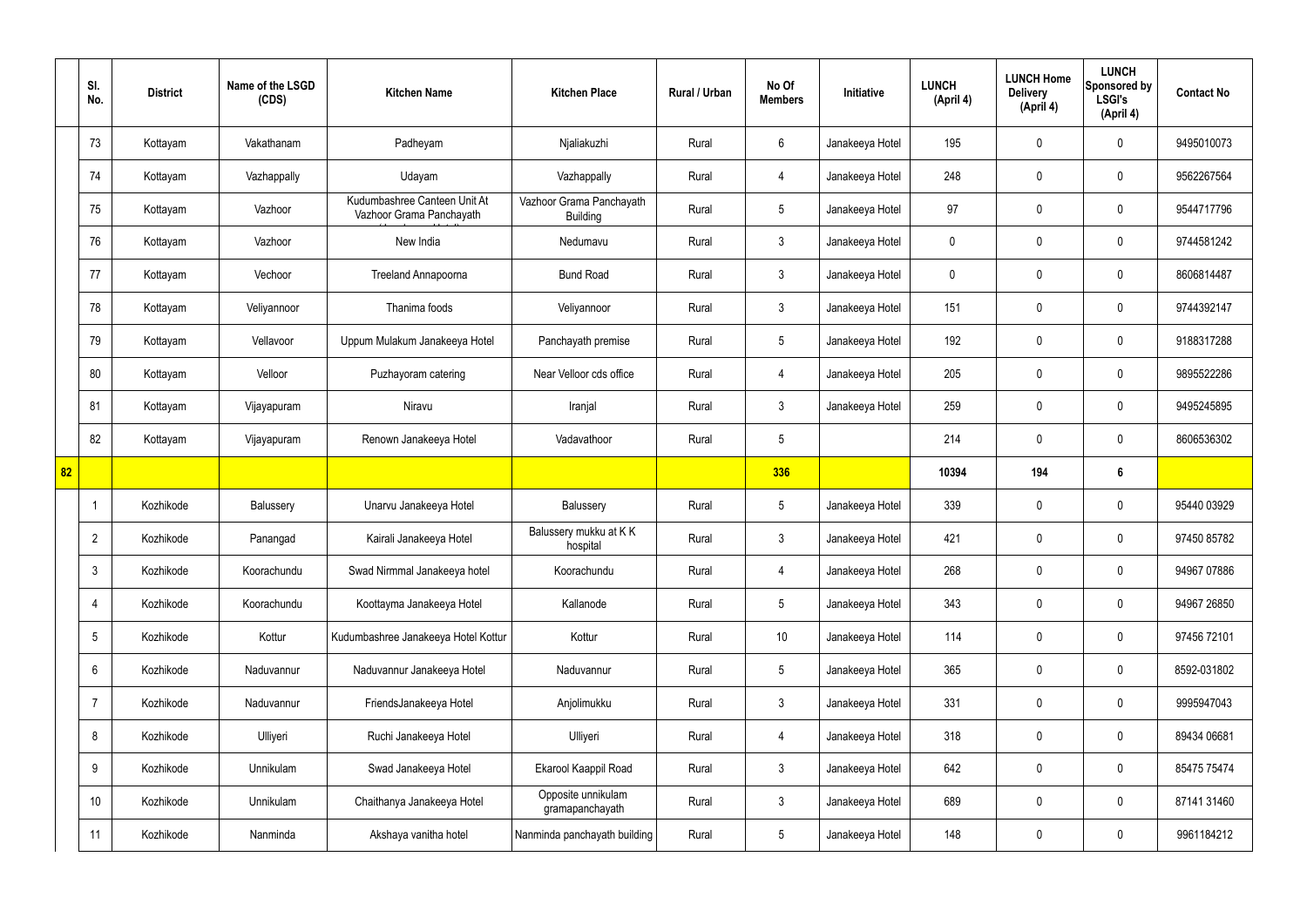| SI.<br>No. | <b>District</b> | Name of the LSGD<br>(CDS) | <b>Kitchen Name</b>            | <b>Kitchen Place</b>      | Rural / Urban | No Of<br><b>Members</b> | Initiative      | <b>LUNCH</b><br>(April 4) | <b>LUNCH Home</b><br><b>Delivery</b><br>(April 4) | <b>LUNCH</b><br>Sponsored by<br><b>LSGI's</b><br>(April 4) | <b>Contact No</b> |
|------------|-----------------|---------------------------|--------------------------------|---------------------------|---------------|-------------------------|-----------------|---------------------------|---------------------------------------------------|------------------------------------------------------------|-------------------|
| 12         | Kozhikode       | Thalakkulathur            | Thalakkulathur Janakeeya Hotel | Parambath                 | Rural         | $5\phantom{.0}$         | Janakeeya Hotel | 204                       | 0                                                 | $\mathbf 0$                                                | 7593067511        |
| 13         | Kozhikode       | Kakkodi                   | Kakkodi Janakeeya Hotel        | Kakkodi Bazar             | Rural         | $\overline{7}$          | Janakeeya Hotel | 257                       | 0                                                 | $\mathbf 0$                                                | 8943123615        |
| 14         | Kozhikode       | Chelannur                 | Oottupura Janakeeya Hotel      | Ambalathukulangara        | Rural         | $\overline{7}$          | Janakeeya Hotel | 146                       | 0                                                 | $\mathbf 0$                                                | 9846010528        |
| 15         | Kozhikode       | Narikkuni                 | Amma Janakeeya Hotel           | Narikkuni                 | Rural         | $\overline{4}$          | Janakeeya Hotel | 106                       | 0                                                 | $\mathbf 0$                                                | 9645606562        |
| 16         | Kozhikode       | Kakkoor                   | Janakeeya Hotel Kakkoor        | Kakkoor                   | Rural         | $5\phantom{.0}$         | Janakeeya Hotel | 138                       | 0                                                 | $\mathbf 0$                                                | 8592050112        |
| 17         | Kozhikode       | Koduvally                 | Sadhya Janakeeya Hotel         | G M L P School, Koduvally | Urban         | $5\phantom{.0}$         | Janakeeya Hotel | 368                       | 0                                                 | $\mathbf 0$                                                | 8593898831        |
| 18         | Kozhikode       | Koduvally                 | KKN Janakeeya Hotel Koduvally  | Nellamkandi               | Urban         | $\mathbf{3}$            | Janakeeya Hotel | $\mathbf 0$               | 0                                                 | $\mathbf 0$                                                | 9847650894        |
| 19         | Kozhikode       | Koduvally                 | Swad Janakeeya Hotel           | Manipuram                 | Urban         | $5\phantom{.0}$         | Janakeeya Hotel | $\mathbf 0$               | 0                                                 | $\mathbf 0$                                                | 9946991995        |
| 20         | Kozhikode       | Madavoor                  | Madavoor Janakeeya Hotel       | Near madavoor panchayath  | Rural         | $5\phantom{.0}$         | Janakeeya Hotel | 94                        | 0                                                 | $\mathbf 0$                                                | 8547590842        |
| 21         | Kozhikode       | Omasseri                  | Annapoornna Janakeeya Hotel    | Omasseri                  | Rural         | 4                       | Janakeeya Hotel | 168                       | 0                                                 | $\mathbf 0$                                                | 9605102599        |
| 22         | Kozhikode       | Puthuppadi                | Ruchi Janakeeya Hotel          | Puthupadi                 | Rural         | $5\phantom{.0}$         | Janakeeya Hotel | 300                       | $\mathbf 0$                                       | $\mathbf 0$                                                | 7909113114        |
| 23         | Kozhikode       | Kizhakkoth                | Swad Janakeeya Hotel           | Mariveettilthazham        | Rural         | 4                       | Janakeeya Hotel | 75                        | 0                                                 | $\mathbf 0$                                                | 9847086665        |
| 24         | Kozhikode       | Thamarassery              | Pavithram Janakeeya hotel      | Thamarassery old stand    | Rural         | $6\phantom{.}6$         | Janakeeya Hotel | 381                       | $\mathbf 0$                                       | 0                                                          | 9048389661        |
| 25         | Kozhikode       | Kodenchery                | Kairali Janakeeya Hotel        | Kodenchery                | Rural         | $\overline{4}$          | Janakeeya Hotel | 174                       | 0                                                 | $\mathbf 0$                                                | 9446037829        |
| 26         | Kozhikode       | Koodaranji                | Ruchikkoot Janakeeya Hotel     | Koodaranji                | Rural         | $6\,$                   | Janakeeya Hotel | 211                       | 0                                                 | $\mathbf 0$                                                | 9496439278        |
| 27         | Kozhikode       | Thiruvambadi              | Pulari Janakeeya Hotel         | Thondimmal                | Rural         | $5\phantom{.0}$         | Janakeeya Hotel | 159                       | 0                                                 | $\mathbf 0$                                                | 7034264232        |
| 28         | Kozhikode       | Kattippara                | Ruchi Janakeeya Hotel          | Chamal                    | Rural         | $6\,$                   | Janakeeya Hotel | $\pmb{0}$                 | 0                                                 | $\mathbf 0$                                                | 7591974045        |
| 29         | Kozhikode       | Koyilandy North           | Naveena canteen                | Near new bus stand        | Urban         | $\overline{7}$          | Janakeeya Hotel | $\mathbf 0$               | 0                                                 | $\mathbf 0$                                                | 9544185262        |
| 30         | Kozhikode       | Koyilandy North           | Kulirma Janakeeya Hotel        | Near Kollamchira          | Urban         | 10 <sup>°</sup>         | Janakeeya Hotel | $\mathbf 0$               | 0                                                 | $\mathbf 0$                                                | 8943191728        |
| 31         | Kozhikode       | Koyilandi South           | Snehadeepam Janakeeya Hotel    | Muthambi                  | Urban         | $6\phantom{.}6$         | Janakeeya Hotel | $\mathbf 0$               | 0                                                 | $\mathbf 0$                                                | 9188198658        |
| 32         | Kozhikode       | Koyilandi South           | Sanam Janakeeya Hotel          | Koyilandi Market          | Urban         | $\mathbf{3}$            | Janakeeya Hotel | 298                       | 0                                                 | $\mathbf 0$                                                | 9544185262        |
| 33         | Kozhikode       | Chengottukavu             | Amma Janakeeya Hotel           | Edakkulam                 | Rural         | $5\phantom{.0}$         | Janakeeya Hotel | 124                       | 0                                                 | $\mathbf 0$                                                | 9048235785        |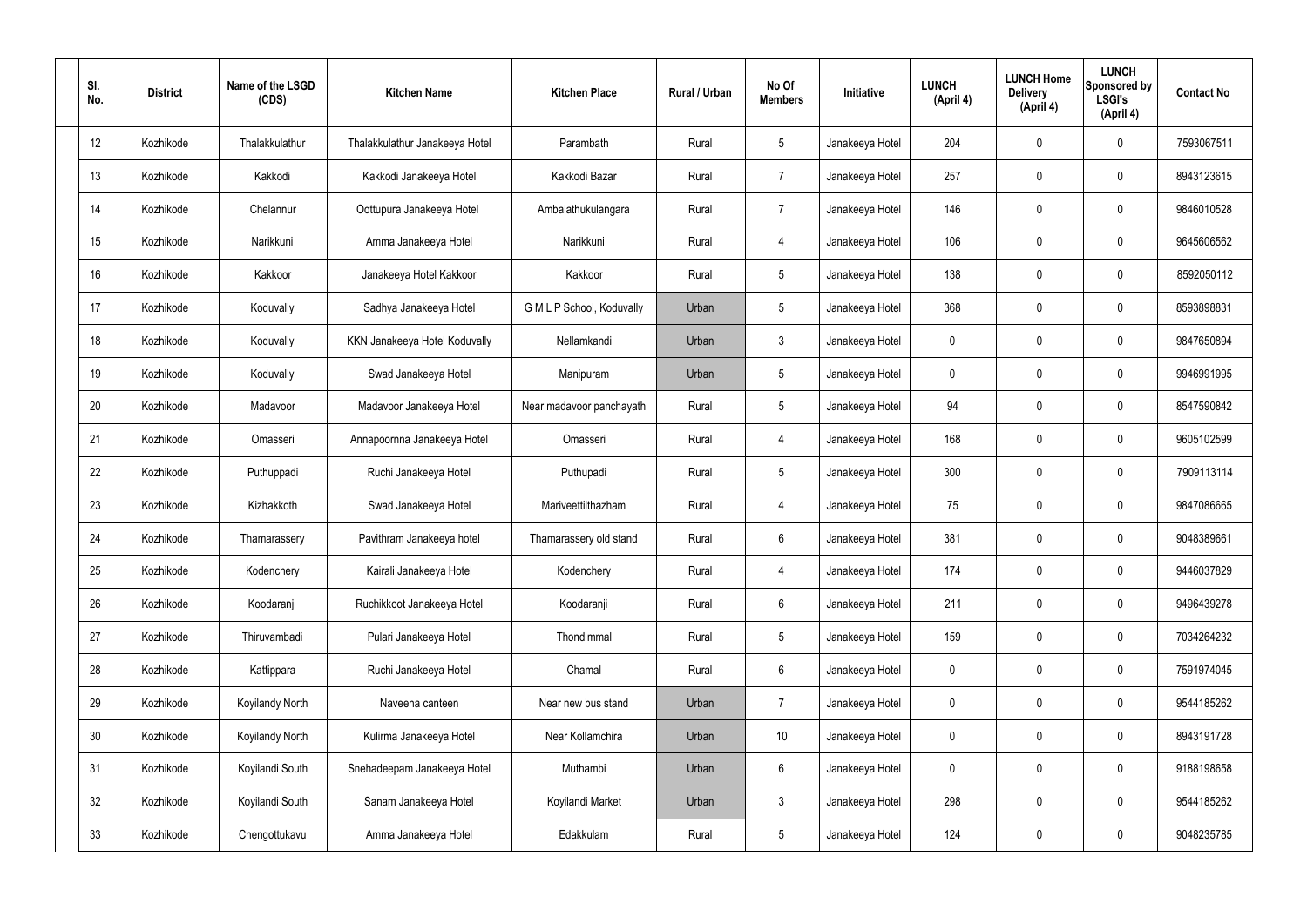|     | SI.<br>No. | <b>District</b> | Name of the LSGD<br>(CDS) | <b>Kitchen Name</b>         | <b>Kitchen Place</b>                        | Rural / Urban | No Of<br><b>Members</b> | Initiative      | <b>LUNCH</b><br>(April 4) | <b>LUNCH Home</b><br><b>Delivery</b><br>(April 4) | <b>LUNCH</b><br>Sponsored by<br><b>LSGI's</b><br>(April 4) | <b>Contact No</b> |
|-----|------------|-----------------|---------------------------|-----------------------------|---------------------------------------------|---------------|-------------------------|-----------------|---------------------------|---------------------------------------------------|------------------------------------------------------------|-------------------|
|     | 34         | Kozhikode       | Atholi                    | Atholi Janakeeya Hotel      | Kodassery                                   | Rural         | $\overline{4}$          | Janakeeya Hotel | $\mathbf 0$               | $\mathbf 0$                                       | $\mathbf 0$                                                | 9072499251        |
|     | 35         | Kozhikode       | Moodadi                   | Ruchi Janakeeya Hotel       | Moodadi                                     | Rural         | $5\phantom{.0}$         | Janakeeya Hotel | 302                       | $\mathbf 0$                                       | $\mathbf 0$                                                | 8281226403        |
|     | 36         | Kozhikode       | Chemancheri               | Annapoornna Janakeeya Hotel | Pookkad                                     | Rural         | $5\phantom{.0}$         | Janakeeya Hotel | 248                       | $\mathbf 0$                                       | $\mathbf 0$                                                | 9048235785        |
|     | 37         | Kozhikode       | Arikkulam                 | Thanima Janakeeya Hotel     | Kurudimukku                                 | Rural         | $\overline{4}$          | Janakeeya Hotel | 198                       | $\mathbf 0$                                       |                                                            | 9645137125        |
|     | 38         | Kozhikode       | Arikkulam                 | Ruchiyidam Janakeeya Hotel  | Arikkulam                                   | Rural         | $\overline{4}$          | Janakeeya Hotel | 129                       | $\mathbf 0$                                       | $\mathbf 0$                                                | 9048410803        |
|     | 39         | Kozhikode       | Kozhikode Central.        | Ruchikkoott                 | <b>District Veterinary Hospital</b>         | Urban         | $\mathbf{3}$            | Janakeeya Hotel | 840                       | 100                                               | $\mathbf 0$                                                | 7025774213        |
|     | 40         | Kozhikode       | Kozhikode Central         | Sneha Ruchikkoott           | Mankavu                                     | Urban         | $\overline{4}$          | Janakeeya Hotel | 276                       | 34                                                | $\mathbf 0$                                                | 8921995031        |
|     | 41         | Kozhikode       | Kozhikode Central         | Tripthi Janakeeya Hotel     | Near AMLP School,<br>Moozhikkal             | Urban         | $\mathbf{3}$            | Janakeeya Hotel | 598                       | 114                                               | $\mathbf 0$                                                | 8129200288        |
|     | 42         | Kozhikode       | Kozhikode Central         | New Ganesh                  | Kovoor, near library                        | Urban         | 5 <sup>5</sup>          | Janakeeya Hotel | 940                       | $\mathbf 0$                                       | $\mathbf 0$                                                | 9349123701        |
|     | 43         | Kozhikode       | Kozhikode Central         | Ruchippura Janakeeya Hotel  | Near Focus mall, New bus<br>stand Kozhikode | Urban         | $\mathbf{3}$            | Janakeeya Hotel | 896                       | $\mathbf 0$                                       | $\mathbf 0$                                                | 9605602806        |
|     | 44         | Kozhikode       | Kozhikode Central         | Souparnika Janakeeya Hotel  | Medical college near chest<br>hospital      | Urban         | $6\overline{6}$         | Janakeeya Hotel | 412                       | $\mathbf 0$                                       | $\mathbf 0$                                                | 8281709784        |
|     | 45         | Kozhikode       | Kozhikode North           | Udayam kudumbasree canteen  | Thadambattuthazham                          | Urban         | $5\overline{)}$         | Janakeeya Hotel | 500                       | 65                                                | $\mathbf 0$                                                | 7736850096        |
|     | 46         | Kozhikode       | Kozhikode North           | Ruchi                       | Elathoor, Chettikulam                       | Urban         | 4                       | Janakeeya Hotel | 321                       | $\mathbf 0$                                       | $\mathbf 0$                                                | 9947743713        |
|     | 47         | Kozhikode       | Kozhikode North           | Tasty Janakeeya Hotel       | Butt road                                   | Urban         | $5\phantom{.0}$         | Janakeeya Hotel | 607                       | 65                                                | $\mathbf 0$                                                | 9074462795        |
|     | 48         | Kozhikode       | Kozhikode North           | Oruma                       | Eranjikkal                                  | Urban         | $\overline{4}$          | Janakeeya Hotel | 406                       | 26                                                | $\mathbf 0$                                                | 9497754632        |
|     | 49         | Kozhikode       | Feroke                    | Ruchi vanitha mess          | <b>Feroke Muncipality</b>                   | Urban         | $\overline{7}$          | Janakeeya Hotel | 212                       | $\pmb{0}$                                         | $\mathbf 0$                                                | 9544468026        |
|     | 50         | Kozhikode       | Feroke                    | Mithra Janakeeya Hotel      | Ambalangadi                                 | Urban         | $5\phantom{.0}$         | Janakeeya Hotel | 376                       | $\pmb{0}$                                         | $\mathbf 0$                                                | 9847657229        |
|     | 51         | Kozhikode       | Feroke                    | Chemmeen Janakeeya Hotel    | Karuvanthuruthi                             | Urban         | $\overline{4}$          | Janakeeya Hotel | 278                       | $\pmb{0}$                                         | $\mathbf 0$                                                | 9747265293        |
|     | 52         | Kozhikode       | Ramanattukara             | Tasty catering unit         | Ramanattukara                               | Urban         | $6\overline{6}$         | Janakeeya Hotel | 502                       | $\pmb{0}$                                         | $\mathbf 0$                                                | 9961004004        |
| 106 | 53         | Kozhikode       | KozhikodeSouth            | Ushass cattering            | Meenchantha school                          | Urban         | $5\phantom{.0}$         | Janakeeya Hotel | 580                       | $\pmb{0}$                                         | $\mathbf 0$                                                | 9645629224        |
|     | 54         | Kozhikode       | Kozhikode South           | Oruma                       | Naduvattam                                  | Urban         | $\overline{4}$          | Janakeeya Hotel | 318                       | $\mathbf 0$                                       | $\mathbf 0$                                                | 9747405960        |
|     | 55         | Kozhikode       | Kozhikode South           | Ruchi Janakeeya Hotel       | Kundayithode                                | Urban         | $5\phantom{.0}$         | Janakeeya Hotel | 580                       | $\pmb{0}$                                         | $\boldsymbol{0}$                                           | 9526521036        |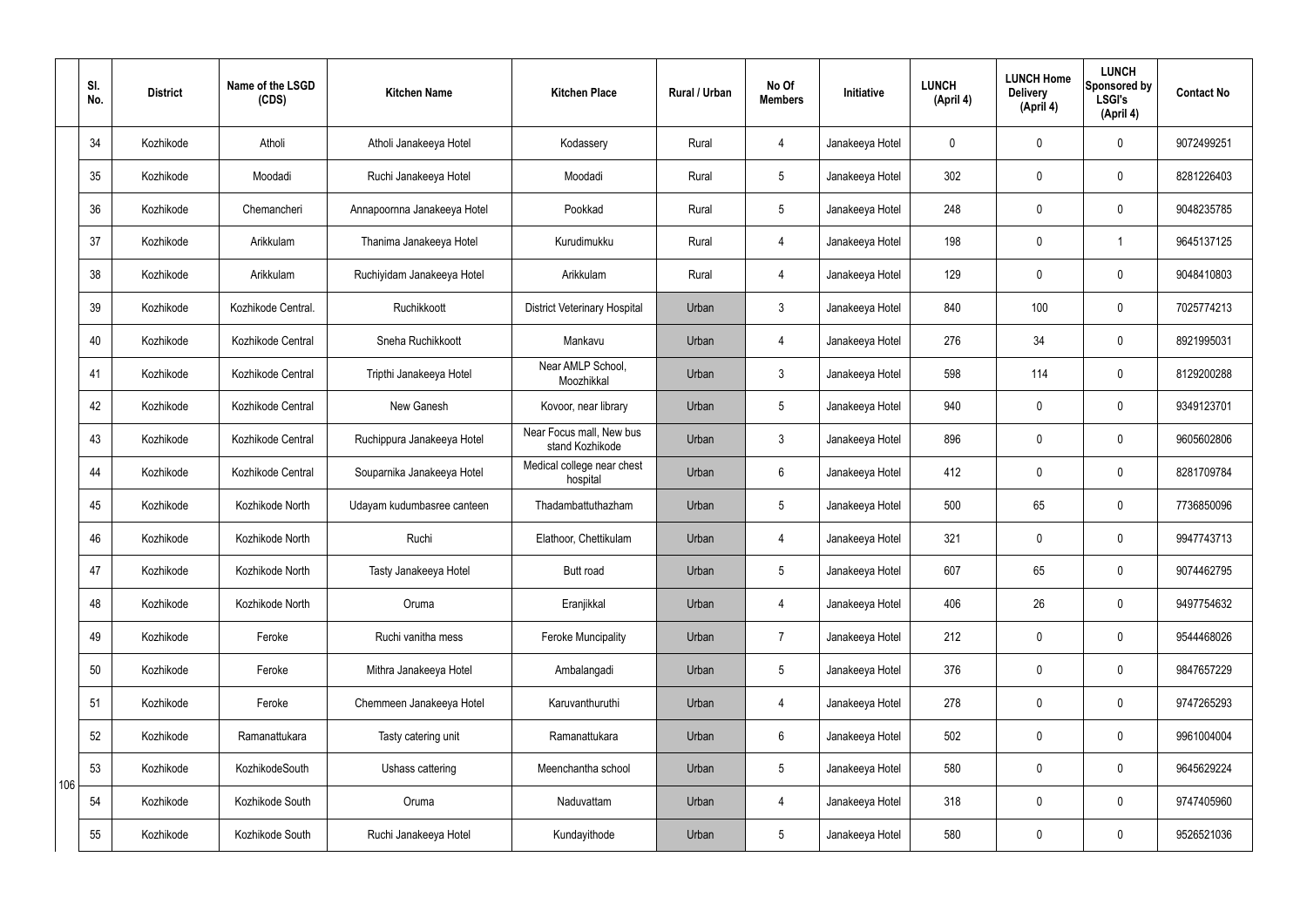| SI.<br>No. | <b>District</b> | Name of the LSGD<br>(CDS) | <b>Kitchen Name</b>                       | <b>Kitchen Place</b>               | Rural / Urban | No Of<br><b>Members</b> | Initiative      | <b>LUNCH</b><br>(April 4) | <b>LUNCH Home</b><br><b>Delivery</b><br>(April 4) | <b>LUNCH</b><br>Sponsored by<br><b>LSGI's</b><br>(April 4) | <b>Contact No</b> |
|------------|-----------------|---------------------------|-------------------------------------------|------------------------------------|---------------|-------------------------|-----------------|---------------------------|---------------------------------------------------|------------------------------------------------------------|-------------------|
| 56         | Kozhikode       | Kozhikode South           | Five star                                 | Palayam                            | Urban         | 4                       | Janakeeya Hotel | 472                       | $\mathbf 0$                                       | $\mathbf 0$                                                | 9744307041        |
| 57         | Kozhikode       | Olavanna                  | Kailamadam Janakeeya Hotel                | Pantheerankavu bypass              | Rural         | $6\phantom{.}6$         | Janakeeya Hotel | 336                       | 91                                                | $\mathbf 0$                                                | 9526123535        |
| 58         | Kozhikode       | Olavanna                  | Snehitha Janakeeya Hotel                  | Kunnathupalam                      | Rural         | $6\overline{6}$         | Janakeeya Hotel | 261                       | 124                                               | $\mathbf 0$                                                | 9072771905        |
| 59         | Kozhikode       | Kadalundi                 | Kadambhari Janakeeya Hotel                | Mannoor valavil                    | Rural         | $6\phantom{.}6$         | Janakeeya Hotel | 181                       | 73                                                | $\mathbf 0$                                                | 9349923675        |
| 60         | Kozhikode       | Mukkam                    | Mukkam Friends Janakeeya hotel            | Mukkam                             | Urban         | $\overline{4}$          | Janakeeya Hotel | 412                       | $\mathbf 0$                                       | $\mathbf 0$                                                | 9497215604        |
| 61         | Kozhikode       | Mukkam                    | Oottupura Janakeeya Hotel                 | Manassery                          | Urban         | 4                       | Janakeeya Hotel | 273                       | 0                                                 | $\mathbf 0$                                                | 9645563417        |
| 62         | Kozhikode       | Chathamangalam            | Prakruthi                                 | Chathamangalam vipanana<br>kendram | Rural         | $5\phantom{.0}$         | Janakeeya Hotel | 90                        | $\mathbf 0$                                       | $\mathbf 0$                                                | 9745828787        |
| 63         | Kozhikode       | Chathamangalam            | Oruma                                     | Milk society                       | Rural         | $5\phantom{.0}$         | Janakeeya Hotel | 72                        | 0                                                 | $\mathbf 0$                                                | 9847872378        |
| 64         | Kozhikode       | Perumanna                 | Thushara Janakeeya Hotel                  | Vallikkunnu                        | Rural         | $5\phantom{.0}$         | Janakeeya Hotel | 140                       | $\mathbf 0$                                       | $\mathbf 0$                                                | 8113873612        |
| 65         | Kozhikode       | Kodiyathur                | Kanivu                                    | Eranjimavu                         | Rural         | 4                       | Janakeeya Hotel | $\mathbf 0$               | 0                                                 | $\mathbf 0$                                                | 9048094053        |
| 66         | Kozhikode       | Karassery                 | Karassery CDS Janakeeya Hotel             | Near karassery panchayath          | Rural         | 4                       | Janakeeya Hotel | 237                       | 0                                                 | $\mathbf 0$                                                | 9645120636        |
| 67         | Kozhikode       | Kuruvattoor               | Nanma Janakeeya Hotel                     | Payambra                           | Rural         | 4                       | Janakeeya Hotel | 174                       | $\mathbf 0$                                       | $\mathbf 0$                                                | 8547413299        |
| 68         | Kozhikode       | Mavoor                    | Koottayma Janakeeya Hotel                 | Mavoor                             | Rural         | 4                       | Janakeeya Hotel | 332                       | $\mathbf 0$                                       | $\mathbf 0$                                                | 9961856227        |
| 69         | Kozhikode       | Peruvayal                 | Tripthi Janakeeya Hotel                   | Velliparambu                       | Rural         | $5\phantom{.0}$         | Janakeeya Hotel | 63                        | 0                                                 | $\mathbf 0$                                                | 6238723687        |
| 70         | Kozhikode       | Kuttiadi                  | Janakeeya Hotel                           | Kuttiadi Town                      | Rural         | $9\,$                   | Janakeeya Hotel | 251                       | 0                                                 | $\mathbf 0$                                                | 8606099575        |
| 71         | Kozhikode       | Kavilumpara               | Kavilumpara panchayath Janakeeya<br>Hotel | Thottilpalam                       | Rural         | $\overline{4}$          | Janakeeya Hotel | 277                       | 0                                                 | $\mathbf 0$                                                | 8157900256        |
| 72         | Kozhikode       | Maruthonkara              | Thanima Janakeeya Hotel                   | Adukkath                           | Rural         | $5\phantom{.0}$         | Janakeeya Hotel | 326                       | 0                                                 | $\mathbf 0$                                                | 9846974198        |
| 73         | Kozhikode       | Velom                     | Samridhi                                  | Kallumpuram - Theekkuni            | Rural         | $5\phantom{.0}$         | Janakeeya Hotel | 198                       | $\pmb{0}$                                         | $\mathbf 0$                                                | 9846813401        |
| 74         | Kozhikode       | Kunnummal                 | Ruchi Janakeeya Hotel                     | Kakkattil                          | Rural         | $5\phantom{.0}$         | Janakeeya Hotel | 331                       | 0                                                 | $\mathbf 0$                                                | 9605800608        |
| 75         | Kozhikode       | Naripatta                 | Sthree sakthi Janakeeya Hotel             | Kaiveli                            | Rural         | $5\,$                   | Janakeeya Hotel | 140                       | $\pmb{0}$                                         | $\mathbf 0$                                                | 9645339232        |
| 76         | Kozhikode       | Kayakkodi                 | Samridhi Janakeeya Hotel                  | Kayakkodi                          | Rural         | $5\phantom{.0}$         | Janakeeya Hotel | 200                       | 0                                                 | $\mathbf 0$                                                | 9495587551        |
| 77         | Kozhikode       | Thurayur                  | Cds coffee house                          | Thurayur                           | Rural         | $5\phantom{.0}$         | Janakeeya Hotel | 140                       | $\pmb{0}$                                         | $\mathbf 0$                                                | 9048028293        |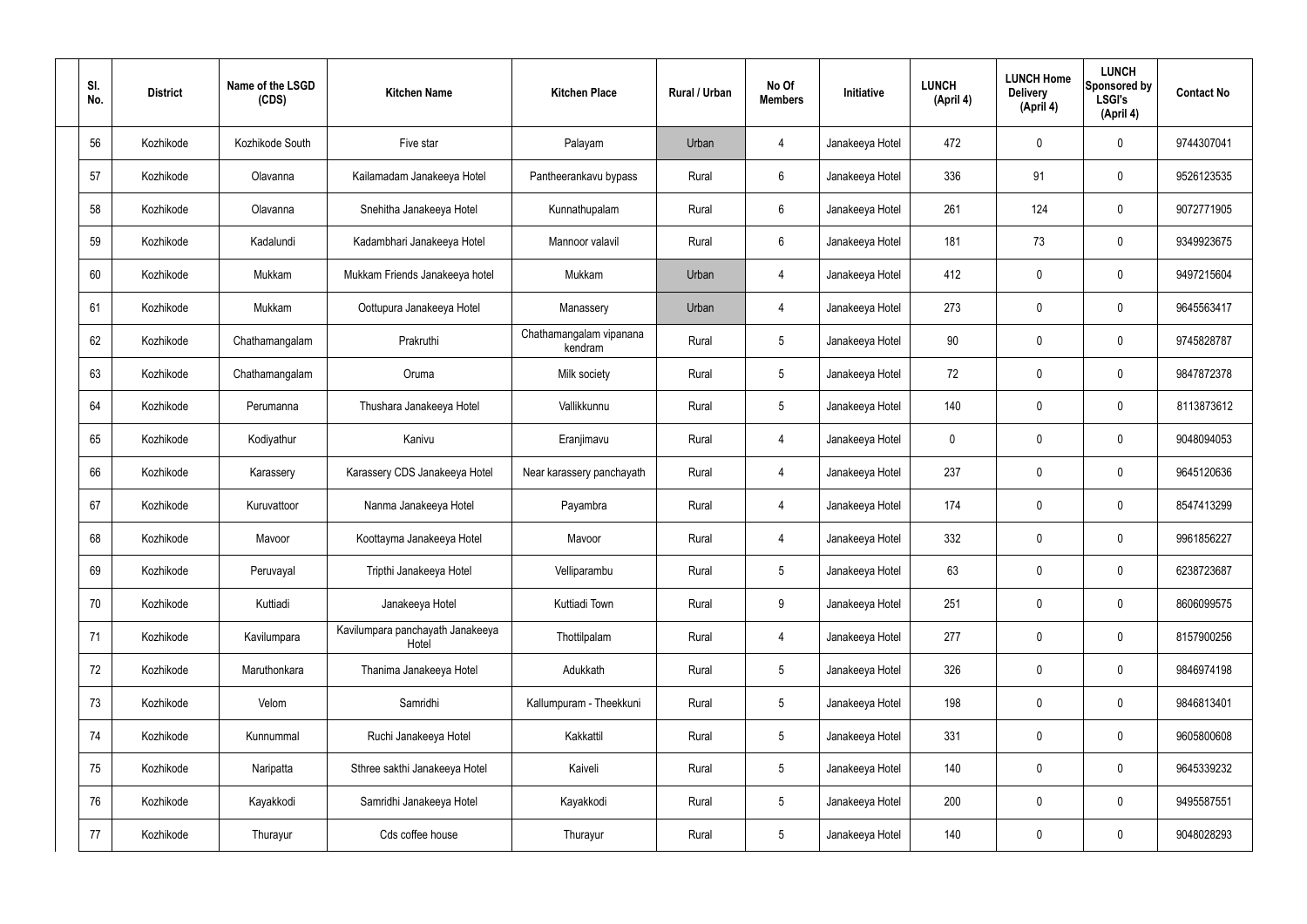| SI.<br>No. | <b>District</b> | Name of the LSGD<br>(CDS) | <b>Kitchen Name</b>                                  | <b>Kitchen Place</b>                               | Rural / Urban | No Of<br><b>Members</b> | <b>Initiative</b> | <b>LUNCH</b><br>(April 4) | <b>LUNCH Home</b><br><b>Delivery</b><br>(April 4) | <b>LUNCH</b><br>Sponsored by<br><b>LSGI's</b><br>(April 4) | <b>Contact No</b> |
|------------|-----------------|---------------------------|------------------------------------------------------|----------------------------------------------------|---------------|-------------------------|-------------------|---------------------------|---------------------------------------------------|------------------------------------------------------------|-------------------|
| 78         | Kozhikode       | Payyoli                   | Lady fingers janakeeya hotel                         | Payyoli Municipality                               | Urban         | $\overline{4}$          | Janakeeya Hotel   | 190                       | $\mathbf 0$                                       | $\mathbf 0$                                                | 8606505900        |
| 79         | Kozhikode       | Meppayur                  | Ruchi canteen                                        | Meppayur                                           | Rural         | $5\phantom{.0}$         | Janakeeya Hotel   | 213                       | $\mathbf 0$                                       | $\mathbf 0$                                                | 9447469729        |
| 80         | Kozhikode       | Thikkodi                  | Kaippunnyam Janakeeya Hotel                          | Thikkodi                                           | Rural         | $5\phantom{.0}$         | Janakeeya Hotel   | 140                       | $\mathbf 0$                                       | $\mathbf 0$                                                | 9526071250        |
| 81         | Kozhikode       | Keezhariyur               | Tripthi Janakeeya Hotel                              | Arayanattu para                                    | Rural         | 8                       | Janakeeya Hotel   | 265                       | $\mathbf 0$                                       | $\mathbf 0$                                                | 8592834034        |
| 82         | Kozhikode       | Chakkittappara            | Chakkittapara cds Hotel                              | Chakkittapara CDS                                  | Rural         | $\mathbf{3}$            | Janakeeya Hotel   | 310                       | $\mathbf 0$                                       | $\mathbf 0$                                                | 9526881089        |
| 83         | Kozhikode       | Cheruvannur               | Vanitha canteen                                      | near cheruvannur panchayath<br>office, Cheruvannur | Rural         | $5\phantom{.0}$         | Janakeeya Hotel   | 123                       | $\mathbf 0$                                       | $\mathbf 0$                                                | 9400676505        |
| 84         | Kozhikode       | Koothali                  | Salkara stationary cum Coffee house<br>and photostat | Near Koothali panchayath<br>office                 | Rural         | $6\overline{6}$         | Janakeeya Hotel   | 188                       | $\mathbf 0$                                       | $\mathbf 0$                                                | 9847642496        |
| 85         | Kozhikode       | Changaroth                | Changorath Janakeeya Hotel                           | Near Vadakkumbad HSS                               | Rural         | $5\phantom{.0}$         | Janakeeya Hotel   | 100                       | 0                                                 | $\mathbf 0$                                                | 9747353283        |
| 86         | Kozhikode       | Perambra                  | Perambra Janakeeya Hotel                             | Perambra                                           | Rural         | $\overline{4}$          | Janakeeya Hotel   | 299                       | $\mathbf 0$                                       | $\mathbf 0$                                                | 6238677483        |
| 87         | Kozhikode       | Kayanna                   | Kudumbashree Janakeeya Hotel<br>Kayanna              | Kayanna Bazar                                      | Rural         | $\mathbf{3}$            | Janakeeya Hotel   | 80                        | 0                                                 | $\mathbf 0$                                                | 9496130121        |
| 88         | Kozhikode       | Nochad                    | Kudumbashree Janakeeya Hotel                         | Muliyangal                                         | Rural         | $5\phantom{.0}$         | Janakeeya Hotel   | 175                       | $\mathbf 0$                                       | $\mathbf 0$                                                | 7034944936        |
| 89         | Kozhikode       | Nochad                    | Ruchi Janakeeya Hotel                                | Kalpathur                                          | Rural         | $5\phantom{.0}$         | Janakeeya Hotel   | 100                       | $\mathbf 0$                                       | $\mathbf 0$                                                | 9946006742        |
| 90         | Kozhikode       | Ayenchery                 | Janakeeya Hotel Ayanchery                            | Ayanchery                                          | Rural         | $\overline{4}$          | Janakeeya Hotel   | 212                       | $\mathbf 0$                                       | 0                                                          | 8078369520        |
| 91         | Kozhikode       | Maniyur                   | Ruchikoott Vanitha Hotel                             | Near maniyur panchayath<br>office, Navodaya stop   | Rural         | $\overline{4}$          | Janakeeya Hotel   | 103                       | $\mathbf 0$                                       | $\mathbf 0$                                                | 9400097895        |
| 92         | Kozhikode       | Villiappally              | Janakeeya Hotel Villiappally                         | Keezhal Mukku                                      | Rural         | $\overline{4}$          | Janakeeya Hotel   | 138                       | $\mathbf 0$                                       | $\mathbf 0$                                                | 8086472039        |
| 93         | Kozhikode       | Thiruvallur               | Ruchi Janakeeya Hotel                                | Thiruvallur                                        | Rural         | $5\phantom{.0}$         | Janakeeya Hotel   | 227                       | $\mathbf 0$                                       | $\mathbf 0$                                                | 9400723619        |
| 94         | Kozhikode       | Edachery                  | Kudumbasree cafe and helpdesk                        | Edachery                                           | Rural         | $\overline{4}$          | Janakeeya Hotel   | 187                       | $\mathbf 0$                                       | $\mathbf 0$                                                | 7736287974        |
| 95         | Kozhikode       | Nadapuram                 | Uttupura canteen and catering                        | Kallachi                                           | Rural         | $6\overline{6}$         | Janakeeya Hotel   | 362                       | 0                                                 | $\mathbf 0$                                                | 9946448011        |
| 96         | Kozhikode       | Chekkyad                  | Ruchi vanitha hotel                                  | Puliyav                                            | Rural         | $\overline{4}$          | Janakeeya Hotel   | 232                       | 0                                                 | $\mathbf 0$                                                | 9048541152        |
| 97         | Kozhikode       | Valayam                   | Nanma Janakeeya Hotel                                | Valayam                                            | Rural         | $5\phantom{.0}$         | Janakeeya Hotel   | 141                       | 0                                                 | $\mathbf 0$                                                | 9207821783        |
| 98         | Kozhikode       | Purameri                  | Nanma Janakeeya Hotel                                | Purameri                                           | Rural         | $6\,$                   | Janakeeya Hotel   | 209                       | 0                                                 | $\mathbf 0$                                                | 9745393164        |
| 99         | Kozhikode       | Vanimel                   | Vanimel Janakeeya Hotel                              | Bhoomivathukkal                                    | Rural         | $5\,$                   | Janakeeya Hotel   | 117                       | 0                                                 | $\mathbf 0$                                                | 9048163049        |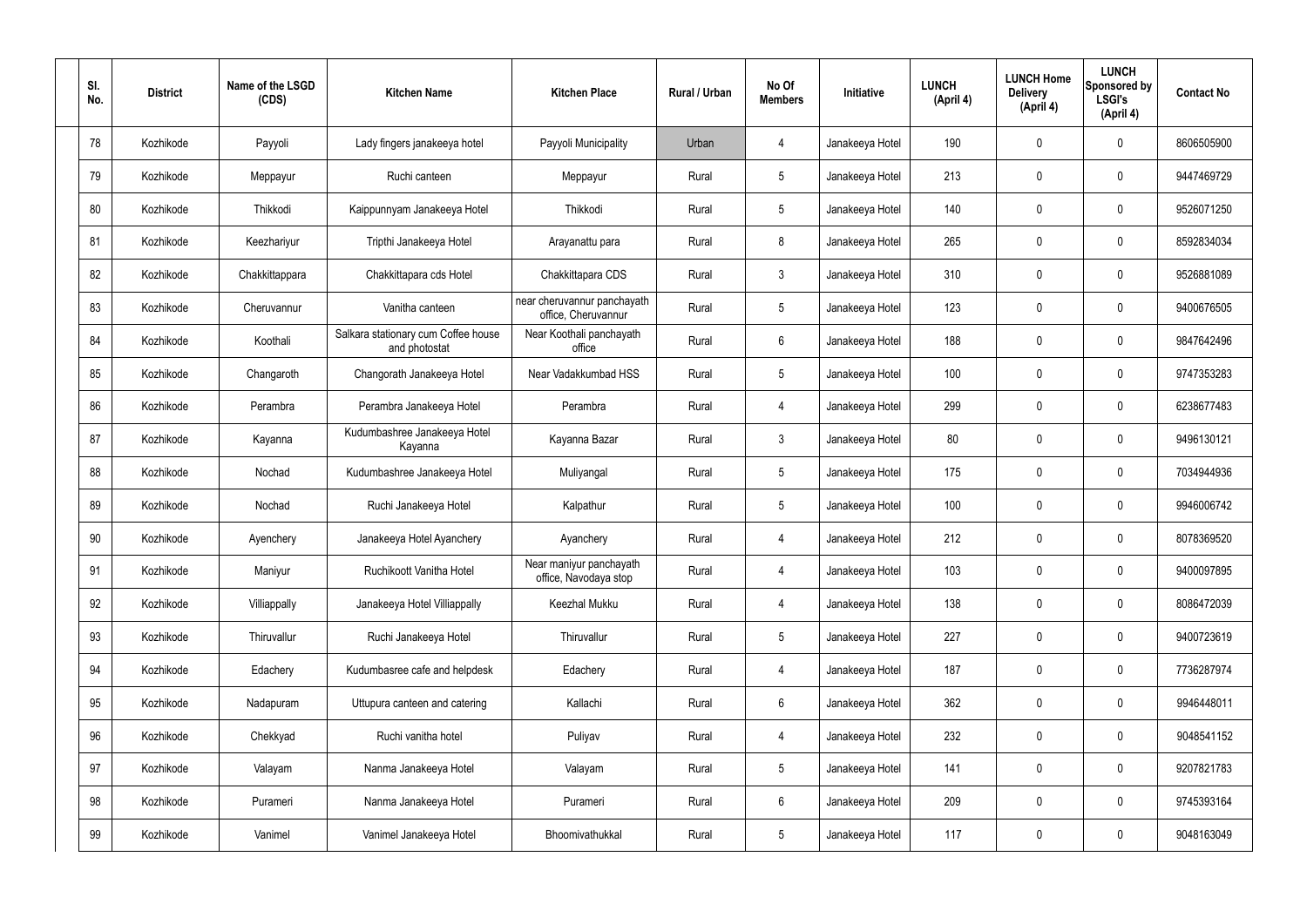|     | SI.<br>No.     | <b>District</b> | Name of the LSGD<br>(CDS) | <b>Kitchen Name</b>                   | <b>Kitchen Place</b>                     | <b>Rural / Urban</b> | No Of<br><b>Members</b> | Initiative      | <b>LUNCH</b><br>(April 4) | <b>LUNCH Home</b><br><b>Delivery</b><br>(April 4) | <b>LUNCH</b><br>Sponsored by<br><b>LSGI's</b><br>(April 4) | <b>Contact No</b> |
|-----|----------------|-----------------|---------------------------|---------------------------------------|------------------------------------------|----------------------|-------------------------|-----------------|---------------------------|---------------------------------------------------|------------------------------------------------------------|-------------------|
|     | 100            | Kozhikode       | Tuneri                    | Menma Oottupura Janakeeya Hotel       | Tuneri                                   | Rural                | $\mathbf{3}$            | Janakeeya Hotel | 200                       | $\mathbf 0$                                       | $\mathbf 0$                                                | 9745251928        |
|     | 101            | Kozhikode       | Onchiyam                  | Adukkala                              | Kannookkara                              | Rural                | $\mathbf{3}$            | Janakeeya Hotel | 142                       | $\mathbf 0$                                       | $\mathbf 0$                                                | 8606115054        |
|     | 102            | Kozhikode       | Chorode                   | Janani Hotel and Catering Unit        | Chorode                                  | Rural                | $\overline{4}$          | Janakeeya Hotel | 231                       | $\mathbf 0$                                       | $\mathbf 0$                                                | 9645426343        |
|     | 103            | Kozhikode       | Eramala                   | Janakeeya Hotel - Eramala             | Orkkatteri                               | Rural                | 8                       | Janakeeya Hotel | 106                       | $\mathbf 0$                                       | $\mathbf 0$                                                | 9645239675        |
|     | 104            | Kozhikode       | Vadakara West             | Chithra Janakeeya Hotel               | Vadakara New bus stand                   | Urban                | $\mathbf{3}$            | Janakeeya Hotel | 328                       | $\mathbf 0$                                       | $\mathbf 0$                                                | 9387762939        |
|     | 105            | Kozhikode       | Vadakara East             | Janakeeya Hotel Vadakara Municipality | Edodi                                    | Urban                | $6\phantom{.}6$         | Janakeeya Hotel | 401                       | $\mathbf 0$                                       | $\mathbf 0$                                                | 9207604876        |
|     | 106            | Kozhikode       | Azhiyoor                  | Janakeeya Hotel Azhiyoor              | Chombala near Block Office               | Rural                | $\mathbf{3}$            | Janakeeya Hotel | 148                       | $\mathbf 0$                                       | $\mathbf 0$                                                | 8086159250        |
| 106 |                |                 |                           |                                       |                                          |                      | 511                     |                 | 27273                     | 692                                               | $\overline{1}$                                             |                   |
|     | -1             | Malappuram      | Triprangode               | Vishista Vanitha Canteen              | Ottumpuram                               | Rural                | $5\phantom{.0}$         | Janakeeya Hotel | 188                       | 22                                                | $\mathbf 0$                                                | 9526951352        |
|     | $\overline{2}$ | Malappuram      | Kondotty-2                | Amrutham Janakeeya Hotel              | Kondotty busstand                        | Urban                | 4                       | Janakeeya Hotel | 405                       | $\mathbf 0$                                       | 4                                                          | 7356582539        |
|     | 3              | Malappuram      | Ponmundam                 | Janakeeya hotel                       | Athanikkal                               | Rural                | $\overline{4}$          | Janakeeya Hotel | 152                       | $\mathbf 0$                                       | $\mathbf 0$                                                |                   |
|     | $\overline{4}$ | Malappuram      | Ponnani-1                 | Samridhi                              | Ponnani                                  | Urban                | $5\overline{)}$         | Janakeeya Hotel | 88                        | $\mathbf 0$                                       | $\mathbf 0$                                                |                   |
|     | 5              | Malappuram      | Parappanangadi            | Dithoos janakeeya hotel               | Parappanangadi                           | Urban                | $\mathbf{3}$            | Janakeeya Hotel | 133                       | 158                                               | $\mathbf 0$                                                |                   |
|     | 6              | Malappuram      | Edayur                    | mathuraka vanita hotel                | vattaparamb                              | Rural                | 3                       | Janakeeya Hotel | 144                       | $\pmb{0}$                                         | $\mathbf 0$                                                |                   |
|     | $\overline{7}$ | Malappuram      | Kaladi                    | Thripthi Janakeeya Hotel              | Naripparamb                              | Rural                | $\overline{4}$          | Janakeeya Hotel | 117                       | 0                                                 | $\mathbf 0$                                                |                   |
|     | 8              | Malappuram      | Tavanur                   | Snehitha                              | Ayankalam                                | Rural                | $5\overline{)}$         | Janakeeya Hotel | 63                        | 0                                                 | $\mathbf 0$                                                |                   |
|     | 9              | Malappuram      | Karulai                   | Janakeeya Hotel                       | Karulayi Town                            | Rural                | $\overline{4}$          | Janakeeya Hotel | 85                        | 31                                                | $\mathbf 0$                                                | 9388070564        |
|     | 10             | Malappuram      | Melattur                  | Melattur Janakeeya Hotel              | Melattur                                 | Rural                | $5\overline{)}$         | Janakeeya Hotel | 225                       | 0                                                 | $\mathbf 0$                                                | 9497644650        |
|     | 11             | Malappuram      | Vallikkunnu               | Ruchikootu                            | Anangadi                                 | Rural                | $\overline{4}$          | Janakeeya Hotel | 163                       | 76                                                | $\mathbf 0$                                                | 9846828029        |
|     | 12             | Malappuram      | Parappanangadi            | Sobhika Janakeeya hotel               | Parappanangadi                           | Urban                | $5\phantom{.0}$         | Janakeeya Hotel | 421                       | 150                                               | $\mathbf 0$                                                | 9048220552        |
|     | 13             | Malappuram      | Vazhakkad                 | Ruchi hotel vazhakkad                 | Gup school vazhakkad                     | Rural                | $5\phantom{.0}$         | Janakeeya Hotel | 234                       | 220                                               | $\mathbf{3}$                                               | 9656316072        |
|     | 14             | Malappuram      | Amarambalam               | Janakeeya Hotel                       | Opposite Federal Bank<br>Pookkottumpadam | Rural                | 4                       | Janakeeya Hotel | 74                        | $\overline{2}$                                    | $\overline{2}$                                             | 8157060589        |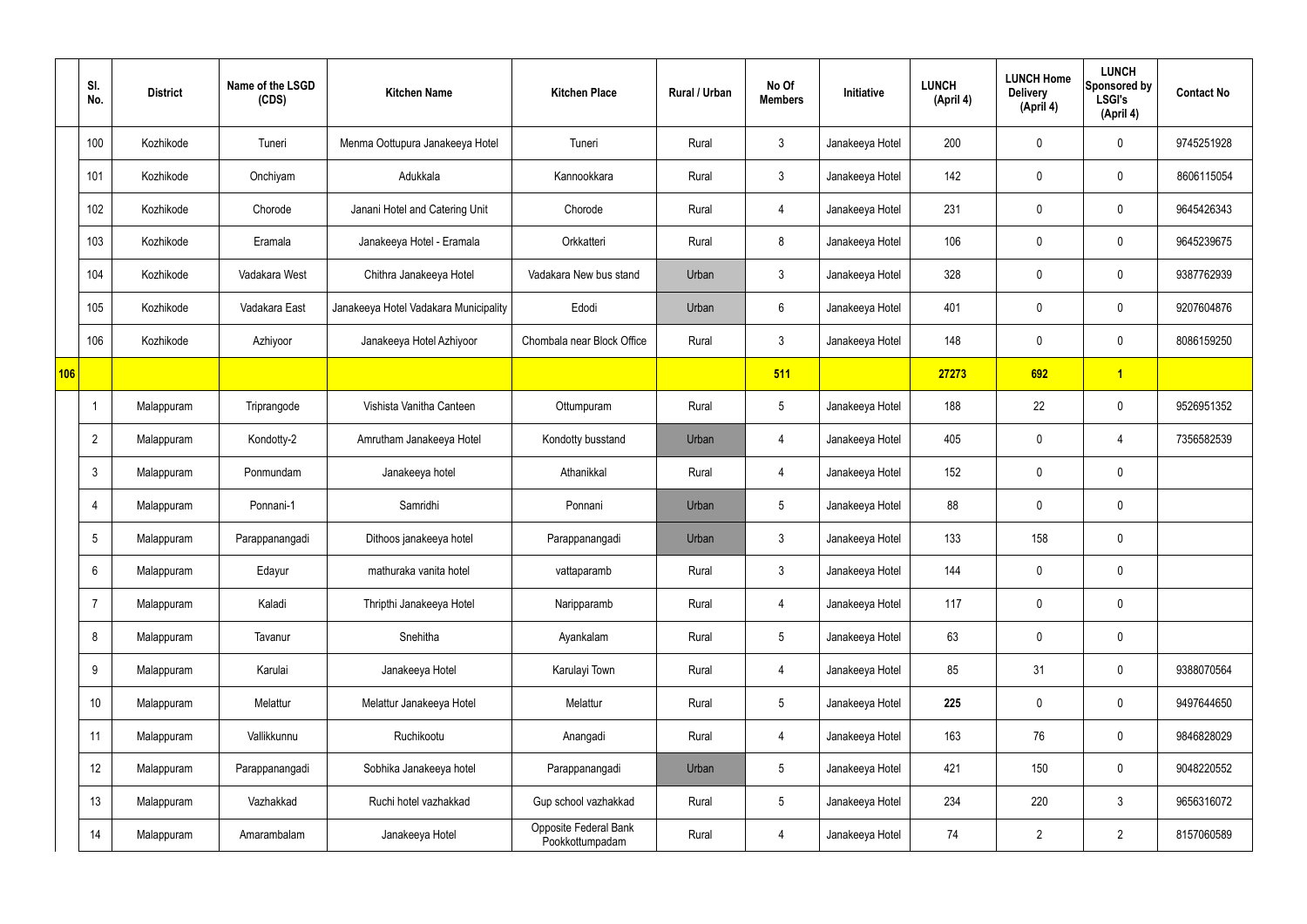| SI.<br>No.      | <b>District</b> | Name of the LSGD<br>(CDS) | <b>Kitchen Name</b>         | <b>Kitchen Place</b> | Rural / Urban | No Of<br><b>Members</b> | Initiative      | <b>LUNCH</b><br>(April 4) | <b>LUNCH Home</b><br><b>Delivery</b><br>(April 4) | <b>LUNCH</b><br>Sponsored by<br><b>LSGI's</b><br>(April 4) | <b>Contact No</b> |
|-----------------|-----------------|---------------------------|-----------------------------|----------------------|---------------|-------------------------|-----------------|---------------------------|---------------------------------------------------|------------------------------------------------------------|-------------------|
| 15              | Malappuram      | Marakkara                 | Famous Hotel                | marakkara            | Rural         | $\mathbf{3}$            | Janakeeya Hotel | 131                       | 0                                                 | $\mathbf 0$                                                | 6238909658        |
| 16              | Malappuram      | Ozhur                     | Archana Vanitha Canteen     | Pulparambu           | Rural         | $2^{\circ}$             | Janakeeya Hotel | $\mathbf 0$               | 0                                                 | $\mathbf 0$                                                | 9645906084        |
| 17              | Malappuram      | Keezhuparambu             | Sisiram hotel keezhuparambu | New bazar kuniyil    | Rural         | $5\phantom{.0}$         | Janakeeya Hotel | 103                       | 39                                                | $\mathbf 0$                                                | 8086830582        |
| 18              | Malappuram      | Irimbiliyam               | nandanam vanita hotel       | kotappuram           | Rural         | $5\phantom{.0}$         | janakeeya Hotel | 138                       | 0                                                 | $\mathbf 0$                                                | 7306302029        |
| 19              | Malappuram      | Porur                     | Kudumbasree vanitha canteen | Cherukod             | Rural         | $\overline{4}$          | Janakeeya Hotel | 176                       | 0                                                 | $\mathbf 0$                                                | 9745425647        |
| 20              | Malappuram      | Tirunavaya                | Vibhava Cafesree            | Karathoor            | Rural         | $\overline{4}$          | Janakeeya Hotel | 126                       | 45                                                | $\mathbf 0$                                                | 9645414837        |
| 21              | Malappuram      | Moothedam                 | Moothedam janakeeya hotel   | Karappuram           | Rural         | $\mathbf{3}$            | Janakeeya Hotel | $\mathbf 0$               | 0                                                 | $\mathbf 0$                                                | 9447630154        |
| 22              | Malappuram      | Vazhayur                  | Three Star Janakeeya Hotel  | Karad                | Rural         | $\overline{4}$          | Janakeeya Hotel | 230                       | 52                                                | $\mathbf 0$                                                | 9744305921        |
| 23              | Malappuram      | urngattiri                | Oottupura                   | Therattummal         | Rural         | $5\phantom{.0}$         | Janakeeya Hotel | 115                       | 89                                                | $\mathbf 0$                                                | 9562851125        |
| 24              | Malappuram      | Maranchery                | Janakeeya Hotel maranchey   | Panambad             | Rural         | $5\phantom{.0}$         | Janakeeya Hotel | 64                        | 82                                                | $\mathbf 0$                                                | 9048081621        |
| 25              | Malappuram      | Athavanad                 | Janakeeya Bhakshanasala     | Vettichira           | Rural         | $5\phantom{.0}$         | Janakeeya Hotel | $\mathbf 0$               | 0                                                 | $\mathbf 0$                                                | 9495291580        |
| 26              | Malappuram      | Pothukal                  | Vanitha Canteen             | Nettikulam           | Rural         | $6\phantom{.}6$         | Janakeeya Hotel | 150                       | 0                                                 | $\boldsymbol{0}$                                           | 9048501397        |
| 27              | Malappuram      | Mampad                    | <b>Bismi Cafe</b>           | Mampad               | Rural         | $\mathbf{3}$            | Janakeeya Hotel | 0                         | 0                                                 | 0                                                          | 9961170251        |
| 28              | Malappuram      | Marakkara                 | Ruchikoottu                 | <b>AC Nirappu</b>    | Rural         | $5\phantom{.0}$         | Janakeeya Hotel | 82                        | $\mathsf{0}$                                      | $\mathbf 0$                                                | 9745625415        |
| 29              | Malappuram      | Alipparambu               | Oottupura                   | Alipparambu          | Rural         | $5\phantom{.0}$         | Janakeeya Hotel | $\mathbf 0$               | $\mathsf{0}$                                      | $\mathbf 0$                                                | 9847690941        |
| 30 <sub>2</sub> | Malappuram      | Valanchery                | Janakkeeya Hotel            | Valanchery           | Urban         | $5\phantom{.0}$         | Janakeeya Hotel | 192                       | 0                                                 | $\mathbf 0$                                                | 8593812408        |
| 31              | Malappuram      | Chaliyar                  | Chaliyar Janakeeya Hotel    | Akambaadam           | Rural         | $\mathbf{3}$            | Janakeeya Hotel | 171                       | 48                                                | $\mathbf 0$                                                | 9605274841        |
| 32              | Malappuram      | Kalikavu                  | Friends Janakeeya Hotel     | Kalikavu             | Rural         | $\overline{4}$          | Janakeeya Hotel | 93                        | 28                                                | $\mathbf 0$                                                | 9745751684        |
| 33              | Malappuram      | Angadipuram               | Janakeeya Hotel             | Angadipuram          | Rural         | $\overline{4}$          | Janakeeya Hotel | $\mathbf 0$               | 0                                                 | $\mathbf 0$                                                | 7902314724        |
| 34              | Malappuram      | Puzhakkattri              | Jasmin                      | Puzhakkattiri        | Rural         | $5\phantom{.0}$         | Janakeeya Hotel | 161                       | 130                                               | $\mathbf 0$                                                | 9495497872        |
| 35              | Malappuram      | Nannamukku                | Tanima                      | Nannamukku           | Rural         | $5\,$                   | Janakeeya Hotel | 134                       | 56                                                | $\mathbf 0$                                                | 8943417885        |
| 36              | Malappuram      | Moorkkanad                | Oruma Janakeeya Hotel       | Moorkkanad           | Rural         | $\sqrt{5}$              | Janakeeya Hotel | 102                       | 58                                                | $\pmb{0}$                                                  | 9605728248        |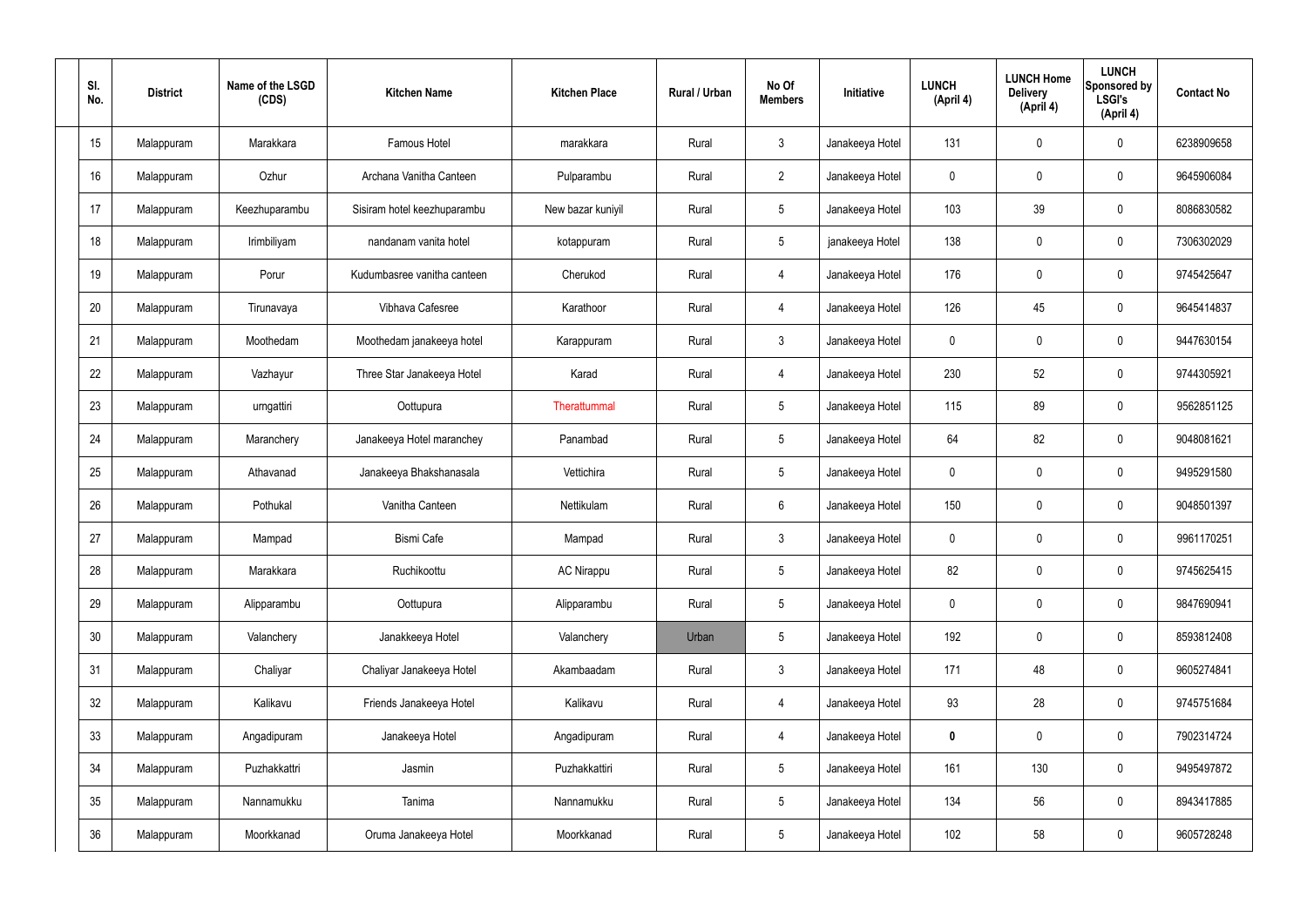| SI.<br>No. | <b>District</b> | Name of the LSGD<br>(CDS) | <b>Kitchen Name</b>                               | <b>Kitchen Place</b>   | Rural / Urban | No Of<br><b>Members</b> | Initiative      | <b>LUNCH</b><br>(April 4) | <b>LUNCH Home</b><br><b>Delivery</b><br>(April 4) | <b>LUNCH</b><br>Sponsored by<br><b>LSGI's</b><br>(April 4) | <b>Contact No</b> |
|------------|-----------------|---------------------------|---------------------------------------------------|------------------------|---------------|-------------------------|-----------------|---------------------------|---------------------------------------------------|------------------------------------------------------------|-------------------|
| 37         | Malappuram      | Edavanna                  | Souhrtham Janakeeya Hotel                         | Edavanna               | Rural         | $5\phantom{.0}$         | Janakeeya Hotel | 373                       | 92                                                | 0                                                          | 9746986110        |
| 38         | Malappuram      | Tirur                     | Ruchi Janakeeya Hotel                             | Tirur                  | Urban         | 4                       | Janakeeya Hotel | 410                       | 36                                                | 0                                                          | 9895409528        |
| 39         | Malappuram      | Tirur                     | Amrutham Janakeeya Hotel                          | Tirur                  | Urban         | 4                       | Janakeeya Hotel | 298                       | $\mathbf 0$                                       | 0                                                          | 9745074259        |
| 40         | Malappuram      | Edappal                   | Daya Cafesree                                     | Edappal                | Rural         | $5\phantom{.0}$         | Janakeeya Hotel | $\mathbf 0$               | $\mathbf 0$                                       | 0                                                          | 9895439056        |
| 41         | Malappuram      | Koottilangadi             | Janakeeya Hotel                                   | Koottilangadi          | Rural         | 4                       | Janakeeya Hotel | 43                        | 45                                                | $\overline{2}$                                             | 9539471939        |
| 42         | Malappuram      | Vattamkulam               | Vibhava Janakeeya Hotel                           | Edappal                | Rural         | 4                       | Janakeeya Hotel | 182                       | $\mathbf 0$                                       | 0                                                          | 9744844512        |
| 43         | Malappuram      | Nilambur                  | Annapporna Janakeeya Hotel                        | Nilambur               | Urban         | 8                       | Janakeeya Hotel | 243                       | 78                                                | 0                                                          | 8547795364        |
| 44         | Malappuram      | Puzhakkattri              | PT Group                                          | Ramapuram              | Rural         | $\overline{4}$          | Janakeeya Hotel | $\mathbf 0$               | $\mathbf 0$                                       | 0                                                          | 9745108676        |
| 45         | Malappuram      | Vazhikkadavu              | Vanitha Janakeeya Hotel                           | Manimooli              | Rural         | 4                       | Janakeeya Hotel | 83                        | 51                                                | 0                                                          | 8943046755        |
| 46         | Malappuram      | Chungathara               | Chungathara Annapoorna Vanitha<br>Janakeeya Hotel | Chalikkulam            | Rural         | $\mathbf{3}$            | Janakeeya Hotel | 42                        | $\mathbf 0$                                       | 0                                                          | 9745674102        |
| 47         | Malappuram      | Vallikunnu                | Punathil Janakeeya Hotel                          | Vallikunnu             | Rural         | $\overline{4}$          | Janakeeya Hotel | 78                        | 232                                               | 0                                                          | 9946051042        |
| 48         | Malappuram      | Tirurangadi               | Nirmalyam Janakeeya Hotel                         | Chanthappadi           | Urban         | $5\phantom{.0}$         | Janakeeya Hotel | 150                       | 125                                               | 0                                                          | 9895168511        |
| 49         | Malappuram      | Purathur                  | Purathur Janakeeya Hotel                          | Kavilakkad             | Rural         | $\mathbf{3}$            | Janakeeya Hotel | 78                        | 56                                                | 0                                                          | 9645170119        |
| 50         | Malappuram      | Kuruva                    | Swad                                              | Ambalaparamb           | Rural         | $\overline{4}$          | Janakeeya Hotel | 79                        | 98                                                | 0                                                          | 9495993543        |
| 51         | Malappuram      | Perumanna Klari           | Perumanna Klari Janakeeya Hotel                   | Near Panjayathu office | Rural         | $\mathbf{3}$            | Janakeeya Hotel | 95                        | $\pmb{0}$                                         | 0                                                          | 7306197556        |
| 52         | Malappuram      | Kuttippuram               | Janakeeya Hotel Kuttippurram                      | Kuttipuram             | Rural         | $5\phantom{.0}$         | Janakeeya Hotel | 270                       | $\pmb{0}$                                         | 0                                                          | 8921459017        |
| 53         | Malappuram      | Niramaruthur              | Annapporna Janakeeya Hotel                        | Mangad                 | Rural         | $\mathbf{3}$            | Janakeeya Hotel | 114                       | $\pmb{0}$                                         | $\mathbf 0$                                                | 9746334349        |
| 54         | Malappuram      | Veliyancode               | Cafe Kudumbashree                                 | Eramangalam            | Rural         | $\mathbf{3}$            | Janakeeya Hotel | 60                        | 93                                                | 0                                                          | 9567575145        |
| 55         | Malappuram      | Pulilkal                  | Ruchi Koottu Janakeeya Hotel                      | Pulikkal               | Rural         | $\overline{4}$          | Janakeeya Hotel | 75                        | 20                                                | 0                                                          | 9947039208        |
| 56         | Malappuram      | Karuvarakund              | Janakeeya Hotel                                   | Karuvarakund           | Rural         | $\overline{4}$          | Janakeeya Hotel | 133                       | 12                                                | 0                                                          | 9562233316        |
| 57         | Malappuram      | Thuvvur                   | Janakeeya Hotel                                   | Thuvvur                | Rural         | $5\phantom{.0}$         | Janakeeya Hotel | $\mathbf 0$               | $\mathbf 0$                                       | 0                                                          | 8075365565        |
| 58         | Malappuram      | Kottakkal                 | Kottakkal Kitchen                                 | Kottakkal              | Urban         | $\mathbf{3}$            | Janakeeya Hotel | 170                       | $\pmb{0}$                                         | 0                                                          | 9946216609        |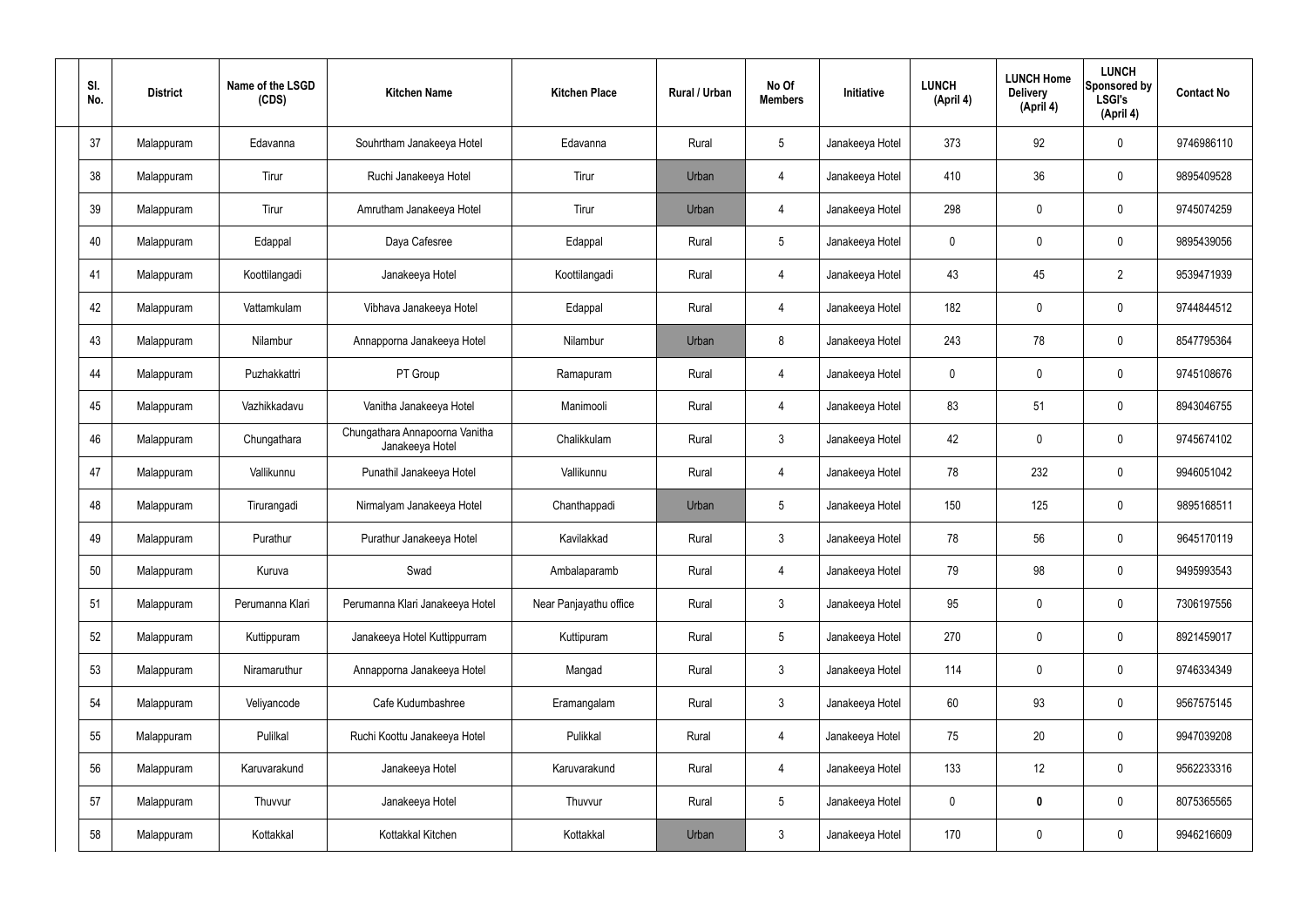| SI.<br>No. | <b>District</b> | Name of the LSGD<br>(CDS) | <b>Kitchen Name</b>          | <b>Kitchen Place</b> | Rural / Urban | No Of<br><b>Members</b> | Initiative      | <b>LUNCH</b><br>(April 4) | <b>LUNCH Home</b><br><b>Delivery</b><br>(April 4) | <b>LUNCH</b><br>Sponsored by<br><b>LSGI's</b><br>(April 4) | <b>Contact No</b> |
|------------|-----------------|---------------------------|------------------------------|----------------------|---------------|-------------------------|-----------------|---------------------------|---------------------------------------------------|------------------------------------------------------------|-------------------|
| 59         | Malappuram      | Kuzhimanna                | Mythri Janakkeeya Hotel      | Cheruparamb          | Rural         | 4                       | Janakeeya Hotel | 187                       | 90                                                | $\mathbf 0$                                                | 9961738543        |
| 60         | Malappuram      | Talakkad                  | Talakkad Janakeeya Hotel     | <b>BP</b> Angadi     | Rural         | $\overline{4}$          | Janakeeya Hotel | 230                       | 40                                                | $\mathbf 0$                                                | 9447824517        |
| 61         | Malappuram      | Areecode                  | Haritha sree Janakeeya Hotel | Pookottuchola        | Rural         | $\overline{4}$          | Janakeeya Hotel | 126                       | 20                                                | $\mathbf 0$                                                | 7025072558        |
| 62         | Malappuram      | Cherukkavu                | Kitchen Hut Janakeeya Hotel  | Chevayoor            | Rural         | $\overline{4}$          | Janakeeya Hoel  | 180                       | 80                                                | $\overline{2}$                                             | 9895195887        |
| 63         | Malappuram      | Thiruvali                 | Janakeeya hotel              | Thiruvali            | Rural         | $5\phantom{.0}$         | Janakeeya Hotel | $\mathbf 0$               | $\mathbf 0$                                       | $\mathbf 0$                                                | 9746385945        |
| 64         | Malappuram      | Alamcode                  | Janakeeya hotel              | Alamcode             | Rural         | $5\phantom{.0}$         | Janakeeya Hotel | 249                       | 87                                                | $\mathbf 0$                                                | 8129368109        |
| 65         | Malappuram      | Manjeri 1                 | Cafe Janakeeya hotel         | Manjeri              | Urban         | $6\phantom{.}6$         | Janakeeya Hotel | 208                       | 43                                                | $\mathbf 1$                                                | 7336671011        |
| 66         | Malappuram      | kalpakanchery             | Janakeeya HOTEL              | Kalpakanchery        | Rural         | $\overline{4}$          | Janakeeya Hotel | $\mathbf 0$               | $\mathbf 0$                                       | $\mathbf 0$                                                | 9048929947        |
| 67         | Malappuram      | Kodur                     | Janakeeya hotel              | vadakkemanna         | Rural         | $\mathbf{3}$            | Janakeeya hotel | $\mathbf 0$               | $\mathbf 0$                                       | $\mathbf 0$                                                | 9605430938        |
| 68         | Malappuram      | Anakayam                  | janakeeya hotel              | Anakayam             | Rural         | $5\overline{)}$         | Janakeeya hotel | 78                        | $\mathbf 0$                                       | $\mathbf 0$                                                | 7025840671        |
| 69         | Malappuram      | Malappuram                | Janakeeya Hotel              | Malappuram           | Urban         | $\mathbf{3}$            | Janakeeya Hotel | 216                       | 0                                                 | $\mathbf 0$                                                | 8281125864        |
| 70         | Malappuram      | Tanur                     | Azhimukham Janakeeya hotel   | tanur                | Urba          | $\mathbf{3}$            | Janakeeya Hotel | 150                       | $\mathbf 0$                                       | $\mathbf 0$                                                | 7594914843        |
| 71         | Malappuram      | Elamkulam                 | Janapriya                    | Kunnakav             | Rural         | 4                       | Janakeeya Hotel | 189                       | 0                                                 | $\mathbf 0$                                                | 9496725446        |
| 72         | Malappuram      | Wandoor                   | Janakeeya Hotel              | wandoor              | Rural         | 4                       | Janakeeya Hotel | 212                       | $\mathsf{0}$                                      | $\mathbf 0$                                                | 8086064498        |
| 73         | Malappuram      | Perinthalmanna            | samrthi janakeeya hotei      | Perinthalmanna       | Urban         | $5\overline{)}$         | Janakeeya hotel |                           |                                                   |                                                            | 7994259773        |
| 74         | Malappuram      | Munniyur                  | Oottupura                    | Munniyur             | Rural         | $5\phantom{.0}$         | Janakeeya Hotel | 210                       | 180                                               | $\mathbf 0$                                                |                   |
| 75         | Malappuram      | AR Nagar                  | Aiswarya                     | AR Nagar             | Rural         | $3\phantom{a}$          | Janakeeya Hotel | 172                       | 0                                                 | $\mathbf 0$                                                |                   |
| 76         | Malappuram      | Thenjippalam              | Nanma                        | Thenjippalam         | Rural         | $\overline{\mathbf{4}}$ | Janakeeya Hotel | 318                       | 86                                                | $\mathbf 0$                                                |                   |
| 77         | Malappuram      | Peruvallur                | Anugraha                     | Super bazar          | Rural         | $5\phantom{.0}$         | Jankeeya Hotel  | $\mathbf 0$               | 0                                                 | $\mathbf 0$                                                | 9747037665        |
| 78         | Malappuram      | Muthuvallur               | Nanma janakeeya hotel        | Muthuparambu         | Rural         | $3\phantom{a}$          | Janakeeya hotel | $\pmb{0}$                 | 0                                                 | $\mathbf 0$                                                | 9744406501        |
| 79         | Malappuram      | mankada                   | janakeeya hatel              | Aryiranazhipadi      | Rural         | $\mathbf{3}$            | janakeeya hotel | $\mathbf 0$               | 0                                                 | $\mathbf 0$                                                | 9539855520        |
| 80         | Malappuram      | Vengara                   | Ponnoos hotel                | Vengara              | Rural         | 4                       | Janakeeya hotel | 326                       | 0                                                 | $\mathbf 0$                                                | 9947424618        |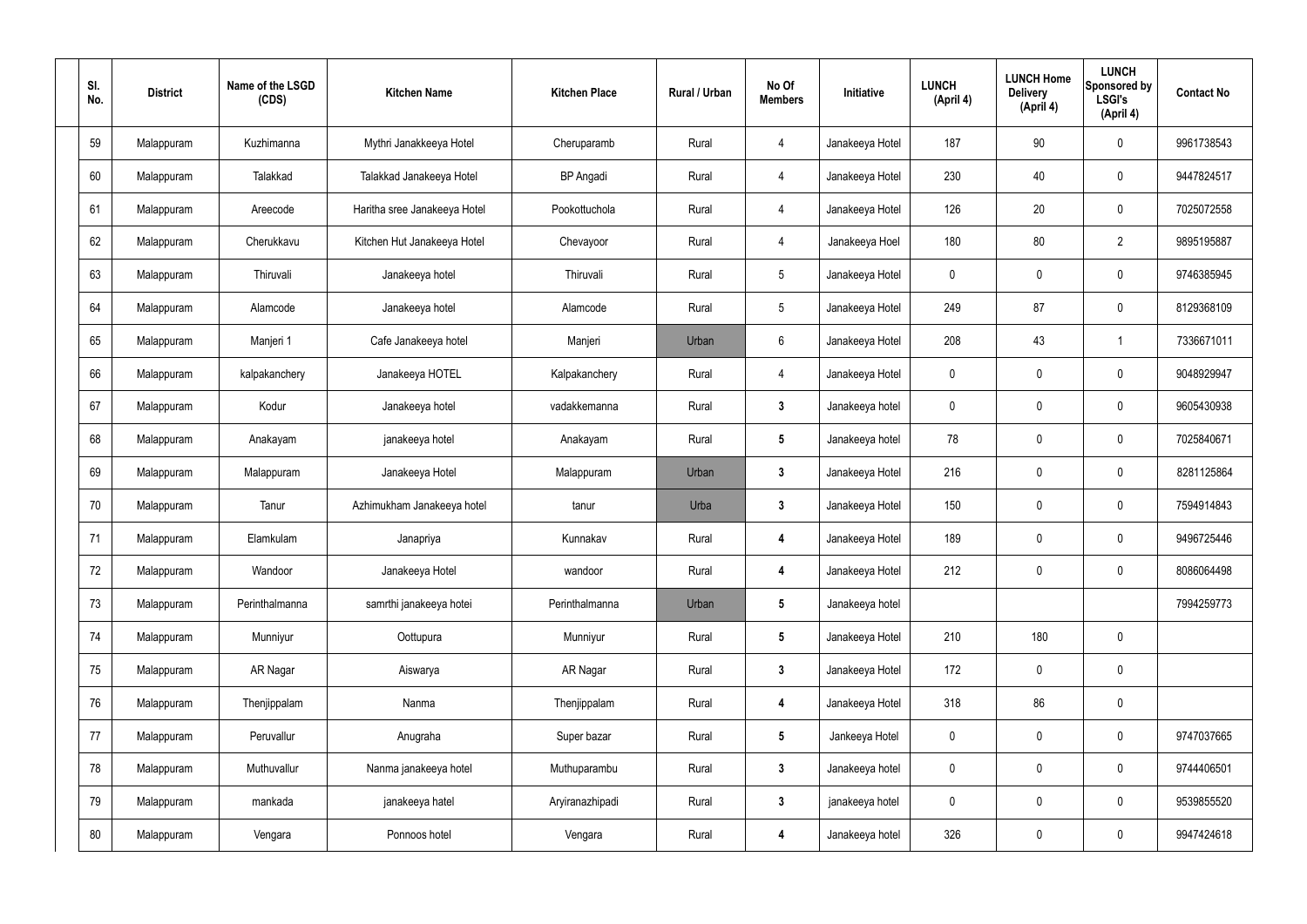| SI.<br>No. | <b>District</b> | Name of the LSGD<br>(CDS) | <b>Kitchen Name</b>        | <b>Kitchen Place</b> | Rural / Urban | No Of<br><b>Members</b> | Initiative      | <b>LUNCH</b><br>(April 4) | <b>LUNCH Home</b><br><b>Delivery</b><br>(April 4) | <b>LUNCH</b><br>Sponsored by<br><b>LSGI's</b><br>(April 4) | <b>Contact No</b> |
|------------|-----------------|---------------------------|----------------------------|----------------------|---------------|-------------------------|-----------------|---------------------------|---------------------------------------------------|------------------------------------------------------------|-------------------|
| 81         | Malappuram      | Pulpatta                  | Santhwanam Janakeeya hotel | Padikkal parambil    | Rural         | $5\phantom{.0}$         | Janakeeya hotel | $\mathbf 0$               | 234                                               | $\mathbf 0$                                                | 9526367569        |
| 82         | Malappuram      | Keezhattur                | Keezhattur Janakeeya hotel | Keezhattur           | Rural         | 4                       | Janakeeya hotel | $\mathbf 0$               | $\mathbf 0$                                       | $\mathbf 0$                                                | 9539209640        |
| 83         | Malappuram      | Cheriyamundam             | Nanma janakeeya hotel      | Manchingapara        | Rural         | 4                       | Janakeeya hotel | 85                        | $\mathbf 0$                                       | $\mathbf 0$                                                | 9496048689        |
| 84         | Malappuram      | Chelambre                 | Soorya Janakeeya hotel     | Pulluparamb          | Rural         | $\mathbf{3}$            | Janakeeya hotel | 112                       | 82                                                | $\mathbf 0$                                                | 7994179285        |
| 85         | Malappuram      | Ponmala                   | Janakeeya hotel            | Chappangadi          | Rural         | 4                       | Janakeeya hotel | 225                       | $\pmb{0}$                                         | $\mathbf 0$                                                | 9605811748        |
| 86         | Malappuram      | Thennala                  | <b>Bismi Hotel</b>         | Pookkiparamb         | Rural         | 4                       | Jankeeya Hotel  | 181                       | $\pmb{0}$                                         | $\mathbf 0$                                                | 9995757092        |
| 87         | Malappuram      | Tanalur                   | Janakeeya Hotel            | Tanalur              | Rural         | $3\phantom{a}$          | Jankeeya Hotel  | $\mathbf 0$               | $\pmb{0}$                                         | $\mathbf 0$                                                |                   |
| 88         | Malappuram      | Parappur                  | Janakeeya Hotel            | Azad nagar           | Rural         | $5\phantom{.0}$         | Janakeeya Hotel | 247                       | $\pmb{0}$                                         | $\mathbf 0$                                                | 9961091317        |
| 89         | Malappuram      | Edarikkode                | Janakeeya Hotel            | Edarikkod            | Rural         | $3\phantom{a}$          | Janakeeya Hotel | $\mathbf 0$               | $\mathbf 0$                                       | $\mathbf 0$                                                | 8089003770        |
| 90         | Malappuram      | Oorakam                   | Ammoos                     | Panchayath padi      | Rural         | $3\phantom{a}$          | Janakeeya Hotel | 317                       | $\mathbf 0$                                       | $\mathbf 0$                                                | 9526449294        |
| 91         | Malappuram      | Nannambra                 | Veeturuchi                 | Kundoor Athani       | Rural         | 4                       | Janakeeya Hotel | 17                        | 102                                               | $5\phantom{.0}$                                            | 9400618659        |
| 92         | Malappuram      | Pandikkad                 | Janakeeya Hotel            | Pandikkad            | Rural         | 4                       | Janakeeya Hotel | 320                       | $\mathbf 0$                                       | $\mathbf 0$                                                | 9995504081        |
| 93         | Malappuram      | Chokkad                   | Natturuchi                 | Chokkad              | Rural         | $5\overline{)}$         | Janakeeya Hotel | $\mathbf 0$               | $\mathbf 0$                                       | $\mathbf 0$                                                |                   |
| 94         | Malappuram      | Cheekode                  | Cheekode Janakeeya Hotel   | Cheekode             | Rural         | 4                       | Janakeeya Hotel | $\mathbf 0$               | 50                                                | $\mathbf 0$                                                |                   |
| 95         | Malappuram      | Makkarapparamb            | Subiksha                   | Makkarapparamb       | Rural         | $3\phantom{a}$          | Janakeeya Hotel | $\mathbf 0$               | $\pmb{0}$                                         | $\mathbf 0$                                                | 8089003770        |
| 96         | Malappuram      | Ponnani-1                 | Devi Janakeeya Hotel       | Ponnani              | Urban         | $5\phantom{.0}$         | Janakeeya Hotel | 276                       | $\pmb{0}$                                         | $\mathbf 0$                                                | 9961919097        |
| 97         | malappuram      | Mangalam                  | Soubagya                   | mangalam             | Rural         | $5\overline{)}$         | janakeeya hotel | 138                       | 12                                                | $\mathbf 0$                                                |                   |
| 98         | Malappuram      | Trikkalangode             | janakeeya hotel            | karakkunnu           | Rural         | $6\phantom{a}$          | Janakeeya Hotel | 218                       | $\pmb{0}$                                         | $\mathbf 0$                                                |                   |
| 99         | Malppuram       | Morayur                   | Janakeeya hotel            | Valanchery           | Rural         | $3\phantom{a}$          | Janakeeya hotel | 75                        | $\pmb{0}$                                         | $\mathbf 0$                                                |                   |
| 100        | Malappuram      | Perumbadapp               | Janakeeya hotel            | Perumbadapp          | Rural         | 4                       | Janakeeya hotel | 189                       | 55                                                | $\mathbf 0$                                                |                   |
| 101        | Malappuram      | Vettom                    | Samruthi Janakeeya Hotel   | Puthanpeedika        | Rural         | $5\phantom{.0}$         | Janakeeya hotel | 105                       | 143                                               | $\mathbf 0$                                                |                   |
| 102        | Malappuram      | Kondotty                  | Janakeeya hotel            | vazhakad             | <b>RURAL</b>  | 4                       | janakeeya hotel | 274                       | 181                                               | $\pmb{0}$                                                  |                   |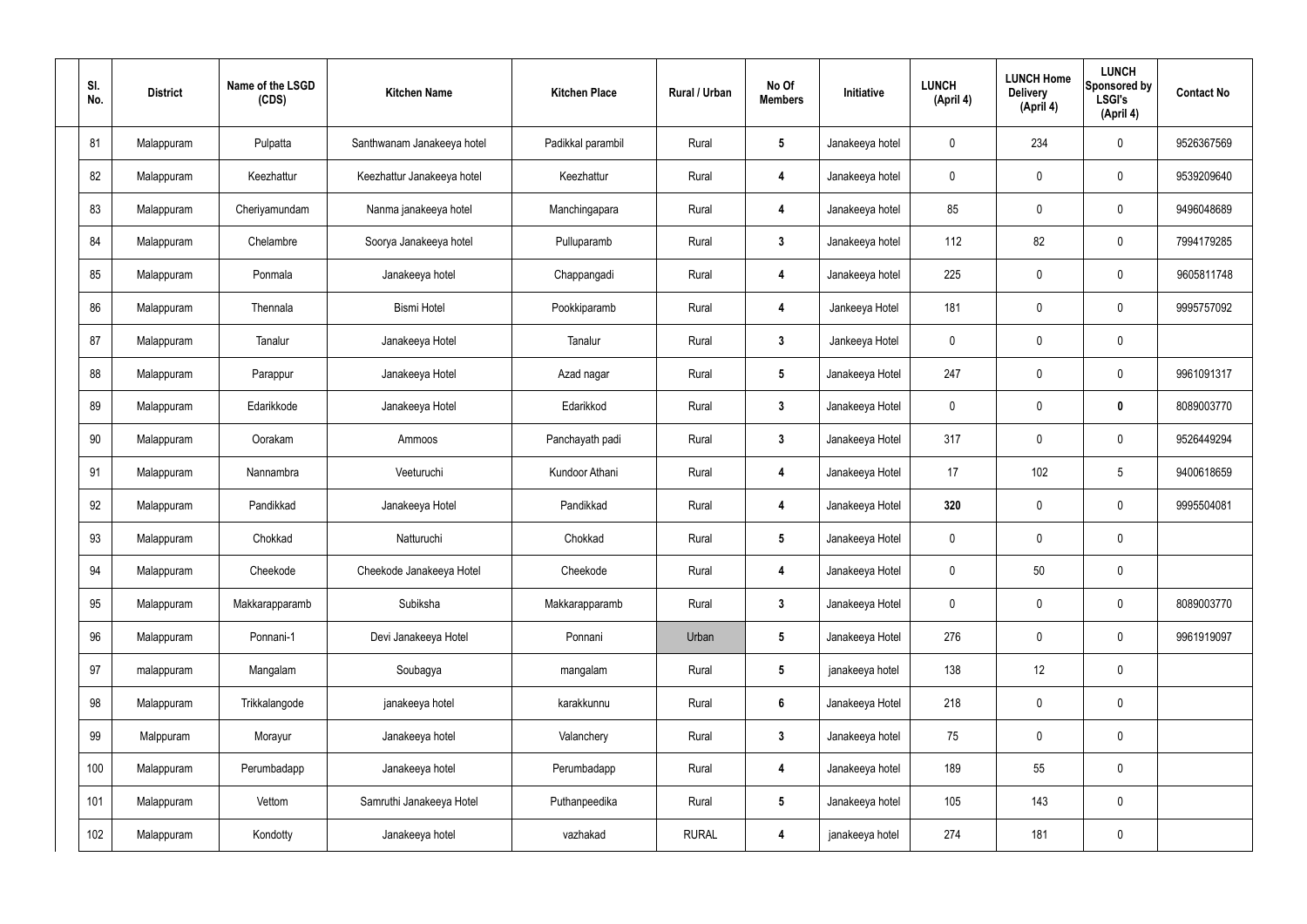| SI.<br>No. | <b>District</b> | Name of the LSGD<br>(CDS) | <b>Kitchen Name</b>        | <b>Kitchen Place</b> | Rural / Urban | No Of<br><b>Members</b> | Initiative      | <b>LUNCH</b><br>(April 4) | <b>LUNCH Home</b><br><b>Delivery</b><br>(April 4) | <b>LUNCH</b><br>Sponsored by<br><b>LSGI's</b><br>(April 4) | <b>Contact No</b> |
|------------|-----------------|---------------------------|----------------------------|----------------------|---------------|-------------------------|-----------------|---------------------------|---------------------------------------------------|------------------------------------------------------------|-------------------|
| 103        | Malappuram      | Pulamanthol               | Janakeeya hotel            | pulamanthole         | <b>RURAL</b>  | 4                       | Janakeeya hotel | 224                       | 0                                                 | $\mathbf 0$                                                |                   |
| 104        | Malappuram      | Valavannur                | Jankeeya hotel             | Valavannur           | <b>RURAL</b>  | $5\phantom{.0}$         | Janakeeya hotel | 125                       | 0                                                 | $\mathbf 0$                                                |                   |
| 105        | Malappuram      | kottakkal                 | Subhiksha Janakeeya hotel  | kotakkal             | <b>URBAN</b>  | 4                       | Janakeeya hotel | 203                       | 0                                                 | $\mathbf 0$                                                |                   |
| 106        | Malappuram      | Vettom                    | Thripthi Janakeeya Hotel   | Vadikkal             | <b>RURAL</b>  | 4                       | Janakeeya hotel | 270                       | 48                                                | $\mathbf 0$                                                |                   |
| 107        | Malappuram      | Nilambur                  | Ajva Janakeeya hotel       | Minarvapadi          | <b>URBAN</b>  | $5\phantom{.0}$         | Janakeeya hotel | $\mathbf 0$               | 0                                                 | $\mathbf 0$                                                |                   |
| 108        | Malappuram      | Nilambur                  | Unity Janakeeya hotel      | nilambur             | <b>URBAN</b>  | 4                       | Janakeeya hotel | 410                       | $\mathbf 0$                                       | $\mathbf 0$                                                |                   |
| 109        | Malappuram      | Vallikkunn                | Rasakkut                   | Vallikunnu           | Rural         | 4                       | janakeeyahotel  | 140                       | 96                                                | $\mathbf 0$                                                |                   |
| 110        | Malappuram      | kuruva                    | Ruchi                      | Kurava               | Rural         | $5\phantom{.0}$         | Janakeeyahotel  | 72                        | 25                                                | $\mathbf 0$                                                | 9745414800        |
| 111        | Malappuram      | Kannamangalam             | Ruchikoott                 | Cheroor              | Rural         | $3\phantom{a}$          | Janakeeya Hotel | 186                       | 0                                                 | $\mathbf 0$                                                |                   |
| 112        | Malappuram      | Othungal                  | janakeeya hotel            | Othukkungal          | Rural         | $5\phantom{.0}$         | Janakeeya Hotel | 242                       | 0                                                 | $\mathbf 0$                                                | 9656716066        |
| 113        | Malappuram      | Pookkottur                | janakeeya hotel            | valluvambram         | Rural         | 4                       | Janakeeya Hotel | 130                       | 0                                                 | $\mathbf 0$                                                | 9447334084        |
| 114        | Malappuram      | Edakkara                  | Edakkara janakeeya hotel   | Edakkara             | Rural         | 4                       | janakeeya hotel | 145                       | 0                                                 | $\mathbf 0$                                                |                   |
| 115        | Malappuram      | porur                     | Thanima Janakeeya Hotel    | Porur                | Rural         | $\mathbf{3}$            | janakeeya hotel | 45                        | $\mathbf 0$                                       | $\boldsymbol{0}$                                           | 9539928567        |
| 116        | Malappuram      | Pulikkal                  | al madeena Janakeeya Hotel | pulikkal             | Rural         | 4                       | Janakeeya Hotel | 32 <sub>2</sub>           | 20                                                | $\mathbf 0$                                                |                   |
| 117        | malappuram      | Tanur                     | amma janakeeyahottel       | Tanur                | Urban         | $5\phantom{.0}$         | janakeeyahottel | 214                       | $\mathbf 0$                                       | $\mathbf 0$                                                |                   |
| 118        | malappuram      | Pallikkal                 | padheyam janakeeyahottel   | Pallikkal            | Rural         | $5\phantom{.0}$         | janakeeyahotel  | $25\,$                    | 104                                               | $\mathbf 0$                                                |                   |
| 119        | Malappuram      | Chelembra                 | janakeeyahotel2            | Chelembra            | Rural         | $\overline{\mathbf{4}}$ | janakeeyahotel  | 186                       | 78                                                | $\mathbf 0$                                                |                   |
| 120        | Malappuram      | Purathur                  | Safa Janakeeya Hotel       | Paravanna            | Rural         | 4                       | Janakeeya Hotel | $\pmb{0}$                 | 0                                                 | $\mathbf 0$                                                |                   |
| 121        | malappuram      | vazhayur                  | puthuma janakeeyahotel     | Vazhayur             | Rural         | 4                       | janakeeyahotel  | 200                       | 45                                                | $\mathbf 0$                                                |                   |
| 122        | malappuram      | Mangalam                  | Swathistam                 | Vadikkal             | Rural         | 4                       | janakeeyahotel  | $\pmb{0}$                 | 0                                                 | $\mathbf 0$                                                |                   |
| 123        | malappuram      | kuttippuram               | nilayoram janakeeya hotel  | Kuttipuram           | Rural         | $\overline{\mathbf{4}}$ | janakeeyahotel  | 146                       | 0                                                 | $\mathbf 0$                                                |                   |
| 124        | malapluram      | thazhekode                | Thazhekode Janakeeya Hotel | Thazhekode           | Rural         | 4                       | Janakeeya Hotel | 71                        | 0                                                 | $\pmb{0}$                                                  |                   |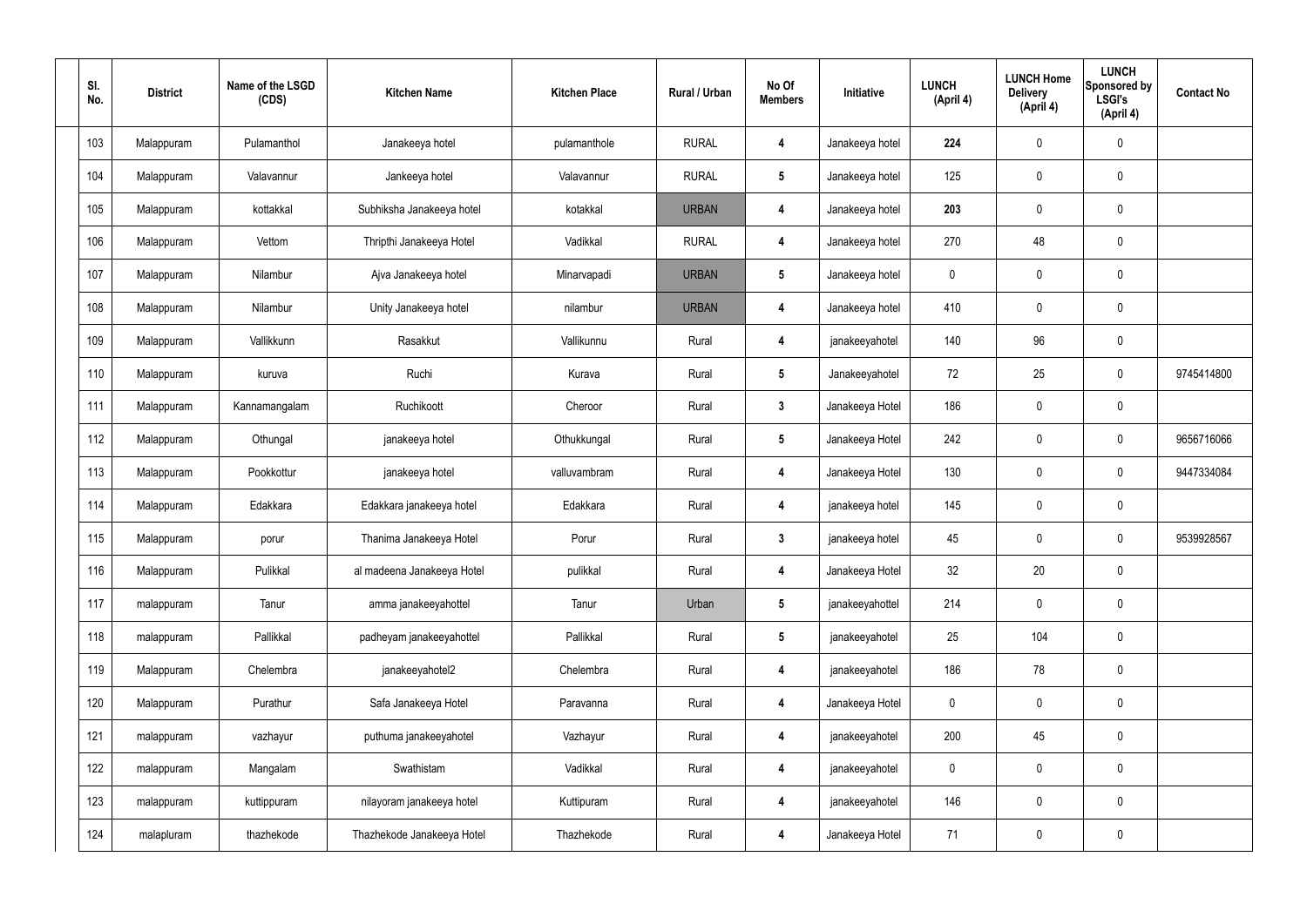|     | SI.<br>No.     | <b>District</b> | Name of the LSGD<br>(CDS) | <b>Kitchen Name</b>             | <b>Kitchen Place</b>                      | Rural / Urban | No Of<br><b>Members</b> | Initiative      | <b>LUNCH</b><br>(April 4) | <b>LUNCH Home</b><br><b>Delivery</b><br>(April 4) | <b>LUNCH</b><br>Sponsored by<br><b>LSGI's</b><br>(April 4) | <b>Contact No</b> |
|-----|----------------|-----------------|---------------------------|---------------------------------|-------------------------------------------|---------------|-------------------------|-----------------|---------------------------|---------------------------------------------------|------------------------------------------------------------|-------------------|
|     | 125            | malappuram      | munniyur                  | my kitchen                      | Alinchuvad                                | Rural         | $5\phantom{.0}$         | janakeeya hotel | 0                         | 0                                                 | $\mathbf 0$                                                | 8589809765        |
|     | 126            | Malappuram      | Mangalam                  | Ruchikkoottu                    | Mangalam                                  | Rural         | 4                       | Janakeeya hotel | 103                       | 48                                                | $\mathbf 0$                                                |                   |
|     | 127            | Malappuram      | Ponnani                   | Thripthi                        | Ponnani                                   | Urban         | $5\overline{)}$         | Janakeeya Hotel | 184                       | $\mathbf 0$                                       | $\mathbf 0$                                                |                   |
|     | 128            | Malappuram      | Tanur                     | Krishna                         | Tanur                                     | Urban         | $5\phantom{.0}$         | janakeeya hotel | 82                        | $\mathbf 0$                                       | $\mathbf 0$                                                |                   |
| 128 |                |                 |                           |                                 |                                           |               | 537                     |                 | 16901                     | 4173                                              | 19                                                         |                   |
|     |                | Palakkad        | Elapully                  | Nakshathra Vanitha canteen      | Canteen                                   | Rural         | $\overline{4}$          | Janakeeya Hotel | 175                       | $\mathbf 0$                                       | $\mathbf 0$                                                | 16901             |
|     | $\overline{2}$ | Palakkad        | Nalleppilly               | Vanitha Canteen                 | Canteen                                   | Rural         | $\overline{4}$          | Janakeeya Hotel | 158                       | $\mathbf 0$                                       | $\mathbf 0$                                                | 9656232569        |
|     | $\mathbf{3}$   | Palakkad        | Chittur                   | Thanal vanitha Canteen          | Thathamangalam, Mettuvalavu               | Urban         | $\mathbf{3}$            | Janakeeya Hotel | 342                       | $\mathbf 0$                                       | $\mathbf 0$                                                | 9447105400        |
|     | $\overline{4}$ | Palakkad        | chittur                   | urapp janakeeya hotel           | Anicode junction                          | urban         | $5\overline{)}$         | Janakeeya hotel | 183                       | $\mathbf 0$                                       | $\mathbf 0$                                                | 9349930549        |
|     | 5              | Palakkad        | polpully                  | subiksha janakeeya hotel        | kallootiyal                               | Rural         | $5\phantom{.0}$         | Janakeeya hotel | 140                       | 0                                                 | $\mathbf 0$                                                | 9495197498        |
|     | 6              | Palakkad        | Eruthenpathy              | Nila janakeeya hotel            | Mooniilmada muniyappan<br>kshethram near  | Rural         | $5\overline{)}$         | Janakeeya hotel | 123                       | 0                                                 | $\mathbf 0$                                                | 9037290925        |
|     | $\overline{7}$ | Palakkad        | Perumatty                 | Nanam Janakeeya hotel           | kannimari                                 | Rural         | $\mathbf{3}$            | Janakeeya hotel | 93                        | $\mathbf 0$                                       | $\mathbf 0$                                                | 9605529657        |
|     | 8              | Palakkad        | Vadakarapathy             | soubhagya janakeeya hotel       | vadakarapathy panchayath                  | Rural         | $5\overline{)}$         | Janakeeya hotel | 125                       | 0                                                 | $\mathbf 0$                                                | 9633578756        |
|     | 9              | Palakkad        | Kozhinjampara             | Sreesakthi Janakeeya hotel      | Kozhinjampara<br>gramapanchayth, near bus | Rural         | $5\phantom{.0}$         | Janakeeya hotel | 170                       | $\mathbf 0$                                       | $\mathbf 0$                                                | 9847121105        |
|     | 10             | Palakkad        | Vadakkenchery             | Oottupura Vanitha Canteen       | Panchayath building,<br>Vadakkenchery     | Rural         | $\overline{4}$          | Janakeeya Hotel | 302                       | $\mathbf 0$                                       | $\bf{0}$                                                   | 9656360141        |
|     | 11             | Palakkad        | PKD North                 | Cafesree                        | opp. ksrtc bus stand,<br>Manjakulam road  | Urban         | $5\phantom{.0}$         | Janakeeya Hotel | 0                         | $\mathbf 0$                                       | $\mathbf 0$                                                | 9037332005        |
|     | 12             | Palakkad        | Ongallur                  | Amma canteen                    | Ongallur vipanana kendram                 | Rural         | $\overline{4}$          | Janakeeya Hotel | 92                        | $\mathbf 0$                                       | $\mathbf 0$                                                | 7560924507        |
|     | 13             | Palakkad        | Muthuthala                | Sreelakshmi vanitha canteen     | Muthuthala panchayath                     | Rural         | $\overline{4}$          | Janakeeya Hotel | 112                       | 0                                                 | $\mathbf 0$                                                | 7558865485        |
|     | 14             | Palakkad        | Koppam                    | Natturuchi kudumbashree cafe    | Near koppam village                       | Rural         | $5\phantom{.0}$         | Janakeeya Hotel | 62                        | 0                                                 | $\mathbf 0$                                                | 8075779172        |
|     | 15             | Palakkad        | Paruthur                  | Mamatty vanitha canteen         | Near panchayath                           | Rural         | $5\overline{)}$         | Janakeeya Hotel | 72                        | 0                                                 | $\mathbf 0$                                                | 9544847874        |
|     | 16             | Palakkad        | Vilayur                   | Souhritha caffesree (Ruchipura) | Near Vilayur Panchayath                   | Rural         | $6\phantom{.}6$         | Janakeeya Hotel | 181                       | 0                                                 | $\mathbf 0$                                                | 9747342046        |
|     | 17             | palakkad        | Kulukkallur               | Snehitha Janakeeya hotel        | Kulukkallur panchayath                    | Rural         | $5\phantom{.0}$         | Janakeeya hotel | 60                        | 0                                                 | $\overline{0}$                                             | 9746701454        |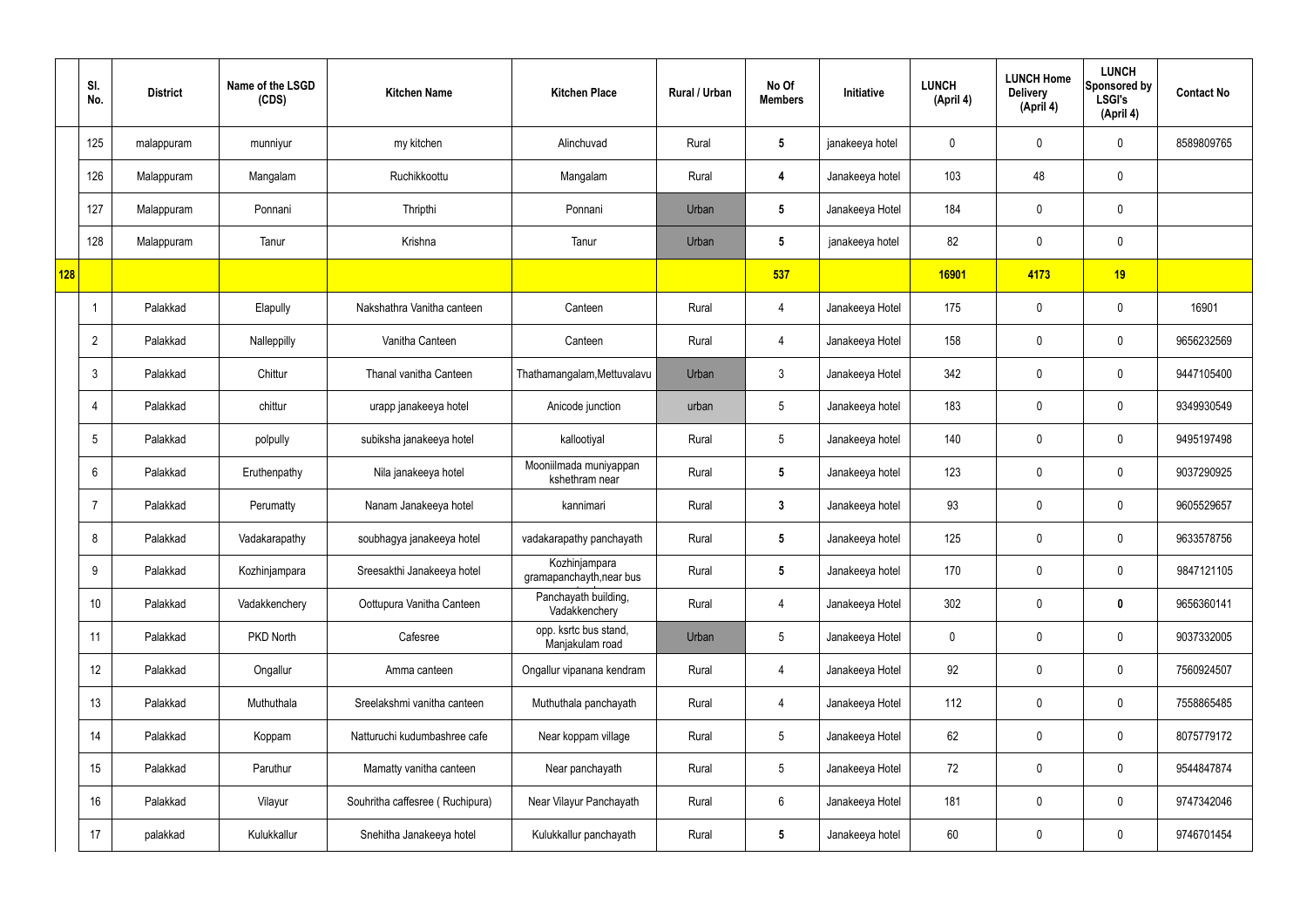| SI.<br>No. | <b>District</b> | Name of the LSGD<br>(CDS) | <b>Kitchen Name</b>                      | <b>Kitchen Place</b>                      | Rural / Urban | No Of<br><b>Members</b> | Initiative       | <b>LUNCH</b><br>(April 4) | <b>LUNCH Home</b><br><b>Delivery</b><br>(April 4) | <b>LUNCH</b><br>Sponsored by<br><b>LSGI's</b><br>(April 4) | <b>Contact No</b> |
|------------|-----------------|---------------------------|------------------------------------------|-------------------------------------------|---------------|-------------------------|------------------|---------------------------|---------------------------------------------------|------------------------------------------------------------|-------------------|
| 18         | Palakkad        | Pattambi                  | Janakeeya hotel                          | near Govt samskritha college,<br>Pattambi | Urban         | 4                       | Janakeeya hotel  | 0                         | $\mathbf 0$                                       | 0                                                          | 9562043428        |
| 19         | Palakkad        | Erimayur                  | Thanima Vanitha Canteen                  | Panchayath building, Erimayur             | Rural         | $5\phantom{.0}$         | Janakeeya Hotel  | 55                        | $\mathbf 0$                                       | $\overline{2}$                                             | 9746440633        |
| 20         | Palakkad        | Kizhekkencheri            | Vanitha Canteen                          | Panchayath Building,<br>Kizhakkenchery    | Rural         | $\overline{4}$          | Janakeeya Hotel  | 85                        | 0                                                 |                                                            | 9747923418        |
| 21         | Palakkad        | Peringottukkurrissi       | Aiswarya Vanitha canteen                 | Panchayth building                        | Rural         | $\mathbf{3}$            | Janakeeya Hotel  | 85                        | $\mathbf 0$                                       | 0                                                          | 9048665884        |
| 22         | Palakkad        | Mundoor                   | Bharath vanitha canteen                  | Panchayath building                       | Rural         | $\mathbf{3}$            | Janakeeya Hotel  | 160                       | 0                                                 | 0                                                          | 8592830607        |
| 23         | Palakkad        | Kodumbu                   | kripa                                    | kodumb panchayath                         | Rural         | $\overline{4}$          | Janakeeya HoteL  | 65                        | $\mathbf 0$                                       | 0                                                          | 9048682860        |
| 24         | Palakkad        | Thirumittakode            | Thirumuttam Janakeeya Hotel              | Karukaputhur                              | Rural         | 6                       | Janakeeya Hotel  | 98                        | 0                                                 | 0                                                          | 9072841599        |
| 25         | Palakkad        | Akathethara               | Nanma canteen                            | kalyanamandapam                           | Rural         | $\mathbf{3}$            | Janakeeya Hotel  | 78                        | $\mathbf 0$                                       | 0                                                          | 7025563510        |
| 26         | Palakkad        | Marutharoad               | flavours cantteen                        | panchayath                                | Rural         | $5\phantom{.0}$         | Janakeeya Hotela | 135                       | 0                                                 | 0                                                          | 9746227966        |
| 27         | Palakkad        | Trithala                  | Kairali Vanitha Hotel                    | Thirthala                                 | Rural         | $5\phantom{.0}$         | Janakeeya Hotel  | 143                       | $\mathbf 0$                                       | 0                                                          | 9048710155        |
| 28         | Palakkad        | Kongad                    | Annapoorna vanitha canteen               | Near Kongad village office                | Rural         | $5\phantom{.0}$         | Janakeeya Hotel  | 103                       | 0                                                 | 0                                                          | 9645425774        |
| 29         | Palakkad        | Sreekrishnapuram          | Subiksha canteen                         | Near panchayath office                    | Rural         | $\mathbf{3}$            | Janakeeya Hotel  | 0                         | $\mathbf 0$                                       | 0                                                          | 8086697226        |
| 30         | Palakkad        | Pallassana                | dhanalakshmi vanitha canteen             | pallassana panchayath<br>building         | Rural         | 5                       | Janakeeya Hotel  | 157                       | $\mathbf 0$                                       | 0                                                          | 8943225892        |
| 31         | Palakkad        | Nenmmara                  | Nemmara Janakeeya hotel                  | Nemmara junction                          | Rural         | $\overline{4}$          | Janakeeya hotel  | 310                       | $\mathbf 0$                                       | 0                                                          | 8157850935        |
| 32         | Palakkad        | Ayilur                    | Janakeeya hotel                          | Thalavettanpara, Ayilur                   | Rural         | $\mathbf{3}$            | Janakeeya hotel  | $\mathbf 0$               | $\pmb{0}$                                         | 0                                                          | 9539517856        |
| 33         | Palakkad        | Melarkode                 | Janakeeya Hotel                          | near Melarkode panchayath                 | Rural         | $\overline{4}$          | Janakeeya hotel  | 149                       | $\boldsymbol{0}$                                  | 0                                                          | 8606193918        |
| 34         | Palakkad        | Vandazhi                  | janakeeya hotel                          | Kaniyamangalam                            | Rural         | $\mathbf{3}$            | Janakeeya hotel  | 54                        | $\pmb{0}$                                         | 0                                                          | 9645919937        |
| 35         | Palakkad        | Nelliayampathy            | Janakeeya hotel                          | near Panchayat, kaikaty                   | Rural         | $\overline{4}$          | Janakeeya hotel  | $\mathbf 0$               | $\boldsymbol{0}$                                  | 0                                                          | 9497123529        |
| 36         | Palakkad        | Elavanchery               | Snehatheeram                             | Near GUPS, Vattekkad                      | Rural         | $5\phantom{.0}$         | Janakeeya Hotel  | 224                       | $\pmb{0}$                                         | 0                                                          | 9744195274        |
| 37         | Palakkad        | Kollemkode                | Priya Vanitha Canteen                    | Block Panchayath Office,<br>Kollengode    | Rural         | $\overline{4}$          | Janakeeya Hotel  | 244                       | $\pmb{0}$                                         | 0                                                          | 9745456764        |
| 38         | Palakkad        | Koduvayur                 | Samridhi Kudumbashree Vanitha<br>Canteen | Panchayath Building                       | Rural         | $5\phantom{.0}$         | Janakeeya Hotel  | 78                        | $\boldsymbol{0}$                                  | 0                                                          | 8086263595        |
| 39         | Palakkad        | Pattanchery               | Sreelakshmi vanitha canteen              | Panchayath Building                       | Rural         | $\overline{4}$          | Janakeeya Hotel  | 38                        | $\boldsymbol{0}$                                  | 0                                                          | 8086916932        |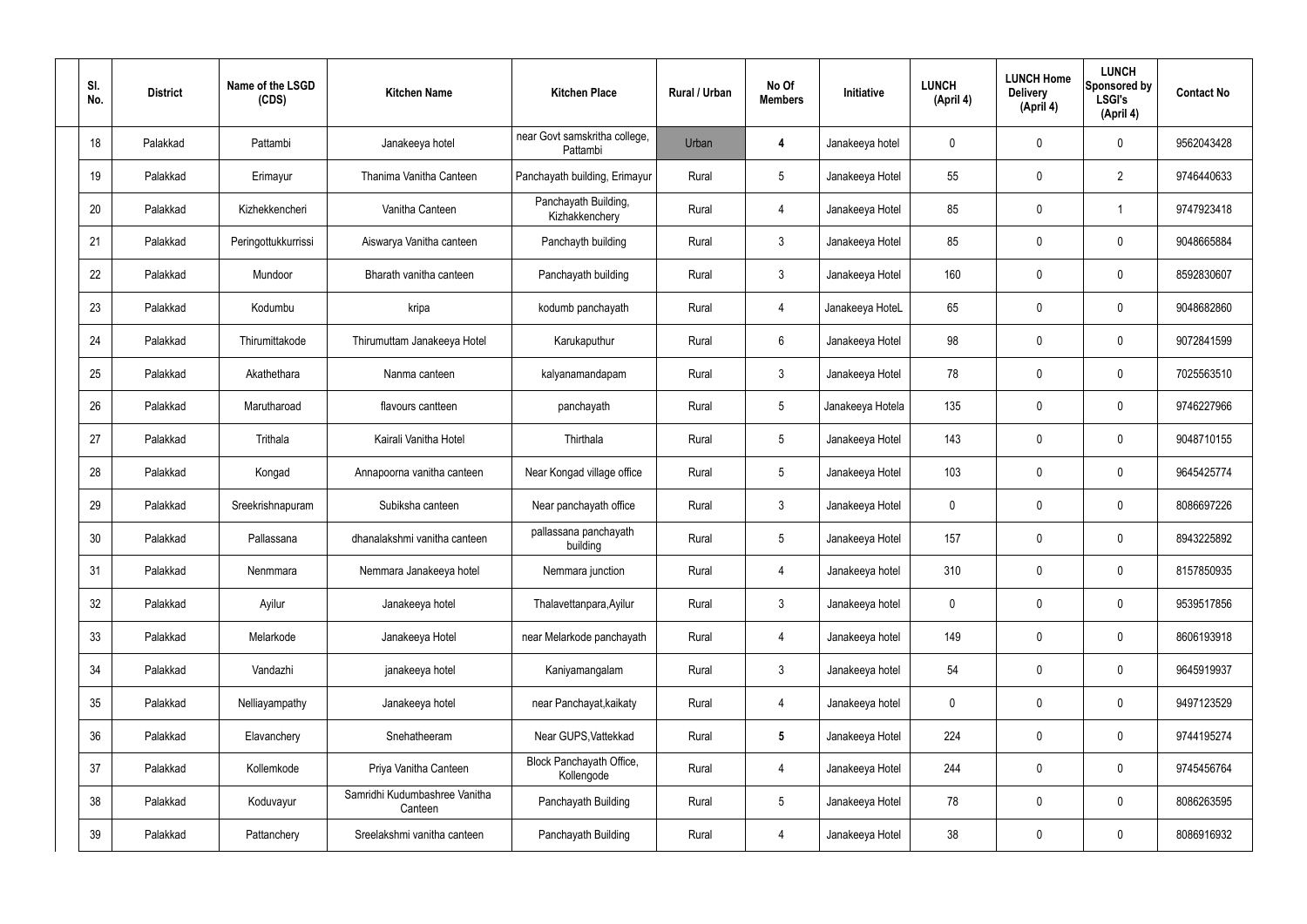|     | SI.<br>No. | <b>District</b> | Name of the LSGD<br>(CDS) | <b>Kitchen Name</b>                  | <b>Kitchen Place</b>                            | <b>Rural / Urban</b> | No Of<br><b>Members</b> | Initiative       | <b>LUNCH</b><br>(April 4) | <b>LUNCH Home</b><br><b>Delivery</b><br>(April 4) | <b>LUNCH</b><br>Sponsored by<br><b>LSGI's</b><br>(April 4) | <b>Contact No</b> |
|-----|------------|-----------------|---------------------------|--------------------------------------|-------------------------------------------------|----------------------|-------------------------|------------------|---------------------------|---------------------------------------------------|------------------------------------------------------------|-------------------|
|     | 40         | Palakkad        | Pudunagaram               | Janakeeya Hotel                      | Near KSEB, Pudunagaram                          | Rural                | 4                       | Janakeeya hotel  | 180                       | 0                                                 | $\mathbf 0$                                                | 9497241598        |
|     | 41         | Palakkad        | Vadavanoor                | Sree Muruka Janakeeya Hotel          | Vydhyasala, Vadavanoor                          | Rural                | $5\overline{)}$         | Janakeeya hotel  | 170                       | $\mathbf 0$                                       | $\mathbf 0$                                                | 9567011729        |
|     | 42         | Palakkad        | Peruvemba                 | Samridi Janakeeya Hotel              | Peruvemba Junction                              | Rural                | 4                       | Jankeeya hotel   | 294                       | $\mathbf 0$                                       | $\mathbf 0$                                                | 918089611261      |
|     | 43         | Palakkad        | Muthalamada               | Janakeeya Hotel                      | Chulliyarmedu                                   | Rural                | $\overline{4}$          | Jankeeya hotel   | 170                       | $\mathbf 0$                                       | $\mathbf 0$                                                | 9633730067        |
|     | 44         | Palakkad        | Cherppalasseri            | Swad Janakiyahotel, CPY              | Scheduled caste coperative<br>society hall, cpy | Urban                | $5\phantom{.0}$         | Janakeeya Hotel  | 252                       | $\mathbf 0$                                       | $\mathbf 0$                                                | 9447746082        |
|     | 45         | Palakkad        | Vellinezhi                | Aiswarya kudumbashree                | Adakkaputhur                                    | Rural                | $\mathbf{3}$            | Janakeeya Hotel  | 91                        | $\mathbf 0$                                       | $\mathbf 0$                                                | 9747730588        |
|     | 46         | Palakkad        | Keralasseri               | Bhagyasree janakeeya hotel           | Near village office                             | Rural                | $\mathbf{3}$            | Janakeeya Hotel  | 80                        | $\mathbf 0$                                       | $\mathbf 0$                                                | 8606125128        |
|     | 47         | Palakkad        | Kottayi                   | Kudumbashree Vanitha canteen         | Near Kottayi Panchayath                         | Rural                | 4                       | Jankeeya hotel   | 102                       | 0                                                 | $\mathbf 0$                                                | 9605699847        |
|     | 48         | Palakkad        | anakkara                  | udayasurya vanitha canteen           | kumbidi                                         | rural                | $5\overline{)}$         | Janakeeya Hotel  | 172                       | $\mathbf 0$                                       | $\mathbf 0$                                                | 9895947614        |
|     | 49         | Palakkad        | kappur                    | jeevanam hotel                       | kumaranellur                                    | rural                | $6\phantom{.}6$         | Janakeeya Hotel  | 240                       | 0                                                 | $\mathbf 0$                                                | 9605308385        |
| 102 | 50         | Palakkad        | Malampauzha               | Nandhanam canteen                    | near fantasy park                               | Rural                | $5\phantom{.0}$         | Janakeeya HotelT | 198                       | 0                                                 | $\mathbf 0$                                                | 807587062         |
|     | 51         | Palakkad        | Puduppariyaram            | Anaswara Canteen                     | Panchayath                                      | Rural                | 4                       | Janakeeya Hotel  | 172                       | 0                                                 | $\mathbf 0$                                                | 9526677781        |
|     | 52         | Palakkad        | kadambazhipuram           | Reshmi janakeeya hotel               | 16 mail                                         | Rural                | $5\phantom{.0}$         | Janakeeya Hotel  | 75                        | 0                                                 | $\mathbf 0$                                                | 9048375891        |
|     | 53         | Palakkad        | Kadambazhipuram           | Ardhram Janakeeya hotel              | Pulapatta                                       | Rural                | $\mathbf{3}$            | Janakeeya Hotel  | 82                        | $\mathbf 0$                                       | $\mathbf 0$                                                | 9495775246        |
|     | 54         | Palakkad        | Kannambra                 | Sree kurumba canteen                 | kannambra                                       | Rural                | $\overline{4}$          | Janakeeya Hotel  | 178                       | $\mathbf 0$                                       | $\mathbf 0$                                                | 8157815819        |
|     | 55         | Palakkad        | karakkurissi              | Janakiya hotel                       | Near ammus auditorium.<br>Ayappankavu           | Rural                | $\mathbf{3}$            | Janakeeya Hotel  | 135                       | 0                                                 | $\mathbf 0$                                                | 6238788932        |
|     | 56         | Palakkad        | Thenkara                  | Subiksham janakeeya hotel            | Ayurveda hospital compound<br>Then kara         | Rural                | $5\phantom{.0}$         | Janakeeya Hotel  | 175                       | 0                                                 | $\mathbf 0$                                                | 9747557333        |
|     | 57         | Palakkad        | Alanallur                 | Keerthi vanitha canteen and catering | Near panchayath Alanallur                       | Rural                | $5\phantom{.0}$         | Janakeeya hotel  | 218                       | 0                                                 | $\mathbf 0$                                                | 9495447569        |
|     | 58         | Palakkad        | Pudur                     | Asil canteen                         | Pudur panchayath                                | Rural                | $\overline{4}$          | Janakeeya hotel  | 67                        | 0                                                 | $\mathbf 0$                                                | 8086968050        |
|     | 59         | Palakkad        | Parali                    | Annasree Janakeeya hotel             | Near parali panchayath                          | Rural                | $\overline{4}$          | Janakeeya hotel  | 121                       | 0                                                 | $\mathbf 0$                                                | 8281829238        |
|     | 60         | Palakkad        | Mannur                    | Kudumbasree janakeeya hotel          | Mannur panchayath                               | Rural                | $5\phantom{.0}$         | Janakeeya hotel  | 75                        | 0                                                 | $\mathbf 0$                                                | 9495771095        |
|     | 61         | Palakkad        | Kuzhalmannam              | Janasree jankeeya hotel              | Kuzhalmannam block<br>panchayth                 | Rural                | $\mathfrak{Z}$          | Jankeeya hotel   | 175                       | 0                                                 | $\overline{0}$                                             | 9847364980        |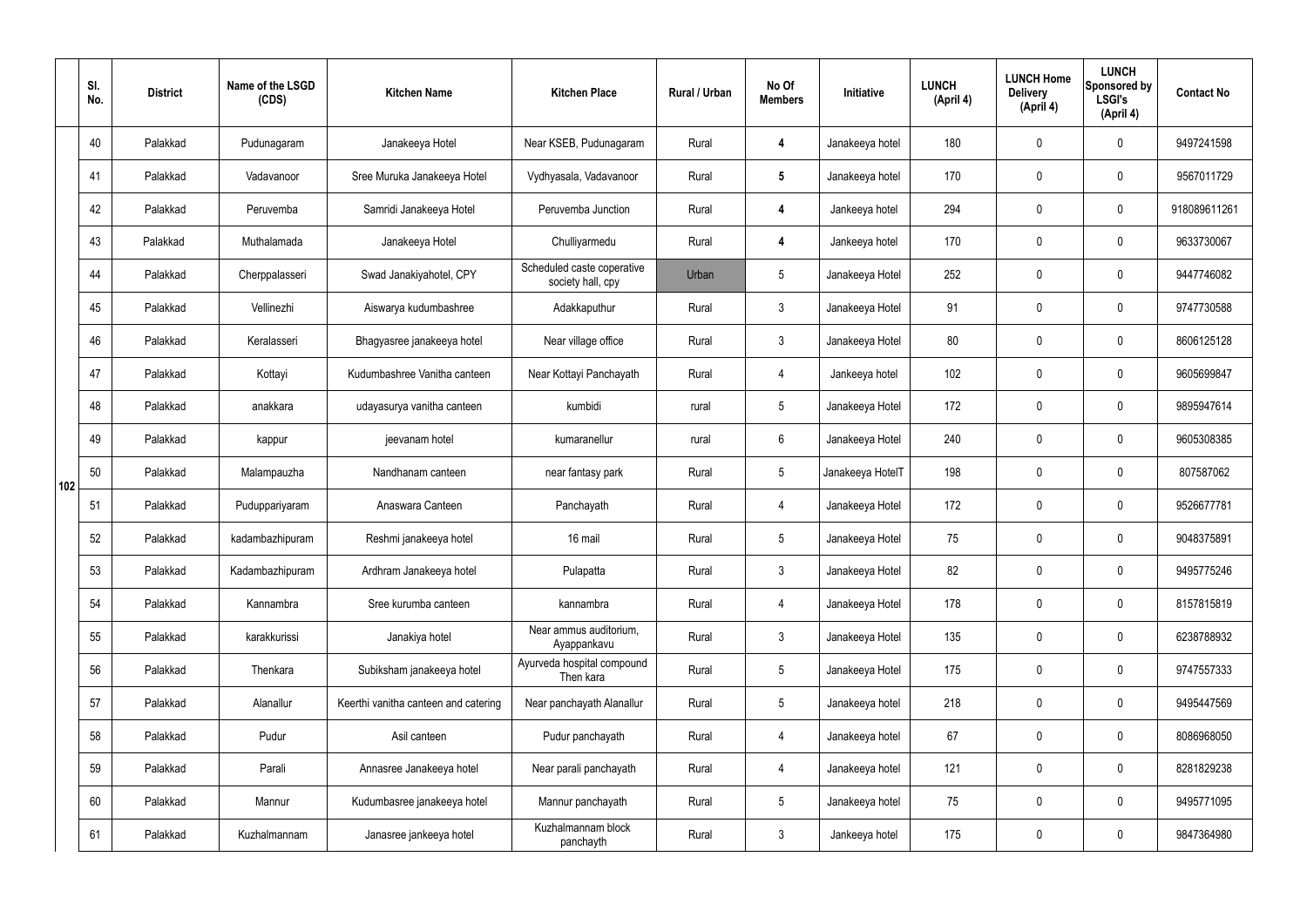| SI.<br>No. | <b>District</b> | Name of the LSGD<br>(CDS) | <b>Kitchen Name</b>                         | <b>Kitchen Place</b>                       | Rural / Urban | No Of<br><b>Members</b> | Initiative       | <b>LUNCH</b><br>(April 4) | <b>LUNCH Home</b><br><b>Delivery</b><br>(April 4) | <b>LUNCH</b><br><b>Sponsored by</b><br><b>LSGI's</b><br>(April 4) | <b>Contact No</b> |
|------------|-----------------|---------------------------|---------------------------------------------|--------------------------------------------|---------------|-------------------------|------------------|---------------------------|---------------------------------------------------|-------------------------------------------------------------------|-------------------|
| 62         | Palakkad        | Kavassery                 | samridhi Janakeeya Hotel                    | Alathur road, kavasheery                   | Rural         | 6                       | Janakeeya hotel  | 75                        | $\mathbf 0$                                       | $\mathbf 0$                                                       | 9747570761        |
| 63         | palakkad        | chalissery                | Thanal janakeeya hotel                      | chalissery panchayath building             | Rural         | $\mathbf{3}$            | Janakeeya hotel  | 40                        | $\mathbf 0$                                       | 0                                                                 | 9562702284        |
| 64         | palakkad        | Kottopadam                | Iva canteen and catering janakeeya<br>hotel | Block building, Near<br>aryambavu junction | Rural         | $\overline{4}$          | Janakeeya hotel  | 150                       | $\mathbf 0$                                       | 0                                                                 | 9074818126        |
| 65         | palakkad        | kumaramputhur             | Ruchi cafe janakeeya hotel                  | Panchayath kumaramputhur                   | Rural         | $\boldsymbol{3}$        | Janakeeya hotel  | 335                       | $\mathbf 0$                                       | 0                                                                 | 8589968705        |
| 66         | palakkad        | Malampuzha                | Amma janakeeya hotel                        | kadukkamkunnu, Malampuzha                  | Rural         | $\mathbf{3}$            | Janakeeya hotel. | 390                       | $\mathbf 0$                                       | 0                                                                 | 9446521664        |
| 67         | palakkad        | Alathur                   | Rich Janakeeya hotel                        | Near bus stand, Alathur                    | Rural         | 4                       | Janakeeya hotel  | 310                       | $\mathbf 0$                                       | 11                                                                | 9947030779        |
| 68         | palakkad        | Karimpuzha                | Janakeeya hotel                             | Karimpuzha panchayath                      | Rural         | $\mathbf{3}$            | Janakeeya hotel  | 67                        | $\overline{0}$                                    | 0                                                                 | 9961502739        |
| 69         | Palakkad        | Thenkurissi               | Eyeshee janakeeya hotel                     | Panchayth building,<br>Thenkurissi         | Rural         | 4                       | Jankeeya hotel   | 94                        | 0                                                 | 0                                                                 | 9995662723        |
| 70         | Palakkad        | Agali                     | Janakeeya Hotel                             | Block Panchayath building,<br>Agali        | Rural         | $\sqrt{5}$              | Jankeeya hotel   | 172                       | 0                                                 | 0                                                                 | 9037878897        |
| 71         | Palakkad        | Sholayur                  | Powrnami janakeeya hotel                    | anakkatty bus stand                        | Rural         | 4                       | Jankeeya hotel   | 95                        | 0                                                 | 0                                                                 | 9159556404        |
| 72         | Palakkad        | Puthushery                | Janakeeya hotel                             | Puthushery panchayath                      | Rural         | $\sqrt{5}$              | Janakeeya hotel. | 158                       | $\overline{0}$                                    | 0                                                                 | 9562772723        |
| 73         | Palakkad        | Karimba                   | Janakeeya hotel                             | Panchayath premise                         | Rural         | $\mathbf{3}$            | Janakeeya Hotel  | 0                         | 0                                                 | 0                                                                 | 9562163979        |
| 74         | Palakkad        | Nagalasseri               | Janakeeya hotel                             | near koottanad bus stand                   | Rural         | 5                       | Janakeeya hotel  | 240                       | 0                                                 | 0                                                                 | 8921928291        |
| 75         | Palakkad        | Mathur                    | Nila janakeeya Hotel                        | Near Panchayth, Mathur                     | Rural         | $\boldsymbol{4}$        | Jankeeya hotel   | 139                       | $\mathbf 0$                                       | $\pmb{0}$                                                         | 9562356483        |
| 76         | Palakkad        | Chalavara                 | Janakeeya hotel                             | Chalavara panchayath                       | Rural         | $5\phantom{.0}$         | Janakeeya hotel  | 105                       | $\pmb{0}$                                         | $\pmb{0}$                                                         | 9544659942        |
| 77         | Palakkad        | Ananganadi                | vanitha cateen                              | near Ananganadi panchayath                 | Rural         | $\mathbf{3}$            | Janakeeya Hotel  | 79                        | $\mathbf 0$                                       | $\pmb{0}$                                                         | 8921410495        |
| 78         | Palakkad        | Lakkidiperur              | Janakeeya hotel                             | Lekkidi perur panchayath                   | Rural         | $5\phantom{.0}$         | Jankeeya hotel   | 100                       | $\pmb{0}$                                         | $\pmb{0}$                                                         | 6238921903        |
| 79         | Palakkad        | Nellaya                   | Janakeeya hotel                             | Nellaya panchayath                         | Rural         | $\boldsymbol{4}$        | Janakeeya hotel  | 55                        | $\mathbf 0$                                       | $\pmb{0}$                                                         | 9562432883        |
| 80         | Palakkad        | Shornur                   | Oottupura Janakeeya hotel                   | near bus stand, Shoranur                   | Urban         | $5\phantom{.0}$         | Janakeeya hotel  | 0                         | $\pmb{0}$                                         | $\pmb{0}$                                                         | 9747102377        |
| 81         | Palakkad        | Shornur                   | Snehadeepam Janakeeya hotel                 | Shoranur municipality                      | Urban         | 4                       | Janakeeya hotel  | $\pmb{0}$                 | $\boldsymbol{0}$                                  | $\pmb{0}$                                                         | 6238755729        |
| 82         | Palakkad        | Thrikkadiri               | Janakeeya hotel                             | Samskarika nilayam                         | Rural         | $\boldsymbol{4}$        | Janakeeya hotel  | 26                        | $\pmb{0}$                                         | $\pmb{0}$                                                         | 9544806032        |
| 83         | palakkad        | Vaniyamkulam              | Janakeeya hotel                             | near PK DAS hospital                       | Rural         | $\boldsymbol{3}$        | Janakeeya hotel  | 0                         | $\boldsymbol{0}$                                  | $\mathfrak{Z}$                                                    | 9947408415        |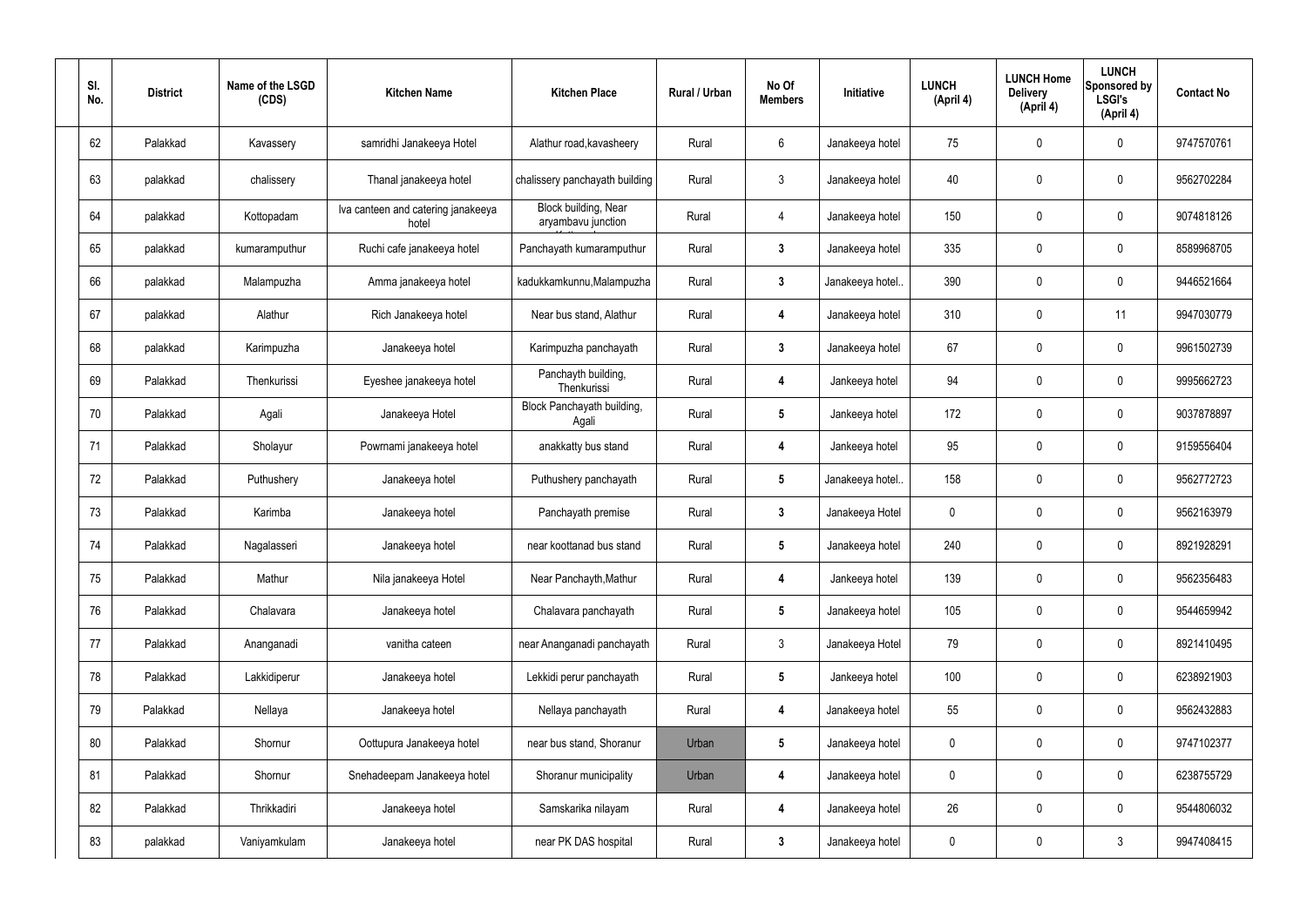|    | SI.<br>No. | <b>District</b> | Name of the LSGD<br>(CDS) | <b>Kitchen Name</b>             | <b>Kitchen Place</b>                       | <b>Rural / Urban</b> | No Of<br><b>Members</b> | <b>Initiative</b> | <b>LUNCH</b><br>(April 4) | <b>LUNCH Home</b><br><b>Delivery</b><br>(April 4) | <b>LUNCH</b><br>Sponsored by<br><b>LSGI's</b><br>(April 4) | <b>Contact No</b> |
|----|------------|-----------------|---------------------------|---------------------------------|--------------------------------------------|----------------------|-------------------------|-------------------|---------------------------|---------------------------------------------------|------------------------------------------------------------|-------------------|
|    | 84         | Palakkad        | Ambalappara               | Janakiya hotel                  | ambalappara<br>kalyanamandapam             | Rural                | $5\phantom{.0}$         | Janakeeya Hotel   | 53                        | $\mathbf 0$                                       | $\mathbf 0$                                                | 8129562289        |
|    | 85         | Palakkad        | Vallappuzha               | Janakeeya hotel                 | Hayath Complex, Vallappuzha                | Rural                | $5\phantom{.0}$         | Janakeeya Hotel   | 94                        | $\mathbf 0$                                       | $\mathbf 0$                                                | 8086406897        |
|    | 86         | Palakkad        | Shoranur                  | Ela janakeeya hotel             | Vpc market, kulappully                     | Urban                | $\mathbf{3}$            | Janakeeya hotel   | 112                       | $\mathbf 0$                                       | $\mathbf 0$                                                | 8129769113        |
|    | 87         | Palakkad        | Mankara                   | Subiksha Janakeeya hotel        | Near Mankara Panchayath                    | Rural                | $5\overline{)}$         | Janakeeya hotel   | 90                        | $\mathbf 0$                                       | $\mathbf 0$                                                | 8549045637        |
|    | 88         | Palakkad        | Kanjirapuzha              | Surya Janakeeya hotel,          | Kanjirapuzha, panchayath                   | Rural                | $5\phantom{.0}$         | Janakeeya hotel   | 120                       | $\mathbf 0$                                       | $\mathbf 0$                                                | 9048698194        |
|    | 89         | Palakkad        | Thachanattukara           | Haritham janakeeya hotel        | 53 mile, Thachanattukara                   | Rural                | $\mathbf{3}$            | Janakeeya hotel   | 364                       | $\mathbf 0$                                       | $\mathbf 0$                                                | 9605097810        |
|    | 90         | Palakkad        | Puthukode                 | Puthuma jankeeya hotel          | Thachanadi junction                        | Rural                | $6\phantom{1}$          | Janakeeya hotel   | 258                       | $\pmb{0}$                                         | $\mathbf 0$                                                | 9744459080        |
|    | 91         | Palakkad        | Tarur                     | Jankeeya Hotel                  | Infront of vilage office, Tarurk           | Rural                | 4                       | Janakeeya hotel   | 102                       | $\pmb{0}$                                         | $\mathbf 0$                                                | 8606780959        |
|    | 92         | Palakkad        | Pirayiri                  | Janakeeya hotel                 | Near Panchayath office                     | Rural                | $5\phantom{.0}$         | Janakeeya hotel   | 98                        | $\mathbf 0$                                       | $\mathbf 0$                                                | 9037495586        |
|    | 93         | Palakkad        | Palakkad ulb              | Ruchi                           | Near Balaji hospital, Fort<br>Maidan       | Urban                | 4                       | Janakeeya hotel   | 275                       | $\pmb{0}$                                         | $\mathbf 0$                                                | 7994185687        |
|    | 94         | Palakkad        | Pookkottukavu             | Punya                           | Pookkottukavu Centre                       | Rural                | 4                       | Janakeeya Hotel   | 94                        | $\mathbf 0$                                       | $\mathbf 0$                                                | 9745511432        |
|    | 95         | Palakkad        | Kuthanoor                 | Suryodayam jankeeya hotel       | Kalapara, kuthanoor                        | Rural                | $5\phantom{.0}$         | Jankeeya hotel    | 65                        | $\pmb{0}$                                         | $\mathbf 0$                                                | 9995159738        |
|    | 96         | Palakkad        | Thiruvegappura            | Janakeeya Hotel                 | Kaippuram                                  | Rural                | $5\phantom{.0}$         | Jankeeya hotel    | 164                       | $\pmb{0}$                                         | $\mathbf 0$                                                | 8921882903        |
|    | 97         | Palakkad        | Thachampara               | Vanitha canteen Janakeeya Hotel | Thachampara town                           | Rural                | 4                       | Jankeeya hotel    | 134                       | $\pmb{0}$                                         | $\mathbf 0$                                                | 9497826216        |
|    | 98         | Palakkad        | Kannadi                   | Sweet jankeeya hotel            | Yakkara junction                           | Rural                | $\mathbf{3}$            | Jankeeya hotel    | 287                       | $\pmb{0}$                                         | $\mathbf 0$                                                | 9846918028        |
|    | 99         | Palakkad        | Pattithara                | Bavana janakeeya hotel          | kottappadam                                | Rural                | $5\phantom{.0}$         | Janakeeya hotel   | $\pmb{0}$                 | $\pmb{0}$                                         | $\mathbf 0$                                                | 9074163402        |
|    | 100        | Palakkad        | Mannarkkad                | Janakeeya Hotel                 | muncipal building, busstand,<br>mannarkkad | Urban                | 4                       | Janakeeya hotel   | 112                       | $\pmb{0}$                                         | $\mathbf 0$                                                |                   |
|    | 101        | Palakkad        | Pirayiri                  | Kudumbashree janakeeya hotel    | Kallekkad Block Panchayath                 | Rural                | $5\phantom{.0}$         | janakeeya hotel   | 77                        | $\pmb{0}$                                         | $\mathbf 0$                                                | 8137940343        |
|    | 102        | Palakkad        | Marutharoad               | Sreelakshmi janakeeya hotel     | Pirivusala                                 | Rural                | 4                       | janakeeya hotel   | 240                       | $\pmb{0}$                                         | $\mathbf 0$                                                | 9048636162        |
|    | 103        | Palakkad        | Puthussery                | Ruchi janakeeya hotel           | puthussery junction                        | Rural                | $5\phantom{.0}$         | janakeeya hotel   | 69                        | $\pmb{0}$                                         | $\mathbf 0$                                                |                   |
| 99 |            |                 |                           |                                 |                                            |                      | 439                     |                   | 13511                     | $\overline{0}$                                    | 17                                                         |                   |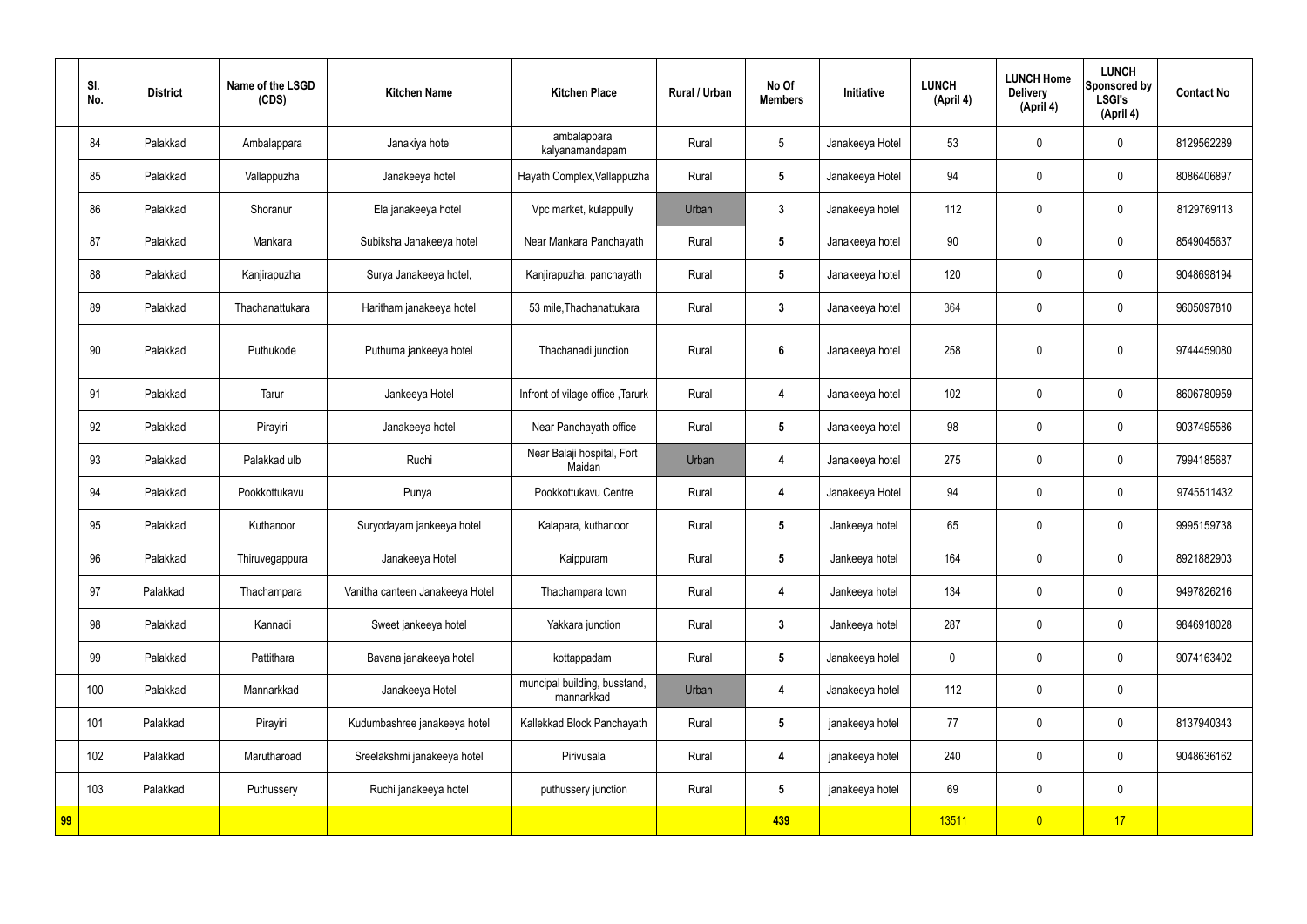| SI.<br>No.      | <b>District</b> | Name of the LSGD<br>(CDS) | <b>Kitchen Name</b>             | <b>Kitchen Place</b>        | Rural / Urban | No Of<br><b>Members</b> | Initiative      | <b>LUNCH</b><br>(April 4) | <b>LUNCH Home</b><br><b>Delivery</b><br>(April 4) | <b>LUNCH</b><br>Sponsored by<br><b>LSGI's</b><br>(April 4) | <b>Contact No</b> |
|-----------------|-----------------|---------------------------|---------------------------------|-----------------------------|---------------|-------------------------|-----------------|---------------------------|---------------------------------------------------|------------------------------------------------------------|-------------------|
| $\overline{1}$  | Pathanamthitta  | Anicadu                   | Janatha janakeeya hotel         | Nooromave                   | Rural         | $\mathbf{3}$            | Janakeeya Hotel | 129                       | 0                                                 | $\mathbf 0$                                                | 6282875679        |
| $\overline{2}$  | Pathanamthitta  | Kaviyoor                  | Janakeeya Hotel                 | Manakkachira                | Rural         | 4                       | Janakeeya Hotel | 163                       | 0                                                 | $\pmb{0}$                                                  | 9747886172        |
| 3               | Pathanamthitta  | Kottanadu                 | Janakeeya Hotel                 | Kottanadu                   | Rural         | 4                       | Janakeeya Hotel | 90                        | 0                                                 | $\mathbf 0$                                                | 6282382608        |
| $\overline{4}$  | Pathanamthitta  | Kalloopara                | Janakeeya Hotel                 | Kalloopara                  | Rural         | $5\phantom{.0}$         | Janakeeya Hotel | 95                        | 0                                                 | $\pmb{0}$                                                  | 9947471024        |
| $5\phantom{.0}$ | Pathanamthitta  | Kunnamthanam              | Thripthi Hotel                  | Kunnamthanam                | Rural         | $\mathfrak{Z}$          | Janakeeya Hotel | 70                        | 0                                                 | $\mathbf 0$                                                | 6235908328        |
| 6               | pathanamthitta  | mallappally               | janakeeya hotel                 | mallappally                 | Rural         | $\mathfrak{Z}$          | janakeeya hotel | 98                        | 0                                                 | $\mathbf 0$                                                | 9744194830        |
| $\overline{7}$  | Pathanamthitta  | kottangal                 | janakeeya hotel                 | kottangal                   | Rural         | $\mathfrak{Z}$          | Janakeeya Hotel | 109                       | 0                                                 | $\mathbf 0$                                                | 9526690541        |
| 8               | Pathanamthitta  | Nedumpuram                | Nedumpram Janakeeya Hotel       | Podiyadi                    | Rural         | $5\phantom{.0}$         | Janakeeya Hotel | 0                         | 0                                                 | $\mathbf 0$                                                | 919188291409      |
| 9               | Pathanamthitta  | Niranam                   | Sakhi cafe                      | Niranam                     | Rural         | $\mathfrak{Z}$          | Janakeeya Hotel | 48                        | 0                                                 | $\mathbf 0$                                                | 919526423710      |
| 10              | Pathanamthitta  | Peringara                 | Haritha samrudhi Catering       | <b>PMVHS Pringara</b>       | Rural         | 4                       | Janakeeya Hotel | 49                        | 0                                                 | $\mathbf 0$                                                | 919961219550      |
| 11              | Pathanamthitta  | Peringara                 | Pulari janakeeya Hotel          | swamipalam                  | Rural         | 4                       | Janakeeya hotel | 120                       | 0                                                 | $\boldsymbol{0}$                                           | 919656132036      |
| 12              | Pathanamthitta  | Kuttor                    | Nanma Catering                  | <b>GHS Kuttoor</b>          | Rural         | $\mathbf{3}$            | Janakeeya Hotel | 160                       | 0                                                 | $\mathbf 0$                                                | 919526323212      |
| 13              | Pathanamthitta  | Kadapra                   | Niradeepam janakeeya hotel      | Kadapra                     | Rural         | 4                       | Janakeeya Hotel | 45                        | 0                                                 | $\boldsymbol{0}$                                           | 9656512066        |
| 14              | Pathanamthitta  | Eraviperoor               | Avi cafe                        | Avi cafe                    | Rural         | $\mathfrak{Z}$          | Janakeeya Hotel | 0                         | 0                                                 | $\mathbf 0$                                                | 6238013293        |
| 15              | Pathanamthitta  | Koipuram                  | Ammas kudumbashree cafe         | Muttamon                    | Rural         | $5\phantom{.0}$         | Janakeeya Hotel | 95                        | 0                                                 | $\mathbf 0$                                                | 9961485931        |
| 16              | Pathanamthitta  | Thottappuzhassery         | Thottapuzhassery Jankeeya Hotel | Thottapuzhassery            | Rural         | $\overline{4}$          | Janakeeya Hotel | 0                         | 0                                                 | $\mathbf 0$                                                | 9656403054        |
| 17              | Pathanamthitta  | Puramattom                | Top N Taste                     | Puramattom                  | Rural         | $\mathfrak{Z}$          | Janakeeya Hotel | 0                         | 0                                                 | $\mathbf 0$                                                | 9526728230        |
| 18              | Pathanamthitta  | Ayroor                    | Janakeeya Hotel                 | Ayroor                      | Rural         | $6\phantom{.}6$         | Janakeeya Hotel | 35                        | 0                                                 | $\mathbf 0$                                                | 8086653951        |
| 19              | Pathanamthitta  | Ezhumattor                | Swad Hotel                      | Thadiyoor                   | Rural         | $\mathfrak{Z}$          | Janakeeya Hotel | 0                         | 0                                                 | $\mathbf 0$                                                | 9526857335        |
| 20              | Pathanamthitta  | Kozhencherry              | Ruchi Janakeeya hotel           | Community hall, kozhenchery | Rural         | 4                       | Janakeeya Hotel | 58                        | 0                                                 | $\mathbf 0$                                                | 9947387912        |
| 21              | Pathanamthitta  | Mallappuzhassery          | Snehadeepam                     | Paramootil                  | Rural         | $6\phantom{.}$          | Janakeeya Hotel | 63                        | 0                                                 | $\mathbf 0$                                                | 9847170052        |
| 22              | Pathanamthitta  | Chennerkara               | Thanal Kudumbasree Cafe         | Nallanikunnu                | Rural         | $5\,$                   | Janakeeya Hotel | 50                        | 0                                                 | $\boldsymbol{0}$                                           | 9747469562        |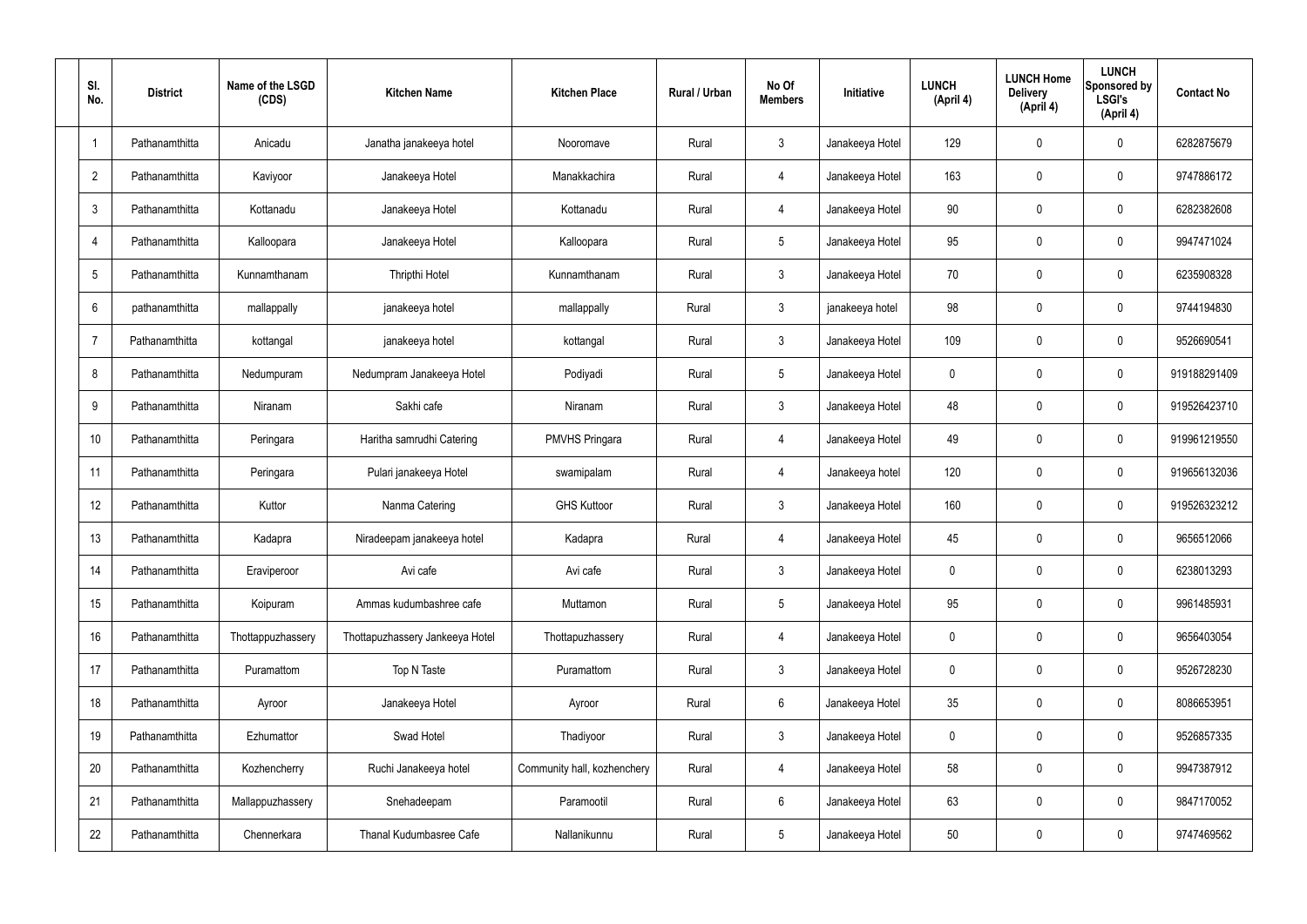|    | SI.<br>No. | <b>District</b> | Name of the LSGD<br>(CDS) | <b>Kitchen Name</b>       | <b>Kitchen Place</b>   | <b>Rural / Urban</b> | No Of<br><b>Members</b> | Initiative      | <b>LUNCH</b><br>(April 4) | <b>LUNCH Home</b><br><b>Delivery</b><br>(April 4) | <b>LUNCH</b><br>Sponsored by<br><b>LSGI's</b><br>(April 4) | <b>Contact No</b> |
|----|------------|-----------------|---------------------------|---------------------------|------------------------|----------------------|-------------------------|-----------------|---------------------------|---------------------------------------------------|------------------------------------------------------------|-------------------|
|    | 23         | Pathanamthitta  | Cherukole                 | Janakeeya Hotel           | Cherukole              | Rural                | $\mathfrak{Z}$          | Janakeeya Hotel | 50                        | 0                                                 | $\pmb{0}$                                                  | 7907811728        |
|    | 24         | Pathanamthitta  | Elanthoor                 | Janakeeya Hotel           | Vary                   | Rural                | 4                       | Janakeeya Hotel | 75                        | $\mathbf 0$                                       | $\pmb{0}$                                                  | 9946047385        |
|    | 25         | Pathanamthitta  | naranganam                | janakeeya hotel           | kadammanitta           | Rural                | $\mathbf{3}$            | janakeeya hotel | 49                        | 0                                                 | $\pmb{0}$                                                  | 9744478962        |
|    | 26         | Pathanamthitta  | Omalloor                  | Janakeeya Hotel           | Omalloor               | Rural                |                         | Janakeeya Hotel | 264                       | $\mathbf 0$                                       | $\pmb{0}$                                                  |                   |
|    | 27         | Pathanamthitta  | Chittar                   | Chittar janakiya hotel    | Koothattukulam         | Rural                | $\mathbf{3}$            | Janakeeya Hotel | 73                        | 98                                                | $\pmb{0}$                                                  | 9072374618        |
|    | 28         | Pathanamthitta  | Naranammoozhi             | Thanima                   | Arakkamon              | Rural                | $\mathbf{3}$            | Janakeeya Hotel | $\mathbf 0$               | $\mathbf 0$                                       | $\pmb{0}$                                                  | 9605021278        |
|    | 29         | Pathanamthitta  | Perunadu                  | Perunadu Janakeeya Hotel  | Perunadu               | Rural                | $5\overline{)}$         | Janakeeya Hotel | 0                         | 0                                                 | $\pmb{0}$                                                  |                   |
| 58 | 30         | Pathanamthitta  | Ranni-Angadi              | Angadi Janakeeya Hotel    | Thoodathil church hall | Rural                | $5\phantom{.0}$         | Janakeeya Hotel | 13                        | 79                                                | $\pmb{0}$                                                  | 9961190622        |
|    | 31         | Pathanamthitta  | Ranni-Pazhavangadi        | Navami Hotel              | Makkappuzha            | Rural                | 4                       | Janakeeya Hotel | 0                         | 0                                                 | $\pmb{0}$                                                  | 9562135824        |
|    | 32         | Pathanamthitta  | Seethathodu               | Thanima catering unit     | Seethathodu            | Rural                | $5\phantom{.0}$         | Janakeeya Hotel | 80                        | 73                                                | 0                                                          | 9747622310        |
|    | 33         | Pathanamthitta  | Ranni                     | Janakeeya Hotel           | Ranni                  | Rural                | 4                       | Janakeeya Hotel | 12                        | 79                                                | 0                                                          | 99462338752       |
|    | 34         | Pathanamthitta  | Vechhoochira              | Annapoorneswary hotel     | Venkurinji             | Rural                | 4                       | Janakeeya Hotel | 18                        | 144                                               | 0                                                          | 8547264134        |
|    | 35         | Pathanamthitta  | Vadasserikara             | Thannal Janakeeya Hotel   | Vadasserikara          | Rural                | $5\phantom{.0}$         | Janakeeya Hotel | 21                        | 92                                                | 0                                                          | 8590107684        |
|    | 36         | Pathanamthitta  | Vallickodu                | Janakeeya Hotel           | Vallicodu              | Rural                | $5\phantom{.0}$         | Janakeeya Hotel | 107                       | 0                                                 | $\mathbf 0$                                                | 8547121591        |
|    | 37         | Pathanamthitta  | Pramadom                  | Aishwarya Janakeeya Hotel | Pramadom               | Rural                | $\mathbf{3}$            | Janakeeya Hotel | 70                        | 0                                                 | $\mathbf 0$                                                | 9495312020        |
|    | 38         | Pathanamthitta  | Aruvappulam               | Janakeeya Hotel           | Kallely                | Rural                | $\mathbf{3}$            | Janakeeya Hotel | 89                        | 0                                                 | $\mathbf 0$                                                | 9656700499        |
|    | 39         | Pathanamthitta  | mylapra                   | Manna janakeeya hotel     | mylapra                | Rural                | $\mathfrak{Z}$          | janakeeya hotel | 0                         | 0                                                 | $\pmb{0}$                                                  | 9961750470        |
|    | 40         | Pathanamthitta  | Thannithodu               | Flowers janakeeya hotel   | Thannithodu            | Rural                | $\mathbf{3}$            | Janakeeya hotel | 138                       | 0                                                 | $\mathbf 0$                                                | 9061295035        |
|    | 40         | Pathanamthitta  | Malayappuzha              | Janakeeya Hotel           | Malayappuzha           | Rural                | $\mathfrak{Z}$          | Janakeeya Hotel | 217                       | $\mathbf 0$                                       | $\pmb{0}$                                                  |                   |
|    | 41         | Pathanamthitta  | Konni                     | Janakeeya Hotel           | Konni                  | Rural                | $\mathfrak{Z}$          | Janakeeya Hotel | 0                         | 0                                                 | $\pmb{0}$                                                  |                   |
|    | 43         | Pathanamthitta  | Kalanjoor                 | Kalanjoor janakeeya Hotel | Kalanjoor              | Rural                | 4                       | Janakeeya Hotel | 146                       | $\mathbf 0$                                       | $\mathbf 0$                                                | 6238045066        |
|    | 44         | Pathanamthitta  | Ezhamkulam                | Swad Catering Unit        | Enathu                 | Rural                | $5\phantom{.0}$         | Janakeeya Hotel | 180                       | 0                                                 | $\bf{0}$                                                   | 9747243317        |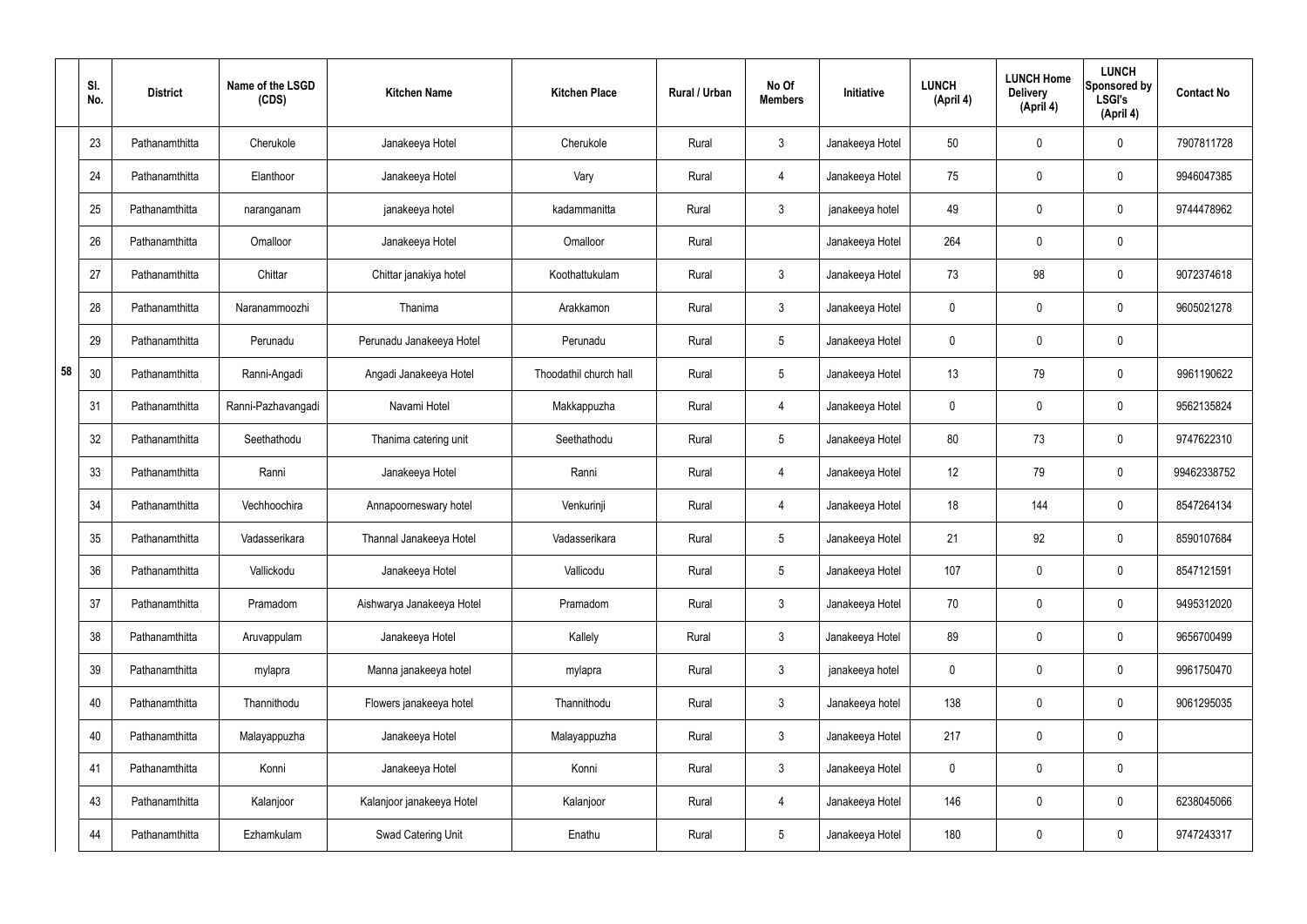|    | SI.<br>No.      | <b>District</b>    | Name of the LSGD<br>(CDS) | <b>Kitchen Name</b>           | <b>Kitchen Place</b>                 | Rural / Urban | No Of<br><b>Members</b> | Initiative      | <b>LUNCH</b><br>(April 4) | <b>LUNCH Home</b><br><b>Delivery</b><br>(April 4) | <b>LUNCH</b><br>Sponsored by<br><b>LSGI's</b><br>(April 4) | <b>Contact No</b> |
|----|-----------------|--------------------|---------------------------|-------------------------------|--------------------------------------|---------------|-------------------------|-----------------|---------------------------|---------------------------------------------------|------------------------------------------------------------|-------------------|
|    | 45              | Pathanamthitta     | Kodumon                   | Ruchiyidam Janakeeya Hotel    | Kodumon                              | Rural         | $\overline{7}$          | Janakeeya Hotel | 58                        | $\mathbf 0$                                       | $\mathbf 0$                                                | 75611017112       |
|    | 46              | Pathanamthitta     | Erathu                    | Janakeeya Hotel               | Erathu                               | Rural         | $\overline{4}$          | Janakeeya Hotel | 245                       | $\mathbf 0$                                       | $\mathbf 0$                                                | 9645102262        |
|    | 47              | Pathanamthitta     | Enadimangalam             | Janakeeya Hotel               | Elamannoor                           | Rural         | 4                       | Janakeeya Hotel | 121                       | $\mathbf 0$                                       | $\mathbf 0$                                                |                   |
|    | 48              | Pathanamthitta     | Kadampanadu               | Janakeeya Hotel               | Mannady                              | Rural         | 3                       | Janakeeya Hotel | 76                        | $\mathbf 0$                                       | $\mathbf 0$                                                |                   |
|    | 49              | Pathanamthitta     | Pallickal                 |                               |                                      | Rural         |                         | Janakeeya Hotel | 217                       | $\mathbf 0$                                       | $\mathbf 0$                                                |                   |
|    | 50              | Pathanamthitta     | Thumpamon                 | Ruchi Cafe                    | Mampilali                            | Rural         | $5\overline{)}$         | Janakeeya Hotel | 185                       | $\mathbf 0$                                       | $\mathbf 0$                                                | 9188300026        |
|    | 51              | Pathanamthitta     | Kulanada                  | Bhagyalekshmi cafe unit       | Kaipuzha                             | Rural         | 3                       | Janakeeya Hotel | $\mathbf 0$               | $\mathbf 0$                                       | $\mathbf 0$                                                |                   |
|    | 52              | Pathanamthitta     | Pandalam Thekkekara       | Pandalam Thekkekara           | Thatta                               | Rural         | 3                       | Janakeeya Hotel | 128                       | $\mathbf 0$                                       | $\mathbf 0$                                                | 9526224922        |
|    | 53              | Pathanamthitta     | Aranmula                  | Janakeeya Hotel               | Aranmula                             | Rural         | $5\overline{)}$         | Janakeeya Hotel | 18                        | 0                                                 | $\mathbf 0$                                                | 9656296503        |
|    | 54              | Pathanamthitta     | Mezhuveli                 | Thripthi Janakeeya Hotel      | Mezhuveli                            | Rural         | $\mathbf{3}$            | Janakeeya Hotel | 20                        | 0                                                 | $\mathbf 0$                                                | 9495265971        |
|    | 55              | Pathanamthitta     | Adoor                     | Amma Catering Unit            | Adoor                                | Urban         | 5                       | Janakeeya Hotel | 140                       | 0                                                 | $\mathbf 0$                                                | 8606887490        |
|    | 56              | Pathanamthitta     | Pandalam                  | Ruchi catering                | Sivarenjini Auditorium               | Urban         | 5                       | Janakeeya Hotel | $\overline{7}$            | 0                                                 | $\mathbf 0$                                                | 9846212739        |
|    | 57              | Pathanamthitta     | <b>Thiruvalla East</b>    | janakeeya hotel               | near private bus stand<br>thiruvalla | Urban         | 5                       | Janakeeya Hotel | 327                       | $\mathbf 0$                                       | $\mathbf 0$                                                | 919847729416      |
|    | 58              | Pathanamthitta     | <b>Thiruvalla West</b>    | janakeeya hotel               | kizhakkan muthoor                    | Urban         | 5                       | Janakeeya Hotel | $\mathbf 0$               | $\pmb{0}$                                         | $\mathbf 0$                                                | 919656132036      |
|    | 59              | Pathanamthitta     | Pathanamthitta            | Janakeeya Hotel               | Near Municipality Office             | Urban         | 5                       | Janakeeya Hotel | 112                       | 0                                                 | $\mathbf 0$                                                |                   |
| 58 |                 |                    |                           |                               |                                      |               | 229                     |                 | 4733                      | 565                                               | $\bullet$                                                  |                   |
|    |                 | Thiruvananthapuram | Parassala                 | Bhagyalekshmi janakeeya hotel | Mundaplavila                         | Rural         | $5\phantom{.0}$         | Janakeeya Hotel | 345                       | 0                                                 | $\mathbf 0$                                                | 9895463718        |
|    | $\overline{2}$  | Thiruvananthapuram | Karode                    | Karode janakeeya hotel        | Paavaara,<br>pazhaya uchakkada       | Rural         | $5\phantom{.0}$         | Janakeeya Hotel | 377                       | 0                                                 | $\bf{0}$                                                   | 9605122139        |
|    | 3               | Thiruvananthapuram | Thirupuram                | Thirupuram janakeeya hotel    | Pazhayakada                          | Rural         | $5\phantom{.0}$         | Janakeeya Hotel | 168                       | 0                                                 | $\bf{0}$                                                   | 7034723987        |
|    | 4               | Thiruvananthapuram | Chenkal                   | Karuna janakeeya hotel        | Udiyankulangara                      | Rural         | $5\overline{)}$         | Janakeeya Hotel | 305                       | 0                                                 | $\bf{0}$                                                   | 9746726109        |
|    | $5\phantom{.0}$ | Thiruvananthapuram | Kulathoor                 | Nakshatra janakeeya hotel     | Attapuram                            | Rural         | $5\phantom{.0}$         | Janakeeya Hotel | 281                       | 0                                                 | $\bf{0}$                                                   | 8301924221        |
|    | 6               | Thiruvananthapuram | Neyyattinkara 1           | Oottupura                     | Neyyattinkara                        | Urban         | 5                       | Janakeeya Hotel | 340                       | 0                                                 | $\bf{0}$                                                   | 8129192485        |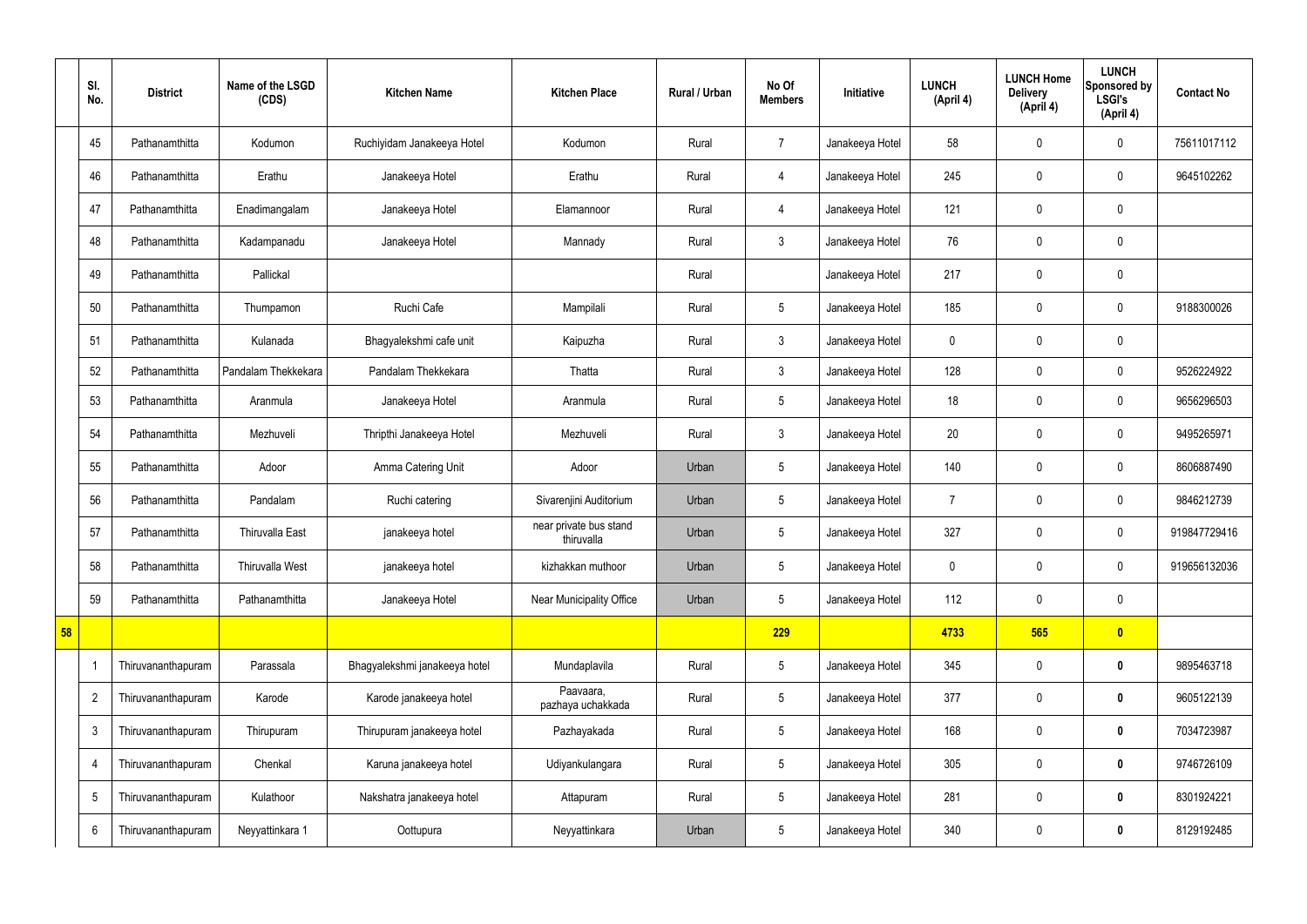| SI.<br>No. | <b>District</b>           | Name of the LSGD<br>(CDS) | <b>Kitchen Name</b>                       | <b>Kitchen Place</b>                       | Rural / Urban | No Of<br><b>Members</b> | <b>Initiative</b> | <b>LUNCH</b><br>(April 4) | <b>LUNCH Home</b><br><b>Delivery</b><br>(April 4) | <b>LUNCH</b><br>Sponsored by<br><b>LSGI's</b><br>(April 4) | <b>Contact No</b> |
|------------|---------------------------|---------------------------|-------------------------------------------|--------------------------------------------|---------------|-------------------------|-------------------|---------------------------|---------------------------------------------------|------------------------------------------------------------|-------------------|
| -7         | Thiruvananthapuram        | Neyyattinkara 1           | Cafesree Janakeeya Hotel                  | Vazhimukku                                 | Urban         | 5                       | Janakeeya Hotel   | 479                       | 0                                                 | 0                                                          | 9995604997        |
| 8          | Thiruvananthapuram        | Neyyattinkara 1           | Thripthi janakeeya Hotel                  | perumpazhuthoor                            | urban         | 4                       | janakeeya Hotel   | 266                       | 0                                                 | $\boldsymbol{0}$                                           | 6282944199        |
| 9          | <b>Thiruvananthapuram</b> | Neyyattinkara 2           | Harsha catering unit                      | Neyyattinkara                              | Urban         | 5                       | Janakeeya Hotel   | 280                       | 0                                                 | 0                                                          | 9048822770        |
| 10         | Thiruvananthapuram        | Neyyattinkara 2           | Devarose Janakeeya Hotel                  | Amaravila                                  | Urban         | 5                       | Janakeeya Hotel   | 118                       | 0                                                 | $\boldsymbol{0}$                                           | 9995028659        |
| 11         | Thiruvananthapuram        | Kollayil                  | ems janakeeya hotel                       | Dhanuvachapuram                            | Rural         | $5\phantom{.0}$         | Janakeeya Hotel   | 585                       | 0                                                 | 0                                                          | 8157880624        |
| 12         | Thiruvananthapuram        | Kunnathukal               | Aiswarya Janakeeya Hotel -<br>Kunnathukal | Kuruwad, paliyodu                          | Rural         | $\mathfrak{Z}$          | Janakeeya Hotel   | 103                       | $\mathbf 0$                                       | $\mathbf 0$                                                | 9539549507        |
| 13         | Thiruvananthapuram        | Vellarada                 | Eden Janakeeya Hotel                      | Panachamoodu, Vellarada                    | Rural         | $5\phantom{.0}$         | Janakeeya Hotel   | 156                       | $\mathbf 0$                                       | 0                                                          | 8547973305        |
| 14         | Thiruvananthapuram        | Vellarada                 | Chandrika Janakeeya Hotel - Vellarada     | Vellarada                                  | Rural         | $6\phantom{.}6$         | Janakeeya Hotel   | 950                       | $\mathbf 0$                                       | $\mathbf 0$                                                | 9539366295        |
| 15         | Thiruvananthapuram        | Aryankode                 | Aryan Janakeeya Hotel - Aryankode         | Aryankode                                  | Rural         | $5\phantom{.0}$         | Janakeeya Hotel   | 231                       | 0                                                 | 0                                                          | 9746905408        |
| 16         | Thiruvananthapuram        | Aryankode                 | stree souhritha jh                        | chemboor                                   | Rural         | $5\phantom{.0}$         | Janakeeya Hotel   | 166                       | 0                                                 | $\mathbf 0$                                                |                   |
| 17         | Thiruvananthapuram        | Ottashekharamangala<br>m  | Minnaram Janakeeya Hotel                  | Kuravara, Near<br>Ottashekharamangalam UPS | Rural         | 4                       | Janakeeya Hotel   | 247                       | 0                                                 | $\bf{0}$                                                   | 9567553161        |
| 18         | Thiruvananthapuram        | Kollayil                  | Janakeeya Hotel                           | Mylakkara                                  | Rural         | $5\phantom{.0}$         | Janakeeya Hotel   | 115                       | 0                                                 | $\bf{0}$                                                   | 9605076268        |
| 19         | Thiruvananthapuram        | perunkadavila             | shankholi janakeeya hotel                 | perunkadavila                              | rural         | $\mathbf{3}$            | Janakeeya Hotel   | 108                       | 0                                                 | 0                                                          |                   |
| 20         | Thiruvananthapuram        | Amboori                   | Janakeeya Hotel                           | Amboori                                    | Rural         | $5\,$                   | Janakeeya Hotel   | 166                       | $\mathbf 0$                                       | $\mathbf 0$                                                | 9747169098        |
| 21         | Thiruvananthapuram        | Athiyanoor                | Kudumbashree janakeeya hotel              | Venpakal                                   | Rural         | 4                       | Janakeeya Hotel   | 115                       | $\mathbf 0$                                       | $\mathbf 0$                                                | 919562752580      |
| 22         | Thiruvananthapuram        | Kottukal                  | Vismaya janakeeya hotel                   | Uchakkada                                  | Rural         | $5\,$                   | Janakeeya Hotel   | 148                       | 0                                                 | $\mathbf 0$                                                | 6282447041        |
| 23         | Thiruvananthapuram        | Kottukal                  | Udaya janakeeya Hotel                     | Punnakkulam                                | Rural         | $\overline{4}$          | Janakeeya Hotel   | 255                       | 0                                                 | $\pmb{0}$                                                  |                   |
| 24         | Thiruvananthapuram        | Karumkulam                | Alil Janakeeya Hotel                      | Pallam                                     | Rural         | $5\,$                   | Janakeeya Hotel   | 185                       | 0                                                 | $\mathbf 0$                                                | 917736513673      |
| 25         | Thiruvananthapuram        | Venganoor                 | Venganoor Ruchi janakeeya hotel           | Peringamala                                | Rural         | 10 <sup>°</sup>         | Janakeeya Hotel   | 145                       | 0                                                 | $\mathbf 0$                                                | 9656309710        |
| 26         | Thiruvananthapuram        | Vilavoorkkal              | Priyam Janakeeya Hotel                    | Chanthamukku, Peyadu Jn                    | Rural         | $5\,$                   | Janakeeya Hotel   | 336                       | 0                                                 | $\mathbf 0$                                                | 7902504494        |
| 27         | Thiruvananthapuram        | Vilavoorkal               | Vilavoorkal janakeeya hotel               | Pottayil                                   | Rural         | $5\,$                   | Janakeeya Hotel   | 208                       | 0                                                 | $\mathbf 0$                                                | 9497883130        |
| 28         | Thiruvananthapuram        | Kalliyoor                 | Stree Shakthi Janakeeya Hotel             | Kalliyoor                                  | Rural         | $\sqrt{5}$              | Janakeeya Hotel   | 179                       | 0                                                 | $\pmb{0}$                                                  | 9074998782        |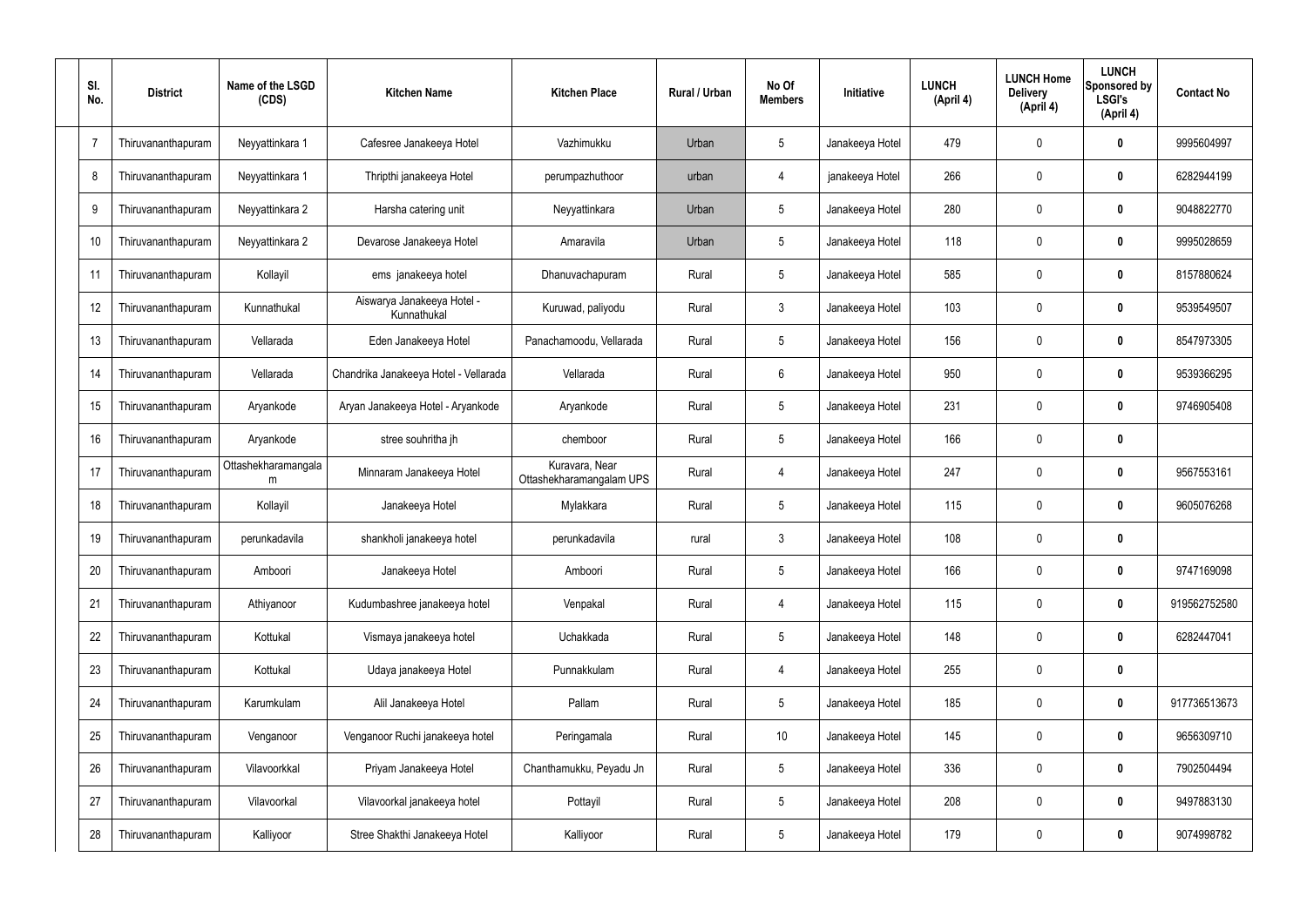| SI.<br>No. | <b>District</b>    | Name of the LSGD<br>(CDS)                    | <b>Kitchen Name</b>                           | <b>Kitchen Place</b>                              | Rural / Urban | No Of<br><b>Members</b> | Initiative      | <b>LUNCH</b><br>(April 4) | <b>LUNCH Home</b><br><b>Delivery</b><br>(April 4) | <b>LUNCH</b><br>Sponsored by<br><b>LSGI's</b><br>(April 4) | <b>Contact No</b> |
|------------|--------------------|----------------------------------------------|-----------------------------------------------|---------------------------------------------------|---------------|-------------------------|-----------------|---------------------------|---------------------------------------------------|------------------------------------------------------------|-------------------|
| 29         | Thiruvananthapuram | Maranalloor                                  | Mayooram Janakeeya Hotel                      | Mannadikkonam                                     | Rural         | 4                       | Janakeeya Hotel | 173                       | 0                                                 | 0                                                          | 9847371025        |
| 30         | Thiruvananthapuram | Pallichal                                    | Vandhanam Janakeeya hotel                     | Naruvamoodu                                       | Rural         | $\overline{4}$          | Janakeeya Hotel | 194                       | 0                                                 | 0                                                          | 9562636222        |
| 31         | Thiruvananthapuram | Vilappil                                     | Sreebhadra janakeey a hotel                   | peyad                                             | Rural         | $5\phantom{.0}$         | Janakeeya Hotel | 243                       | 0                                                 | $\boldsymbol{0}$                                           | 919496194745      |
| 32         | Thiruvananthapuram | Malayinkeezhu                                | Thapasya janakeeya hotel                      | Aruvacode                                         | Rural         | $5\phantom{.0}$         | Janakeeya Hotel | 169                       | 0                                                 | 0                                                          | 9074329707        |
| 3,3        | Thiruvananthapuram | balaramapuram                                | Karunya                                       | balaramapuram                                     | ruralww       | $5\phantom{.0}$         | Janakeeya Hotel | 179                       | 0                                                 | 0                                                          |                   |
| 34         | Thiruvananthapuram | Andoorkonam                                  | Thiruvathira janakeeya hotel                  | Kaniyapuram                                       | Rural         | $\mathfrak{Z}$          | Janakeeya Hotel | 96                        | 0                                                 | $\boldsymbol{0}$                                           | 8921698989        |
| 35         | Thiruvananthapuram | Kadinamkulam                                 | Sabarmathi janakeeya hotel                    | Chitattumukku                                     | Rural         | $\overline{4}$          | Janakeeya Hotel | 158                       | 0                                                 | 0                                                          |                   |
| 36         | Thiruvananthapuram | Azhoor                                       | Kudumbadsree janakeeya hotel                  | Azhoor                                            | Rural         | $\overline{4}$          | Janakeeya Hotel | 255                       | 0                                                 | $\boldsymbol{0}$                                           | 8129060294        |
| 37         | Thiruvanathapuram  | Pothencode                                   | Pothencode Kudumbashree Janakeeya<br>hotel    | Pothencode ayiroorppara<br>Farmers centre         | Rural         | $5\phantom{.0}$         | Janakeeya Hotel | 265                       | 0                                                 | 0                                                          | 9037832338        |
| 38         | Thiruvananthapuram | Mangalapuram                                 | Mangalapuram Kudumbashree<br>Janakeeya Hotel  | Managalapuram Junction,<br>Near Panchayath Office | Rural         | $5\phantom{.0}$         | Janakeeya Hotel | 211                       | 0                                                 | $\boldsymbol{0}$                                           | 9995459534        |
| 39         | Thiruvananthapuram | Mangalapuram                                 | Swad Kudumbashree Janakeeya hotel             | Murukkumpuzha                                     | Rural         | $\mathbf{3}$            | Janakeeya Hotel | 285                       | 0                                                 | 0                                                          | 8281624670        |
| 40         | Thiruvananthapuram | Mangalapuram                                 | Ruchisagaram Kudumbashree<br>Janakeeya Hotel  | Chembakamangalam                                  | Rural         | $5\phantom{.0}$         | Janakeeya Hotel | 222                       | 0                                                 | $\boldsymbol{0}$                                           | 8139079929        |
| 41         | Thiruvanathapuram  | <b>TVM Corporation CDS</b>                   | Krishnakripa Janakeeya hotel                  | Anayara                                           | Urban         | $5\phantom{.0}$         | Janakeeya Hotel | 187                       | 0                                                 | 0                                                          | 9745823832        |
| 42         | Thiruvanathapuram  | <b>TVM Corporation CDS</b>                   | Vanitha Janakeeya Hotel                       | Manvila                                           | Urban         | 4                       | Janakeeya Hotel | 105                       | 0                                                 | $\mathbf 0$                                                | 8129412369        |
| 43         | Thiruvanathapuram  | <b>TVM Corporation CDS</b>                   | Bhagyalekshmi Kudumbashree<br>Janakeeya Hotel | EK Nayanar Trust, Medical<br>College              | Urban         | $6\phantom{.}$          | Janakeeya Hotel | 156                       | $\mathbf 0$                                       | $\pmb{0}$                                                  |                   |
| 44         | Thiruvanathapuram  | <b>TVM Corporation CDS</b>                   | Tripthi Janakeeya Hotel                       | Pallithura                                        | Urban         | $\mathbf{3}$            | Janakeeya Hotel | 136                       | 0                                                 | $\pmb{0}$                                                  | 9387738568        |
| 45         | Thiruvanathapuram  | <b>TVM Corporation CDS</b>                   | soubhagya janakeeya Hotel                     | kazhakoottam                                      | Urban         | $\mathfrak{Z}$          | janakeeya Hotel | 123                       | $\mathbf 0$                                       | $\pmb{0}$                                                  | 8921555192        |
| 46         | Thiruvanathapuram  | <b>TVM Corporation CDS</b>                   | Uthradam Janakeeya Hotel                      | Pattom                                            | Urban         | $\mathfrak{Z}$          | janakeeya Hotel | 147                       | 0                                                 | $\pmb{0}$                                                  | 8281062575        |
| 47         | Thiruvananthapuram | <b>TVM Corporation CDS</b>                   | Kismath Janakeeya Hotel                       | Pottakuzhi                                        | Urban         | $\mathfrak{Z}$          | Janakeeya Hotel | 258                       | 0                                                 | $\mathbf 0$                                                | 8281088923        |
| 48         | Thiruvananthapuram | <b>TVM Corporation CDS</b>                   | Anugraha janakeeya Hotel                      | sreekaryam                                        | Urban         | 4                       | Janakeeya Hotel | 183                       | 0                                                 | $\pmb{0}$                                                  |                   |
| 49         | Thiruvananthapuram | <b>TVM Corporation CDS</b>                   | janakeeya hotel                               | mannarakkonam                                     | Urban         | 3                       | Janakeeya Hotel | 452                       | $\boldsymbol{0}$                                  | $\pmb{0}$                                                  | 8129179622        |
| 50         | Thiruvananthapuram | <b>TVM Corporation CDS</b><br>$\overline{2}$ | Salt and Pepper                               | Poomalliyoorkkonam                                | Urban         | $\mathfrak{Z}$          | Janakeeya Hotel | 351                       | $\boldsymbol{0}$                                  | $\pmb{0}$                                                  | 8593986935        |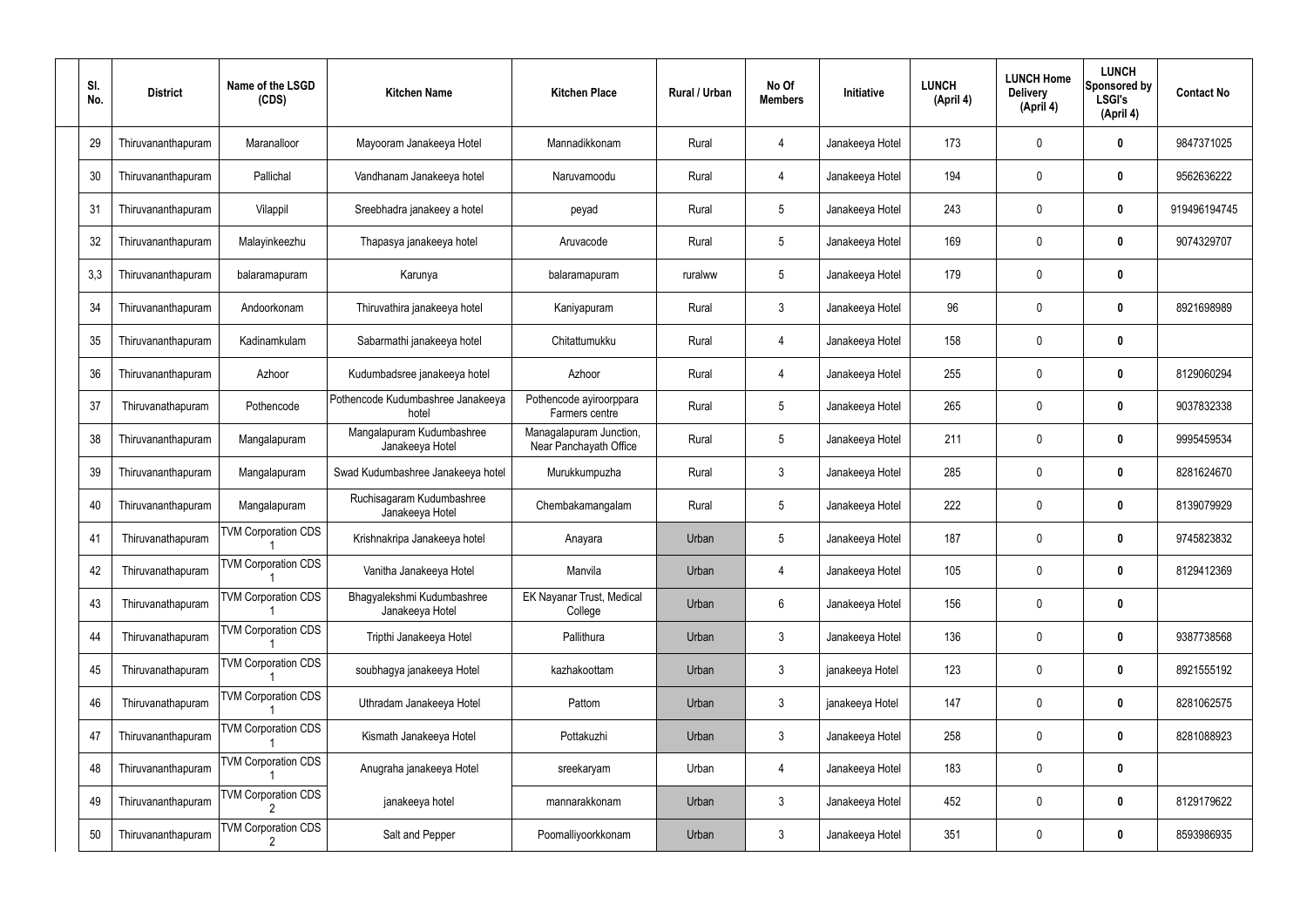|     | SI.<br>No. | <b>District</b>    | Name of the LSGD<br>(CDS)  | <b>Kitchen Name</b>                  | <b>Kitchen Place</b>                              | Rural / Urban | No Of<br><b>Members</b> | Initiative      | <b>LUNCH</b><br>(April 4) | <b>LUNCH Home</b><br><b>Delivery</b><br>(April 4) | <b>LUNCH</b><br>Sponsored by<br><b>LSGI's</b><br>(April 4) | <b>Contact No</b> |
|-----|------------|--------------------|----------------------------|--------------------------------------|---------------------------------------------------|---------------|-------------------------|-----------------|---------------------------|---------------------------------------------------|------------------------------------------------------------|-------------------|
|     | 51         | Thiruvananthapuram | <b>TVM Corporation CDS</b> | Sreebhadra Janakeeya Hotel           | Pettah                                            | Urban         | $\overline{4}$          | Janakeeya Hotel | 321                       | 0                                                 | 0                                                          | 9847227647        |
|     | 52         | Thiruvananthapuram | <b>TVM Corporation CDS</b> | kalavara Janakeeya Hotel             | vattiyoorkavu                                     | Urban         | $\mathbf{3}$            | Janakeeya Hotel | 312                       | 0                                                 | $\boldsymbol{0}$                                           | 9847655426        |
|     | 53         | Thiruvananthapuram | <b>TVM Corporation CDS</b> | punartham kudumbashree               | kudappanakunnu                                    | Urban         | $\mathbf{3}$            | Janakeeya Hotel | 169                       | 0                                                 | 0                                                          | 9747115789        |
|     | 54         | Thiruvananthapuram | <b>TVM Corporation CDS</b> | peroor JH                            | Palayam                                           | Urban         | $\mathbf{3}$            | Janakeeya Hotel | 361                       | 0                                                 | $\boldsymbol{0}$                                           | 8086119633        |
| 110 | 55         | Thiruvananthapuram | Aryanadu                   | Aryanad Janakeeya Hotel              | Aryanad                                           | Rural         | $6\phantom{.}6$         | Janakeeya Hotel | 256                       | 0                                                 | 0                                                          | 9207447839        |
|     | 56         | Thiruvananthapuram | Kuttichal                  | Kutichal Janakeeya Hotel             | Kuttichal                                         | Rural         | $5\phantom{.0}$         | Janakeeya Hotel | 180                       | 0                                                 | $\boldsymbol{0}$                                           | 9446331479        |
|     | 57         | Thiruvananthapuram | Poovachal                  | Poovachal Janakeeya Hotel            | Poovachal Panchayath                              | Rural         | $5\phantom{.0}$         | Janakeeya Hotel | 187                       | 0                                                 | 0                                                          | 9495225046        |
|     | 58         | Thiruvananthapuram | Vithura                    | Navodaya Janakeeya hotel             | Koppam, Vithura                                   | Rural         | $\overline{4}$          | Janakeeya Hotel | $\mathbf 0$               | 0                                                 | $\mathbf 0$                                                | 9946837014        |
|     | 59         | Thiruvananthapuram | Tholicode                  | Tholicode Janakeeya Hotel            | Pulimoodu, Near Bharath<br>Petrol Pump, Tholicode | Rural         | 4                       | Janakeeya Hotel | 228                       | 0                                                 | 0                                                          | 9539995862        |
|     | 60         | Thiruvananthapuram | uzhamalackal               | mazhavil jh                          | Puthukulangara                                    | Rural         | $5\phantom{.0}$         | Janakeeya Hotel | 298                       | 0                                                 | $\boldsymbol{0}$                                           | 96457 54988       |
|     | 61         | Thiruvananthapuram | <b>TVPM Corpn CDS 4</b>    | Maithri Janakeeya Hotel              | Poozhyakkunnu, Nemom, TVM                         | Urban         | $5\phantom{.0}$         | Janakeeya Hotel | $\mathbf 0$               | 0                                                 | $\boldsymbol{0}$                                           | 9846905594        |
|     | 62         | Thiruvananthapuram | TVPM. Corpn. CDS III       | Janatha hotel                        | Over bridge                                       | Urban         | 9                       | Janakeeya Hotel | $\mathbf 0$               | 0                                                 | $\boldsymbol{0}$                                           | 919746149160      |
|     | 63         | Thiruvananthapuram | TVPM. Corpn. CDS III       | Asraya Janakeeya Hotel               | <b>DPI</b>                                        | Urban         | 4                       | Janakeeya Hotel | 455                       | 0                                                 | 0                                                          | 918113008306      |
|     | 64         | Thiruvananthapuram | TVPM. Corpn. CDS III       | Ruchikkoott                          | Mudavanmukal                                      | Urban         | $\overline{4}$          | Janakeeya Hotel | 123                       | 0                                                 | $\mathbf 0$                                                | 917907579424      |
|     | 65         | Thiruvananthapuram | TVPM. Corpn. CDS IV        | Janakeeya hotel tvm corporation cds4 | Vallakkadavu                                      | Urban         | $5\phantom{.0}$         | Janakeeya Hotel | 289                       | 0                                                 | $\mathbf 0$                                                | 8129795072        |
|     | 66         | Thiruvananthapuram | TVPM. Corpn. CDS IV        | Karuna Janakeeya Hotel               | Avaduthura                                        | Urban         | $5\phantom{.0}$         | Janakeeya Hotel | 245                       | 0                                                 | $\mathbf{3}$                                               | 9567523799        |
|     | 67         | Thiruvananthapuram | Anadu                      | Nanma anad                           | Govt LPS Anad                                     | Rural         | $\overline{4}$          | Janakeeya Hotel | $\mathbf 0$               | 0                                                 | $\mathbf 0$                                                | 9645709754        |
|     | 68         | Thiruvananthapuram | Vembayam                   | Liya canteen                         | Perumboor near panchayath<br>office               | Rural         | $5\phantom{.0}$         | Janakeeya Hotel | 210                       | 0                                                 | $\mathbf 0$                                                | 9544337362        |
|     | 69         | Thiruvananthapuram | Vembayam                   | Four's Janakeeya Hotel               | Naduveli Konchira                                 | Rural         | $\overline{4}$          | Janakeeya Hotel | 238                       | 0                                                 | $\mathbf 0$                                                | 9526253578        |
|     | 70         | Thiruvananthapuram | Nedumangad 1               | Subhiksham                           | Irinjayam                                         | Urban         | $\overline{4}$          | Janakeeya Hotel | 238                       | 0                                                 | $\mathbf 0$                                                | 9745606588        |
|     | 71         | Thiruvananthapuram | Nedumangad 1               | Ootupura                             | Pazhakutty                                        | Urban         | $6\phantom{.}6$         | Janakeeya Hotel | 468                       | $\boldsymbol{0}$                                  | $\mathbf 0$                                                | 7510910614        |
|     | 72         | Thiruvananthapuram | Nedumangad 2               | Niravu                               | Near ksrtc bus stand                              | Urban         | 4                       | Janakeeya Hotel | 461                       | $\pmb{0}$                                         | $\bm{0}$                                                   | 9645958207        |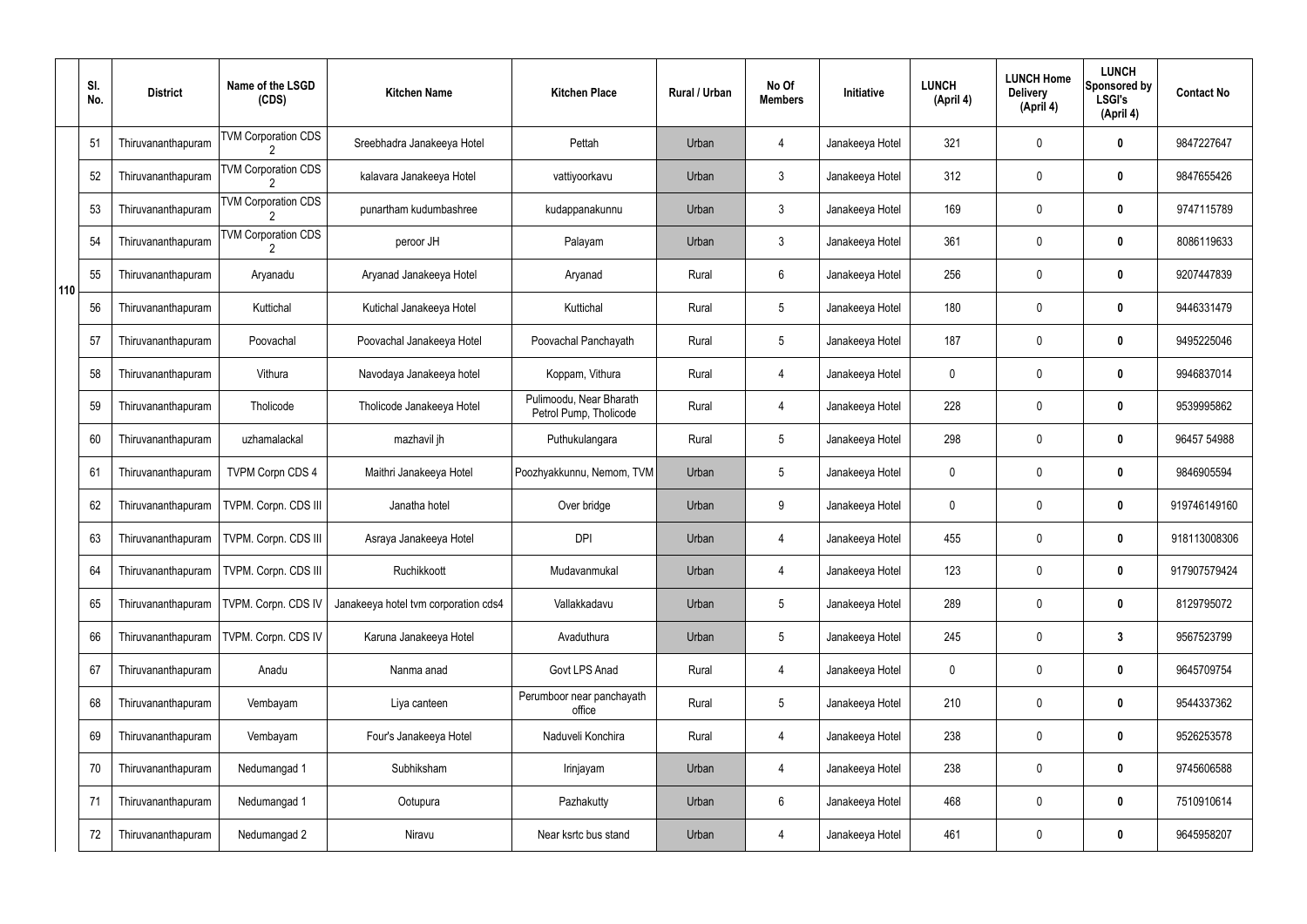| SI.<br>No. | <b>District</b>    | Name of the LSGD<br>(CDS) | <b>Kitchen Name</b>                 | <b>Kitchen Place</b>                      | Rural / Urban | No Of<br><b>Members</b> | Initiative      | <b>LUNCH</b><br>(April 4) | <b>LUNCH Home</b><br><b>Delivery</b><br>(April 4) | <b>LUNCH</b><br><b>Sponsored by</b><br><b>LSGI's</b><br>(April 4) | <b>Contact No</b> |
|------------|--------------------|---------------------------|-------------------------------------|-------------------------------------------|---------------|-------------------------|-----------------|---------------------------|---------------------------------------------------|-------------------------------------------------------------------|-------------------|
| 73         | Thiruvananthapuram | Nedumangad 2              | Ruchiyidam                          | <b>Near Municipality</b>                  | Urban         | $\mathbf 0$             | Janakeeya Hotel | 465                       | 0                                                 | 0                                                                 | 9846371353        |
| 74         | Thiruvananthapuram | Karakulam                 | Karakulam Vanitha hotel             | Karakulam Junction                        | Rural         | 4                       | Janakeeya Hotel | 340                       | $\mathbf 0$                                       | 0                                                                 | 9747176668        |
| 75         | Thiruvananthapuram | Panavoor                  | Kudumbashree vanitha hotel          | HI auditorium near panavoor<br>panchayath | Rural         | 6                       | Janakeeya Hotel | 234                       | 0                                                 | 4                                                                 | 9526740817        |
| 76         | Thiruvananthapuram | Aruvikara                 | Nanma                               | Aruvikara junction                        | Rural         | $\mathbf{3}$            | Janakeeya hotel | $\mathbf 0$               | $\mathbf 0$                                       | 0                                                                 | 8606524464        |
| 77         | Thiruvananthapuram | Pullampara                | Janakeeya Hotel                     | Kalumkinmukham                            | Rural         | $5\phantom{.0}$         | Janakeeya Hotel | 275                       | $\mathbf 0$                                       | 0                                                                 |                   |
| 78         | Thiruvananthapuram | Pangode                   | Bhagyalekshmi janakeeya hotel       | Pangodu Panchayath Hall                   | Rural         | 5                       | Janakeeya Hotel | 315                       | $\mathbf 0$                                       | 0                                                                 |                   |
| 79         | Thiruvananthapuram | Manickal                  | Janakeeya hotel                     | Pirappancode                              | Rural         | 6                       | Janakeeya Hotel | 210\$                     | 0                                                 | 0                                                                 | 9745874522        |
| 80         | Thiruvananthapuram | Vamanapuram               | Pournami Kalamachal                 | Kalamachal                                | Rural         | $5\phantom{.0}$         | Janakeeya Hotel | 263                       | $\mathbf 0$                                       | 0                                                                 | 9846825964        |
| 81         | Thiruvananthapuram | kallara                   | Amma janakeeya hotel                | kallara                                   | rural         | $\overline{4}$          | Janakeeya Hotel | 377                       | $\mathbf 0$                                       | 0                                                                 | 8111891405        |
| 82         | Thiruvananthapuram | nellanad                  | Nellanad janakeeya hotel            | keezhayikkonam                            | rural         | 6                       | Janakeeya Hotel | 283                       | $\mathbf 0$                                       | 0                                                                 | 9946994811        |
| 83         | Thiruvananthapuram | Pazhayakunnummel          | Chaitanya janakeeya hotel           | Pazhayakunnumel                           | Rural         | $5\phantom{.0}$         | Janakeeya Hotel | 0                         | 0                                                 | 0                                                                 | 9496997201        |
| 84         | Thiruvananthapuram | Karavaram                 | Takkolam, Karavaram janakeeya hotel | Pullurmukk, kallambalam                   | Rural         | $5\phantom{.0}$         | Janakeeya Hotel | 168                       | 0                                                 | 0                                                                 | 9539723288        |
| 85         | Thiruvananthapuram | Kilimanoor                | Tanima vanitha canteen              | Kilimanoor                                | Rural         | 4                       | Janakeeya Hotel | 235                       | 0                                                 | 0                                                                 | 9846657166        |
| 86         | Thiruvananthapuram | Pulimath                  | Iswarya catering unit               | Pulimath, Karet                           | Rural         | $\overline{4}$          | Janakeeya Hotel | $\mathbf 0$               | $\mathbf 0$                                       | 0                                                                 | 9645514593        |
| 87         | Thiruvananthapuram | Navaikkulam               | Kudumbashree janakeeya hotel        | Kadambaattukonam                          | Rural         | $5\phantom{.0}$         | Janakeeya Hotel | $\mathbf 0$               | $\mathbf 0$                                       | 0                                                                 | 9400619476        |
| 88         | Thiruvananthapuram | Nagaroor                  | Janakeeya Hotel                     | Altharamoodu                              | Rural         | $5\phantom{.0}$         | Janakeeya Hotel | 163                       | $\mathbf 0$                                       | 0                                                                 | 7034964806        |
| 89         | Thiruvananthapuram | Pallikal                  | pallikkal janakeeya hotel           | pakalkkuri                                | rural         | $\overline{4}$          | Janakeeya Hotel | 120                       | $\pmb{0}$                                         | 0                                                                 | 9447886364        |
| 90         | Thiruvananthapuram | Madavoor                  | Madavoor janakeeya hotel            | madavoor                                  | rural         | $5\phantom{.0}$         | Janakeeya Hotel | 151                       | $\mathbf 0$                                       | 0                                                                 | 9526206002        |
| 91         | Thiruvananthapuram | Chirayinkeezh             | Sevenstar Janakeeya Hotel           | Sarkkara                                  | Rural         | $5\phantom{.0}$         | Janakeeya Hotel | 123                       | $\pmb{0}$                                         | 0                                                                 | 8921556636        |
| 92         | Thiruvananthapuram | Kadaykkavoor              | Karmalamatha Janakeeya Hotel        | Kadakkavoor                               | Rural         | $5\phantom{.0}$         | Janakeeya Hotel | 96                        | $\mathbf 0$                                       | 0                                                                 | 9645405591        |
| 93         | Thiruvananthapuram | Mudakkal                  | Sarovaram Janakeeya Hotel           | Valakkadu                                 | Rural         | $\mathbf{3}$            | Janakeeya Hotel | 114                       | $\mathbf 0$                                       | $\pmb{0}$                                                         | 8086240900        |
| 94         | Thiruvananthapuram | Vakkom                    | Jananai Janakeeya Hotel             | SN Junction, Jeeva Dhara                  | Rural         | $5\phantom{.0}$         | Janakeeya Hotel | 125                       | $\pmb{0}$                                         | $\boldsymbol{0}$                                                  | 8137014724        |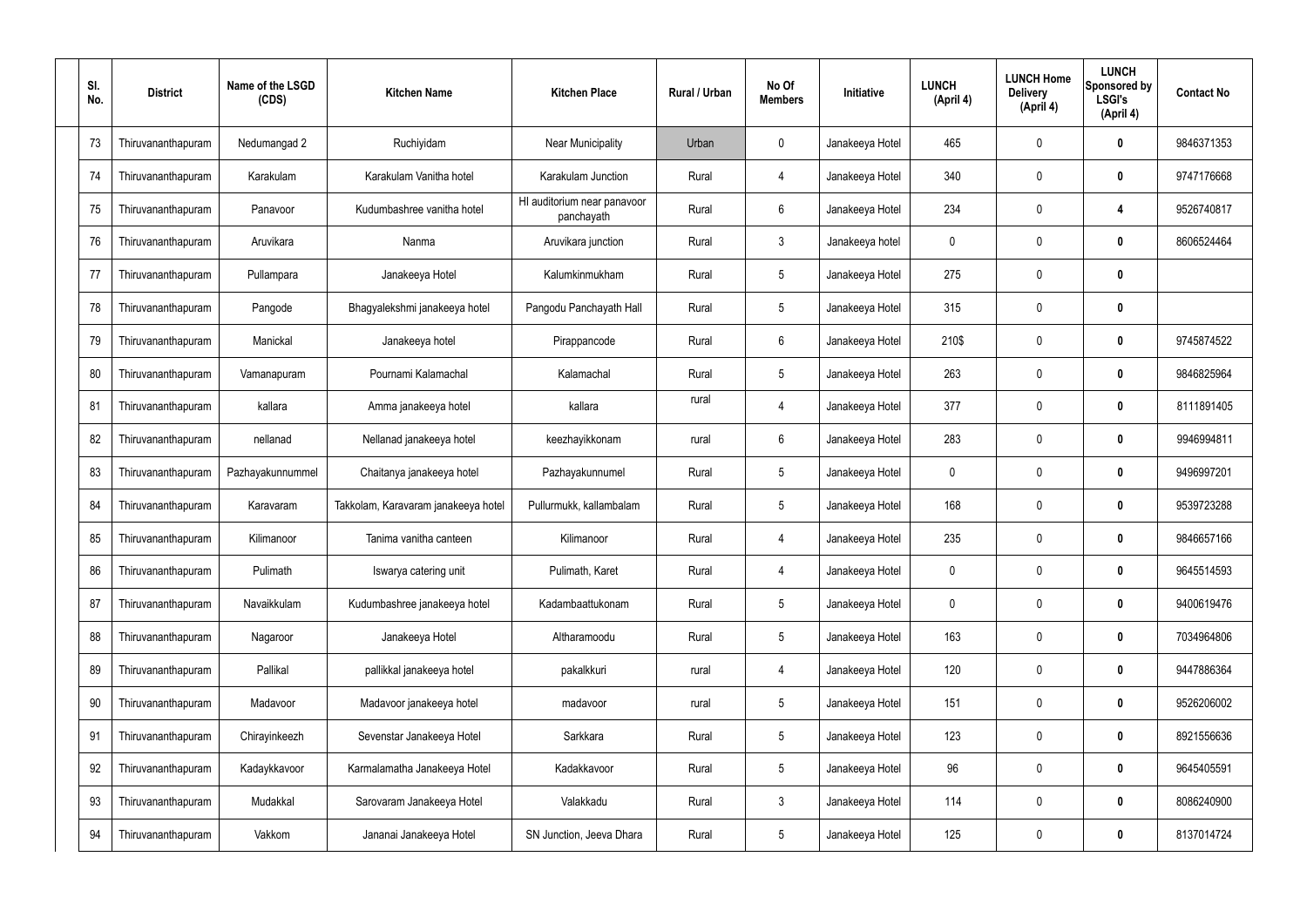|     | SI.<br>No.      | <b>District</b>    | Name of the LSGD<br>(CDS) | <b>Kitchen Name</b>                | <b>Kitchen Place</b>                             | <b>Rural / Urban</b> | No Of<br><b>Members</b> | Initiative      | <b>LUNCH</b><br>(April 4) | <b>LUNCH Home</b><br><b>Delivery</b><br>(April 4) | <b>LUNCH</b><br>Sponsored by<br><b>LSGI's</b><br>(April 4) | <b>Contact No</b> |
|-----|-----------------|--------------------|---------------------------|------------------------------------|--------------------------------------------------|----------------------|-------------------------|-----------------|---------------------------|---------------------------------------------------|------------------------------------------------------------|-------------------|
|     | 95              | Thiruvananthapuram | Vakkom                    | Diya Janakeeya Hotel               | Panayile Kadavu                                  | Rural                | 5                       | Janakeeya Hotel | 147                       | 0                                                 | $\bf{0}$                                                   | 8590439391        |
|     | 96              | Thiruvananthapuram | Kizhuvilam                | Kudumbashree vanitha canteen       | Kizhuvillam                                      | Rural                | $\overline{4}$          | Janakeeya Hotel | 123                       | 0                                                 | $\bm{0}$                                                   | 9747361312        |
|     | 97              | Thiruvananthapuram | Anchuthengu               | Swad Janakeeya Hotel               | Anchuthengu                                      | Rural                | $5\phantom{.0}$         | Janakeeya Hotel | 158                       | 0                                                 | $\bm{0}$                                                   |                   |
|     | 98              | Thiruvananthapuram | Attingal                  | Bhagyashree janakeeya hotel        | Attingal                                         | Urban                | 5                       | Janakeeya Hotel | 114                       | 0                                                 | $\bm{0}$                                                   | 9539968503        |
|     | 99              | Thiruvananthapuram | Cherunniyoor              | Lekshmi janakeeya hotel            | Dhalavapuram                                     | Rural                | $\mathbf{3}$            | Janakeeya Hotel | 120                       | 0                                                 | $\mathbf 0$                                                | 9995391999        |
|     | 100             | Thiruvananthapuram | Chemmaruthi               | Dreams janakeeya hotel             | Mavinmoodu, muthana                              | Rural                | 5                       | Janakeeya Hotel | 0                         | 0                                                 | $\bm{0}$                                                   | 8129240185        |
|     | 101             | Thiruvananthapuram | Chemmaruthi               | Natturuchi janakeeya hotel         | Panayara&sivapuram                               | Rural                | $5\overline{)}$         | Janakeeya Hotel | 79                        | 0                                                 | $\mathbf 0$                                                | 8129240185        |
|     | 102             | Thiruvananthapuram | Chemmaruthi               | <b>Bhanusree</b>                   | Chavadimukku                                     | Rural                | $\overline{4}$          | Janakeeya Hotel | 164                       | 0                                                 | $\bm{0}$                                                   | 8129240185        |
|     | 103             | Thiruvananthapuram | Chemmaruthi               | saphalyam janakeeya Hotel          | chemmaruthi                                      | Rural                | 5                       | Janakeeya hotel | 118                       | 0                                                 | $\mathbf 0$                                                | 9539925641        |
|     | 104             | Thiruvananthapuram | Manamboor                 | Manamboor janakeeya hotel          | Kavalayoor                                       | Rural                | 4                       | Janakeeya Hotel | 125                       | 0                                                 | 0\$                                                        | 9074388684        |
|     | 105             | Thiruvananthapuram | Edava                     | Sreenandha janakeeyahotel          | Kaappil                                          | Rural                | $5\overline{)}$         | Janakeeya Hotel | 148                       | 0                                                 | $\bm{0}$                                                   | 9895337334        |
|     | 106             | Thiruvananthapuram | Elakamon                  | Sreenarayana janakeeya hotel       | Elakamon                                         | Rural                | 7                       | Janakeeya Hotel | 84                        | 0                                                 | $\bm{0}$                                                   | 8086637798        |
|     | 107             | Thiruvananthapuram | Elakamon                  | kudumbashree janakeeya hotel       | Elakamon                                         | Rural                | 5                       | janakeeya hotel | 108                       | 0                                                 | 0                                                          | 8590725126        |
|     | 108             | Thiruvananthapuram | Vettoor                   | Kashi janakeeya hotel              | Vettoor                                          | Rural                | $\overline{4}$          | Janakeeya Hotel | 156                       | 0                                                 | $\mathbf 0$                                                | 9061547396        |
|     | 109             | Thiruvananthapuram | Ottoor                    | Kudumbashree Janakeeya hotel       | ottoor                                           | rural                | $\mathbf{3}$            | Janakeeya Hotel | 96                        | 0                                                 | $\mathbf 0$                                                | 8590570561        |
|     | 110             | Thiruvanathapuram  | Varkala                   | Janakeeya hotel                    | Varkala municipality                             | Urban                | $5\phantom{.0}$         | Janakeeya Hotel | 102                       | 0                                                 | $\mathbf 0$                                                | 8943261611        |
| 110 |                 |                    |                           |                                    |                                                  |                      | 501                     |                 | 22843                     | $\overline{0}$                                    | $\overline{7}$                                             |                   |
|     | $\mathbf{1}$    | Thrissur           | Kadangodu                 | Janakeeya Hotel Kadangod           | Kadangod                                         | Rural                | 4                       | Janakeeya Hotel | 71                        | 10                                                | $\overline{7}$                                             |                   |
|     | $\overline{2}$  | Thrissur           | Chalakudy                 | Thripthy Janakeeya Hotel Chalakudy | North Busstand Chalakudy                         | Urban                | 4                       | Janakeeya Hotel | 256                       | 140                                               | $\pmb{0}$                                                  |                   |
|     | $\mathbf{3}$    | Thrissur           | Pananchery                | Pananchery Janakeeya Hotel         | Pattikkad                                        | Rural                | $5\phantom{.0}$         | Janakeeya Hotel | 168                       | 59                                                | $\pmb{0}$                                                  |                   |
|     | $\overline{4}$  | Thrissur           | Kadavallur                | Janakeeya Hotel Kadavalloor        | Panjayath Compound                               | Rural                | 4                       | Janakeeya Hotel | 83                        | 97                                                | $\pmb{0}$                                                  |                   |
|     | $5\phantom{.0}$ | Thrissur           | Kattoor                   | Janakeeya Hotel Kattoor            | Kudumbashree Vipanana<br>Kendram, Katoor Bazzar, | Rural                | $5\phantom{.0}$         | Janakeeya Hotel | 86                        | 14                                                | $\pmb{0}$                                                  |                   |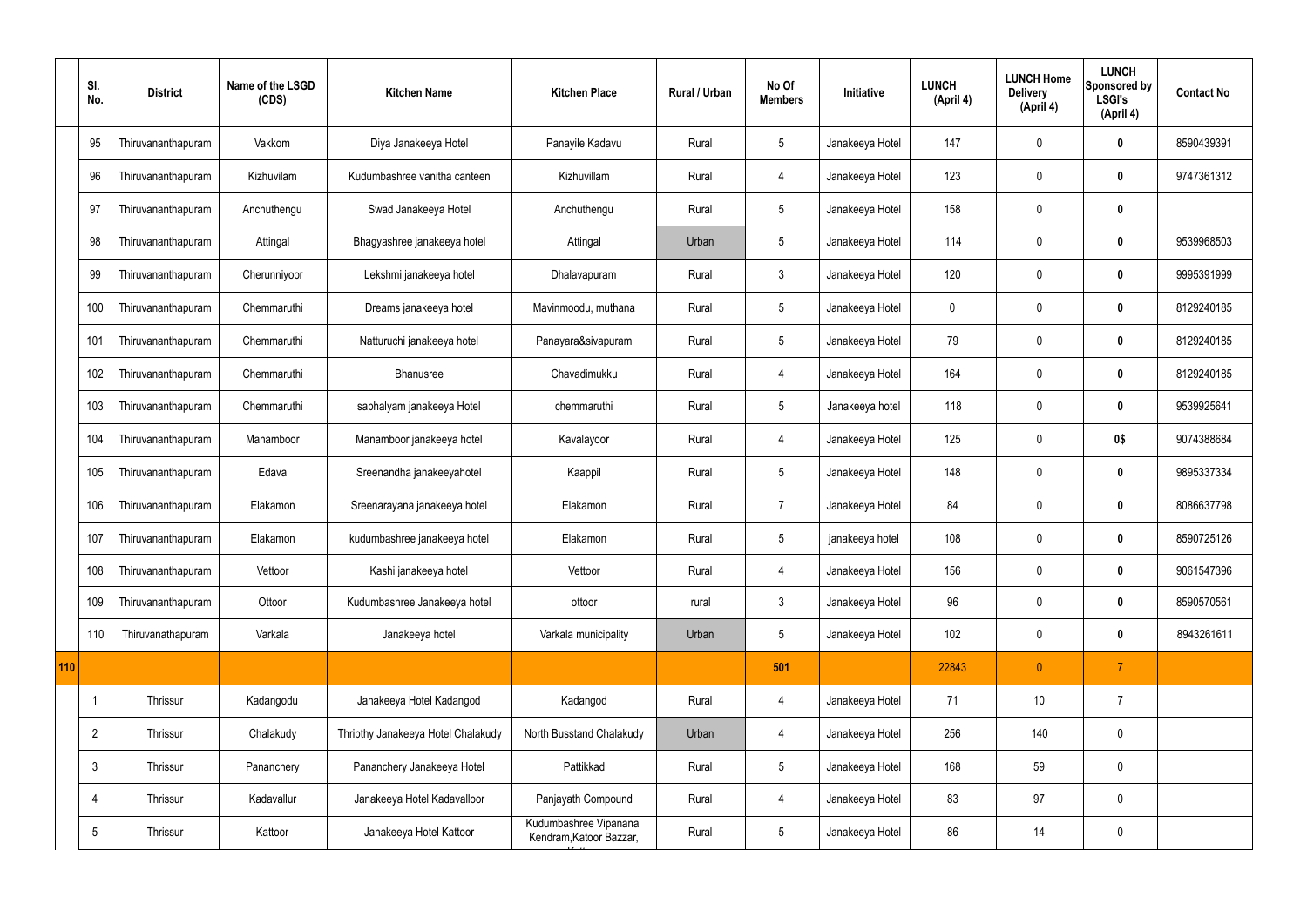| SI.<br>No.     | <b>District</b> | Name of the LSGD<br>(CDS) | <b>Kitchen Name</b>                             | <b>Kitchen Place</b>                       | Rural / Urban | No Of<br><b>Members</b> | Initiative      | <b>LUNCH</b><br>(April 4) | <b>LUNCH Home</b><br><b>Delivery</b><br>(April 4) | <b>LUNCH</b><br>Sponsored by<br><b>LSGI's</b><br>(April 4) | <b>Contact No</b> |
|----------------|-----------------|---------------------------|-------------------------------------------------|--------------------------------------------|---------------|-------------------------|-----------------|---------------------------|---------------------------------------------------|------------------------------------------------------------|-------------------|
| $6^{\circ}$    | Thrissur        | Elavally                  | Janakeeya Hotel Elavally                        | Elavally Panchayath<br>Compound            | Rural         | $\overline{4}$          | Janakeeya Hotel | 184                       | 0                                                 | $\pmb{0}$                                                  |                   |
| $\overline{7}$ | Thrissur        | Paralam                   | Paralam Janakeeya Hotel                         | Nanma Kudumbashree<br>canteen              | Rural         | $\mathbf{3}$            | Janakeeya Hotel | 0                         | 53                                                | $\pmb{0}$                                                  |                   |
| 8              | Thrissur        | Kadukutty                 | Uppum Mulakum Janakeeya Hotel<br>Kadukutty      | Kottamuri Junction                         | Rural         | $5\phantom{.0}$         | Janakeeya Hotel | 54                        | 31                                                | $\pmb{0}$                                                  |                   |
| 9              | Thrissur        | Thrissur 2                | Kuttanellur Janakeeya Hotel                     | Kuttanellur                                | Urban         | $5\phantom{.0}$         | Janakeeya Hotel | 54                        | 0                                                 | $\pmb{0}$                                                  |                   |
| 10             | Thrissur        | Pazhayannur               | Janakeeya Hotel, Pazhayanoor                    | Pazhayannur Panchayath                     | Rural         | $\overline{4}$          | Janakeeya Hotel | 230                       | 0                                                 | $\mathbf 0$                                                |                   |
| 11             | Thrissur        | Aloor                     | Aloor Janakeeya Hotel                           | Aloor                                      | Rural         | $5\phantom{.0}$         | Janakeeya Hotel | 107                       | 38                                                | $\pmb{0}$                                                  |                   |
| 12             | Thrissur        | Muriyad                   | Jankeeya Hotel, Muriyad                         | Karuna Canteen, Muriyad                    | Rural         | $5\phantom{.0}$         | Janakeeya Hotel | 61                        | 0                                                 | $\mathbf 0$                                                |                   |
| 13             | Thrissur        | Valapad                   | Janakeeya Hotel Valapad                         | Valapad Chanthapadi                        | Rural         | $6\phantom{.}6$         | Janakeeya Hotel | 124                       | 0                                                 | 8                                                          |                   |
| 14             | Thrissur        | Kaipamangalam             | Kaipamngalam Janakeeya Hotel                    | Kaipamangalam Panchayath                   | Rural         | $\mathbf{3}$            | Janakeeya Hotel | 189                       | 0                                                 | $\overline{2}$                                             |                   |
| 15             | Thrissur        | Annamanada                | Snehitha Catering                               | Annamanada                                 | Rural         | $5\phantom{.0}$         | Janakeeya Hotel | 0                         | 40                                                | $\pmb{0}$                                                  |                   |
| 16             | Thrissur        | Vellangallur              | Janakeeya Hotel Vellangallur                    | Panchayath Community Hall                  | Rural         | $6\phantom{.}6$         | Janakeeya Hotel | 33                        | 36                                                | $\pmb{0}$                                                  |                   |
| 17             | Thrissur        | Pavaratty                 | Janakeeya Hotel Pavaratty                       | Akashaya Vanitha Canteen                   | Rural         | $\mathfrak{Z}$          | Janakeeya Hotel | 142                       | 0                                                 | $\pmb{0}$                                                  |                   |
| 18             | Thrissur        | Edathiruthy               | Janakeeya Hotel Edathuruthi (Nalinam<br>Stores) | Opposite of GLPS,<br>Chenthrappinni Centre | Rural         | 4                       | Janakeeya Hotel | 96                        | 0                                                 | $\mathbf 0$                                                |                   |
| 19             | Thrissur        | Adatt                     | Janakeeya Hotel Adat                            | Muthuvara                                  | Rural         | $\overline{7}$          | Janakeeya Hotel | 74                        | 67                                                | $\pmb{0}$                                                  |                   |
| 20             | Thrissur        | Irinjalakuda 1            | Janakeeya Hotel Irinjalakuda Cds1               | Irinjalakuda Muncipality                   | Urban         | 4                       | Janakeeya Hotel | 70                        | 0                                                 | $\mathbf 0$                                                |                   |
| 21             | Thrissur        | Parapookkara              | Janakeeya Hotel , Parapookkara                  | Panchayath Canteen                         | Rural         | $5\phantom{.0}$         | Janakeeya Hotel | 70                        | 0                                                 | $\mathbf 0$                                                |                   |
| 22             | Thrissur        | Puthanchira               | Annapoorna Janakeeya Hotel<br>Puthenchira       | Panchayath Community Hall                  | Rural         | $5\phantom{.0}$         | Janakeeya Hotel | 37                        | 18                                                | $\mathbf 0$                                                |                   |
| 23             | Thrissur        | SreeNarayanapuram         | Sree Narayana Puram Janakeeya<br>Hotel          | Sreenarayanapuram<br>Panchayath            | Rural         | $5\phantom{.0}$         | Janakeeya Hotel | 217                       | 0                                                 | $1\$                                                       |                   |
| 24             | Thrissur        | Nadathara                 | Nadathara Janakeeya Hotel                       | Moorkanikkara                              | Rural         | $5\phantom{.0}$         | Janakeeya Hotel | 43                        | 52                                                | $0\$                                                       |                   |
| 25             | Thrissur        | Vallachira                | Vallachira Janakeeya Hotel                      | Vallachira Gramapanchayath                 | Rural         | 4                       | Janakeeya Hotel | 0                         | 35                                                | $\pmb{0}$                                                  |                   |
| 26             | Thrissur        | Poyya                     | Janakeeya Hotel , Poyya                         | Poyya Junction                             | Rural         | $5\phantom{.0}$         | Janakeeya Hotel | 25                        | 8                                                 | $\mathbf 0$                                                |                   |
| 27             | Thrissur        | Wadakanchery 1            | Vrindavan Janakeeya Hotel                       | Ottupara                                   | Urban         | $5\phantom{.0}$         | Janakeeya Hotel | 150                       | 55                                                | $\pmb{0}$                                                  |                   |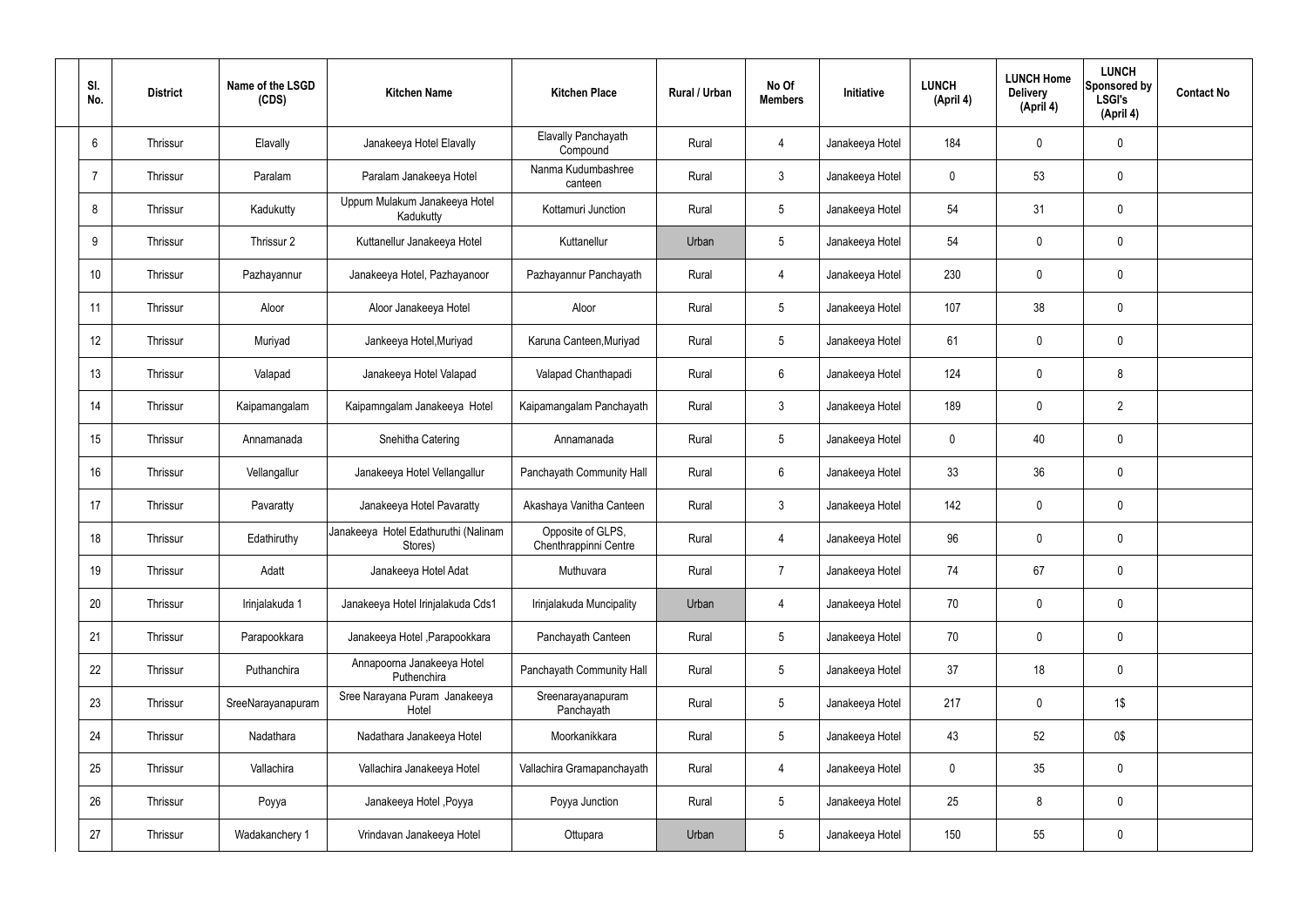|    | SI.<br>No. | <b>District</b> | Name of the LSGD<br>(CDS) | <b>Kitchen Name</b>                        | <b>Kitchen Place</b>                         | Rural / Urban | No Of<br><b>Members</b> | Initiative      | <b>LUNCH</b><br>(April 4) | <b>LUNCH Home</b><br><b>Delivery</b><br>(April 4) | <b>LUNCH</b><br>Sponsored by<br><b>LSGI's</b><br>(April 4) | <b>Contact No</b> |
|----|------------|-----------------|---------------------------|--------------------------------------------|----------------------------------------------|---------------|-------------------------|-----------------|---------------------------|---------------------------------------------------|------------------------------------------------------------|-------------------|
|    | 28         | Thrissur        | Varandarappilly           | Janakeeya Hotel                            | Varandarappilly Panchayath                   | Rural         | $5\phantom{.0}$         | Janakeeya Hotel | 139                       | 32                                                | $\mathbf 0$                                                |                   |
|    | 29         | Thrissur        | Nenmanikkara              | Vanitha Janakeeya Hotel                    | Paliyekkara, Nenmanikkara<br>Gramapanchayath | Rural         | $5\overline{)}$         | Janakeeya Hotel | 50                        | 24                                                | $\pmb{0}$                                                  |                   |
|    | 30         | Thrissur        | Kodakara                  | Nanma Janakeeya Hotel                      | Kodakara Bus Stand                           | Rural         | $5\overline{)}$         | Janakeeya Hotel | 245                       | 229                                               | $\mathbf 0$                                                |                   |
|    | 31         | Thrissur        | Thekkumkkara              | Janakeeya Hotel Thekkumkara                | Vanitha Canteen, Thekkumkara                 | Rural         | $\overline{4}$          | Janakeeya Hotel | 50                        | 0                                                 | $\mathbf 0$                                                |                   |
|    | 32         | Thrissur        | Alagappa Ngar             | Janakeeya Hotel                            | Amballur                                     | Rural         | $5\overline{)}$         | Janakeeya Hotel | 160                       | 34                                                | $\mathbf 0$                                                |                   |
|    | 33         | Thrissur        | Kolazhy                   | Janakeeya Hotel Kolazhy                    | <b>ZMLP School</b>                           | Rural         | $\overline{4}$          | Janakeeya Hotel | $\mathbf 0$               | 74                                                | $\mathbf 0$                                                |                   |
|    | 34         | Thrissur        | Manalur                   | Janakeeya Hotel Manalur                    | Govt High School, Manaloor                   | Rural         | $6\overline{6}$         | Janakeeya Hotel | 53                        | 18                                                | 4                                                          |                   |
|    | 35         | Thrissur        | Arimpur                   | Janakeeya Hotel Arimbur                    | Kudumbashree Vanitha<br>Canteen, Arimbur     | Rural         | $5\phantom{.0}$         | Janakeeya Hotel | $\mathbf 0$               | 0                                                 | $\mathbf 0$                                                |                   |
|    | 36         | Thrissur        | Thanniyam                 | Thannyam Janakeeya Hotel                   | Peringottukara                               | Rural         | $\overline{4}$          | Janakeeya Hotel | $\mathbf 0$               | 0                                                 | $\mathbf 0$                                                |                   |
|    | 37         | Thrissur        | Madakkathara              | Madakkathara Annapoorna Janakeeya<br>Hotel | Madakkathara                                 | Rural         | $6\overline{6}$         | Janakeeya Hotel | 69                        | 49                                                | $\overline{2}$                                             |                   |
|    | 38         | Thrissur        | Athirappilly              | Panchayath Kudumbashree Canteen            | Athirappilly                                 | Rural         | $\mathbf{3}$            | Janakeeya Hotel | $\mathbf 0$               | $\mathbf 0$                                       | $\pmb{0}$                                                  |                   |
|    | 39         | Thrissur        | Kodassery                 | Five Star Janakeeya Hotel                  | Kodassery                                    | Rural         | 4                       | Janakeeya Hotel | 158                       | 59                                                | $\pmb{0}$                                                  |                   |
|    | 40         | Thrissur        | Mattathur                 | Karunya<br>kudumbShree                     | Vellikkulangara                              | Rural         | 4                       | Janakeeya Hotel | 199                       | 389                                               | $\mathbf 0$                                                |                   |
|    | 41         | Thrissur        | Koratty                   | Ruchi Janakeeya Hotel                      | Koratty                                      | Rural         | 4                       | Janakeeya Hotel | 65                        | 31                                                | $\pmb{0}$                                                  |                   |
|    | 42         | Thrissur        | Thrikkoor                 | Susthira Janakeeya Hotel                   | Alengaad                                     | Rural         | $\mathbf{3}$            | Janakeeya Hotel | 154                       | 46                                                | $\overline{4}$                                             |                   |
|    | 43         | Thrissur        | Venkitangu                | Ottupura<br>Janakeeya Hotel Vengidangu     | Vengidangu Panchayath                        | Rural         | $\mathbf{3}$            | Janakeeya Hotel | 205                       | 73                                                | $\pmb{0}$                                                  |                   |
|    | 44         | Thrissur        | Padiyoor                  | Padiyoor<br>Janakeya Hotel                 | HDC School, Kakkathuruthy                    | Rural         | $5\phantom{.0}$         | Janakeeya Hotel | 80                        | 45                                                | $\mathbf 0$                                                |                   |
|    | 45         | Thrissur        | Pariyaram                 | Samridhi Janakeeya Hotel                   | Pariyaram                                    | Rural         | $5\phantom{.0}$         | Janakeeya Hotel | 107                       | 89                                                | $\mathbf 0$                                                |                   |
|    | 46         | Thrissur        | Wadakanchery cds2         | Janakeeya Hotel, Wadakanchery cds2         | Minaloor                                     | Urban         | $\mathbf{3}$            | Janakeeya Hotel | $\mathbf 0$               | 0                                                 | $\mathbf 0$                                                |                   |
|    | 47         | Thrissur        | Kodungaloor cds2          | Jathikka Janakeeya Hotel                   | Arakkulam                                    | Urban         | 4                       | Janakeeya Hotel | 70                        | 0                                                 | $\pmb{0}$                                                  |                   |
|    | 48         | Thrissur        | Punnayur                  | Kaipunnyam Janakeeya Hotel                 | Edakazhiyur                                  | Rural         | $5\overline{)}$         | Janakeeya Hotel | 75                        | 35                                                | $\mathbf 0$                                                |                   |
| QR | 49         | Thrissur        | Velookkara                | Velookkara Janakeeya Hotel                 | Panchayath shopping complex                  | Rural         | $\mathbf{3}$            | Janakeeya Hotel | 0                         | $\pmb{0}$                                         | $\pmb{0}$                                                  |                   |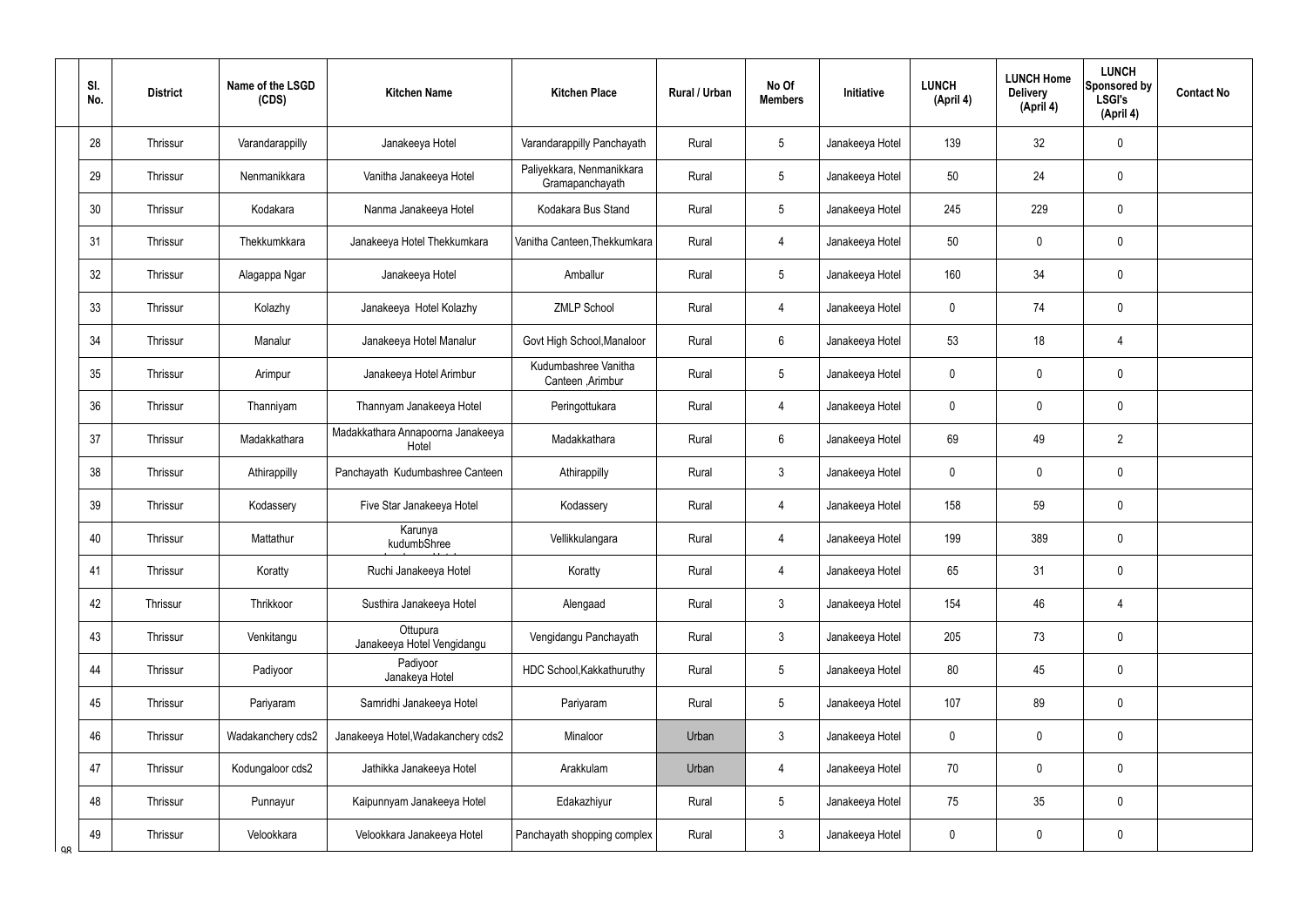|    | SI.<br>No. | <b>District</b> | Name of the LSGD<br>(CDS) | <b>Kitchen Name</b>               | <b>Kitchen Place</b>               | Rural / Urban | No Of<br><b>Members</b> | Initiative      | <b>LUNCH</b><br>(April 4) | <b>LUNCH Home</b><br><b>Delivery</b><br>(April 4) | <b>LUNCH</b><br>Sponsored by<br><b>LSGI's</b><br>(April 4) | <b>Contact No</b> |
|----|------------|-----------------|---------------------------|-----------------------------------|------------------------------------|---------------|-------------------------|-----------------|---------------------------|---------------------------------------------------|------------------------------------------------------------|-------------------|
| ಀಀ | 50         | Thrissur        | Meloor                    | Thanima Janakeeya Hotel Meloor    | Meloor centre                      | Rural         | $\overline{4}$          | Janakeeya Hotel | 267                       | 54                                                | $\mathbf 0$                                                |                   |
|    | 51         | Thrissur        | Vallathol Nagar           | Janakeeya Hotel, Vallathol Nagar  | near youth welfare center          | rural         | 5 <sup>5</sup>          | Janakeeya Hotel | 194                       | $\mathbf 0$                                       | $\mathbf 0$                                                |                   |
|    | 52         | Thrissur        | Eriyad                    | janakeeya Hotel, eriyad           | community hall                     | Rural         | 4                       | Janakeeya Hotel | $\mathbf 0$               | $\mathbf 0$                                       | $\mathbf 0$                                                |                   |
|    | 53         | Thrissur        | Edavilangu                | Janakeeya Hotel, Edavilangu       | Edavilangu Center                  | Rural         | 4                       | Janakeeya Hotel | 280                       | $\mathbf 0$                                       | $\mathbf 0$                                                |                   |
|    | 54         | Thrissur        | Avanoor                   | Janakeeya Hotel, Avanoor          | near panchayath office,<br>Avanoor | Rural         | $5\overline{)}$         | Janakeeya Hotel | $\mathbf 0$               | 0                                                 | $\mathbf 0$                                                |                   |
|    | 55         | Thrissur        | Mala                      | Janakeeya hotel Mala              | Near panchayath office, Mala       | Rural         | 4                       | Janakeeya Hotel | 136                       | 28                                                | $\pmb{0}$                                                  |                   |
|    | 56         | Thrissur        | Guruvayur1                | Guruvayur Janakeeya Hotel         | Guruvayur                          | Urban         | 3 <sup>5</sup>          | Janakeeya Hotel | 364                       | 225                                               | $\mathbf 0$                                                |                   |
|    | 57         | Thrissur        | Vadakkekad                | Kudumbasree janakeeya hotel       | Nalam kallu                        | Rural         | $\overline{4}$          | Janakeeya Hotel | 90                        | 32                                                | $\mathbf 0$                                                |                   |
|    | 58         | Thrissur        | Kadappuram                | Kadappuram janakeeya hotel        | Kadappuram panchayath<br>building  | Rural         | $\overline{4}$          | Janakeeya Hotel | $\mathbf 0$               | $\mathbf 0$                                       | $\mathbf 0$                                                |                   |
|    | 59         | Thrissur        | Chavakkad                 | Chavakkad Janakeeya hotel         | Chavakkad, near bus stand          | Urban         | $5\overline{)}$         | Janakeeya Hotel | 221                       | 97                                                | $\mathbf 0$                                                |                   |
|    | 60         | Thrissur        | Engadiyoor                | pavithra janikeeya hotel          | Pokulangara                        | Rural         | 5 <sup>5</sup>          | Janakeeya Hotel | 72                        | 0                                                 | $\pmb{0}$                                                  |                   |
|    | 61         | Thrissur        | Varavoor                  | Friends janakeeya hotel, Varavoor | Thichur                            | Rural         | 3                       | Janakeeya Hotel | 117                       | 0                                                 | $\mathbf 0$                                                |                   |
|    | 62         | Thrisssur       | Punnayurkulam             | Punnayurkkulam janakeeya hotel    | Althara centre                     | Rural         | 5 <sup>5</sup>          | Janakeeya Hotel | 86                        | 41                                                | $\mathbf 0$                                                |                   |
|    | 63         | Thrissur        | Thiruwilamala             | Villuadry Janakeeya hotel         | Thiruwilamala                      | Rural         | 5 <sup>5</sup>          | Janakeeya Hotel | 163                       | $\mathbf 0$                                       | $\mathbf 0$                                                |                   |
|    | 64         | Thrissur        | Kattakampal               | Janakeeya Hotel Kattakampal       | Chirakkal                          | Rural         | $\overline{4}$          | Janakeeya Hotel | 31                        | 39                                                | $\mathbf 0$                                                |                   |
|    | 65         | Thrissur        | Kandanassery              | kandanassery janakeeya hotel      | kandanassery                       | Rural         | 5 <sup>5</sup>          | Janakeeya Hotel | 50                        | 21                                                | $\mathbf 0$                                                |                   |
|    | 66         | Thrissur        | Kaiparambu                | Janakeeya Hotel Kaiparambu        | Near mundoor health center         | Rural         | $5\overline{)}$         | janakeeya hotel | 31                        | 108                                               | $\mathbf 0$                                                |                   |
|    | 67         | Thrissur        | Thrissur 2(new)           | kitchen girls janakeeya hotel     | Olari                              | urban         | 4                       | janakeeya hotel | 129                       | 115                                               | $\mathbf 0$                                                |                   |
|    | 68         | Thrissur        | Kuzhur                    |                                   | kuzhur                             | Rural         | $\overline{4}$          | janakeeya hotel | $\mathbf 0$               | 0                                                 | $\mathbf 0$                                                |                   |
|    | 69         | Thrissur        | Chazhur                   | Chazur Janakeeya Hotel            | Pazhuvil Center                    | Rural         | $\overline{4}$          | janakeeya hotel | $\mathbf 0$               | 0                                                 | $\mathbf 0$                                                |                   |
|    | 70         | Thrissur        | Nattika                   | uttupura                          | Thriprayar                         | Rural         | 5 <sub>5</sub>          | janakeeya hotel | 156                       | 0                                                 | $\mathbf 0$                                                |                   |
|    | 71         | Thrissur        | Thalikulam                | Nidhi janakeeya hotel             | Puthenthodu                        | Rural         | $\sqrt{5}$              |                 | 195                       | $\pmb{0}$                                         | $\pmb{0}$                                                  |                   |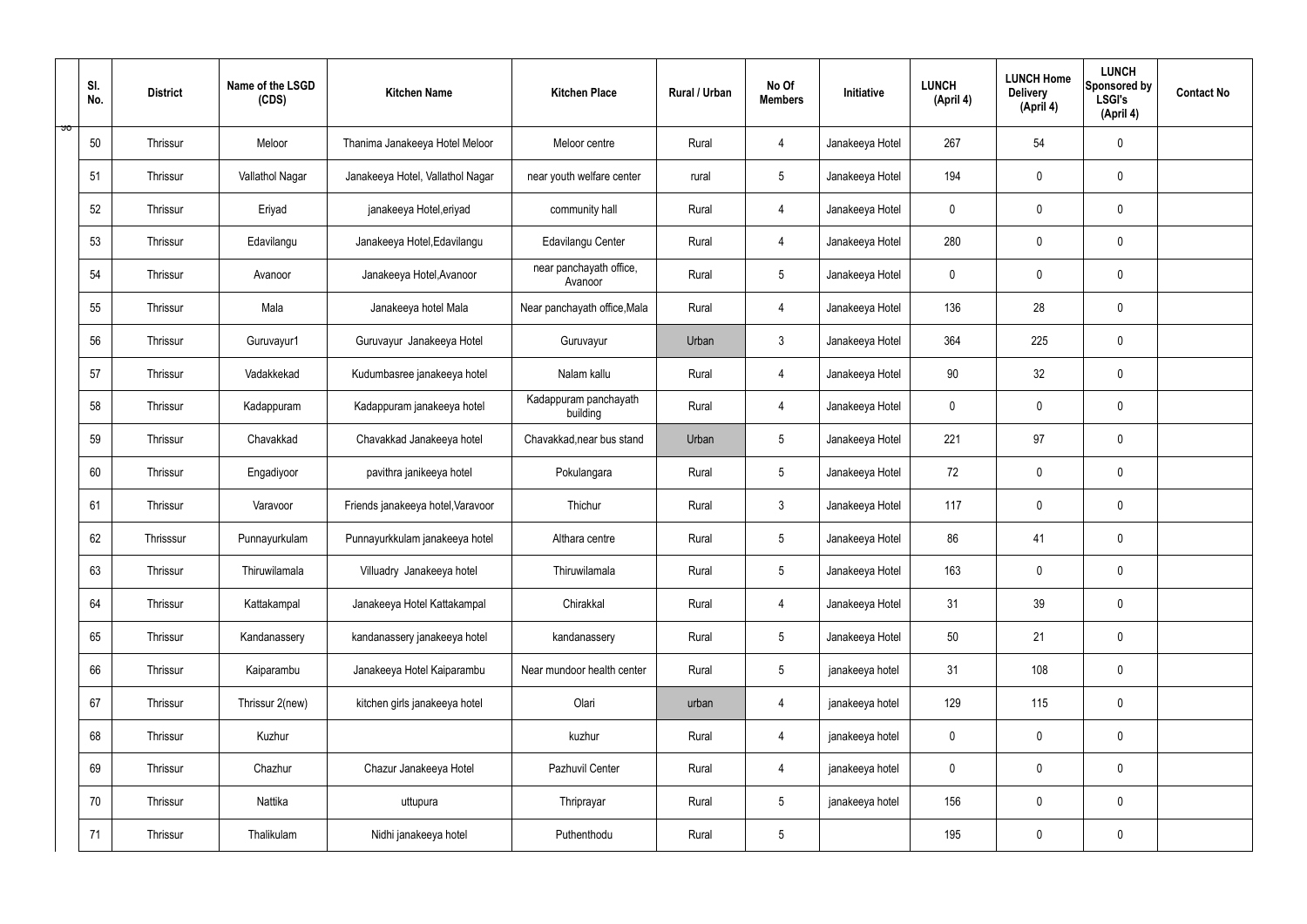| SI.<br>No. | <b>District</b> | Name of the LSGD<br>(CDS) | <b>Kitchen Name</b>          | <b>Kitchen Place</b>                   | Rural / Urban | No Of<br><b>Members</b> | Initiative      | <b>LUNCH</b><br>(April 4) | <b>LUNCH Home</b><br><b>Delivery</b><br>(April 4) | <b>LUNCH</b><br>Sponsored by<br><b>LSGI's</b><br>(April 4) | <b>Contact No</b> |
|------------|-----------------|---------------------------|------------------------------|----------------------------------------|---------------|-------------------------|-----------------|---------------------------|---------------------------------------------------|------------------------------------------------------------|-------------------|
| 72         | Thrissur        | Vadanapilly               | vadanappilly janakeeya hotel | vadanapilly                            | Rural         | $5\phantom{.0}$         | janakeeya hotel | $\mathbf 0$               | 0                                                 | $\pmb{0}$                                                  |                   |
| 73         | Thrissur        | orumanayur                | orumanayur janakeeya hotel   | orumanayur                             | rural         | $5\overline{)}$         | janakeeya hotel | $\mathbf 0$               | $\mathbf 0$                                       | $\pmb{0}$                                                  |                   |
| 74         | Thrissur        | Panjal                    | Five-star Janakeeya hotel    | Panjal                                 | Rural         | $5\overline{)}$         | janakeeya hotel | 189                       | 0                                                 | $\mathbf 0$                                                |                   |
| 75         | Thrissur        | veloor                    | Veloor Janakeeya hotel       | veloor                                 | Rural         | $5\overline{)}$         | janakeeya hotel | 45                        | 125                                               | $\pmb{0}$                                                  |                   |
| 76         | Thrissur        | Chowanoor                 | Chowanoor Janakeeya hotel    | Chowanoor                              | Rural         | $\mathbf{3}$            | janakeeya hotel | $\mathbf 0$               | 0                                                 | $\mathbf 0$                                                |                   |
| 77         | Thrissur        | Puthur                    | Puthur janakeeyahotel        | puthur                                 | Rural         | $5\overline{)}$         | janakeeya hotel | 53                        | 51                                                | $\mathbf 0$                                                |                   |
| 78         | Thrissur        | Erumapetty                | subhiksha janakeeya hotel    | Erumapetty                             | Rural         | $5\overline{)}$         | janakeeya hotel | 107                       | 67                                                | $\mathbf 0$                                                |                   |
| 79         | Thrissur        | Kondazhy                  | Santhwanam Janakeeya Hotel   | Kondazhy                               | Rural         | $\overline{4}$          | janakeeya hotel | 17                        | 0                                                 | $\mathbf 0$                                                |                   |
| 80         | Thrissur        | Mullurkkara               | Kaniv Janakeeya Hotel        | Atoor                                  | Rural         | $\overline{4}$          | janakeeya hotel | $\mathbf 0$               | 0                                                 | $\mathbf 0$                                                |                   |
| 81         | Thrissur        | Porkkulam                 | Porkulam janakeeya hotel     | Parempadam                             | Rural         | $5\overline{)}$         | Janakeeya hotel | $\mathbf 0$               | 60                                                | $\pmb{0}$                                                  |                   |
| 82         | Thrissur        | Puthukkad                 | Puthukkad Janakeeya Hotel    | Puthukkad                              | Rural         | $5\phantom{.0}$         | Janakeeya hotel | 73                        | 25                                                | $\pmb{0}$                                                  |                   |
| 83         | Thrissur        | Choondal                  | Choondal Janakeeya Hotel     | <b>Kechery Centre</b>                  | Rural         | 8                       | Janakeeya Hotel | 70                        | 20                                                | $\pmb{0}$                                                  |                   |
| 84         | Thrissur        | Cherpu                    | Cherpu Janakeeya Hotel       | Cherpu                                 | Rural         | $\mathbf{3}$            | Janakeeya Hotel | $\mathbf 0$               | 75                                                | $\pmb{0}$                                                  |                   |
| 85         | Thrissur        | Mathilakam                | Mathilakam Janakeeya hotel   | Mathilakam gramapanchayath<br>compound | Rural         | $\mathbf{3}$            | Janakeeya hotel | 60                        | 0                                                 | $\mathbf 0$                                                |                   |
| 86         | Thrissur        | Anthikad                  | Anthikad Janakeeya hotel     | Anthikad                               | Rural         | $\overline{4}$          | Janakeeya hotel | $\mathbf 0$               | 0                                                 | $\mathbf 0$                                                |                   |
| 87         | Thrissur        | Mullassery                | Mullassery Janakeeya Hotel   | Mullassery centre                      | Rural         | $5\overline{)}$         | Janakeeya hotel | 89                        | 112                                               | $\mathbf 0$                                                |                   |
| 88         | Thrissur        | Karalam                   | Karalam Janakeeya Hotel      |                                        | Rural         | $\overline{4}$          | Janakeeya hotel | 79                        | 0                                                 | $\mathbf 0$                                                |                   |
| 89         | Thrissur        | Poomangalam               | Poomangalam Janakeeya Hotel  | Edakkulam                              | Rural         | $\mathbf{3}$            | Janakeeya hotel | 48                        | 20                                                | $\mathbf 0$                                                |                   |
| 90         | Thrissur        | MG Kavu                   | Annapoorna Janakeeya Hotel   | MG Kavu                                | Rural         | $\overline{4}$          | Janakeeya hotel | 114                       | 130                                               | $\pmb{0}$                                                  |                   |
| 91         | Thrissur        | chelakkara                | Nila janakeeya hotel         | chelakkara                             | rural         | $5\phantom{.0}$         | janakeeya hotel | 113                       | 0                                                 | $\pmb{0}$                                                  |                   |
| 92         | Thrissur        | Avinissery                | Avinissery Janakeeya Hotel   | Palakkal                               | Rural         | $\overline{4}$          | janakeeya hotel | $\pmb{0}$                 | 0                                                 | $\mathbf 0$                                                |                   |
| 93         | Thrissur        | Nadathara 2               | Grandmaas Janakeeya hotel    | Nadathara                              | Rural         | $5\phantom{.0}$         | Janakeeya Hotel | 108                       | 202                                               | $5\phantom{.0}$                                            |                   |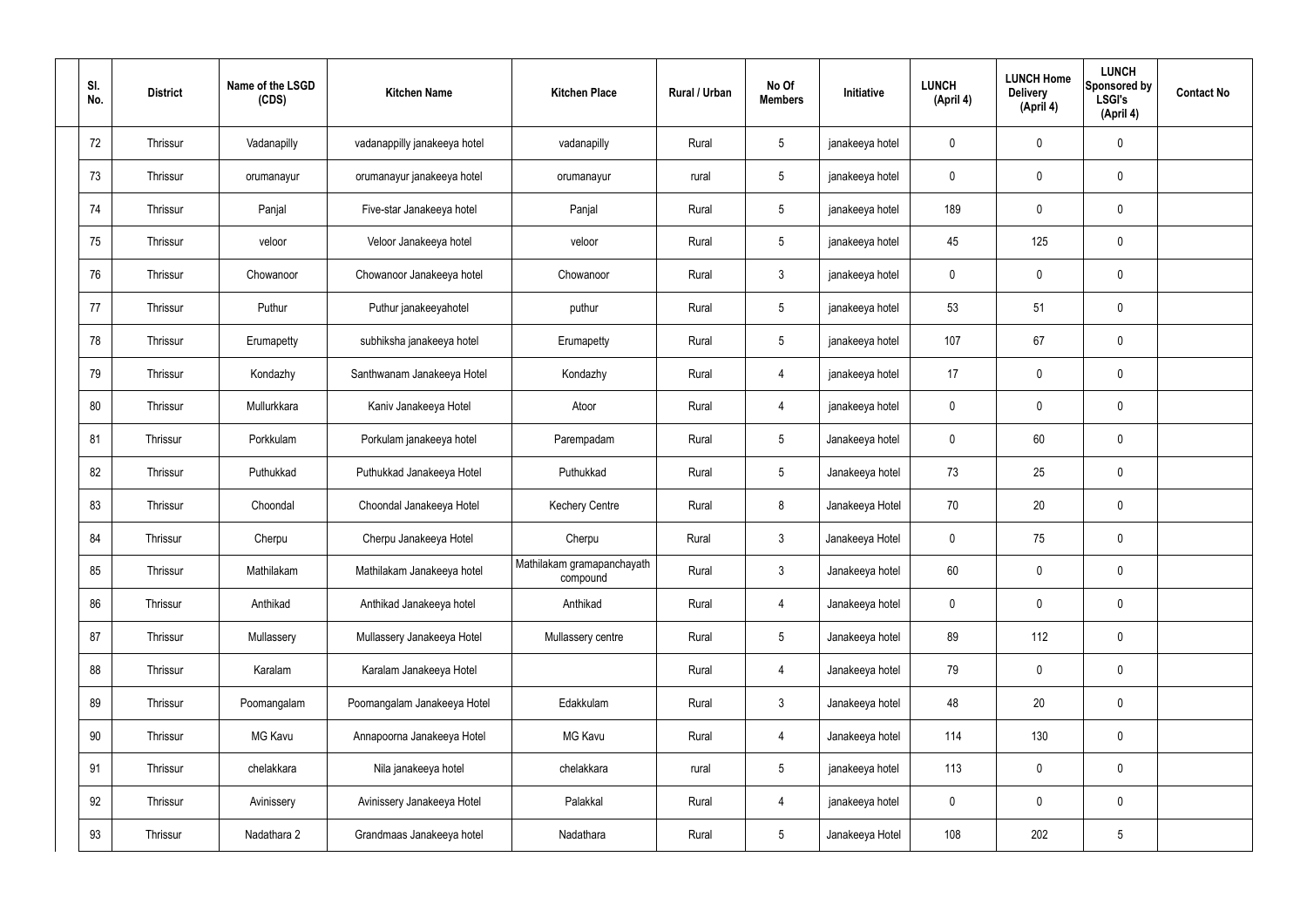|    | SI.<br>No.      | <b>District</b> | Name of the LSGD<br>(CDS) | <b>Kitchen Name</b>              | <b>Kitchen Place</b>                   | Rural / Urban | No Of<br><b>Members</b> | Initiative      | <b>LUNCH</b><br>(April 4) | <b>LUNCH Home</b><br><b>Delivery</b><br>(April 4) | <b>LUNCH</b><br>Sponsored by<br><b>LSGI's</b><br>(April 4) | <b>Contact No</b> |
|----|-----------------|-----------------|---------------------------|----------------------------------|----------------------------------------|---------------|-------------------------|-----------------|---------------------------|---------------------------------------------------|------------------------------------------------------------|-------------------|
|    | 94              | Thrissur        | Chavakkad                 | Janakeeya hotel                  | Chavakkad                              | Urban         | $5\phantom{.0}$         | Janakeeya hotel | 143                       | 39                                                | $\mathbf 0$                                                |                   |
|    | 95              | Thrissur        | Mala 2                    | Janakeeya hotel                  |                                        | Rural         | $5\phantom{.0}$         | janakeeya hotel | 178                       | 43                                                | $\mathbf 0$                                                |                   |
|    | 96              | Thrissur        | Thrissur1                 | Janakeeya hotel                  | Mannuthy                               | Urban         | $5\phantom{.0}$         | janakeeya hotel | 97                        | 18                                                | $\overline{\mathbf{1}}$                                    |                   |
|    | 97              | Thrissur        | Vadanappilly2             | Janakeeya hotel                  | Vadanappilly                           | Rural         | $\mathbf{3}$            | janakeeya hotel | 189                       | $\mathbf 0$                                       | $\mathbf 0$                                                |                   |
|    | 98              | <b>Thrissur</b> | Engandiyoor 2             | Ammayoon Janakeeya Hotel         | Engandiyoor                            | Rural         | 4                       | janakeeya hotel | 30                        | 50                                                | $\mathbf 0$                                                |                   |
|    |                 |                 |                           |                                  |                                        |               | 437                     |                 | 8857                      | 3727                                              | 34                                                         |                   |
|    | -1              | Wayanad         | Vellamunda                | Thanima mess                     | 8/4 vellamuda                          | Rural         | 4                       | janakeeya Hotel | 204                       | $\mathbf 0$                                       | $\mathbf 0$                                                | 7025659685        |
|    | $\overline{2}$  | Wayanad         | Thavinjal                 | Sobhagya Vanitha mess            | Thalappuzha<br>chungam                 | Rural         | 4                       | janakeeya Hotel | 126                       | $\mathbf 0$                                       | $\mathbf 0$                                                | 9497247541        |
|    | $\mathfrak{Z}$  | Wayanad         | Vythiri                   | Dharshana catering               | Vythiri                                | Rural         | $\overline{4}$          | janakeeya Hotel | 221                       | $\mathbf 0$                                       | $\mathbf 0$                                                | 9074598184        |
|    | 4               | Wayanad         | Mullankolly               | Kairali catering group           | Mullankolli                            | Rural         | $\mathbf{3}$            | janakeeya Hotel | 187                       | $\mathbf 0$                                       | $\mathbf 0$                                                | 9526706627        |
|    | $5\phantom{.0}$ | Wayanad         | Poothadi                  | Mary matha mess                  | Kenichira                              | Rural         | $5\overline{)}$         | janakeeya Hotel | 127                       | $\mathbf 0$                                       | $\mathbf 0$                                                | 9526376970        |
|    | 6               | Wayanad         | Meppadi                   | Cafe Kudumbashree                | Meppadi                                | Rural         | $5\phantom{.0}$         | janakeeya Hotel | 187                       | $\mathbf 0$                                       | $\mathbf 0$                                                | 9207935764        |
|    | $\overline{7}$  | Wayanad         | Pozhuthana                | Dhanya mess                      | Pozhuthana                             | Rural         | $\mathbf{3}$            | janakeeya Hotel | 143                       | $\mathbf 0$                                       | $\mathbf 0$                                                | 8111838165        |
|    | 8               | Wayanad         | Thondernad                | Thanima canteen                  | Korom                                  | Rural         | $\mathfrak{Z}$          | janakeeya Hotel | 115                       | $\pmb{0}$                                         | $\mathbf 0$                                                | 8943476943        |
|    | 9               | Wayanad         | Meenangady                | Haritham Janakeeya Hotel         | Opposite police station,<br>Meenangadi | Rural         | $6\overline{6}$         | janakeeya Hotel | 159                       | $\pmb{0}$                                         | $\mathbf 0$                                                | 9526895975        |
|    | 10              | Wayanad         | Nenmeni                   | Minnaram Mess and Chappathi Unit | Cheeral                                | Rural         | $5\overline{)}$         | janakeeya Hotel | 168                       | $\pmb{0}$                                         | $\mathbf 0$                                                | 8086835886        |
|    | 11              | Wayanad         | Thirunelli                | Adigamanai Mess and Catering     | Kartikulam                             | Rural         | $5\phantom{.0}$         | janakeeya Hotel | 157                       | $\pmb{0}$                                         | $\mathbf 0$                                                | 9207406211        |
|    | 12              | Wayanad         | Mananthavady              | Dhanasree canteen                | Mananthavadi                           | Urban         | $5\overline{)}$         | janakeeya Hotel | 284                       | $\pmb{0}$                                         | $\mathbf 0$                                                | 9496997382        |
|    | 13              | Wayanad         | Ambalavayal               | <b>Ruchi Catering</b>            | kalathuvayal                           | Rural         | $5\overline{)}$         | janakeeya Hotel | 326                       | $\pmb{0}$                                         | $\mathbf 0$                                                | 9495084437        |
| 28 | 14              | Wayanad         | Kaniyambetta              | sree Vinayaka                    | millumukk                              | rural         | 5 <sub>5</sub>          | janakeeya Hotel | 185                       | $\pmb{0}$                                         | $\mathbf 0$                                                | 9061486938        |
|    | 15              | Wayanad         | Pulpally                  | Vinayaka catering                | Pulpally                               | Rural         | 5 <sup>5</sup>          | janakeeya Hotel | 240                       | $\pmb{0}$                                         | $\mathbf 0$                                                | 9947319307        |
|    | 16              | Wayanad         | Noolpuzha                 | Friends catering                 | Naikketty                              | Rural         | $5\phantom{.0}$         | janakeeya Hotel | 256                       | $\pmb{0}$                                         | $\boldsymbol{0}$                                           | 7558019388        |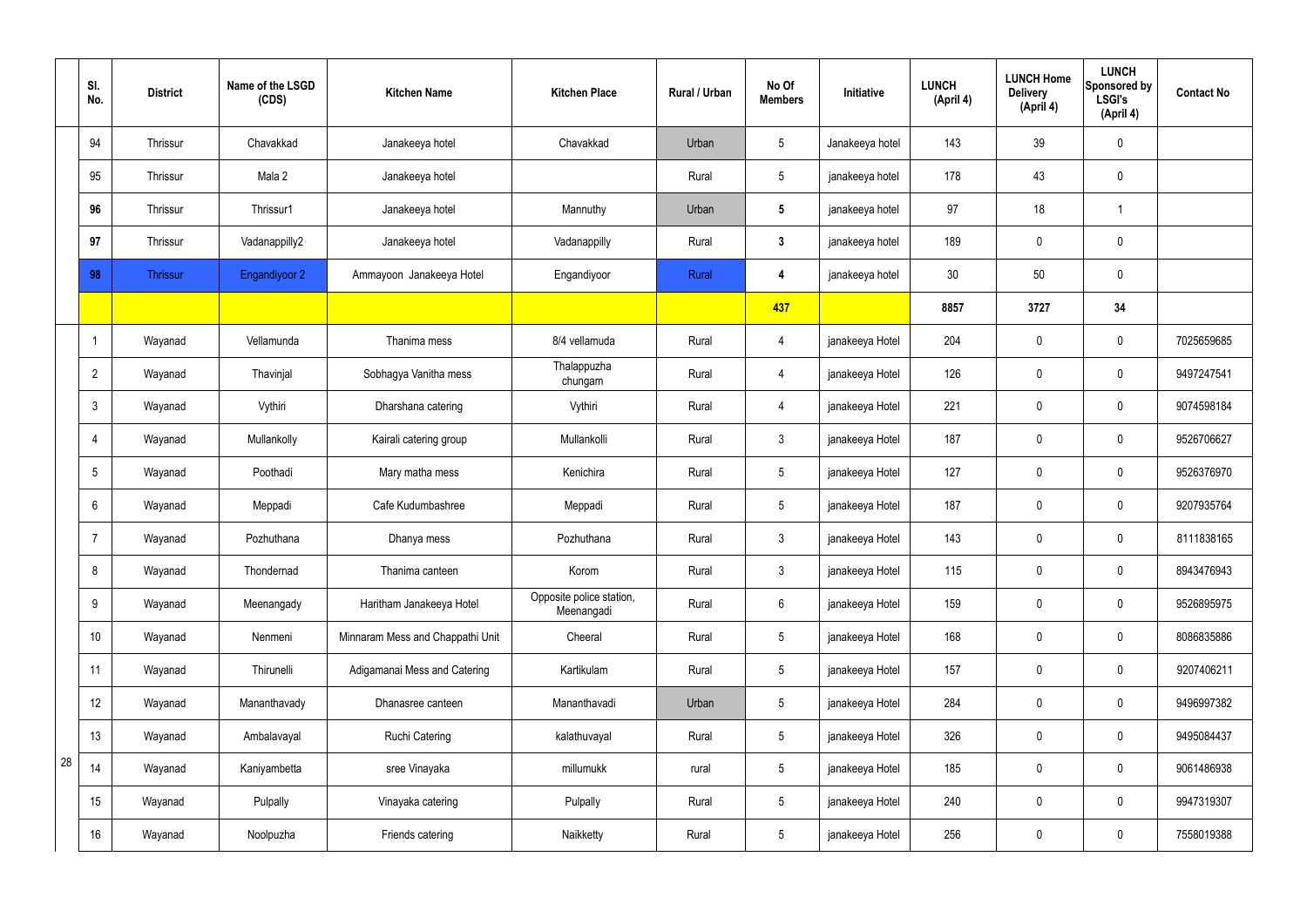| SI.<br>No. | <b>District</b> | Name of the LSGD<br>(CDS) | <b>Kitchen Name</b> | <b>Kitchen Place</b>           | <b>Rural / Urban</b> | No Of<br><b>Members</b> | Initiative      | <b>LUNCH</b><br>(April 4) | <b>LUNCH Home</b><br><b>Delivery</b><br>(April 4) | <b>LUNCH</b><br>Sponsored by<br><b>LSGI's</b><br>(April 4) | <b>Contact No</b> |
|------------|-----------------|---------------------------|---------------------|--------------------------------|----------------------|-------------------------|-----------------|---------------------------|---------------------------------------------------|------------------------------------------------------------|-------------------|
| 17         | Wayanad         | Panamaram                 | Testy mess          | Panamaram                      | Rural                | $\overline{4}$          | janakeeya Hotel | 301                       | $\pmb{0}$                                         | $\mathbf 0$                                                | 9605814620        |
| 18         | wayanad         | Moopainad                 | vanitha mess        | vaduvanchal                    | Rural                | $5\phantom{.0}$         | janakeeya Hotel | 196                       | $\mathbf 0$                                       | $\mathbf 0$                                                | 974596708         |
| 19         | wayanad         | Edavaka                   | <b>Teasty Mess</b>  | Irumbupalam                    | Rural                | $\overline{4}$          | janakeeya Hotel | 167                       | $\mathbf 0$                                       | $\mathbf 0$                                                | 9847842390        |
| 20         | wayanad         | kalpetta                  | shiya catering      | pallithazhe, kalpetta town     | urban                | $\mathfrak{Z}$          | janakeeya Hotel | 379                       | $\mathbf 0$                                       | $\mathbf 0$                                                | 6282822890        |
| 21         | wayanad         | sulthan bathery           | preethis            | near telephone exchange        | urban                | 5                       | janakeeya Hotel | 388                       | $\mathbf 0$                                       | $\mathbf 0$                                                | 9961088393        |
| 22         | wayanad         | Muttil                    | swad cattering      | Muttil bus stand               | Rural                | 5                       | janakeeya Hotel | 235                       | $\mathbf 0$                                       | $\mathbf 0$                                                | 9074461322        |
| 23         | wayanad         | padinjarathara            | oruma               | padinjarathara town            | Rural                | $5\overline{)}$         | janakeeya Hotel | 302                       | $\mathbf 0$                                       | $\mathbf 0$                                                | 9495814542        |
| 24         | wayanad         | kalpetta                  | Anjuse cattering    | kalpetta town                  | Urban                | $5\overline{)}$         | janakeeya Hotel | $\mathbf 0$               | $\mathbf 0$                                       | $\mathbf 0$                                                | 9745883809        |
| 25         | wayanad         | Thariyode                 | Haritham            | kavumadham town                | Rural                | $\mathbf{3}$            | janakeeya Hotel | 162                       | $\mathbf 0$                                       | $\mathbf 0$                                                | 9074095457        |
| 26         | wayanad         | Mananthavady              | chothis mess        | Kozhikode road<br>Mananthavady | Urban                | $\mathbf{3}$            | janakeeya Hotel | 209                       | $\pmb{0}$                                         | $\mathbf 0$                                                | 9947376596        |
| 27         | wayanad         | vengapalli                | Annapoorna          | vengapalli town                | Rural                | 5                       | janakeeya Hotel | 281                       | $\mathbf 0$                                       | $\mathbf 0$                                                | 7592831851        |
| 28         | Wayanad         | Kottathara                | Jyothi vanitha mess | Venniyod                       | Rural                | $\mathbf{3}$            | janakeeya Hotel | 230                       | $\mathbf 0$                                       | $\mathbf 0$                                                | 9961844026        |
| 29         | Wayanad         | Sulthan Bathery           | Elite               | Mysore road, Bathery           | Urban                | $\mathbf{3}$            | janakeeya Hotel | 298                       | $\mathbf{0}$                                      | $\mathbf 0$                                                | 977818057         |
|            |                 |                           | 950                 |                                |                      | 122                     |                 | 342                       | $\mathbf{0}$                                      | $\mathbf 0$                                                |                   |
| 29         |                 |                           |                     |                                | <b>TOTAL</b>         | 4638                    |                 | 6371                      | 10465                                             | 115                                                        |                   |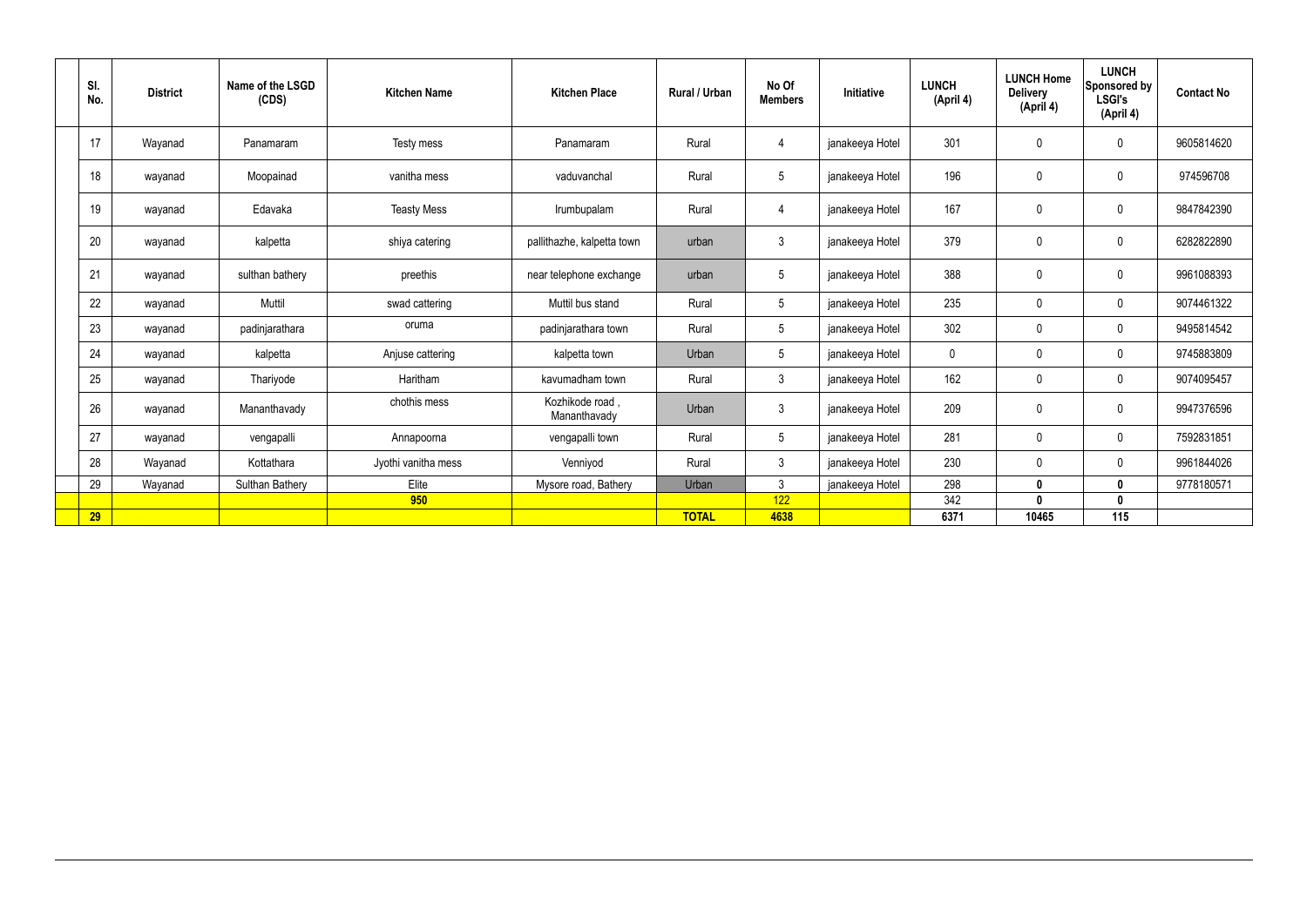| SI.<br>No. | <b>District</b> | Name of the LSGD<br>(CDS)                                                                        | <b>Kitchen Name</b>                                | <b>Kitchen Place</b>  | Rural / Urban                   | No Of<br><b>Members</b> | Initiative                                                           | <b>LUNCH</b><br>(April 4) | <b>LUNCH Home</b><br><b>Delivery</b><br>(April 4) | <b>LUNCH</b><br>Sponsored by<br>LSGI's<br>(April 4) | <b>Contact No</b> |
|------------|-----------------|--------------------------------------------------------------------------------------------------|----------------------------------------------------|-----------------------|---------------------------------|-------------------------|----------------------------------------------------------------------|---------------------------|---------------------------------------------------|-----------------------------------------------------|-------------------|
|            |                 |                                                                                                  | STATUS OF JANAKEEYA HOTELS FUNCTIONING IN DISTRICT |                       |                                 |                         | STATUS OF FOOD DISTRIBUTED THROUGH JANAKEEYA HOTELS AS ON 04.04.2022 |                           |                                                   |                                                     |                   |
|            | <b>District</b> | <b>Total</b><br><b>Janakeeya Hotels</b>                                                          | <b>Rural Units</b>                                 | <b>Urban</b><br>units | <b>STATUS OF</b><br><b>FOOD</b> | Home<br><b>Delivery</b> | Food Sponsored<br>by LSGIs                                           |                           | <b>TOTAL Meals</b><br><b>Distributed</b>          |                                                     |                   |
|            | <b>TVM</b>      | 110                                                                                              | 79                                                 | 31                    | 22,843                          | $\overline{0}$          | $\overline{7}$                                                       |                           | 22,850                                            |                                                     |                   |
|            | <b>KLM</b>      | 82                                                                                               | 72                                                 | 10 <sup>°</sup>       | 10417                           | $\overline{0}$          | $6^{\circ}$                                                          |                           | 10,423                                            |                                                     |                   |
|            | PTA             | 59                                                                                               | 54                                                 | 5 <sub>5</sub>        | 4485                            | 565                     | $\overline{0}$                                                       |                           | 5,050                                             |                                                     |                   |
|            | <b>ALP</b>      | 89                                                                                               | 80                                                 | $\overline{9}$        | 6344                            | 3927                    | 44                                                                   |                           | 10,315                                            |                                                     |                   |
|            | <b>KTM</b>      | 82                                                                                               | 74                                                 | 8 <sup>°</sup>        | 10394                           | 194                     | $6\phantom{.}6$                                                      |                           | 10,594                                            |                                                     |                   |
|            | <b>IDK</b>      | 50                                                                                               | 49                                                 | $\blacktriangleleft$  | 6324                            | $\overline{0}$          | $\overline{0}$                                                       |                           | 6,324                                             |                                                     |                   |
|            | <b>EKM</b>      | $114$                                                                                            | 81                                                 | 33                    | 4031                            | 914                     | $\overline{0}$                                                       |                           | 4,945                                             |                                                     |                   |
|            | <b>TSR</b>      | 98                                                                                               | 87                                                 | 11                    | 8,857                           | 3,727                   | 34                                                                   |                           | 12,618                                            |                                                     |                   |
|            | <b>PGT</b>      | $102$                                                                                            | 92                                                 | 10 <sup>°</sup>       | 13,511                          | $\overline{0}$          | 17                                                                   |                           | 13,528                                            |                                                     |                   |
|            | <b>MLP</b>      | 128                                                                                              | 107                                                | 21                    | 16,901                          | 4173                    | 19                                                                   |                           | 21,093                                            |                                                     |                   |
|            | <b>WYD</b>      | 29                                                                                               | 24                                                 | 5 <sub>1</sub>        | 342                             | $\mathbf{0}$            | $\overline{0}$                                                       |                           | 342                                               |                                                     |                   |
|            | <b>KKD</b>      | 106                                                                                              | 76                                                 | 30                    | 27,273                          | 692                     | $\overline{1}$                                                       |                           | 27,966                                            |                                                     |                   |
|            | <b>KNR</b>      | 91                                                                                               | 76                                                 | 15 <sub>1</sub>       | 17,809                          | $\overline{0}$          | 15 <sub>15</sub>                                                     |                           | 17,824                                            |                                                     |                   |
|            | <b>KSG</b>      | 44                                                                                               | 38                                                 | 6 <sup>1</sup>        | 6517                            | $\overline{0}$          | $\pmb{0}$                                                            |                           | 6,517                                             |                                                     |                   |
|            | <b>Total</b>    | 1184                                                                                             | 989                                                | 195                   | 156,048                         | 14,192                  | 149                                                                  |                           | 170,389                                           |                                                     |                   |
|            |                 |                                                                                                  | 2258                                               |                       |                                 | 170,389                 |                                                                      |                           |                                                   |                                                     |                   |
|            | <b>Date</b>     | <b>Grand Total of meals</b><br><b>Distributed through</b><br>Janakeeya hotel as<br>on 04.04.2022 | Urban<br>units                                     | <b>Total</b><br>units | Rs. 20 /Lunch<br><b>Parcel</b>  | Home<br><b>Delivery</b> | <b>LUNCH</b><br>sponsored by<br><b>LSGIs</b>                         |                           | <b>Total Meals</b>                                |                                                     |                   |
|            |                 | 989                                                                                              | 195                                                | 1184                  | 156,048                         | 14,192                  | 149                                                                  |                           | 170,389                                           |                                                     |                   |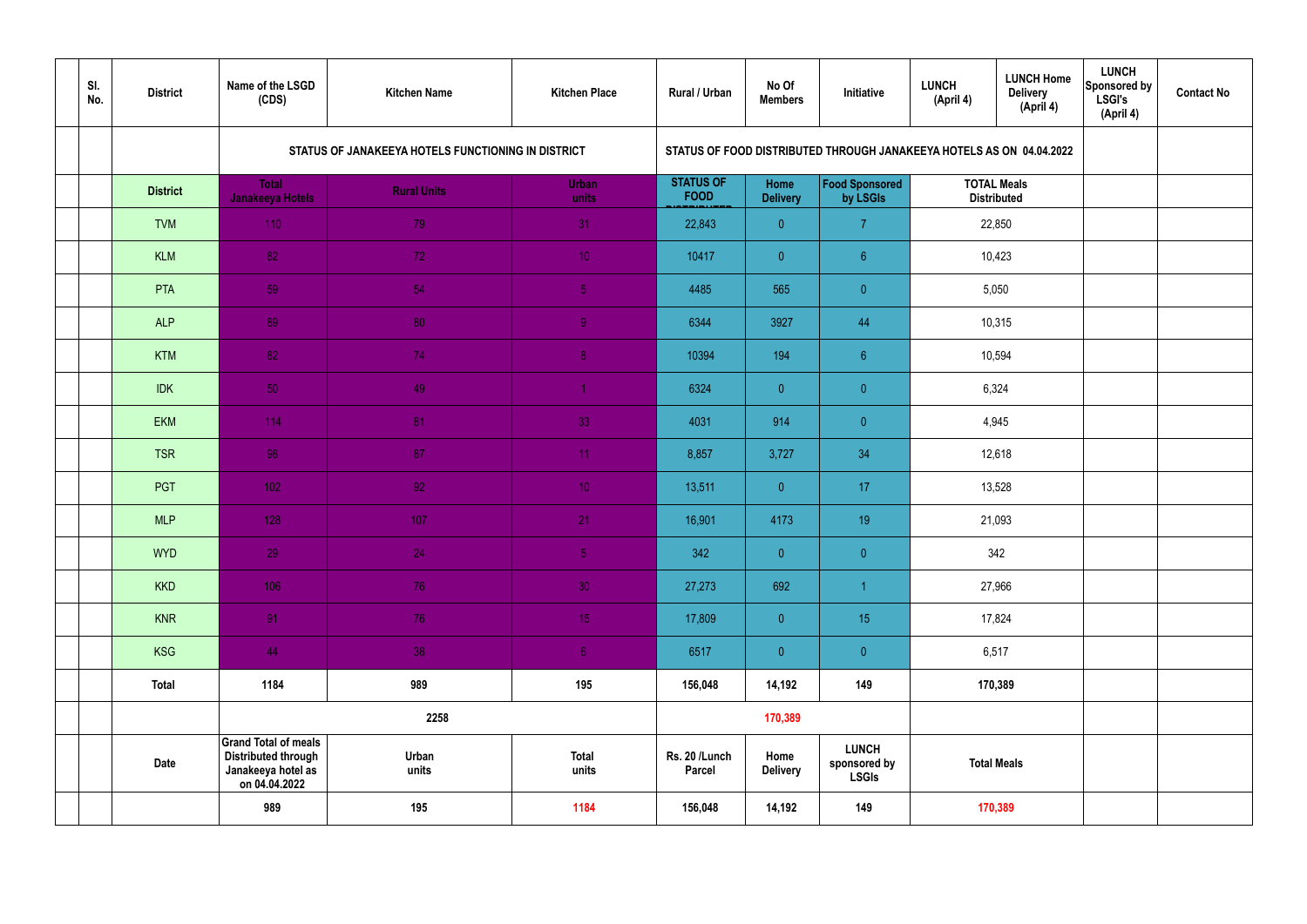| SI.<br>No. | <b>District</b> | Name of the LSGD<br>(CDS) | <b>Kitchen Name</b> | <b>Kitchen Place</b> | <b>Rural / Urban</b> | No Of<br><b>Members</b> | Initiative | <b>LUNCH</b><br>(April 4) | <b>LUNCH Home</b><br><b>Delivery</b><br>(April 4) | LUNCH<br>Sponsored by<br><b>LSGI's</b><br>(April 4) | <b>Contact No</b> |
|------------|-----------------|---------------------------|---------------------|----------------------|----------------------|-------------------------|------------|---------------------------|---------------------------------------------------|-----------------------------------------------------|-------------------|
|------------|-----------------|---------------------------|---------------------|----------------------|----------------------|-------------------------|------------|---------------------------|---------------------------------------------------|-----------------------------------------------------|-------------------|

|                                                                                                                                                                                                   | Kollam                                                  |  |  |  |  |  |  |  |  |  |  |  |
|---------------------------------------------------------------------------------------------------------------------------------------------------------------------------------------------------|---------------------------------------------------------|--|--|--|--|--|--|--|--|--|--|--|
|                                                                                                                                                                                                   | Kasaragod                                               |  |  |  |  |  |  |  |  |  |  |  |
|                                                                                                                                                                                                   |                                                         |  |  |  |  |  |  |  |  |  |  |  |
|                                                                                                                                                                                                   | Kollam (12)                                             |  |  |  |  |  |  |  |  |  |  |  |
|                                                                                                                                                                                                   | Kannur- (5)                                             |  |  |  |  |  |  |  |  |  |  |  |
|                                                                                                                                                                                                   | Kollam (24)                                             |  |  |  |  |  |  |  |  |  |  |  |
|                                                                                                                                                                                                   |                                                         |  |  |  |  |  |  |  |  |  |  |  |
|                                                                                                                                                                                                   |                                                         |  |  |  |  |  |  |  |  |  |  |  |
|                                                                                                                                                                                                   |                                                         |  |  |  |  |  |  |  |  |  |  |  |
| uth Arattupuzha Arookutty Aroor Aryad Budhanoor<br>Devikulangara Edathua Ezhupunna Harippad<br>elikkara Thekkekara Mulakkuzha Muttar Nedumudy<br>Thakazhy Thannermukkom Thiruvanvandoor Thuravoor |                                                         |  |  |  |  |  |  |  |  |  |  |  |
|                                                                                                                                                                                                   | anjalloor, Maradu, Paingottoor, Pootrikka, thrikkakkara |  |  |  |  |  |  |  |  |  |  |  |
|                                                                                                                                                                                                   |                                                         |  |  |  |  |  |  |  |  |  |  |  |
| non, Kottarakkara, Kalluvathukkal, Kummil, Yeroor,                                                                                                                                                |                                                         |  |  |  |  |  |  |  |  |  |  |  |
|                                                                                                                                                                                                   |                                                         |  |  |  |  |  |  |  |  |  |  |  |
|                                                                                                                                                                                                   | thiruvalla west                                         |  |  |  |  |  |  |  |  |  |  |  |
|                                                                                                                                                                                                   | nchery 2, Avanoor                                       |  |  |  |  |  |  |  |  |  |  |  |
|                                                                                                                                                                                                   |                                                         |  |  |  |  |  |  |  |  |  |  |  |
|                                                                                                                                                                                                   |                                                         |  |  |  |  |  |  |  |  |  |  |  |
|                                                                                                                                                                                                   |                                                         |  |  |  |  |  |  |  |  |  |  |  |
|                                                                                                                                                                                                   | d, thiruvali,tanalur,ozhur, Edappal ,Purathur Safa,     |  |  |  |  |  |  |  |  |  |  |  |

| Districts with same number of hotels<br><b>Each district use seperate cell for filling the</b> | tvm                                                                                                                                                                                                                                                                                                                                                                                                                                                                                                                                                                                                                                                                                                                                                                     | Wayanad        | Alappuzha      | Malappuram            | Kozhikode      |                | Kollam      |  |
|------------------------------------------------------------------------------------------------|-------------------------------------------------------------------------------------------------------------------------------------------------------------------------------------------------------------------------------------------------------------------------------------------------------------------------------------------------------------------------------------------------------------------------------------------------------------------------------------------------------------------------------------------------------------------------------------------------------------------------------------------------------------------------------------------------------------------------------------------------------------------------|----------------|----------------|-----------------------|----------------|----------------|-------------|--|
| details)                                                                                       |                                                                                                                                                                                                                                                                                                                                                                                                                                                                                                                                                                                                                                                                                                                                                                         | Kasaragod      | Kottayam       | Palakkad              | Pathanamthitta | Ernakulam      | Kasaragod   |  |
| Districts with number of hotels increased                                                      | Thrissur                                                                                                                                                                                                                                                                                                                                                                                                                                                                                                                                                                                                                                                                                                                                                                |                |                |                       |                |                |             |  |
| (Each district use seperate cell for filling the<br>details)                                   |                                                                                                                                                                                                                                                                                                                                                                                                                                                                                                                                                                                                                                                                                                                                                                         |                |                |                       |                |                | Kollam (12) |  |
| Districts with number of hotels with zero entry of<br>meals                                    | Thrissur(14)                                                                                                                                                                                                                                                                                                                                                                                                                                                                                                                                                                                                                                                                                                                                                            | Kasargod (5)   | Kottayam(7)    | Alappuzha (59)        | Malappuram(18) | Kozhikode (08) | Kannur- (5) |  |
| (Each district use seperate cell for filling the<br>details)                                   | pathanamthitta(11)                                                                                                                                                                                                                                                                                                                                                                                                                                                                                                                                                                                                                                                                                                                                                      | Trivandum (9). | ERNAKULAM (99) | Palakkad(9)           | Wayanad -(1)   | Idukki(39)     | Kollam (24) |  |
| New hotels started (numbers)                                                                   |                                                                                                                                                                                                                                                                                                                                                                                                                                                                                                                                                                                                                                                                                                                                                                         |                |                | Thrissur (1)          |                |                |             |  |
| New hotels started at (location)                                                               |                                                                                                                                                                                                                                                                                                                                                                                                                                                                                                                                                                                                                                                                                                                                                                         |                |                | Engadiyoor (Thrissur) |                |                |             |  |
|                                                                                                | TVM- tvm cds 4II, vithura janathanavikulamAnad, Aruvikkara Chemmaruthi -Dreams                                                                                                                                                                                                                                                                                                                                                                                                                                                                                                                                                                                                                                                                                          |                |                |                       |                |                |             |  |
|                                                                                                | kottayam - Akalakunnam, Aymanam, chempu, madapally, melukavu, pampady, Tv puram, thalanadu, vechoor, vechoor                                                                                                                                                                                                                                                                                                                                                                                                                                                                                                                                                                                                                                                            |                |                |                       |                |                |             |  |
|                                                                                                | Alappuzha - Ala Alappuzha North Alappuzha South Alappuzha South Alappuzha South Ambalappuzha North Ambalappuzha South Arattupuzha Arookutty Aroor Aryad Budhanoor<br>Chambakulam Chenganoor Chennam Pallippuram Cheriyanad Cherthala Municipality Cherthala Municipality Cherthala South Chingoli Chunakkara Devikulangara Edathua Ezhupunna Harippad<br>Kadakkarappally Kandalloor Kanjikuzhy Karthikappally Kavalam Kodamthurath Krishnapuram Kuthiyathode Mannar Mavelikkara Thamarakulam Mavelikkara Thekkekara Mulakkuzha Muttar Nedumudy<br>Neelamperoor Panavally Pandanad Pattanakkad Pulincunnu Puliyoor Punnapra North Punnapra South Purakad Purakad Ramankary Thaicattussery Thakazhy Thannermukkom Thiruvanvandoor Thuravoor<br>Vayalar Veliyanad Venmoney |                |                |                       |                |                |             |  |
|                                                                                                | Assamannoor,Chendamangalam,cheranelloor,Edakkattuvayal,Edavanakkad,Keezhmad,Kochi East,Kochi South,kochi west,kuzhuppilly,Kunnukara,manjalloor,Maradu,Paingottoor,Pootrikka, thrikkakkara<br>west, Thrikkakkara east,                                                                                                                                                                                                                                                                                                                                                                                                                                                                                                                                                   |                |                |                       |                |                |             |  |
|                                                                                                | Kozhikode-Atholi, Koduvally2, Kattippara, Koyilandi north2, Koyilandi South-1, Kodiyathur (Today off)                                                                                                                                                                                                                                                                                                                                                                                                                                                                                                                                                                                                                                                                   |                |                |                       |                |                |             |  |
|                                                                                                | Idukki - , Alackode, Arakulam, Edavetty, Konnathadi, manakkadu, pallivasal, vandanmedu                                                                                                                                                                                                                                                                                                                                                                                                                                                                                                                                                                                                                                                                                  |                |                |                       |                |                |             |  |
|                                                                                                | Kollam:-Ittiva, Oachira, Kollam - Niravu ,Neduvathur,Chithara, Karunagapally, Veliyam,Perayam, Ezhukone,Poruvazhy, Panmana,Kareepra,Alayamon, Kottarakkara, Kalluvathukkal, Kummil, Yeroor,<br>Nedumpana, Poothakkulam, Kottamkara, Vettikkavala, Pooyappally, Neendakara, Panayam JHs not opened                                                                                                                                                                                                                                                                                                                                                                                                                                                                       |                |                |                       |                |                |             |  |
|                                                                                                | Pathanamthitta: Nedumbram, eraviperoor, puramuttam, thottappuzhasherry, Ezhumattoor, naranamoozhi, perunadu, pazhavangadi, ranni, kulanada, thiruvalla west                                                                                                                                                                                                                                                                                                                                                                                                                                                                                                                                                                                                             |                |                |                       |                |                |             |  |
|                                                                                                | Thrissur - Mullurkkara, Kadappuram, Arimbur, Anthikkad, Thanyam, Athirappilly, Velukkara, Eriyad, Aviniserry, Kuzhur, Chazhur, Chowanoor, Wadakanchery 2, Avanoor                                                                                                                                                                                                                                                                                                                                                                                                                                                                                                                                                                                                       |                |                |                       |                |                |             |  |
|                                                                                                | kasaragod-റോർകാടി, mangalpady,chengala,kumbala, pallikkara                                                                                                                                                                                                                                                                                                                                                                                                                                                                                                                                                                                                                                                                                                              |                |                |                       |                |                |             |  |
|                                                                                                | Kannur- karivellur peralam, thripagottur, kunnothuparba, valapattanam, mattool                                                                                                                                                                                                                                                                                                                                                                                                                                                                                                                                                                                                                                                                                          |                |                |                       |                |                |             |  |
|                                                                                                | PALAKKAD:- PKD north, Pattambi ayiloor neliyampathy pattithara Shornur shoranur Vaniyamkulam Karimba                                                                                                                                                                                                                                                                                                                                                                                                                                                                                                                                                                                                                                                                    |                |                |                       |                |                |             |  |
|                                                                                                | Malappuram: Athavanad, muthuvallur, Kalpakanchery,Tuvur, Chokkad, peruvallur, munniyur, Edarikkode, Moothedam,Ajva Jh Nilambur,kodur,mampad, thiruvali,tanalur,ozhur, Edappal ,Purathur Safa,<br>Mangalam Swathista,                                                                                                                                                                                                                                                                                                                                                                                                                                                                                                                                                    |                |                |                       |                |                |             |  |
|                                                                                                |                                                                                                                                                                                                                                                                                                                                                                                                                                                                                                                                                                                                                                                                                                                                                                         |                |                |                       |                |                |             |  |